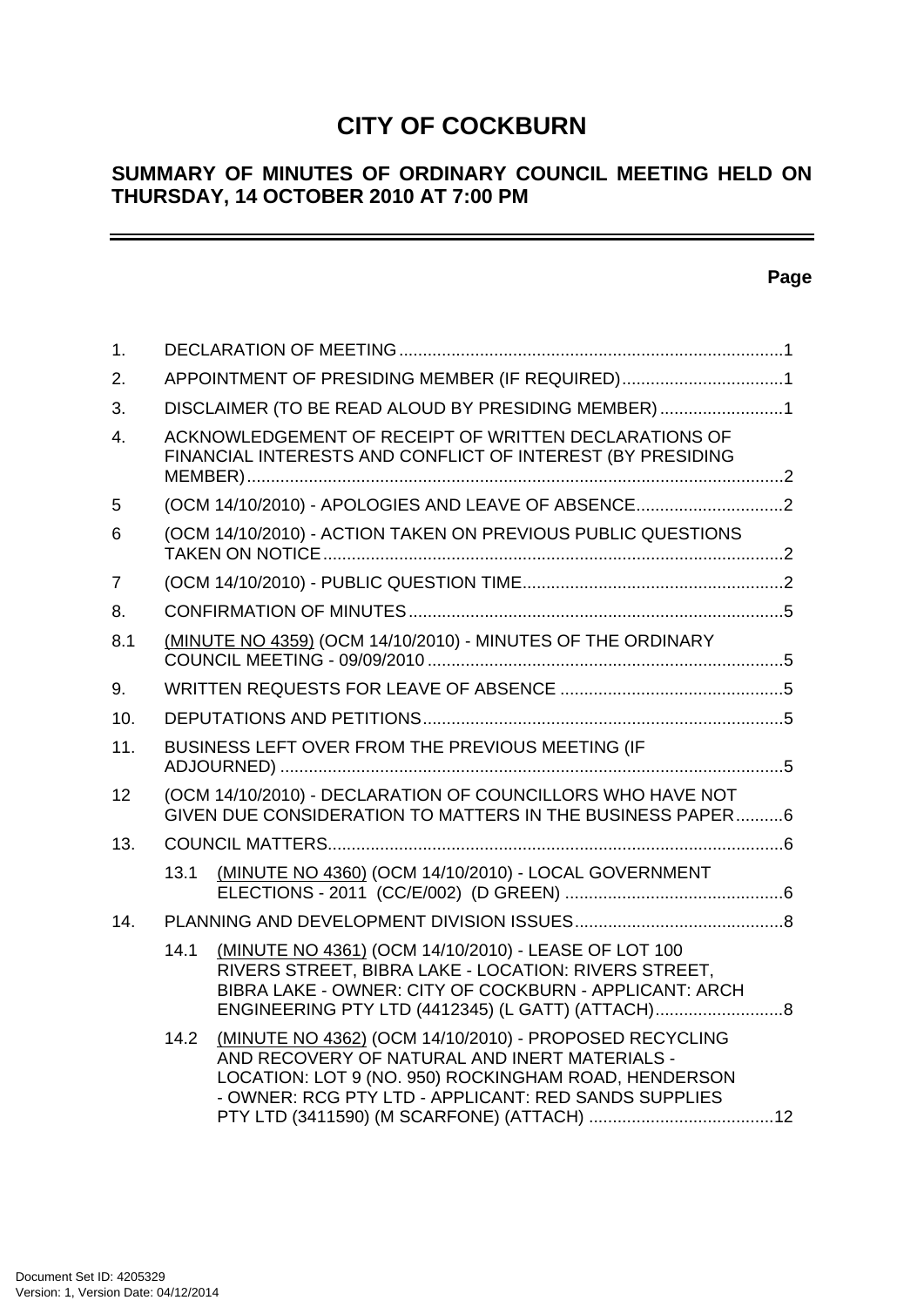|  | 14.3 (MINUTE NO 4363) (OCM 14/10/2010) - REFERRAL FROM THE |
|--|------------------------------------------------------------|
|  | CITY OF ARMADALE RELATING TO THE PROPOSED                  |
|  | AMENDMENT TO NORTH FORRESTDALE STAGE 1 STRUCTURE           |
|  | PLAN - OWNER: TILLBROOK NOMINEES PTY LTD - APPLICANT:      |
|  | TURNER MASTER PLANNERS (450779) (M CARBONE) (ATTACH) 17    |
|  |                                                            |

| 14.4 (MINUTE NO --4364) (OCM 14/10/2010) - DEVELOPMENT OF |     |
|-----------------------------------------------------------|-----|
| MULTI LOT SUBDIVISION AT LOT 18 GRANDPRE CRESCENT &       |     |
| LOT 4076 SYKES PLACE HAMILTON HILL - OWNER /              |     |
| APPLICANT: CITY OF COCKBURN (2210277; 2200585; 141945) (K |     |
|                                                           | -23 |
|                                                           |     |

|  | 14.5 (MINUTE NO 4365) (OCM 14/10/2010) - SALE OF LAND - PORTION |    |
|--|-----------------------------------------------------------------|----|
|  | OF LOT 8 KENT STREET, SPEARWOOD - APPLICANT: WATER              |    |
|  | CORPORATION - OWNER: CITY OF COCKBURN LOCATION:                 |    |
|  | HAMILTON HILL - OWNER: CITY OF COOCKBURN (2203653) (K)          |    |
|  |                                                                 | 25 |

| (MINUTE NO 4366) (OCM 14/10/2010) - SALE OF LAND - LOTS    |
|------------------------------------------------------------|
| 183, 156 AND 157 SOUTHWELL CRESCENT, HAMILTON HILL -       |
| APPLICANT: HAMILTON HILL DEVELOPMENT ALLIANCE PTY          |
| LTD - OWNER: CITY OF COCKBURN (2200583) (K SIM) (ATTACH)29 |
|                                                            |

| 14.7 (MINUTE NO 4367) (OCM 14/10/2010) - OUTBUILDING LOCATION: |      |
|----------------------------------------------------------------|------|
| LOT 53 (NO. 141) TAPPER ROAD BANJUP - OWNER: DARYL AND         |      |
| JOANNE WELLS - APPLICANT: DARYL WELLS (3318499) (P             |      |
|                                                                | - 32 |
|                                                                |      |

|  | 14.8 (MINUTE NO 4368) (OCM 14/10/2010) - PROPOSED           |  |
|--|-------------------------------------------------------------|--|
|  | <b>MODIFICATION TO SOUTH BEACH VILLAGE STRUCTURE PLAN -</b> |  |
|  | LOCATION: LOTS 366 AND 394 BREAKSEA DRIVE, NORTH            |  |
|  | COOGEE - OWNER: HUNTLEY CUSTODIANS LTD - APPLICANT:         |  |
|  | CODA ARCHITECTURE (SM/M/013) (R COLALILLO) (ATTACH) 36      |  |
|  |                                                             |  |

| 14.9 (MINUTE NO 4369) (OCM 14/10/2010) - PROPOSED |  |
|---------------------------------------------------|--|
| METROPOLITAN REGION SCHEME AMENDMENT NO. 1193/57  |  |
| (OMNIBUS AMENDMENT) - LOCATION/OWNER: VARIOUS     |  |
|                                                   |  |
|                                                   |  |

| 14.10 (MINUTE NO 4370) (OCM 14/10/2010) - DETAILED AREA PLANS |  |
|---------------------------------------------------------------|--|
| FOR PORT COOGEE (STAGE 2B LANEWAY LOTS, LOT 331               |  |
| MEDINA PARADE AND LOT 785 ORSINO BOULEVARD) -                 |  |
| PREPARED BY: TAYLOR BURRELL BARNETT - PROPONENT:              |  |
|                                                               |  |
|                                                               |  |

|     | 14.11 (MINUTE NO 4371) (OCM 14/10/2010) - DEDICATION OF LAND AS<br>ROAD RESERVE PURSUANT TO SECTION 56 OF THE LAND<br>ADMINISTRATION ACT 1997 - PORTION OF LOT 2121 PLAN<br>22417 (RESERVE 45959) ROLINSON ROAD, NORTH COOGEE                                                                                                                                                                                |  |
|-----|--------------------------------------------------------------------------------------------------------------------------------------------------------------------------------------------------------------------------------------------------------------------------------------------------------------------------------------------------------------------------------------------------------------|--|
|     |                                                                                                                                                                                                                                                                                                                                                                                                              |  |
| 15. |                                                                                                                                                                                                                                                                                                                                                                                                              |  |
|     | $\overline{AB}$ $\overline{AB}$ $\overline{AB}$ $\overline{BC}$ $\overline{BC}$ $\overline{BC}$ $\overline{BC}$ $\overline{BC}$ $\overline{BC}$ $\overline{BC}$ $\overline{BC}$ $\overline{BC}$ $\overline{BC}$ $\overline{BC}$ $\overline{BC}$ $\overline{BC}$ $\overline{BC}$ $\overline{BC}$ $\overline{BC}$ $\overline{BC}$ $\overline{BC}$ $\overline{BC}$ $\overline{BC}$ $\overline{BC}$ $\overline{$ |  |

| 15.1 (MINUTE NO 4372) (OCM 14/10/2010) - LIST OF CREDITORS PAID |  |
|-----------------------------------------------------------------|--|
| - AUGUST 2010 (FS/L/001) (N MAURICIO) (ATTACH)                  |  |
|                                                                 |  |

| 15.2 (MINUTE NO 4373) (OCM 14/10/2010) - STATEMENT OF |  |
|-------------------------------------------------------|--|
| FINANCIAL ACTIVITY AND ASSOCIATED REPORTS - AUGUST    |  |
|                                                       |  |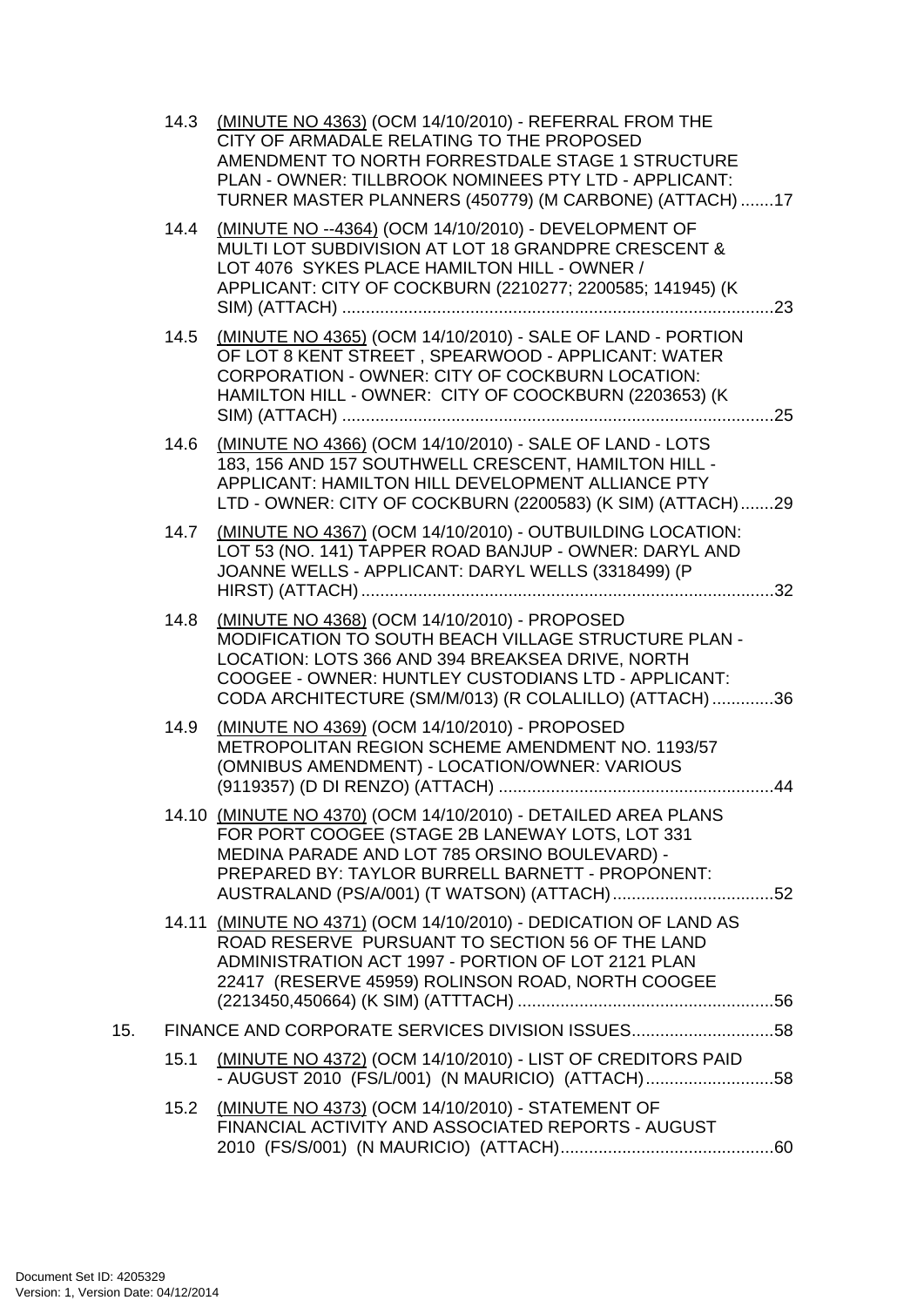|     | 15.3 | (MINUTE NO 4374) (OCM 14/10/2010) - 2010/11 BUDGET<br>AMENDMENTS - CARRIED FORWARD WORKS AND PROJECTS &<br>2009/10 BUDGET SURPLUS (FS/B/001) (N MAURICIO) (ATTACH)63                                                                                                                                                      |  |
|-----|------|---------------------------------------------------------------------------------------------------------------------------------------------------------------------------------------------------------------------------------------------------------------------------------------------------------------------------|--|
| 16. |      |                                                                                                                                                                                                                                                                                                                           |  |
|     | 16.1 | (MINUTE NO 4375) (OCM 14/10/2010) - TEMPORARY CLOSURE<br>OF COOGEE ROAD, ALBION AVE, FROBISHER AVE AND<br>HOBSON AVE IN LAKE COOGEE STAGE 2 SUBDIVISION TO THE<br>PASSAGE OF VEHICLES APPLICANT: CITY OF COCKBURN                                                                                                         |  |
| 17. |      |                                                                                                                                                                                                                                                                                                                           |  |
|     | 17.1 | (MINUTE NO 4376) (OCM 14/10/2010) - COOGEE BEACH SURF<br>LIFE SAVING CLUB - BUILDING DESIGN (CR/M/106) (R AVARD)                                                                                                                                                                                                          |  |
|     | 17.2 | (MINUTE NO 4377) (OCM 14/10/2010) - COCKBURN BOWLING<br>AND RECREATION CLUB - OPERATIONAL REVIEW AND<br>BUSINESS PLAN FOR THE DEVELOPMENT OF FACILITIES AND<br>PROPOSED RELOCATION TO VISKO PARK - LOCATION:<br>RESERVE NO. 47278 BAYVIEW TERRACE, YANGEBUP; OWNER:<br>STATE OF WESTERN AUSTRALIA (2211869) (A LACQUIERE) |  |
|     | 17.3 | (MINUTE NO 4378) (OCM 14/10/2010) - LEASE - RESERVE NO.<br>27691 REDMOND ROAD, HAMILTON HILL - MS SOCIETY                                                                                                                                                                                                                 |  |
| 18. |      |                                                                                                                                                                                                                                                                                                                           |  |
| 19. |      | MOTIONS OF WHICH PREVIOUS NOTICE HAS BEEN GIVEN                                                                                                                                                                                                                                                                           |  |
| 20. |      | NOTICES OF MOTION GIVEN AT THE MEETING FOR CONSIDERATION                                                                                                                                                                                                                                                                  |  |
| 21. |      | NEW BUSINESS OF AN URGENT NATURE INTRODUCED BY                                                                                                                                                                                                                                                                            |  |
|     | 21.1 | (MINUTE NO 4379) (OCM 14/10/2010) - PARLIAMENTARY<br>INQUIRY - COCKBURN CEMENT LIMITED - LOCATION: LOT 242<br>RUSSELL ROAD, MUNSTER - OWNER: COCKBURN CEMENT<br>LIMITED - APPLICANT: N/A (3411123) (N JONES / D ARNDT)                                                                                                    |  |
| 22  |      | (OCM 14/10/2010) - MATTERS TO BE NOTED FOR INVESTIGATION,                                                                                                                                                                                                                                                                 |  |
| 23. |      |                                                                                                                                                                                                                                                                                                                           |  |
| 24  |      | (MINUTE NO 4380) (OCM 14/10/2010) - RESOLUTION OF COMPLIANCE                                                                                                                                                                                                                                                              |  |
| 25  |      |                                                                                                                                                                                                                                                                                                                           |  |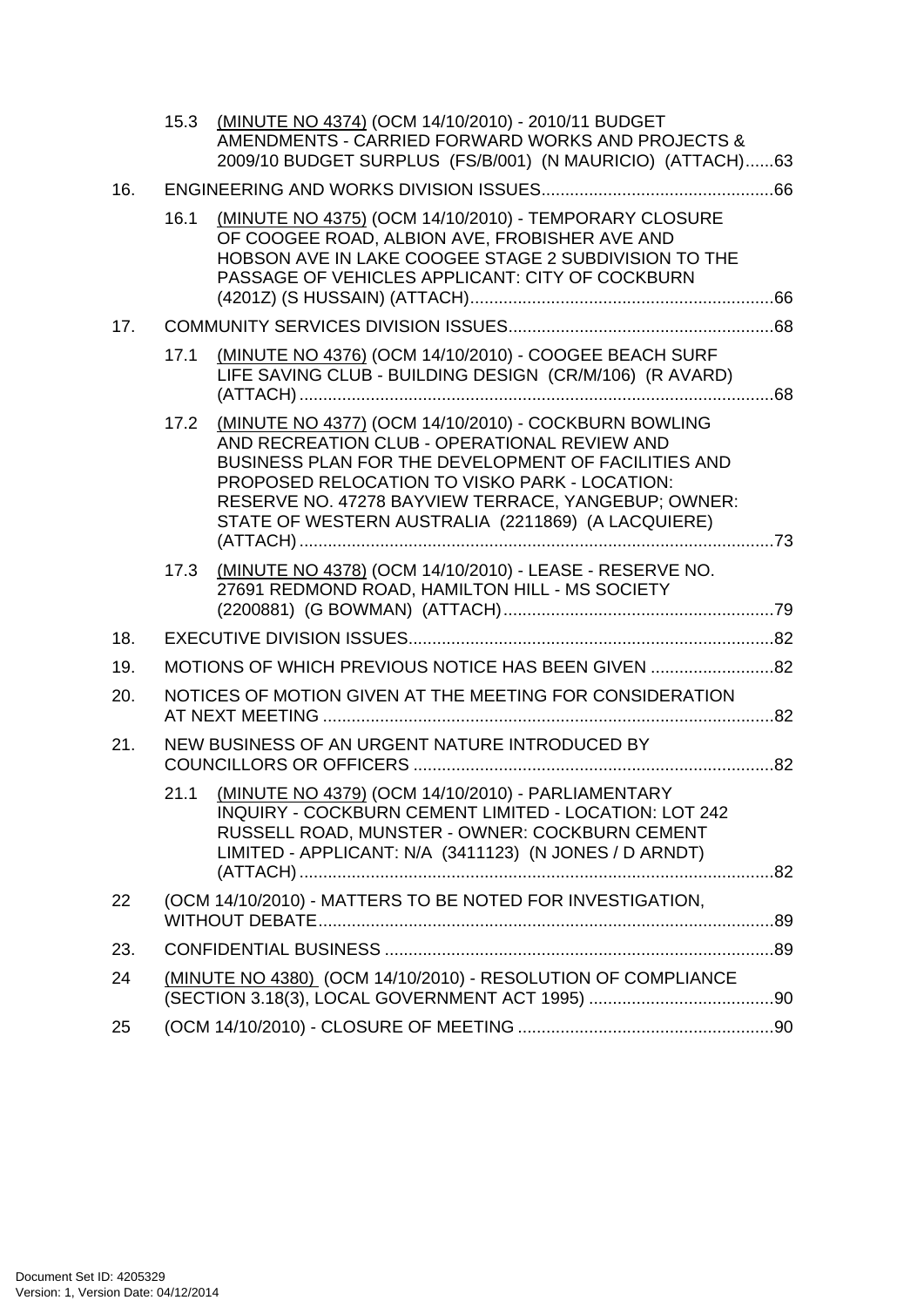Document Set ID: 4205329<br>Version: 1, Version Date: 04/12/2014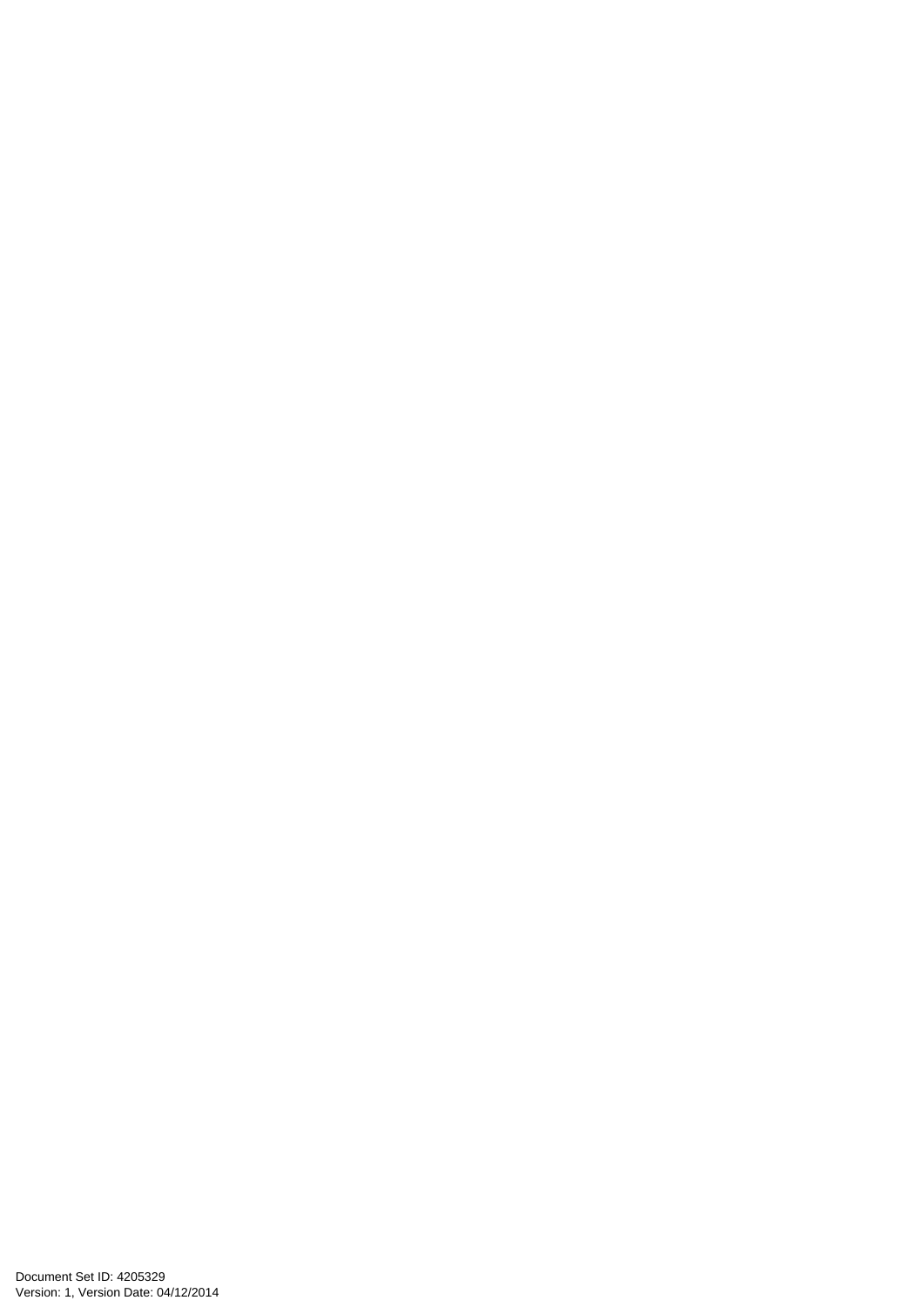# **CITY OF COCKBURN**

# <span id="page-4-0"></span>**MINUTES OF ORDINARY COUNCIL MEETING HELD ON THURSDAY, 14 OCTOBER 2010 AT 7:00 PM**

### **PRESENT:**

### **ELECTED MEMBERS**

| Mr L Howlett       | Mayor (Presiding Member) |
|--------------------|--------------------------|
| Ms H Attrill       | Councillor               |
| Mr I Whitfield     | Councillor               |
| Ms L Smith         | Councillor               |
| Mrs C Reeve-Fowkes | Councillor               |
| Mr T Romano        | Councillor               |
| Mrs S Limbert      | Councillor               |

### **IN ATTENDANCE**

| Mr S. Cain     | $\sim 100$       | <b>Chief Executive Officer</b>                |
|----------------|------------------|-----------------------------------------------|
| Mr D. Green    | $\sim 100$       | Director, Administration & Community Services |
| Mr S. Downing  | $\sim 100$       | Director, Finance & Corporate Services        |
| Mr D. Vickery  | $\sim 100$       | Acting Director, Engineering & Works          |
| Mr D. Arndt    | $\sim$ 100 $\mu$ | Director, Planning & Development              |
| Ms L. Boyanich | $\sim 100$       | Media Liaison Officer                         |
| Ms V. Viljoen  | $\sim 100$       | <b>PA to Chief Executive Officer</b>          |

### **1. DECLARATION OF MEETING**

The Presiding Member declared the meeting open at 7.00pm.

## **2. APPOINTMENT OF PRESIDING MEMBER (If required)**

Not applicable.

# **3. DISCLAIMER (To be read aloud by Presiding Member)**

Members of the public, who attend Council Meetings, should not act immediately on anything they hear at the Meetings, without first seeking clarification of Council's position. Persons are advised to wait for written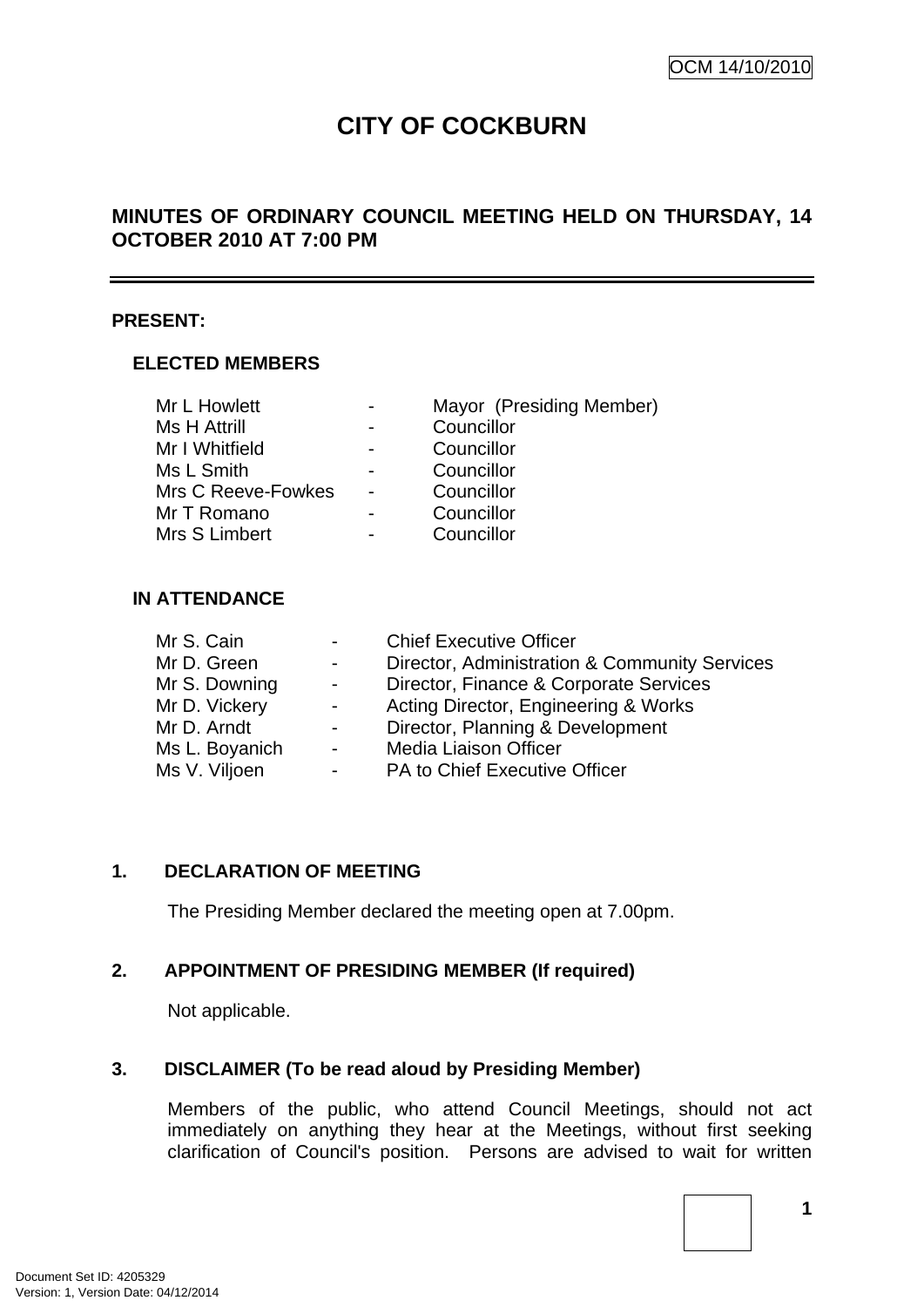<span id="page-5-0"></span>advice from the Council prior to taking action on any matter that they may have before Council.

The Presiding Member advised the meeting that the Chief Executive Officer had received a letter from Clr Robyn O'Brien, wherein she resigned her position as Central Ward Councillor with effect 14 October 2010.

## **4. ACKNOWLEDGEMENT OF RECEIPT OF WRITTEN DECLARATIONS OF FINANCIAL INTERESTS AND CONFLICT OF INTEREST (by Presiding Member)**

Nil

### **5 (OCM 14/10/2010) - APOLOGIES AND LEAVE OF ABSENCE**

| ❖ Deputy Mayor Kevin Allen | Apology |
|----------------------------|---------|
|                            |         |

- ❖ Clr Val Oliver → Apology
	-
- ❖ Clr Lee-Anne Smith Apology

### **6 (OCM 14/10/2010) - ACTION TAKEN ON PREVIOUS PUBLIC QUESTIONS TAKEN ON NOTICE**

A written response to a question raised at the Ordinary Council Meeting held on 9 September 2010 by Mr Ray Woodcock in relation to the comments made by the Mayor of the City of Wanneroo, John Kelly regarding local Councils being give policing powers, was forwarded to him on 14 September 2010.

A written response to a question raised at the Ordinary Council Meeting held on 9 September by Mr John Cunai in relation to "shopping trolleys", was forwarded to him on 17 September 2010.

# **7 (OCM 14/10/2010) - PUBLIC QUESTION TIME**

### **Patrick McBride - Chairman, Cockburn Bowling & Recreational Club**

*Item 17.2 – Cockburn Bowling and Recreation Club – Operational Review and Business Plan for the Development of Facilities and Proposed Relocation to Visko Park* 

- *Q1 Why is it "questionable" the current regime could manage the new facility?*
- A1 This matter is reported based on the conclusions of the Consultant's Review which (in part) states, as follows:

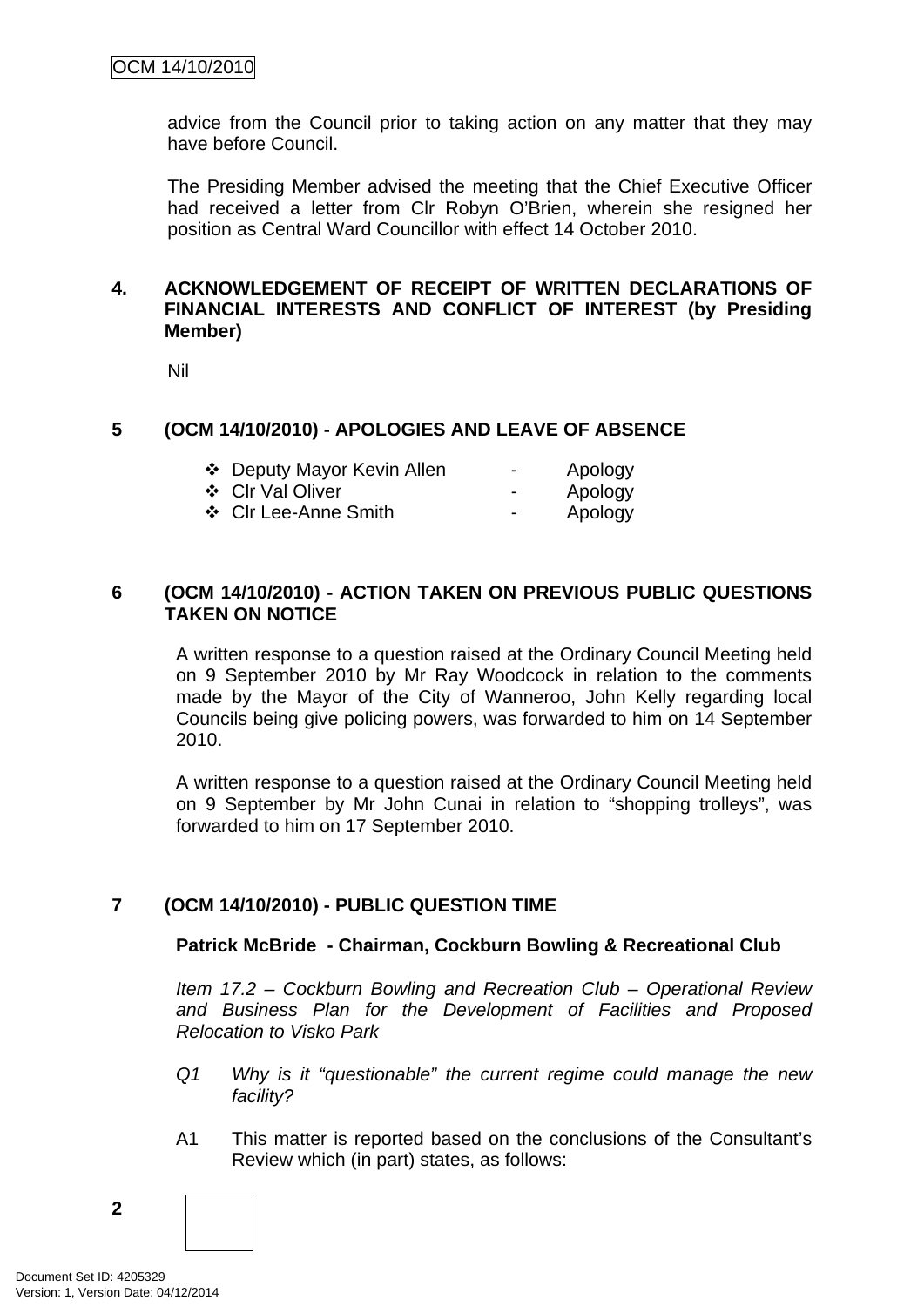- ¾ *The Club should consider formalizing its governance structure, potentially replacing the current management committee with a board of directors.*
- ¾ *The Club should seriously consider a much greater role for social members, including the right to vote in elections for the committee/board (although not for the Bowling Committees), the right to vote at general meetings and the right to membership (if elected) of the committee/board.*

 So it was within the context of those statements within the Consultant's Review that the word "regime" is used. The word "regime" is used in the contexts of the management structure, and it is certainly not intended to personalize current or past members of the Bowling Club's Board.

- *Q2 Why is the "amount owing" by the Club included in this summary? We are in disagreement with how the amounts have been done. We have had several meetings with Council Officers regarding this and they cannot produce to us the receipts and figures that we are asking for, so we deny liability, not for all of it but for a great amount of it.*
- A2 This matter is reported based on the Club's recent written request for invoiced amounts to be "expunged by Executive Order". This is a matter that only Council can determine, which is why the matter is mentioned in the report.

*The report states there is "conjecture" about some members not wishing to relocate. Mr McBride assured Council that at the time of the survey it was obvious they would lose but he believed new memberships would be attracted to the Club once the move had occurred.* 

### **Linda Wines – Banjup**

*Item 14.3 – Referral from the City of Armadale Relating to the Proposed Amendment to North Forrestdale Stage 1 Structure Plan* 

- *Q1 Who do the owners of businesses affected by the road changes address their compensation claims to, the City of Cockburn or the City of Armadale, should the proposed changes take place?*
- A2 This matter will need to be Taken on Notice and a written response will be sent to Ms Wines.
- *Q2 On behalf of residents and businesses in Warton Road and Hebe Road, what does Council intend to do for the Ratepayers of the City of Cockburn and for the business owners in the area that will be disadvantaged by these road changes?*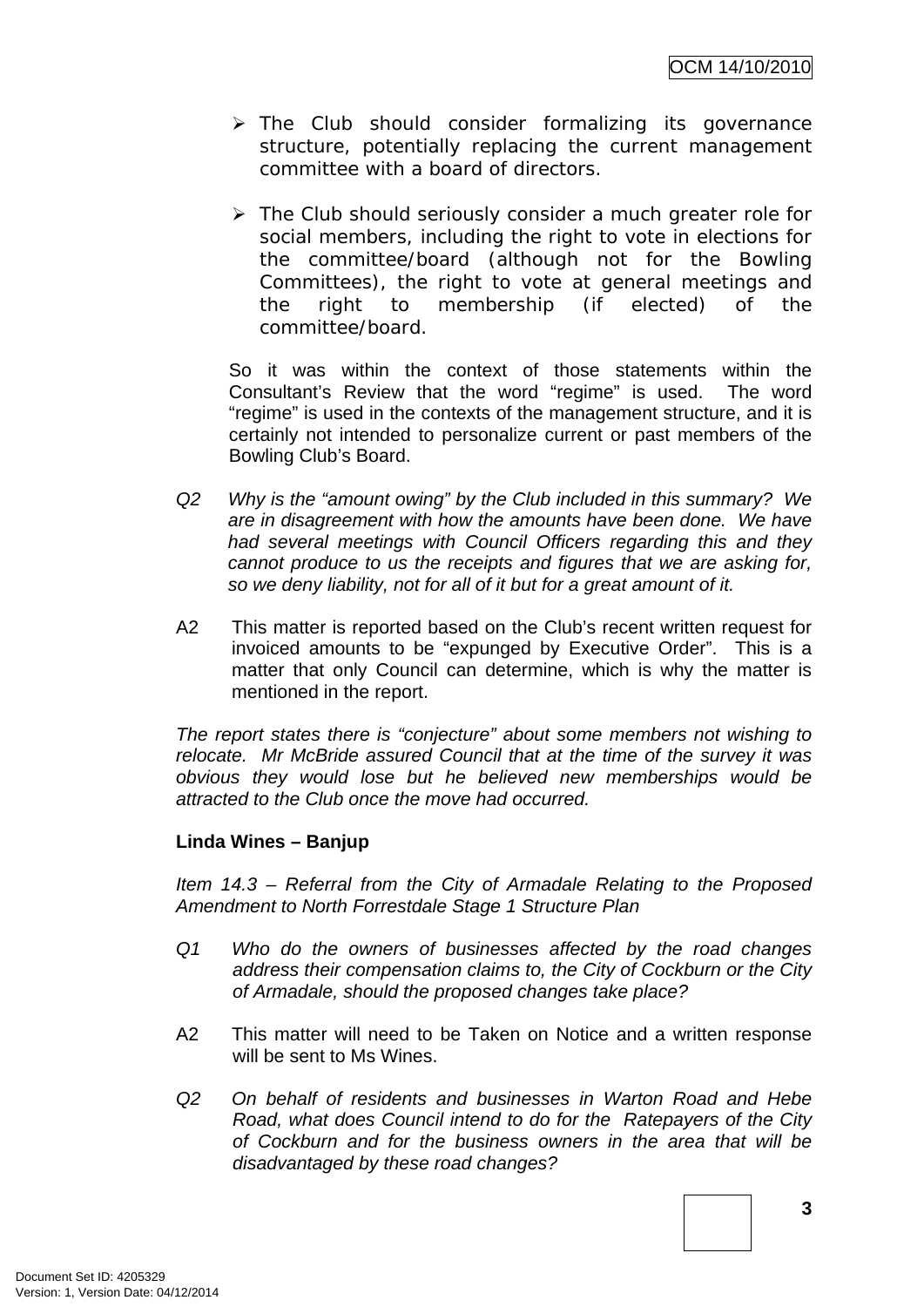<span id="page-7-0"></span>Q2 The Presiding Member advised that Council would give due consideration to the item on the agenda.

### **Steve Srhoy – Spearwood**

*Item 17.2 – Cockburn Bowling and Recreation Club – Operational Review and Business Plan for the Development of Facilities and Proposed Relocation to Visko Park* 

*Mr Srhoy stated that he was a Foundation Member and a Life Member of the Cockburn Bowling and Recreation Club. Is Council aware of the association between the Fruitgrowers Association and the Bowling Club?* 

*Mr Srhoy was proud to say that his father was the owner of the Spearwood Fruitgrowers Association which, in 1962, gifted to the then Cockburn Shire the 15 acres of land on which Council and the Cockburn Bowling and Recreation Club are currently located. There are many other members of the Club whose fathers were members of the Fruitgrowers Association at the time the land was gifted.* 

*The Club has been very successful since its inception not only to its members but to the community at large for the last 45 years. These facilities have been provided at virtually no cost to the Council but now the clubhouse building has reached its use by date and needs relocation. On two occasions the majority of members have strongly supported the move to Visko Park and have many residents around Visko Park. For the Cockburn Bowling Club to be relocated on a main arterial road at Visko Park, a growth area of the City, a major focal point for the City of Cockburn will be created. I feel that we can provide a continued community service to the residents of the City of Cockburn and maintain facilities for our current and future members for many years to come.* 

The Presiding Member acknowledged the significant contribution made by the Spearwood Fruitgrowers Association to the development of this area of Spearwood and, of course, this particular site where the Council and the Bowling Club are located, and assured Mr Srhoy that Council would give due consideration to the item on the agenda.

### **Dan Sherr – Coogee**

#### *Item 17.1 – Coogee Beach Surf Life Saving Club – Building Design*

*Q1 In reviewing the attachments to this item, there does not appear to be any illustration of how the surf club will look like when viewed from the beach. This is an issue that has been troubling ratepayers for some time. Is it possible to provide a representation of what the Surf Lifesaving Club will look like to a beach goer? Will it be elevated or will it be nestled in the dunes? What is the height, exactly, and what is it in relation to the current landscape?*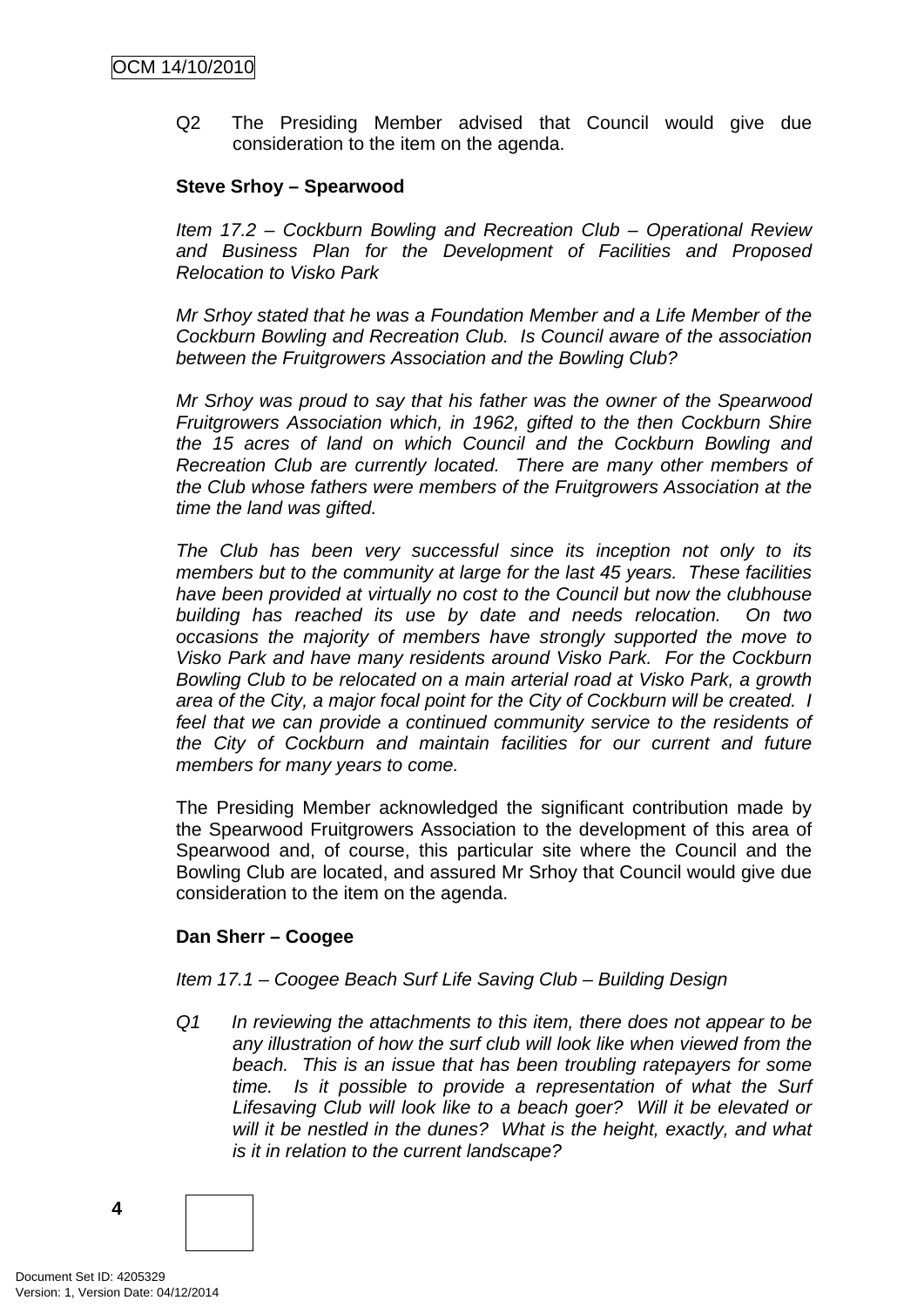A1 The CEO stated that there were a number of items still to come before Council in the next few months, including the lease and there was no reason why such an impression could not be provided to Council in the near future.

# **8. CONFIRMATION OF MINUTES**

## **8.1 (MINUTE NO 4359) (OCM 14/10/2010) - MINUTES OF THE ORDINARY COUNCIL MEETING - 09/09/2010**

## **RECOMMENDATION**

That Council adopt the Minutes of the Ordinary Council Meeting held on Thursday, 9 September 2010 as a true and accurate record.

# **COUNCIL DECISION**

MOVED Clr S LIMBERT SECONDED Clr H ATTRILL that the recommendation be adopted.

**CARRIED 6/0**

# **9. WRITTEN REQUESTS FOR LEAVE OF ABSENCE**

Nil

# **10. DEPUTATIONS AND PETITIONS**

Nil

# **11. BUSINESS LEFT OVER FROM THE PREVIOUS MEETING (If adjourned)**

Nil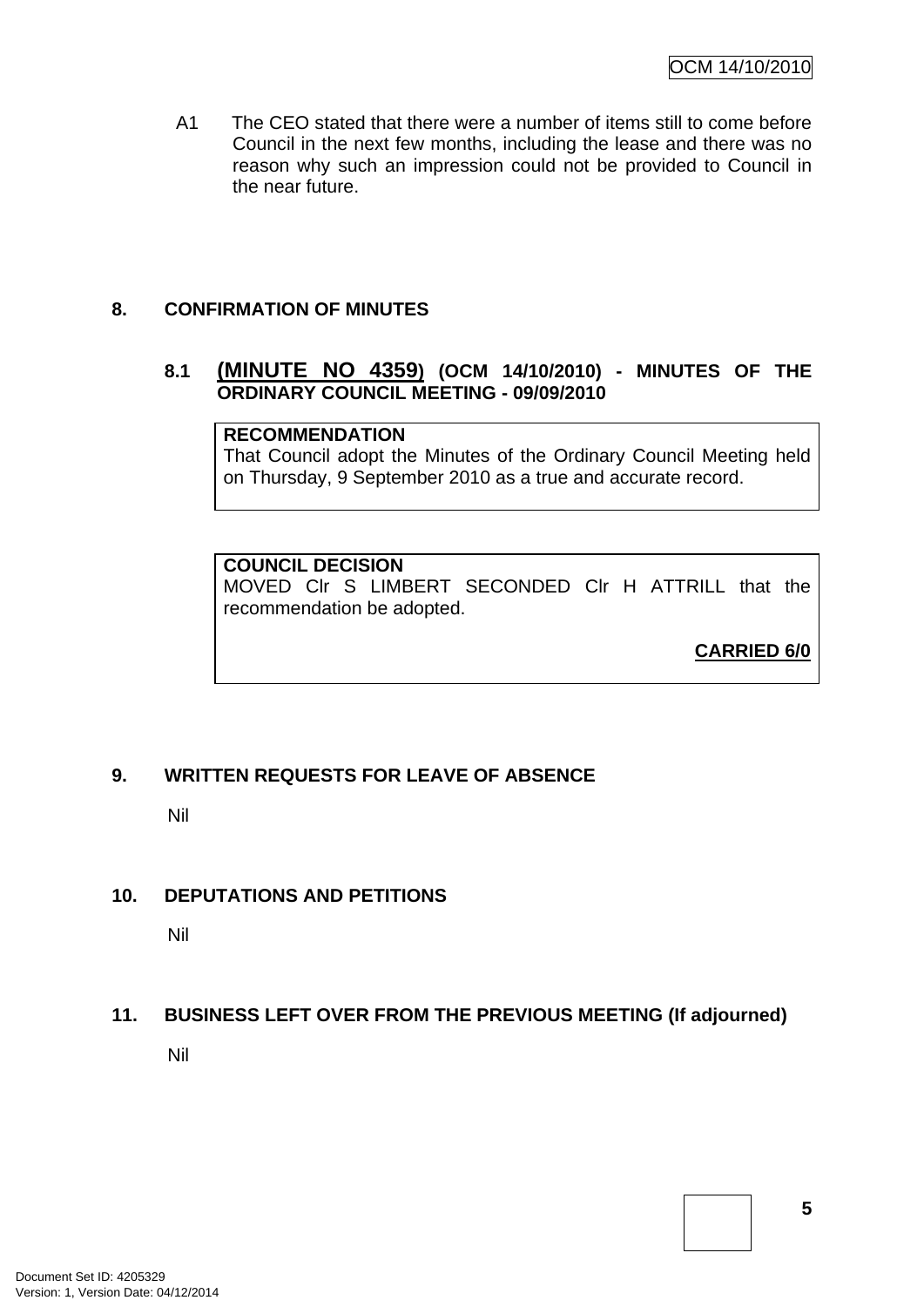### <span id="page-9-0"></span>**12 (OCM 14/10/2010) - DECLARATION OF COUNCILLORS WHO HAVE NOT GIVEN DUE CONSIDERATION TO MATTERS IN THE BUSINESS PAPER**

Nil.

AT THIS POINT IN THE MEETING, THE FOLLOWING ITEMS WERE CARRIED BY AN 'EN BLOC' RESOLUTION OF COUNCIL:

| 14.1         | 14.8 | 14.10 | 15.1 | 16. |      |
|--------------|------|-------|------|-----|------|
| 1 $\Delta$ 2 | 14.9 | 14 11 | 15.2 |     | 17.3 |

## **13. COUNCIL MATTERS**

## **13.1 (MINUTE NO 4360) (OCM 14/10/2010) - LOCAL GOVERNMENT ELECTIONS - 2011 (CC/E/002) (D GREEN)**

**RECOMMENDATION** That Council:

- (1) declare, in accordance with section 4.20(4) of the Local Government Act 1995, the Electoral Commissioner to be responsible for the conduct of the 2011 ordinary elections, plus any extraordinary elections and/or polls of electors; and
- (2) decide, in accordance with section 4.61(2) of the Local Government Act 1995, that the method of conducting the elections be as postal elections.

**TO BE CARRIED BY AN ABSOLUTE MAJORITY OF COUNCIL**

**COUNCIL DECISION**MOVED Clr I Whitfield SECONDED Clr H Attrill that the recommendation be adopted.

# **CARRIED BY ABSOLUTE MAJORITY OF COUNCIL 6/0**

# **Background**

Council is required to conform with legislation procedures prior to each ordinary election day, if it wishes to undertake its elections by postal voting. This relates to declaring the Electoral Commissioner to be responsible for the elections and that the method of voting be by postal vote.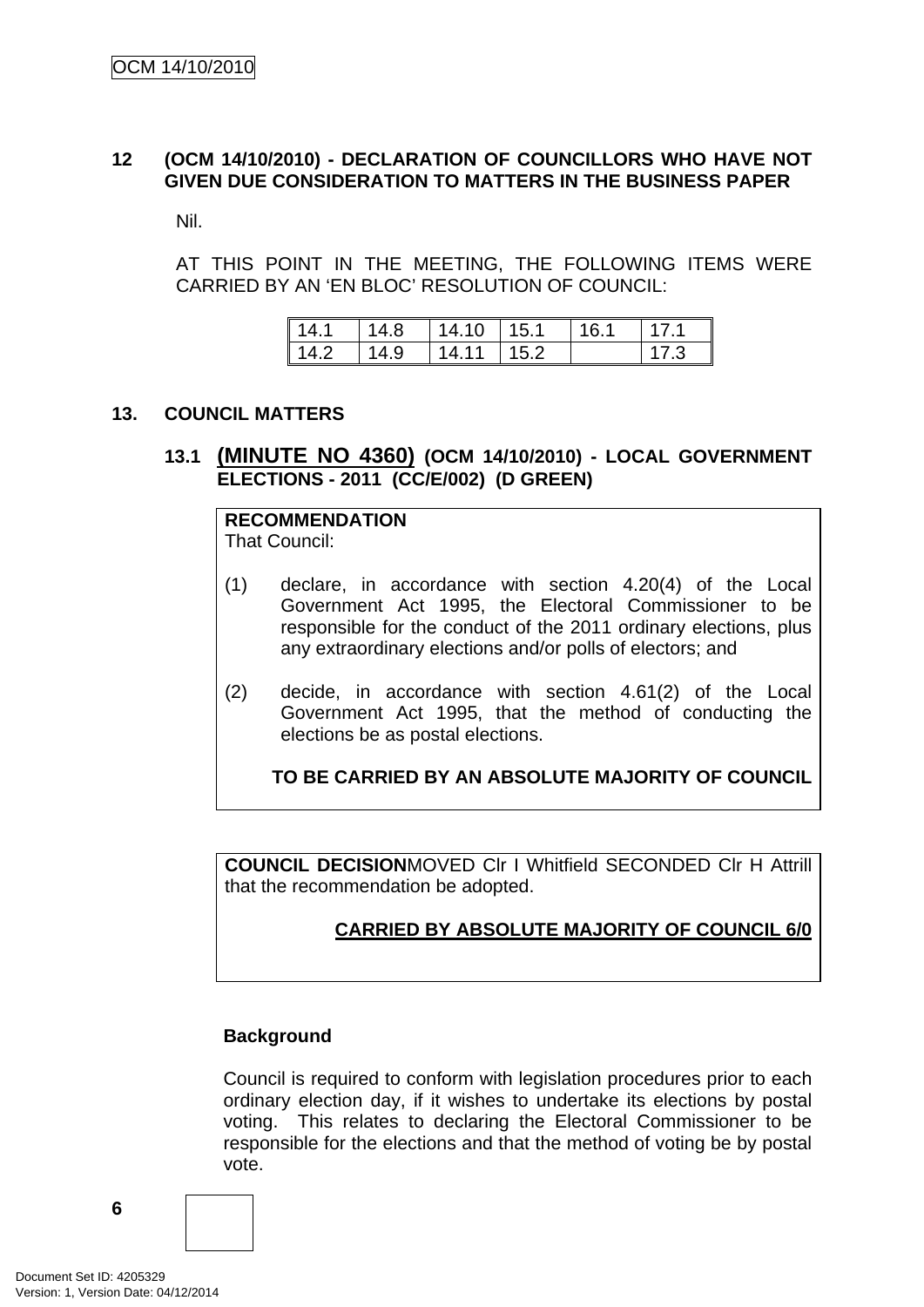### **Submission**

N/A

### **Report**

There will be four (4) vacancies on Council for the 2011 elections, being one Councillor each in West and Central Wards and two in East Ward.

Retiring Councillors are Councillor Reeve-Fowkes (West), Councillor Limbert (Central) and Councillors Whitfield and Attrill (East).

Council has recently received correspondence from the Western Australian Electoral Commissioner advising of its agreement to be responsible for the conduct of these elections, plus any extraordinary elections and/or polls of electors.

The correspondence also contains an implied invitation for Council to utilise the Commissioner's services to undertake the elections on Council's behalf.

To comply with the provisions of the Act, Council is required to adopt the recommendations relative to the decisions to utilise the Commissioner to conduct the elections and to conduct them by postal vote.

Council first used this method at the inaugural elections of a new Council (Mayor and 9 Councillors) in December, 2000, following the dismissal of the previous Council.

The resultant voter turnout of over 43% was a vast improvement on previous "in person" elections held by council, which typically attract about 10% voter participation.

Even the more than 32% participation rate in the 2007 elections was encouraging, given that there were only four (4) vacancies contested. The most recent elections in 2009 attracted a 31% participation rate for the Mayoral plus five (5) Councillor vacancies.

As Council's budget has accommodated estimated costs of conducting the elections by post, it is recommended that Council continue with this method which should guarantee healthy community input to these elections.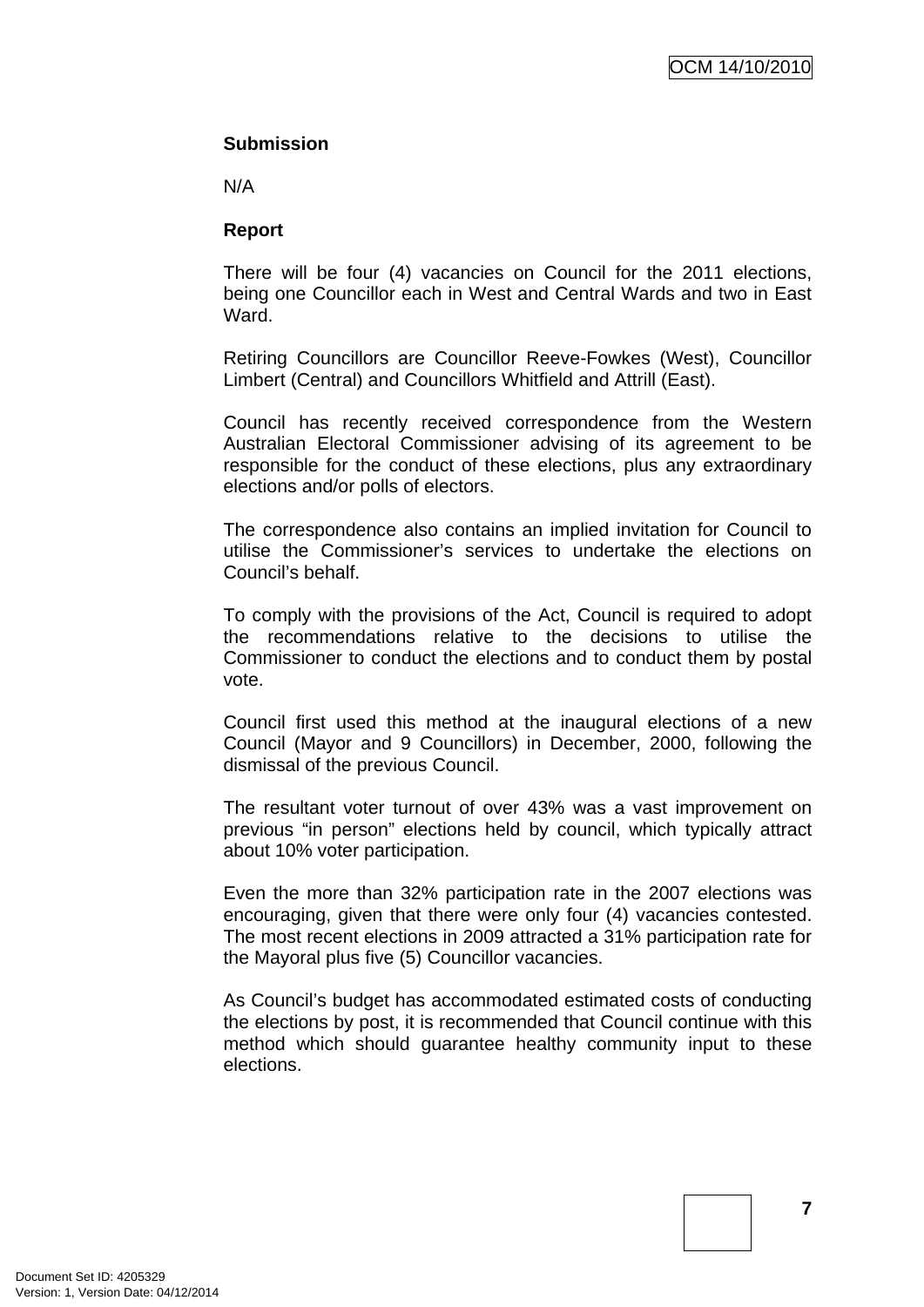# <span id="page-11-0"></span>**Strategic Plan/Policy Implications**

## *Governance Excellence*

- *To conduct Council business in open public forums and to manage Council affairs by employing publicly accountable practices.*
- *Council Policy SC8 "Conduct of Elections by postal ballot" refers.*

## **Budget/Financial Implications**

\$155,000 is required within the Governance (Elections) Account to cover costs associated with the Election.

## **Legal Implications**

Part 4 of the Local Government Act, 1995, and the Local Government (Elections) Regulations, 1997 (as amended) refer.

### **Community Consultation**

N/A

## **Attachment(s)**

N/A

# **Advice to Proponent(s)/Submissioners**

N/A

**Implications of Section 3.18(3) Local Government Act, 1995**

N/A

# **14. PLANNING AND DEVELOPMENT DIVISION ISSUES**

**14.1 (MINUTE NO 4361) (OCM 14/10/2010) - LEASE OF LOT 100 RIVERS STREET, BIBRA LAKE - LOCATION: RIVERS STREET, BIBRA LAKE - OWNER: CITY OF COCKBURN - APPLICANT: ARCH ENGINEERING PTY LTD (4412345) (L GATT) (ATTACH)** 

### **RECOMMENDATION** That:

(1) Council lease Lot 100 Rivers Street, Bibra Lake to Arch Engineering Pty Ltd subject to the proposal being advertised in accordance with Section 3.58 of the Local Government Act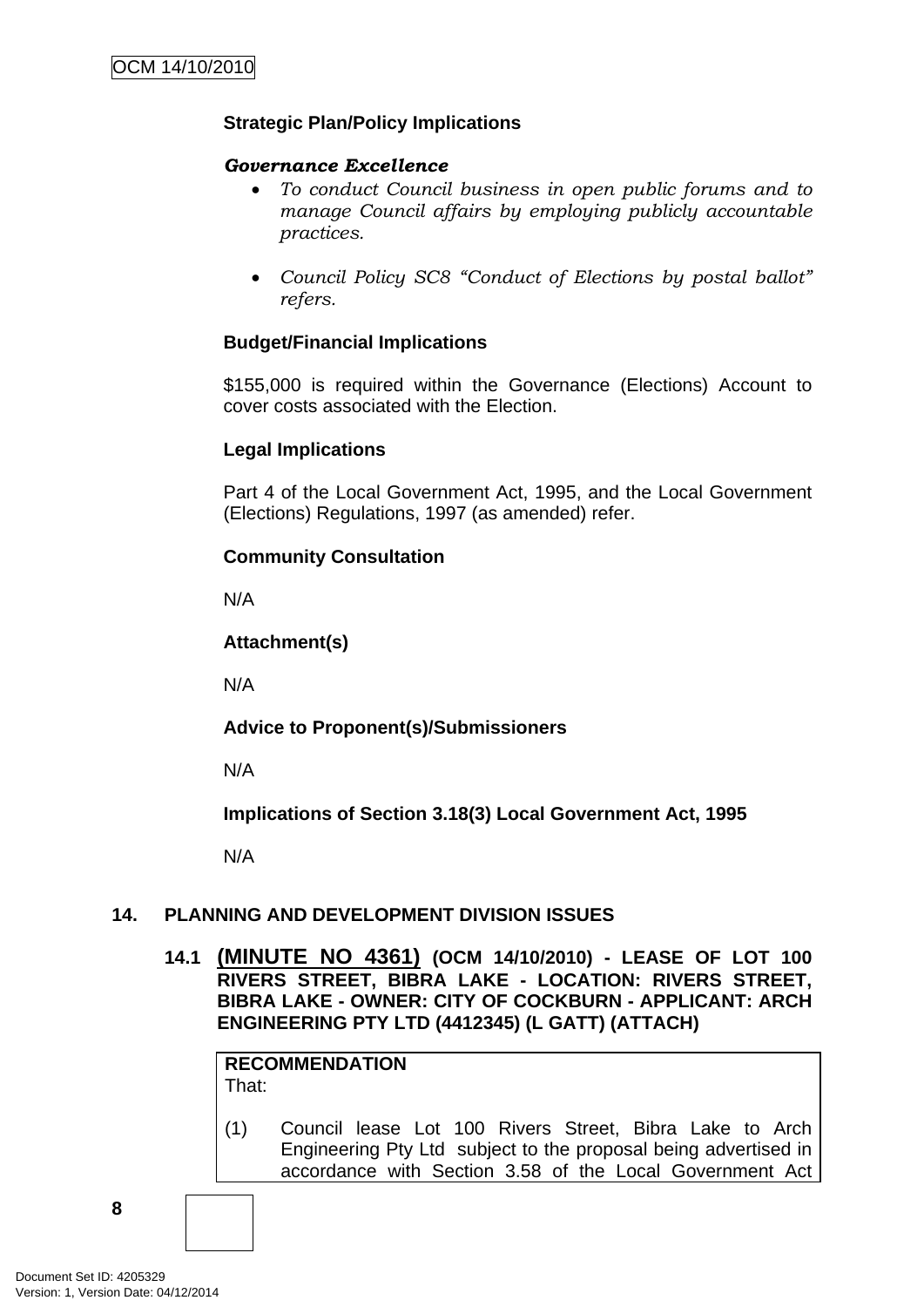### 1995;

- (2) subject to no objections being received on the advertised proposal, enter into formal lease arrangement for a period of two (2) years at an initial annual rental of \$85,000 plus GST with CPI increases to the rental each anniversary and on any option periods thereafter;
- (3) the lease includes the option of further one year extensions at the discretion of the City;
- (4) the costs for the valuation and any costs associated with the preparation of the lease agreement are to be borne by the lessee; and
- (5) the provisions of the lease include a requirement for the lessee to remove all improvements at the end of the lease period, if required.

## **COUNCIL DECISION**

MOVED Clr T Romano SECONDED Clr S Limbert that the recommendation be adopted.

**CARRIED 6/0**

# **Background**

Lot 100 is owned in freehold by the City of Cockburn and has an area of 3636  $m^2$ . Council at its meeting held on 11 August 2005 resolved to:

- *(1) lease Lot 100 Rivers Street, Bibra Lake to PIV Engineering Pty Ltd subject to the proposal being advertised in accordance with Section 3.58 of the Local Government Act 1995;*
- *(2) advise PIV Engineering Pty Ltd that all necessary statutory approvals must be obtained prior to undertaking any works which include a requirement for development approval pursuant to the City of Cockburn Town Planning Scheme No. 3 and full compliance with any approval granted will be expected;*
- *(3) subject to Council receiving no submissions on the advertised proposal, enter into a formal lease arrangement for a period of five (5) years at a rental to be based on the Licensed Valuer's report; and*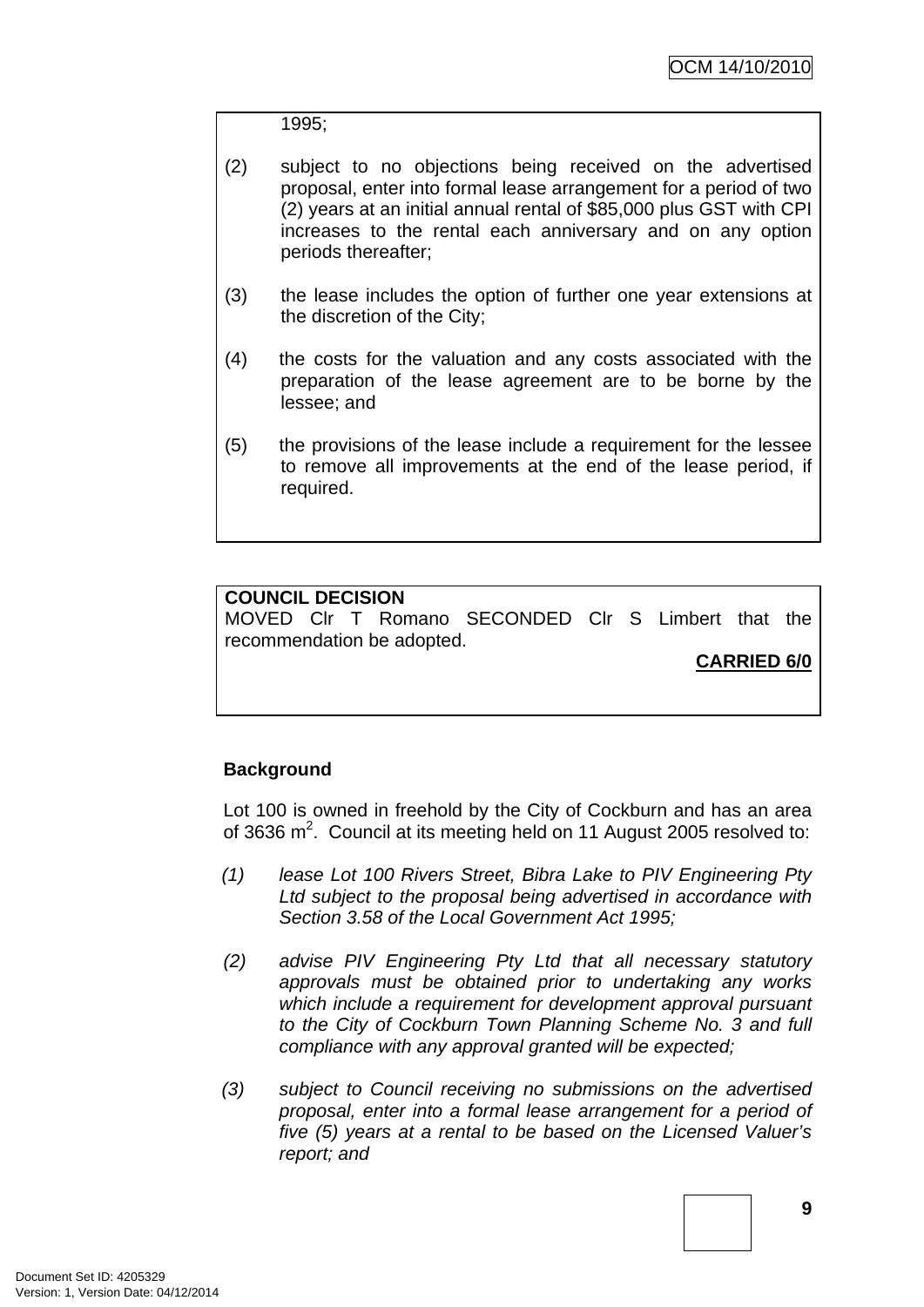*(4) the provisions of the lease include a requirement of the lessee to remove all improvements at the end of the lease period, if required.* 

On 9 October 2008 Council considered a report to lease the property to Arch Engineering and resolved the following:

- *(1) lease Lot 100 Rivers Street, Bibra Lake to Arch Engineering Pty Ltd subject to the proposal being advertised in accordance with Section 3.58 of the Local Government Act 1995;*
- *(2) subject to Council receiving no submissions on the advertised proposal, enter into formal lease arrangement for a period of two (2) years at an annual rental of \$85,000 plus GST;*
- *(3) advise Arch Engineering Pty Ltd that at their cost all necessary statutory approvals must be obtained prior to undertaking any works including a requirement for development approval pursuant to the to the City of Cockburn Town Planning Scheme No. 3 and full compliance with any approval granted will be expected; and*
- *(4) the provisions of the lease include a requirement for the lessee to remove all improvements at the end of the lease period, if required.*

### **Submission**

Arch Engineering Pty Ltd has written to the City requesting the lease of the property for a further two years with options at the end of this period at the City's discretion. They have given their in principle support to an annual rental of \$85,000 ex gst with CPI Increases on each anniversary including any option periods.

### **Report**

Lot 100 is a vacant land parcel zoned "industry" with an area of 3636m<sup>2</sup>. Rivers Street comprises of nine developed industry lots with the subject lot and one other as yet undeveloped.

The proposed lease offered by the City of Cockburn in August 2005 was not acceptable to PIV Engineering and the land continued to be unused until Arch Engineering entered the lease agreement in 2008.

The City's provisional land strategy identifies Lot 100 as being land possibly available for sale. The land could be sold as is, although consideration may be given to developing the site into individual factory units in a joint venture arrangement.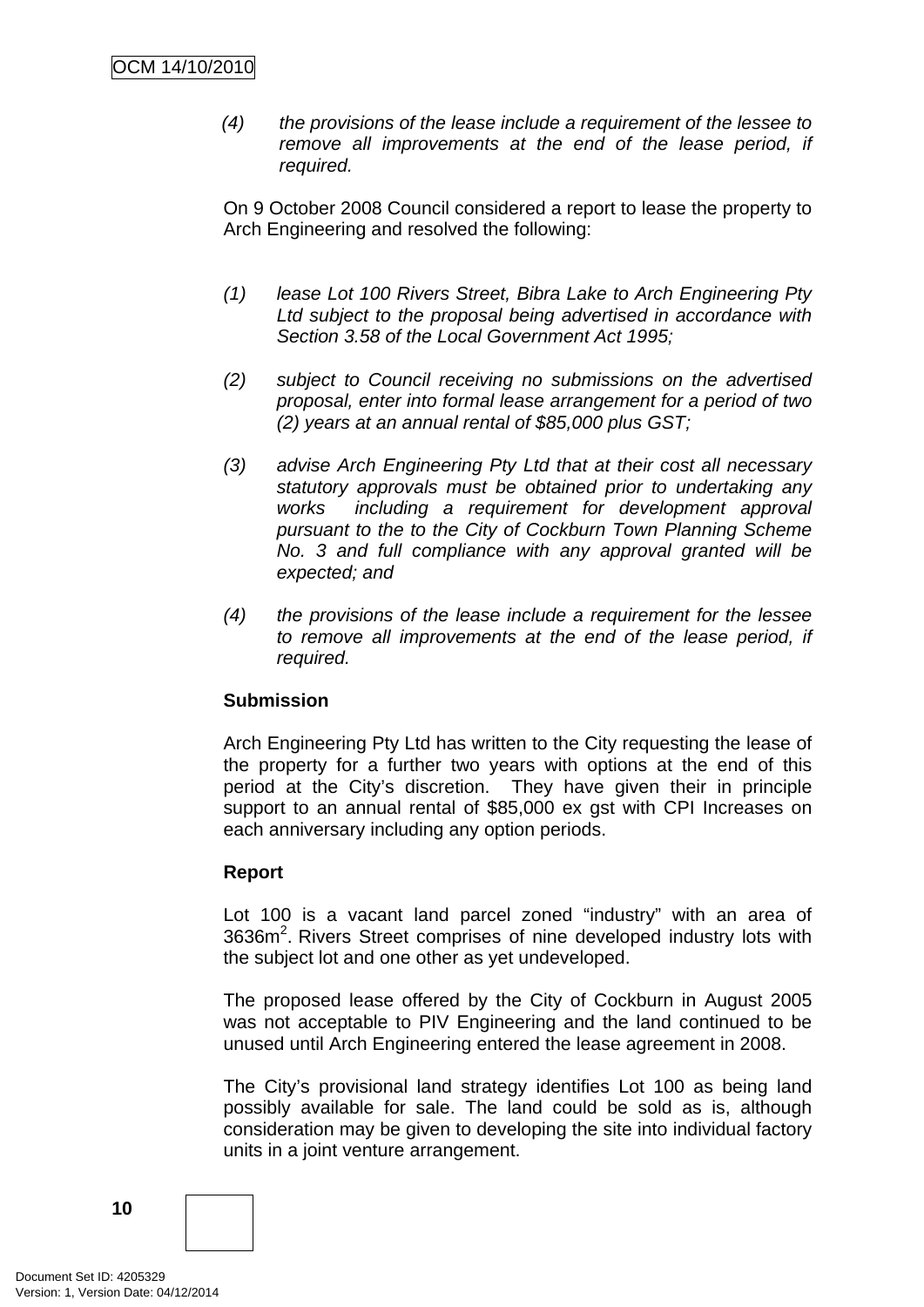The City of Cockburn Operations Centre adjoins the southern boundary of Lot 100. A concept plan developed for the Operations Centre shows a possible alternative access point utilizing Lot 100. It was anticipated, in 2008, that it would take two years to determine if this alternative access point would be required however Council officers have now advised that it will take at least another two years to determine whether this alternative access point will be required.

The term of the proposed lease allows the City to continue to derive an income stream while the ultimate use for Lot 100 is being considered.

At the conclusion of the two year lease Council officers will consider whether to offer Arch Engineering a further one year option period.

Arch Engineering is located at 9 Rivers Street adjoining Lot 100 and is currently using the site for storage of raw material.

Arch Engineering have given their in principle support to the lease fee of \$85,000 plus GST per annum. The proposed lease being a standard commercial lease means that outgoings including Council rates will be paid by the lessee.

Section 3.58 of the Local Government Act 1995 requires that details of the proposed rent, the market rent as determined by a licensed valuer and the name of the lessee be given state wide notice.

The City has obtained a valuation report from McGees Valuers (refer confidential attachment), which confirms that the lease fee proposed by Arch Engineering is satisfactory.

### **Strategic Plan/Policy Implications**

### **Governance Excellence**

• To conduct Council business in open public forums and to manage Council affairs by employing publicly accountable practices.

### **Employment and Economic Development**

• To plan and promote economic development that encourages business opportunities within the City.

### **Budget/Financial Implications**

N/A

### **Legal Implications**

Section 3.58 of the Local Government Act 1995.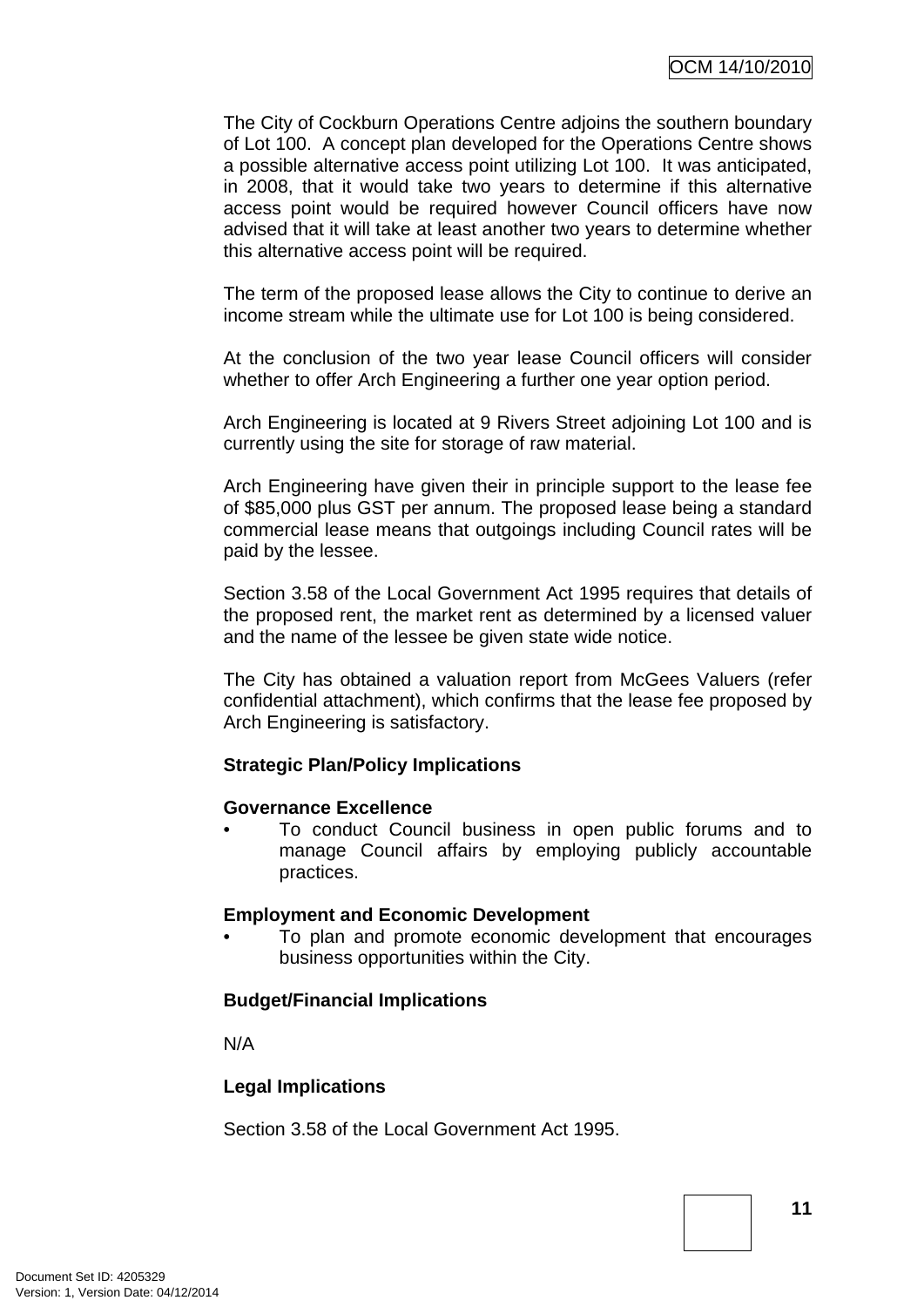# <span id="page-15-0"></span>**Community Consultation**

Advertising in the West Australian will be undertaken as a requirement of Section 3.58 of the Local Government Act 1995.

# **Attachment(s)**

- 1. Location Plan.
- 2. Valuer's Report confidential attachment.

## **Advice to Proponent(s)/Submissioners**

The Proponent(s) have been advised that this matter is to be considered at the 14 October 2010 Council Meeting.

## **Implications of Section 3.18(3) Local Government Act, 1995**

Nil.

**14.2 (MINUTE NO 4362) (OCM 14/10/2010) - PROPOSED RECYCLING**  AND RECOVERY OF NATURAL AND INERT MATERIALS **LOCATION: LOT 9 (NO. 950) ROCKINGHAM ROAD, HENDERSON - OWNER: RCG PTY LTD - APPLICANT: RED SANDS SUPPLIES PTY LTD (3411590) (M SCARFONE) (ATTACH)** 

# **RECOMMENDATION**

That Council advise the Western Australian Planning Commission ("WAPC") that the City of Cockburn recommends refusal of the application for the recycling and recovery of natural and inert materials at Lot 9 (No. 950) Rockingham Road, Henderson for the following reasons, and that this report be referred to the WAPC as supporting documentation:

- 1. The proposal is considered likely to present an unacceptable impact on the amenity of nearby residents, particularly with regard to dust and noise.
- 2. The subject site is identified by the Draft Latitude 32 District Structure Plan as being part of Precinct 7 Northern Transport. The proposal is considered to be incompatible with the preferred land uses for this precinct and, as such, should not be supported.
- *3.* The subject proposal does not comply with the generic buffer outlined in the document *'Guidance for the Assessment of Environmental Factors Western Australia (in accordance with*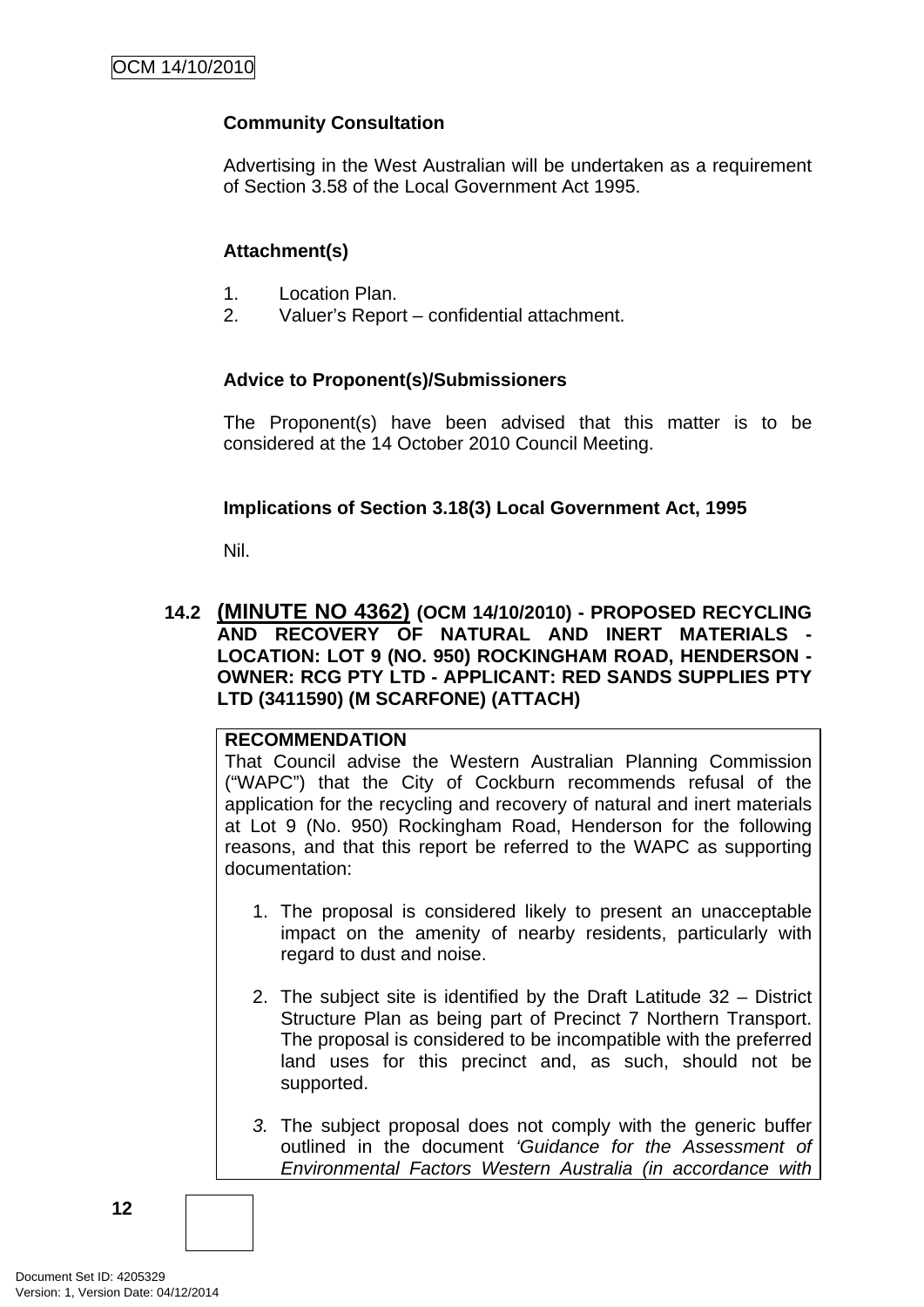*the Environmental Protection Act 1986) Environmental Protection Authority No. 3 June 2005 – Separation distances between industrial and sensitive land uses'.* 

## **COUNCIL DECISION**

MOVED Clr T Romano SECONDED Clr S Limbert that the recommendation be adopted.

**CARRIED 6/0**

## **Background**

On 25 February 2010 the City received an application for the use of land at Lot 9 (No. 950) Rockingham Road, Henderson as a recycling and material recovery facility.

In accordance with the provisions of the *Hope Valley Wattleup Redevelopment Act 2000* ("Act"), the details of the application were referred to the Western Australian Planning Commission ("WAPC") in their role as determining authority for the development.

Various requests have been made to the applicant to provide the City with additional information regarding the operation of the proposal and its appropriateness given the proposed breach of the generic buffer outlined in the document *'Guidance for the Assessment of Environmental Factors Western Australia (in accordance with the Environmental Protection Act 1986) Environmental Protection Authority No. 3 June 2005 – Separation distances between industrial and sensitive land uses'.* `

The information provided to the City does not adequately address the City's concerns with regard to potential dust and noise impacts on surrounding residential properties nor does it provide adequate justification for the nominated 1000 metre buffer to be reduced. As such it is recommended that the application be recommended for refusal and the WAPC advised as such.

### **Submission**

The proponent has provided a comprehensive Management Plan (refer to agenda attachments) which describes the activities to be undertaken on the subject site and the measures to be put in place to ensure the development complies with relevant legislation. In addition, the Management Plan provides details with regard to site operations, including hours of operation, pollution control, waste management,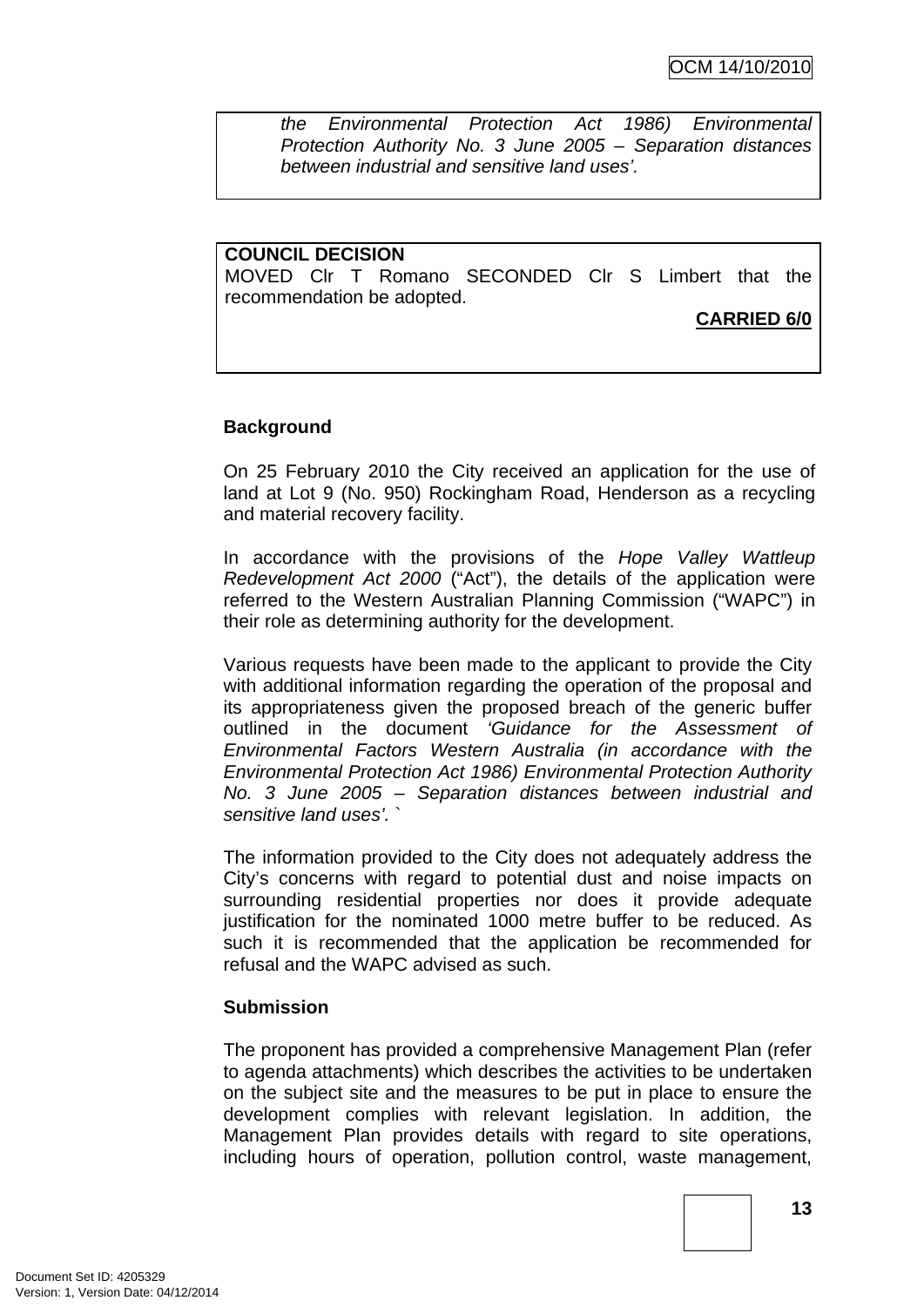proposed landscaping and bunding. It also includes a summary of revegetation measures to be undertaken.

The main aspects of the proposal are summarised in the table below.

| <b>Aspect</b>                     | <b>Proposal Characteristic</b> |  |  |  |
|-----------------------------------|--------------------------------|--|--|--|
| Total area of operation           | 6 hectares.                    |  |  |  |
| Processing, recycling and sorting | 2 hectares.                    |  |  |  |
| <b>Stockpiles</b>                 | 4 hectares                     |  |  |  |
| Recycling and screening           | 50,000 to 100,000 tonnes per   |  |  |  |
|                                   | vear                           |  |  |  |
| Life of project                   | 20 years.                      |  |  |  |

### **Report**

### Hope Valley Wattleup Redevelopment Act 2000

As stated, the subject site is located within the Hope Valley Wattleup Redevelopment Area and is affected by the provisions of the *Hope Valley Wattleup Redevelopment Act 2000*. Under the provisions of the Act, the City's Town Planning Scheme No. 3 ceases to apply and the WAPC becomes the determining authority. Under the provisions of Clause 26 of the Act, the City may make recommendations to the WAPC within 42 days of receiving an application for planning approval, or within a longer timeframe if agreed with the WAPC. It is important to note that the City is a referral agency only, and the WAPC is the ultimate determining authority.

### Hope Valley Wattleup Redevelopment Project Master Plan – Proposed Amendment No. 4

The Hope Valley Wattleup Redevelopment Project Master Plan ("Master Plan") acts as a defacto Town Planning Scheme for the Hope Valley Wattleup Redevelopment Area. Amendment No. 4 to this document is currently undergoing public consultation. The Master Plan identifies the subject site as being located within 'Precinct 7 – Northern Transport'. The proposed recycling and material recovery facility would be considered to meet the definition of 'Industry - General' a 'D' or discretionary use within Precinct 7.

### Hope Valley Wattleup Draft District Structure Plan

The Draft Hope Valley Wattleup District Structure Plan has been prepared by Landcorp and its partners to guide future development of the area. The Draft District Structure Plan identifies the subject site as being within Planning Area No. 7 - Northern Transport, an area considered likely to be used for land uses such logistics, warehouses, container handling, storage and distribution.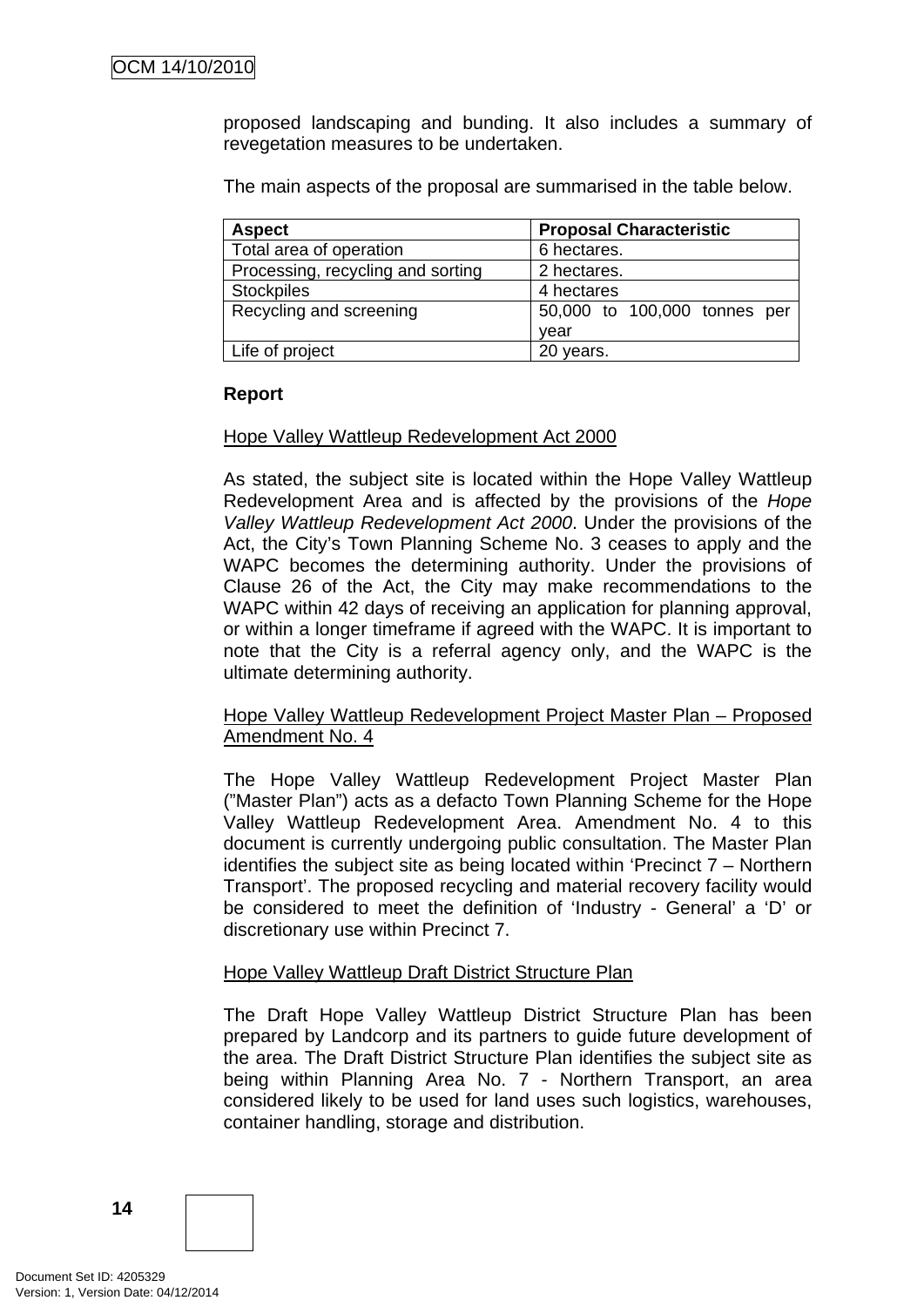It is considered that the subject development is not consistent with the long term vision for the locality; particularly given it is proposed that the use operate for a period of up to 20 years. This is fundamental to the City's consideration of the impact that the proposal will have, and is one of the key considerations in recommending the refusal of the application.

### **Comment**

On 25 February 2010, Red Sands Supplies Pty Ltd lodged an 'Application for approval to undertake development' with the City. On 2 March 2010 the application was referred to the WAPC in accordance with Section 26 of the Act for its determination. This referral indicated that the City would provide a recommendation to the WAPC in due course. The application was presented through the DCU process on 31 March 2010, after which concern was raised by health services regarding the detrimental impacts of noise and dust from the proposed use, and the impacts that these will have on residential amenity.

Following receipt of comments from internal stakeholders the applicant was advised by letter and email of the need to provide a comprehensive report justifying a reduction in the buffer nominated by the document *'Guidance for the Assessment of Environmental Factors Western Australia (in accordance with the Environmental Protection Act 1986) Environmental Protection Authority No. 3 June 2005 – Separation distances between industrial and sensitive land uses'.* This document nominates a buffer distance of 1000 metres from noise sensitive premises unless detailed justification is provided and considered satisfactory by the relevant stakeholders including in this instance the City of Cockburn, the Department of Environment and the WAPC.

While an Environmental Impact Assessment report was provided in support of the proposed development, the content of that report is not considered adequate to address the City's concerns regarding dust and noise. The applicant has been advised as such, and a more detailed submission requested. This remains outstanding, and the applicant has indicated that no further information will be submitted.

In addition to requesting further information from the applicant the City sought comments from all landowners within the 1000 metre buffer, sending out a total of 42 letters. As a result, seven (7) submissions were received including five (5) objections and two (2) non- objections.

The main concerns raised in objection to the proposal relate to dust and noise impacts from the existing recycling operation undertaken from the site.

In the absence of a more detailed Dust Management Plan and Acoustic Noise Assessment, and given the objections raised in response to the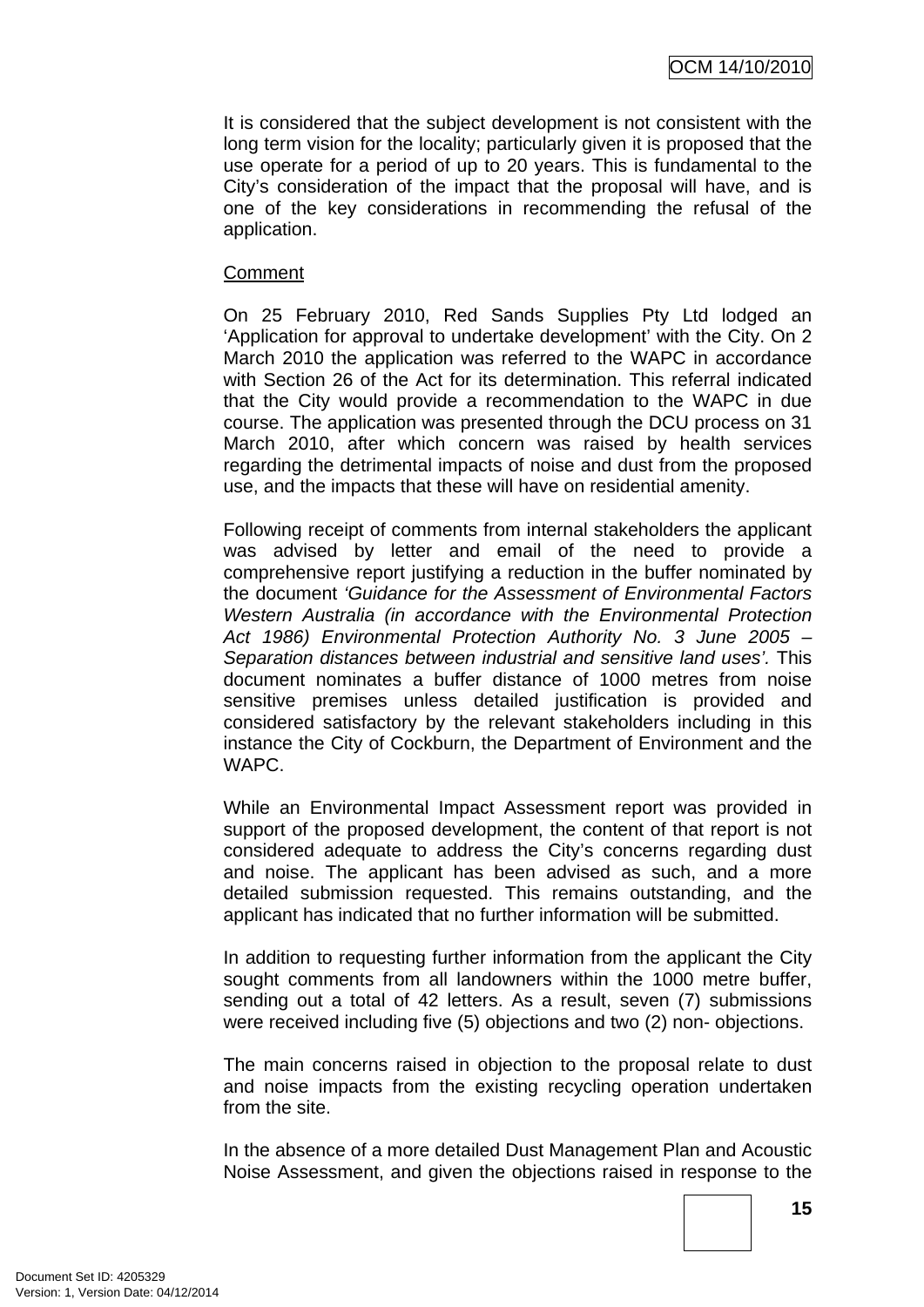consultation exercise undertaken, it is recommended that the proposed development should be refused consent. As such it is recommended that the Council object to the proposal and advise the WAPC accordingly.

### **Conclusion**

The proposed 'Recycling and Recovery Facility' is not considered to be an appropriate land use given its proximity to surrounding dwellings, its conflict with the long term provisions of the Hope Valley Wattleup District Structure Plan, and the fact that the proposal would breach the EPA buffer.

## **Strategic Plan/Policy Implications**

### **Governance Excellence**

To provide effective monitoring and regulatory services that administer relevant legislation and local laws in a fair and impartial way.

### **Employment and Economic Development**

• To plan and promote economic development that encourages business opportunities within the City.

### **Natural Environmental Management**

To ensure development of the district is undertaken in such a way that the balance between the natural and human environment is maintained.

### **Budget/Financial Implications**

N/A

# **Legal Implications**

N/A

### **Community Consultation**

Land owners within the 1000 m buffer nominated by the EPA were consulted as a part of this process. Please see discussion above for further detail.

### **Attachment(s)**

- 1. Management Plan / Impact Assessment
- 2. Resident Submissions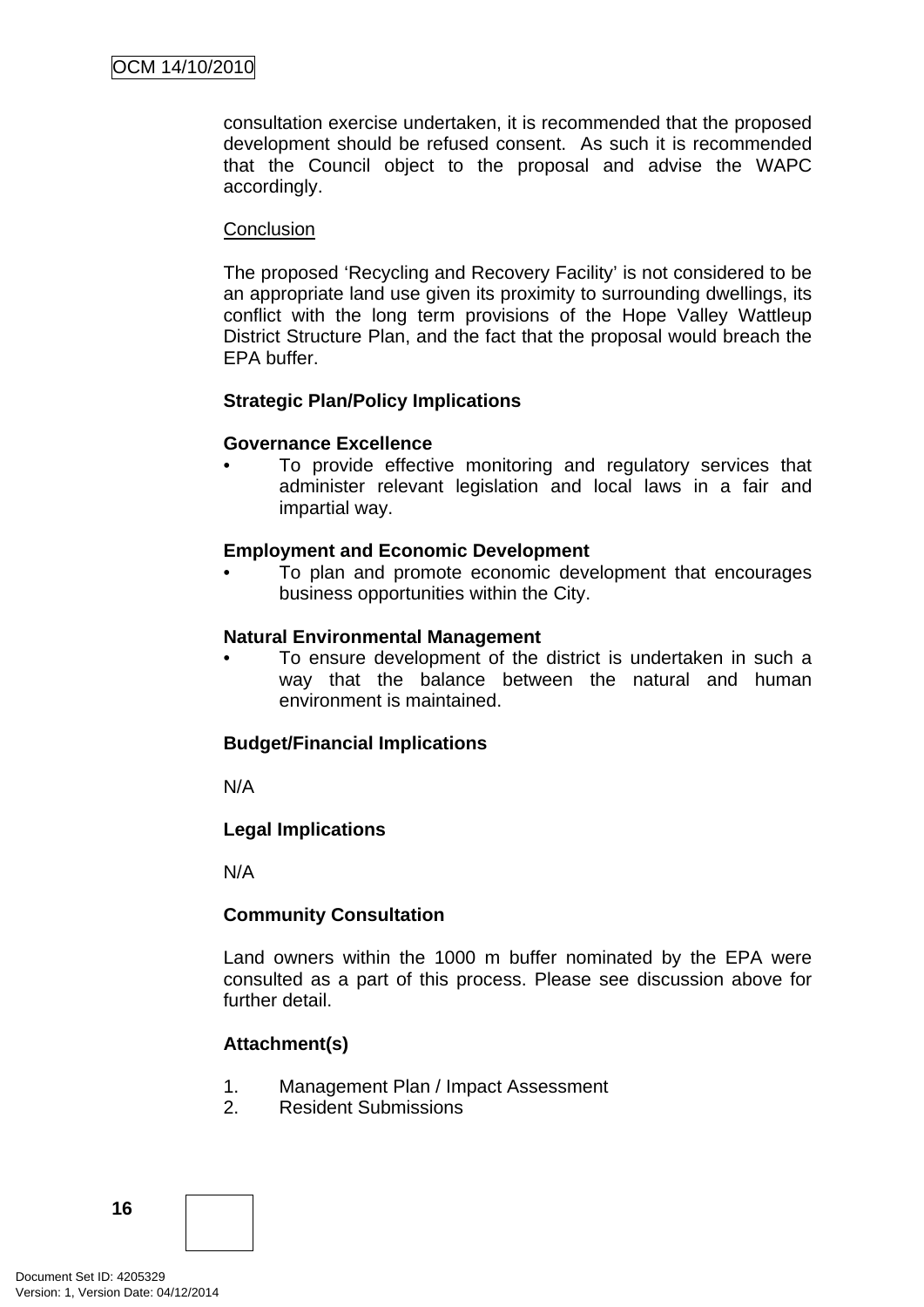# <span id="page-20-0"></span>**Advice to Proponent(s)/Submissioners**

The Proponent(s) and those who lodged a submission on the proposal have been advised that this matter is to be considered at the 14 October 2010 Council Meeting.

## **Implications of Section 3.18(3) Local Government Act, 1995**

Nil.

## **14.3 (MINUTE NO 4363) (OCM 14/10/2010) - REFERRAL FROM THE CITY OF ARMADALE RELATING TO THE PROPOSED AMENDMENT TO NORTH FORRESTDALE STAGE 1 STRUCTURE PLAN - OWNER: TILLBROOK NOMINEES PTY LTD - APPLICANT: TURNER MASTER PLANNERS (450779) (M CARBONE) (ATTACH)**

# **RECOMMENDATION**

That Council:

- (1) advise the City of Armadale that for traffic safety reasons it supports changing the Hebe Road/Warton Road intersection to a left in/left out intersection;
- (2) advise the City of Armadale that the southern driveway to the tavern on the east side of Warton Road should also be configured, for traffic safety reasons, as a left in left out intersection, and that there be a continuous median between this driveway and Hebe road on the opposite side of Warton Road;
- (3) advise the City of Armadale that it does not support the extension of Southampton Drive through to Warton Road at the location shown on the revised Structure Plan, or any alternate location in the vicinity of Hebe Road, if it is intended to be configured as a full access intersection, however Council would have no objection if it were constructed as left in left out only at its Warton Road intersection.
- (4) advise the City of Armadale that it is to ensure that the Hybrid Court / Warton Road intersection is constructed to allow for safe right turn movements onto and off of Warton Road;
- (5) request that the City of Cockburn and City of Armadale jointly investigate whether right turn movements can be physically, practically and safely accommodated for the existing businesses operating along Warton Road in the vicinity of Hebe Road within the City of Cockburn;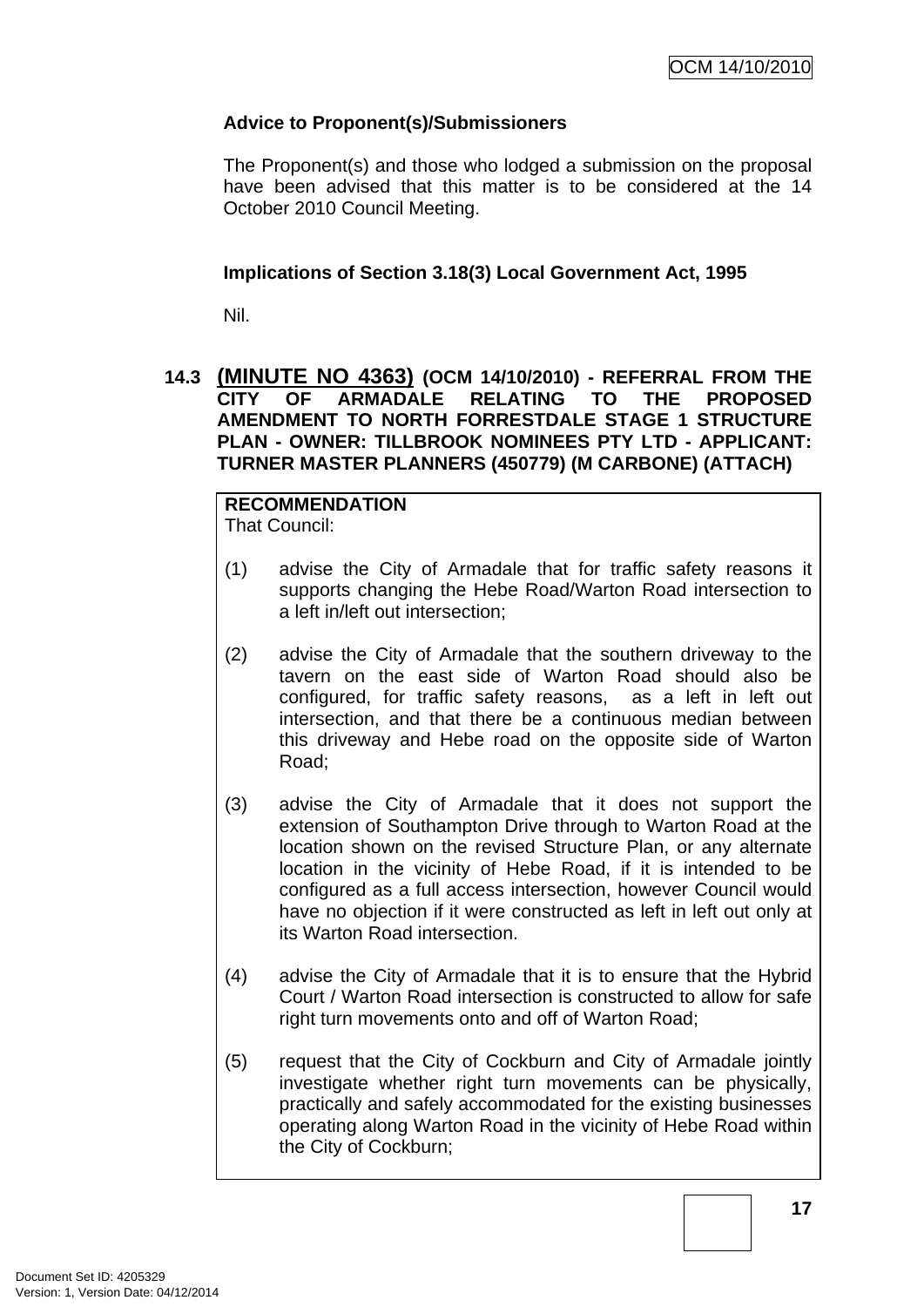(6) in the event that driveway access off of Warton Road is not physically possible, or able to be provided whilst maintaining safety for road users, then officers from both the City of Armadale and the City of Cockburn are to liaise to determine what if any treatment can be provided to achieve a suitable access arrangement.

### **COUNCIL DECISION**

MOVED Mayor L Howlett SECONDED Clr T Romano that the recommendation be deferred until the November 2010 Ordinary Council Meeting.

**CARRIED 6/0**

## **Reason for Decision**

Deferring this item will enable a detailed traffic safety audit to take place, together with additional consultation between the City of Cockburn and the City of Armadale. It should be noted that the Town Planner who put forward the proposal, with particular reference to road safety and road design, requested the decision to be deferred. The report that comes back to Council will also include submissions from concerned ratepayers in the area in order to come to a better outcome in terms of the design of the road intersections, etc.

### **Background**

The City of Armadale has referred a proposed amendment to the North Forrestdale Stage 1 Structure Plan to the City of Cockburn for comment as it abuts the City's north eastern boundary.

The main issue impacting the City of Cockburn is the extension of Southampton Drive to Warton Road to create a full movement 3-way intersection and the associated down grading of the Hebe Road/ Warton Road intersection to a left in/left out intersection (refer to Agenda attachments 1 and 2 - location plan and intersection plan).

In relation to changing the Hebe/Warton Road intersection to left in/left out, the applicant originally provided a petition signed by 4 affected landowners supporting the change to Hebe Road due to safety concerns. Three of these landowners have since changed their view on the intersection change and now object.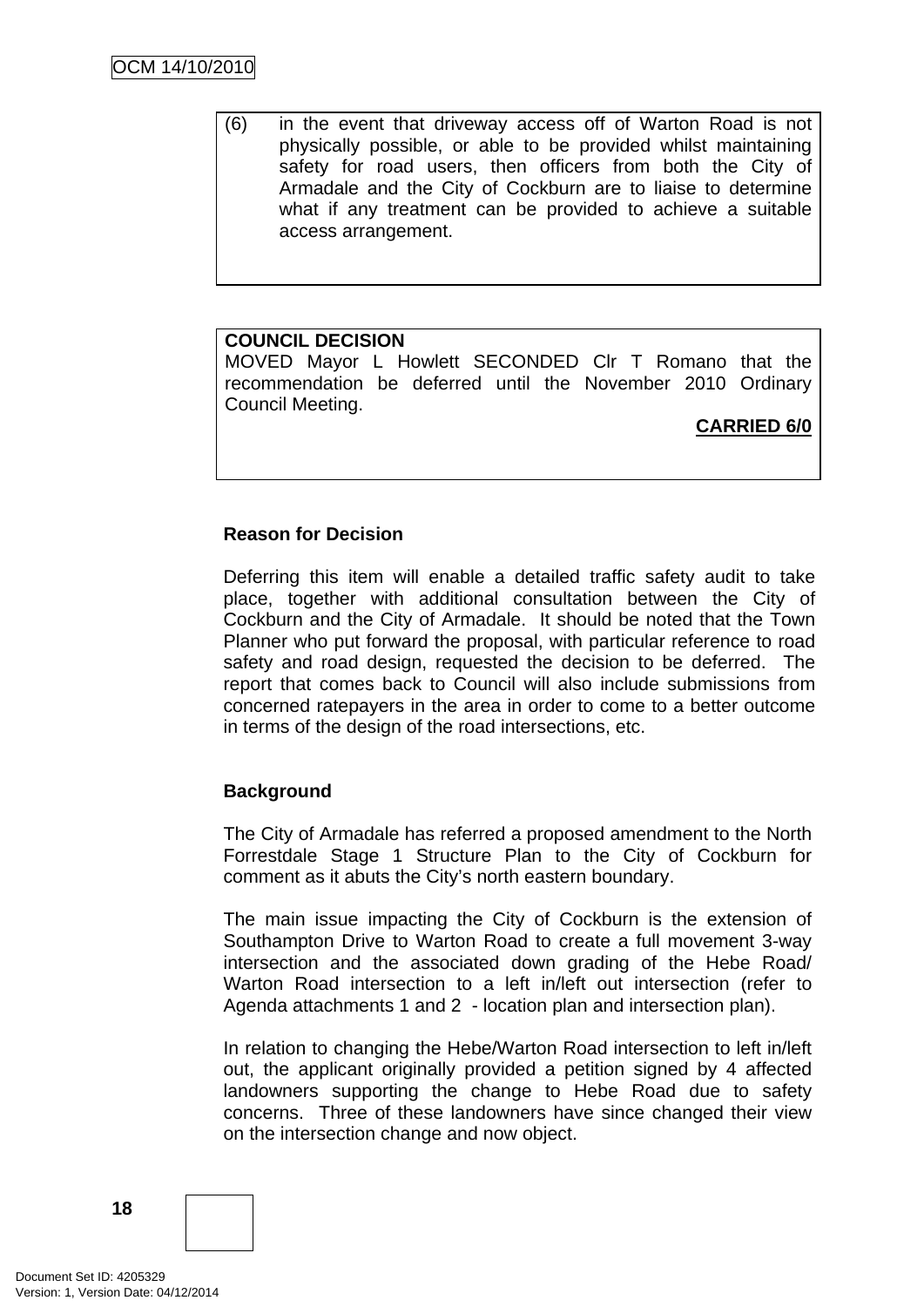The City has undertaken its own consultation which involved sending letters to all landowners that will be impacted by the changes to the Hebe Road intersection which included Hebe Road and Hybrid Court residents. The City received two petitions objecting to the proposal, one submission objecting to the intersection change and one submission supporting it.

Council is required to provide comment to the City of Armadale on the proposed amendment to the structure plan, including changes to the Hebe Road/Warton Road intersection.

## **Submission**

Turner Master Planners have submitted an amendment to the North Forrestdale Stage 1 Structure Plan to the City of Armadale and this plan has been referred to the City of Cockburn for comment as it abuts the City of Cockburn's boundary and affects intersections along Warton Road.

## **Report**

The structure plan amendment proposes to;

- Provide for the extension of Southampton Drive to Warton Road,
- Update the density coding, subdivision road and open space to match the existing and approved subdivision layout.

The main issue impacting the City of Cockburn is the extension of Southampton Drive to Warton Road and the creation of a full movement 3-way intersection and the associated down grading of the Hebe /Warton Road intersection to a left in/left out intersection (refer to Agenda attachments 1 and 2 - location plan and intersection plan).

The City has sent letters to all landowners that will be impacted by the changes to the Hebe Road intersection which includes Hebe Road and Hybrid Court residents. The City has received the following comments:

- a petition signed by 28 people (14 households most households had more than one person sign) objecting to the proposal;
- a petition signed by 80 customers of 'The Pampered Pooch Motel' objecting to the proposed changes;
- a petition signed by 73 customers of the kennel business operated by Mr Jack Maiolo at 16 Hebe Road, Banjup, objecting to the proposed changes;
- A letter from 'Ashridge Cattery and Kennels objecting to the changes; and
- A letter from the applicant of the structure plan supporting the changes.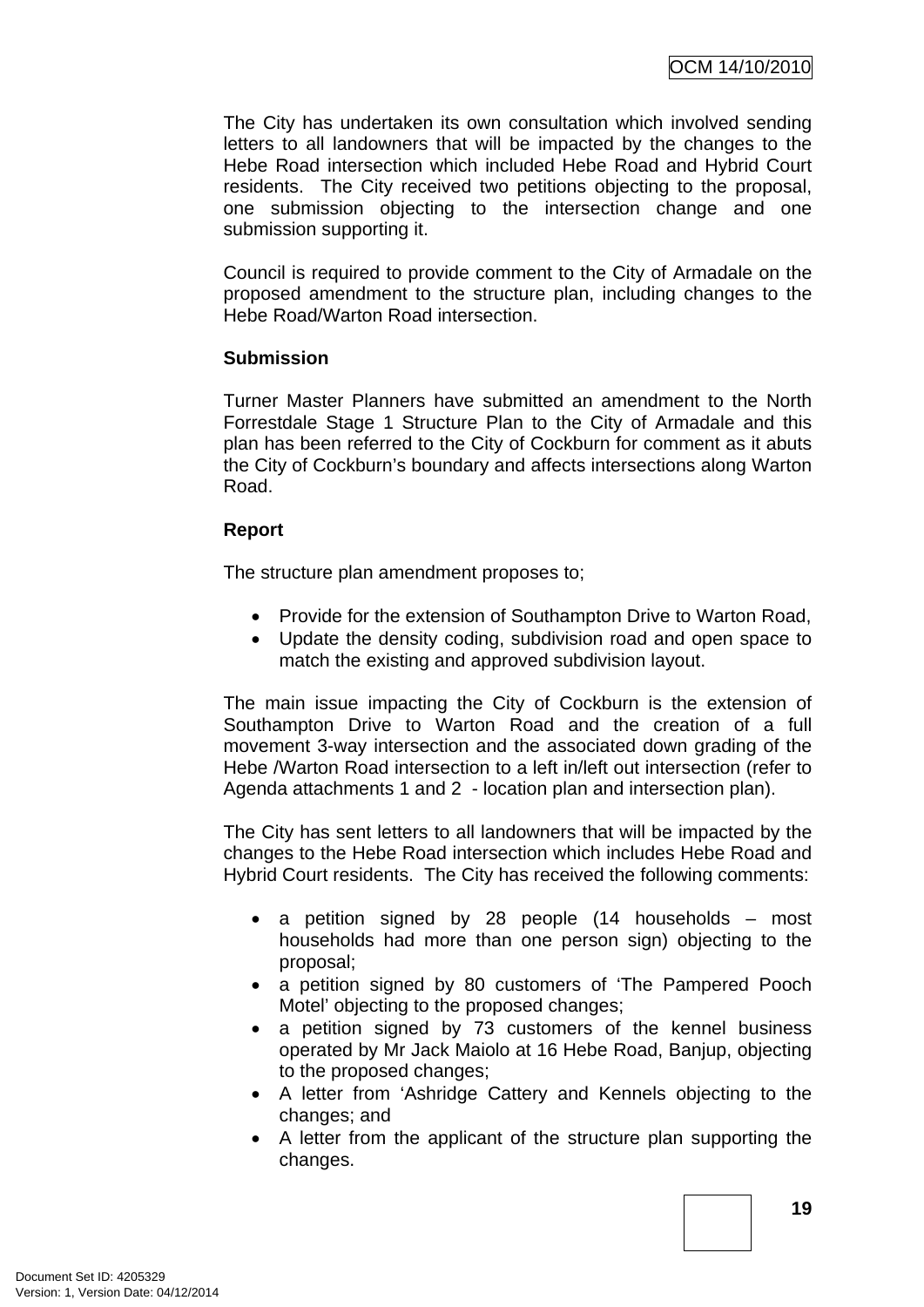The submissions are discussed in detail within the schedule of submissions (refer agenda attachment 4). The main concerns relate to the inconvenience caused by the inability to turn right into or out of Hebe Road. Concerns were also raised by the effect the changes to Hebe Road intersection will have on existing businesses operating along Warton Road and whether compensation will be granted for any losses.

It is noted that the Hebe Road/ Hybrid Court precinct is zoned to allow for Kennels and there are a number of Kennels and Catteries operating in this locality.

The proposed change to the Hebe Road/Warton Road intersection has been referred to the City's engineering section and they have provided the following comments:

- Regardless of whether Southampton Drive is connected to Warton Road, the construction of the Warton Road dual carriageway necessitates consideration for the need and/or opportunity to rationalise the number of full access intersections along Warton Road. As Hebe Road and Hybrid Court are connected to each other, provide access to only a small number of lots and have intersections along Warton Road that are only 240m apart, it is not necessarily required that both streets have full access to Warton Road. If Hebe Road were to be converted to a left in/left out intersection, a viable alternative route is still available to accommodate the right turning traffic via Hybrid Court.
- Due to the vertical geometry of Warton Road, there is an existing crest to the south west of Hebe Road. This crest impacts on the sight distance for vehicles turning into and out of Hebe Road and therefore creates an undesirable traffic environment now that Warton Road is a dual carriageway. (Refer Agenda attachment 5 for photos of this crest). At the same time, the proximity of the southern end tavern access driveway creates an undesirable intersection layout that will facilitate unsafe vehicle movements including u-turns at the Hebe Street intersection, if left as a full access intersection.
- To address the safety concerns, the most desirable treatment would be to have both Hebe Street and the south end driveway access/egress point for the tavern as 'left in-left out' only, and have a continuous median barrier treatment between the south and north bound carriageways at this location.
- If it were to be contemplated to keep Hebe Road open as a full access intersection, then it is strongly recommended that a full road safety audit be conducted both on the current design and on the as constructed work to determine if it is safe to be left in that configuration. This RSA would need to also incorporate the tavern driveway access points. Who funds this Road Safety Audit would also need to be determined, if contemplated.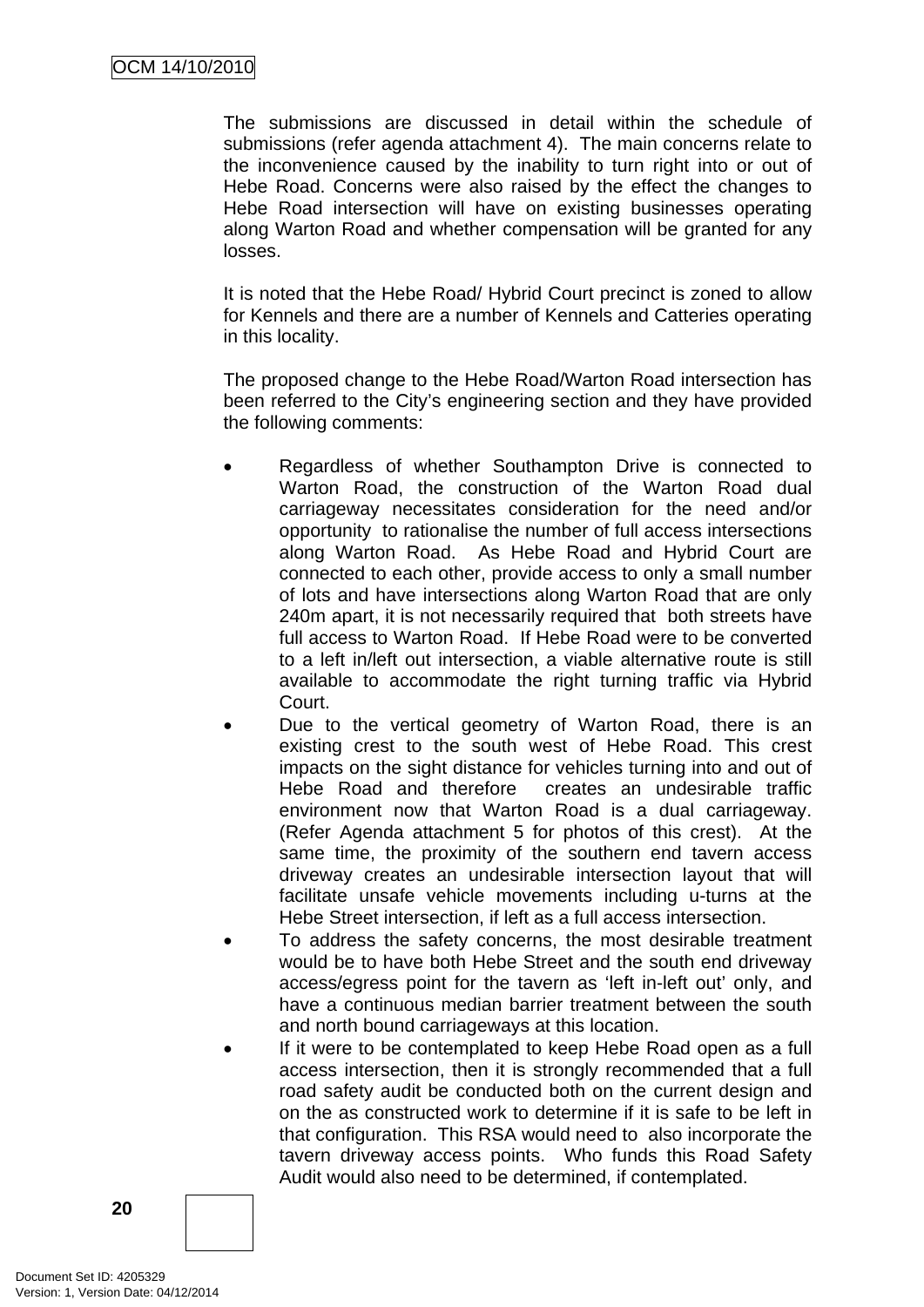- Any connection of Southampton Road to Warton Road in the vicinity of this south end tavern driveway would exacerbate the issues with the current layout, from a traffic safety perspective.
- Due to the layout of Warton Road, any connection of Southampton Road to Warton Road in the vicinity of Hebe Road or Hybrid Court should be 'left in-left out' only, unless it were to be traffic signal controlled (which is unlikely to be approved).

Concerns were also raised from Warton Road businesses that they will not be able to turn right into and out of their driveways due to the new median along Warton Road. However it is noted that the new Warton Road carriageway and the associated new median, which is being undertaken by the City of Armadale, is a separate issue and is outside the scope of the amendment to the structure plan and associated changes to Hebe Road. The new median and the difference of level between the two carriageways between Hebe Road and Hybrid Court will restrict access to businesses along Warton Road within the City of Cockburn, and there appears to have been little consultation with these landowners in relation to this matter. It is noted that there is at least one other property further south along Warton Road within the City of Cockburn which has been provided right hand turn access into their property. Accordingly it is recommended that the City of Cockburn and the City of Armadale jointly investigate whether right hand turn movements can be physically, practically and safely accommodated for the existing businesses operating along Warton Road in the vicinity of Hebe Road and Hybrid Court.

Given the above comments and the feedback received from residents, it is recommended that the City:

- a) agree to the partial closure of Hebe Road, to enable left in left out movement only, but that this be done in conjunction with a similar treatment for the tavern south end driveway entrance/exit. Also that there be constructed a continuous barrier median treatment between the north and south bound Warton Road carriageways in the vicinity of these two intersections.
- b) advise the City of Armadale that the City of Cockburn does not support the extension of Southampton Drive through to Warton Road on the alignment shown on their revised Structure Plan, or any other location in the vicinity of Hebe Road or Hybrid Court, if it is intended to be constructed as a full access intersection at Warton Road without traffic signal control.
- c) requests that further investigation be undertaken jointly by the City of Cockburn and City of Armadale into the opportunity and feasibility of providing right turn access off of Warton Road to existing businesses situated on the west side of Warton Road.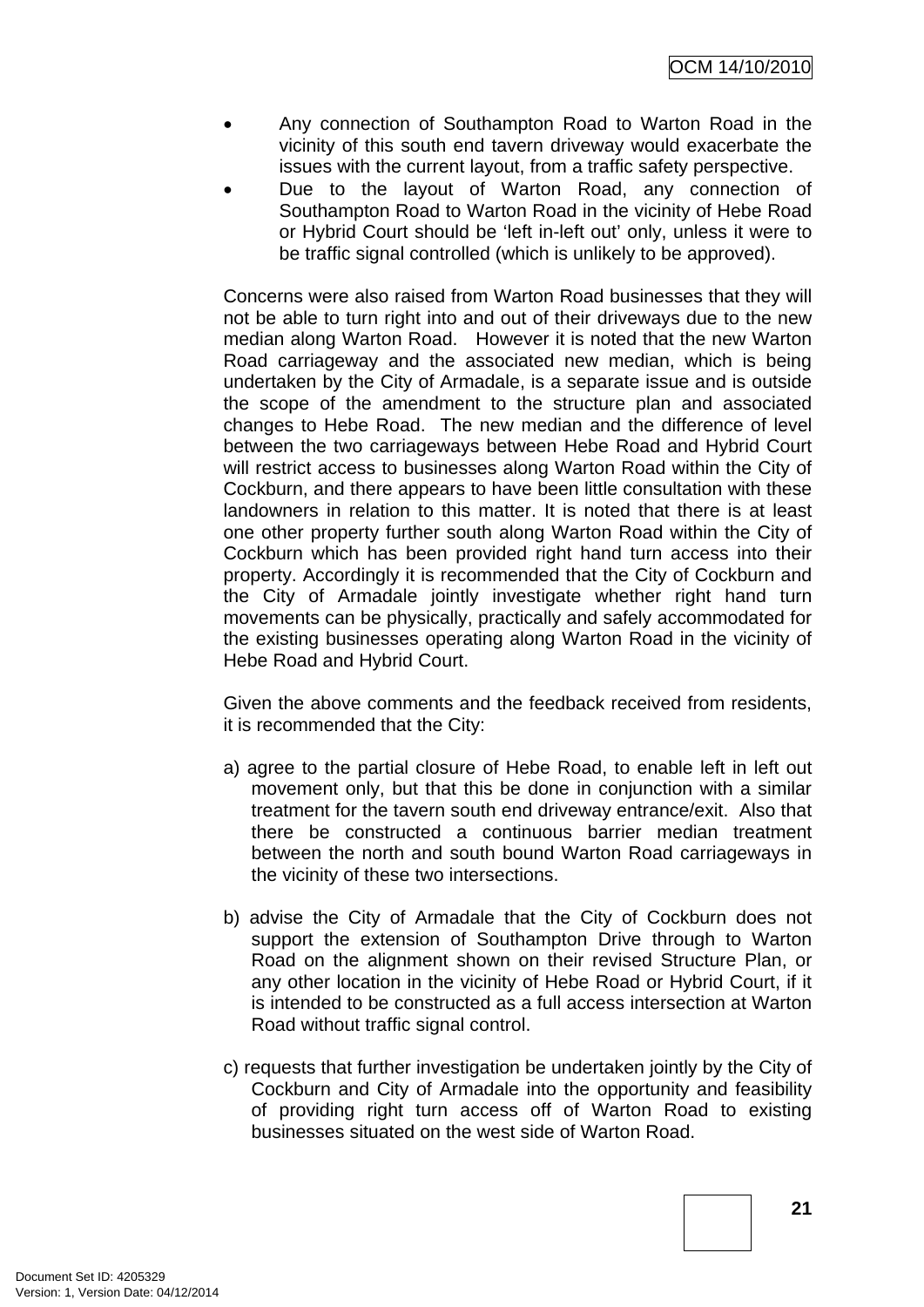## **Strategic Plan/Policy Implications**

### *Transport Optimisation*

- To ensure the City develops a transport network that provides maximum utility for its users, while minimizing environmental and social impacts.
- To construct and maintain roads which are convenient and safe for vehicles, cyclists and pedestrians.

### **Budget/Financial Implications**

The City of Armadale is undertaking the construction of the Warton Road carriageway with no costs incurred by the City of Cockburn.

### **Legal Implications**

*Planning and Development Act 2005 City of Cockburn Town Planning Scheme No. 3 Town Planning Regulations 1967* 

### **Community Consultation**

All landowners within Hebe Road and Hybrid Court were invited to comment on the proposed modification to the Hebe Road/Warton Road intersection.

### **Attachment(s)**

- 1. Location plan
- 2. Intersection plan
- 3. Structure plan amendment
- 4. Schedule of submissions
- 5. Photos of Warton Road

### **Advice to Proponent(s)/Submissioners**

Those that made submissions or signed the petitions (and provided address details) have been advised that the matter will be considered at the 14 October 2010 Council meeting.

### **Implications of Section 3.18(3) Local Government Act, 1995**

Nil.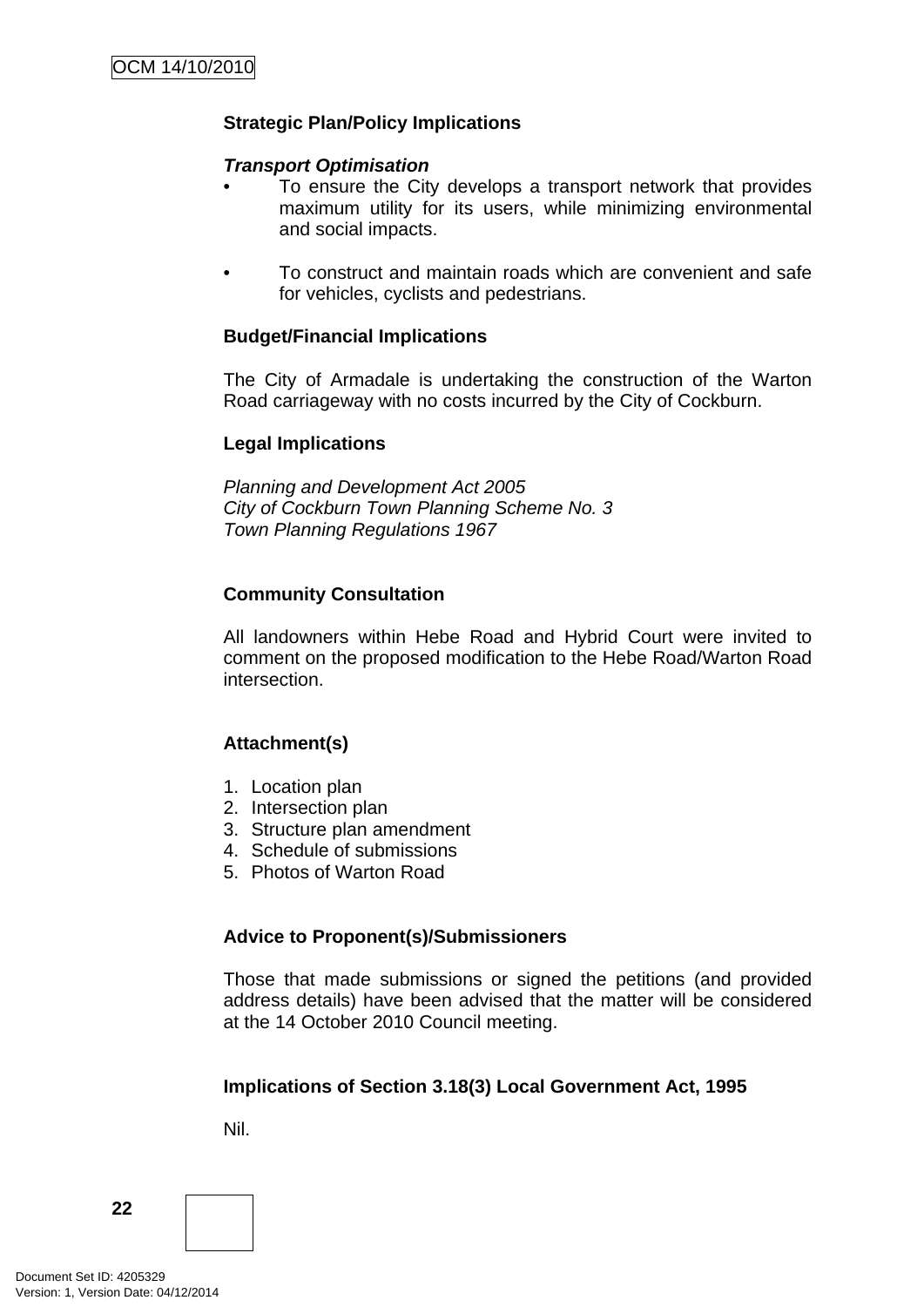<span id="page-26-0"></span>**14.4 (MINUTE NO --4364) (OCM 14/10/2010) - DEVELOPMENT OF MULTI LOT SUBDIVISION AT LOT 18 GRANDPRE CRESCENT & LOT 4076 SYKES PLACE HAMILTON HILL - OWNER / APPLICANT: CITY OF COCKBURN (2210277; 2200585; 141945) (K SIM) (ATTACH)** 

# **RECOMMENDATION**

That Council:

- (1) adopt the Business Plan dated July 2010 for the development of Lot 18 Grandpre Crescent and Lot 4076 Sykes Place, Hamilton Hill as a residential subdivision;
- (2) authorise the preparation of subdivision design, specifications and tender documentation for the completion of all civil works required to complete the subdivision development;
- (3) following (2) above request a further report to award a tender for the completion of all subdivision civil works;
- (4) following (3) above request a further report to award an appropriate marketing and selling program for the subdivision lots;
- (5) note that all sales of future lots will comply with provisions of Section 3.58 of the Local Government Act 1995; and
- (6) allocate proceeds of the sale to the Land Development Reserve Fund.

# **TO BE CARRIED BY AN ABSOLUTE MAJORITY OF COUNCIL**

# **COUNCIL DECISION**

MOVED Clr I Whitfield SECONDED Clr C Reeve-Fowkes that the recommendation be adopted.

# **CARRIED BY ABSOLUTE MAJORITY OF COUNCIL 6/0**

# **Background**

The site is currently undeveloped, except for a basketball practice apron and a children's playground.

The Phoenix Rise Master Plan identified this site as being appropriate for residential purposes. Subsequently the land has been rezoned and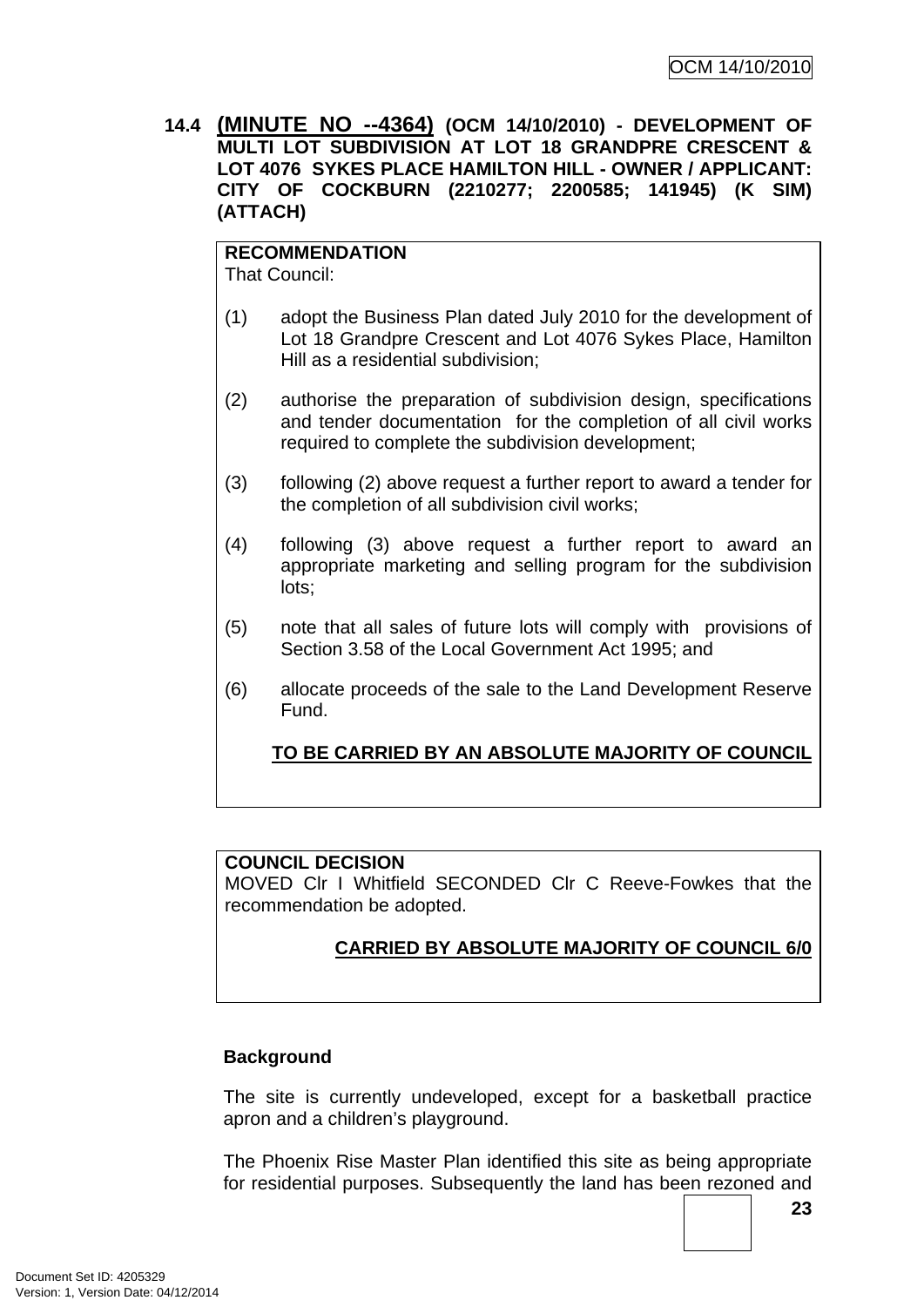application made to the Western Australian Planning Commission for subdivision approval.

The site consists of Lot 18 Grandpre Crescent a freehold lot, which has been owned by the City of Cockburn since 1977and Lot 4076 a Crown Reserve effectively owned by the State of Western Australia. The relevant state government agencies have agreed to transfer Lot 4076 to the City of Cockburn for 5% of its market value as determined by the Valuer Generals Office.

### **Submission**

Nil

### **Report**

Section 3.59 of the Local Government Act 1995 requires a business plan to be prepared when a major land transaction has a value in excess of \$1,000,000. The subject development exceeds this threshold.

The Business Plan was advertised in the West Australian Newspaper on 14 July 2010.

At the conclusion of the statutory 6 week period allowed for the receipt of comment, no responses were received. It is anticipated that the civil works design, specification and tender preparation will be completed by November 2010. The Tender brief will be advertised and submissions sought from experienced and complying contractors. A report to award the contract will be presented for Council consideration. The civil works and completion of the survey plan creating the new lots is anticipated to allow sale of the lots in the first quarter of 2011.

The report to be considered by Council to award a marketing and sales contract will address market conditions existing at the time of the sales program. Possible marketing and sales strategies could include sale by auction tender or private treaty. If sale of the lots is to be by private treaty then provisions of section 3.58 of the Local Government Act require that each sale is advertised in a newspaper with state wide distribution.

The basket ball apron and playground equipment will be relocated to a location within the adjoining Goodchild Park recreation area.

### **Strategic Plan/Policy Implications**

### **Demographic Planning**

• To ensure the planning of the City is based on an approach that has the potential to achieve high levels of convenience and prosperity for its citizens.

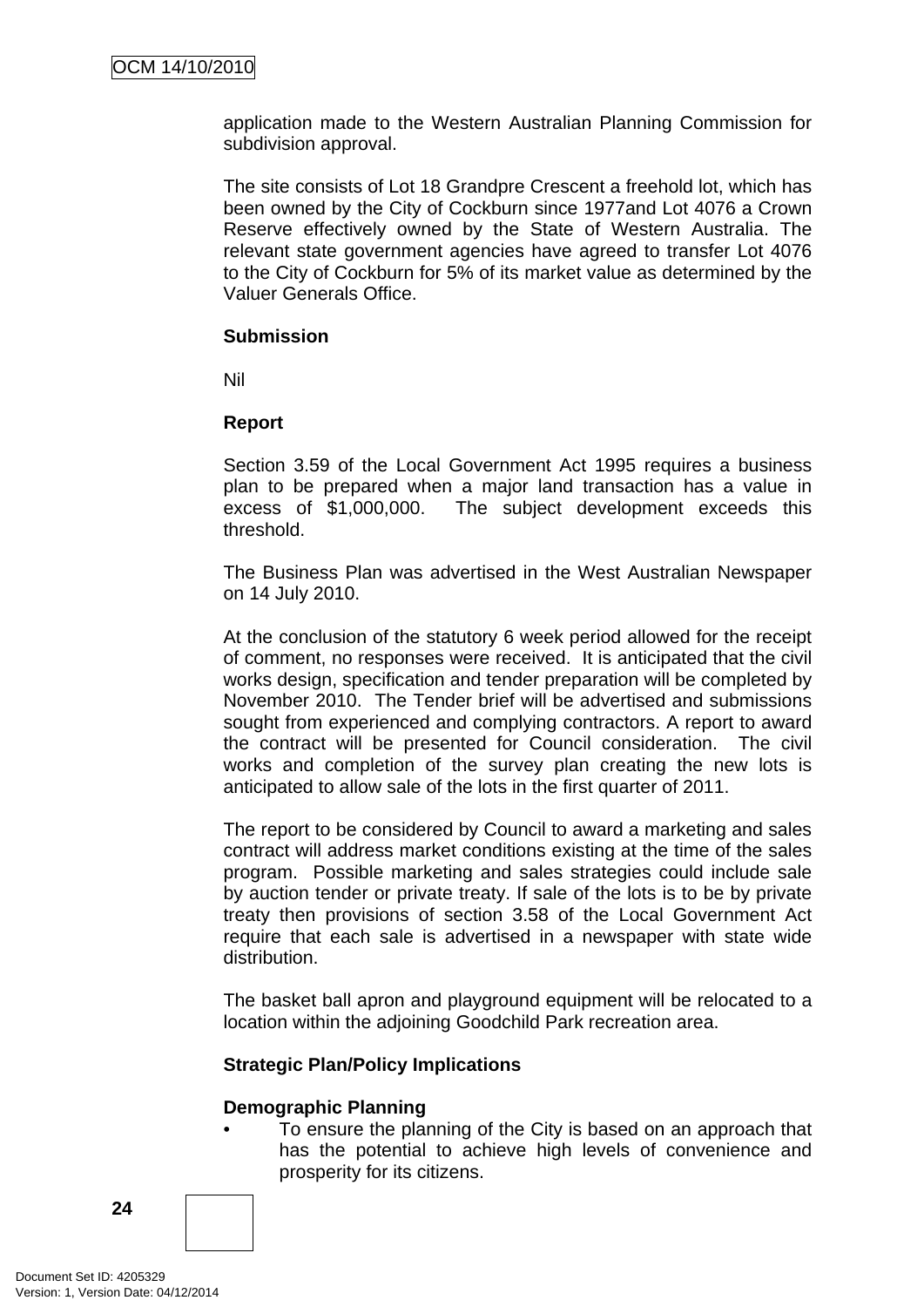### <span id="page-28-0"></span>**Governance Excellence**

To provide effective monitoring and regulatory services that administer relevant legislation and local laws in a fair and impartial way.

### **Budget/Financial Implications**

Funds to complete the subdivision civil works, surveying and legal requirements have been placed on the 2010 – 11 budget.

### **Legal Implications**

Section 3.59 of the Local Government Act 1995 refers.

### **Community Consultation**

The project was advertised in the West Australian newspaper as required by Section 3.59 of the Local Government Act.

### **Attachment(s)**

- 1. Plan of Subdivision approved by WAPC.
- 2. Business Plan

### **Advice to Proponent(s)/Submissioners**

As there were no submissions received as a result of the public advertising there is no one to advise.

### **Implications of Section 3.18(3) Local Government Act, 1995**

Nil

**14.5 (MINUTE NO 4365) (OCM 14/10/2010) - SALE OF LAND - PORTION OF LOT 8 KENT STREET , SPEARWOOD - APPLICANT: WATER CORPORATION - OWNER: CITY OF COCKBURN LOCATION: HAMILTON HILL - OWNER: CITY OF COOCKBURN (2203653) (K SIM) (ATTACH)** 

### **RECOMMENDATION** That Council:

(1) accept the offer to purchase Portion (704 square metres) of Lot 8 Kent Street, Spearwood , for a consideration of \$215,000 exclusive of GST from the Water Corporation for a pump station, subject to the Water Corporation, on request from the City of Cockburn, re-locating an existing emergency overflow pipe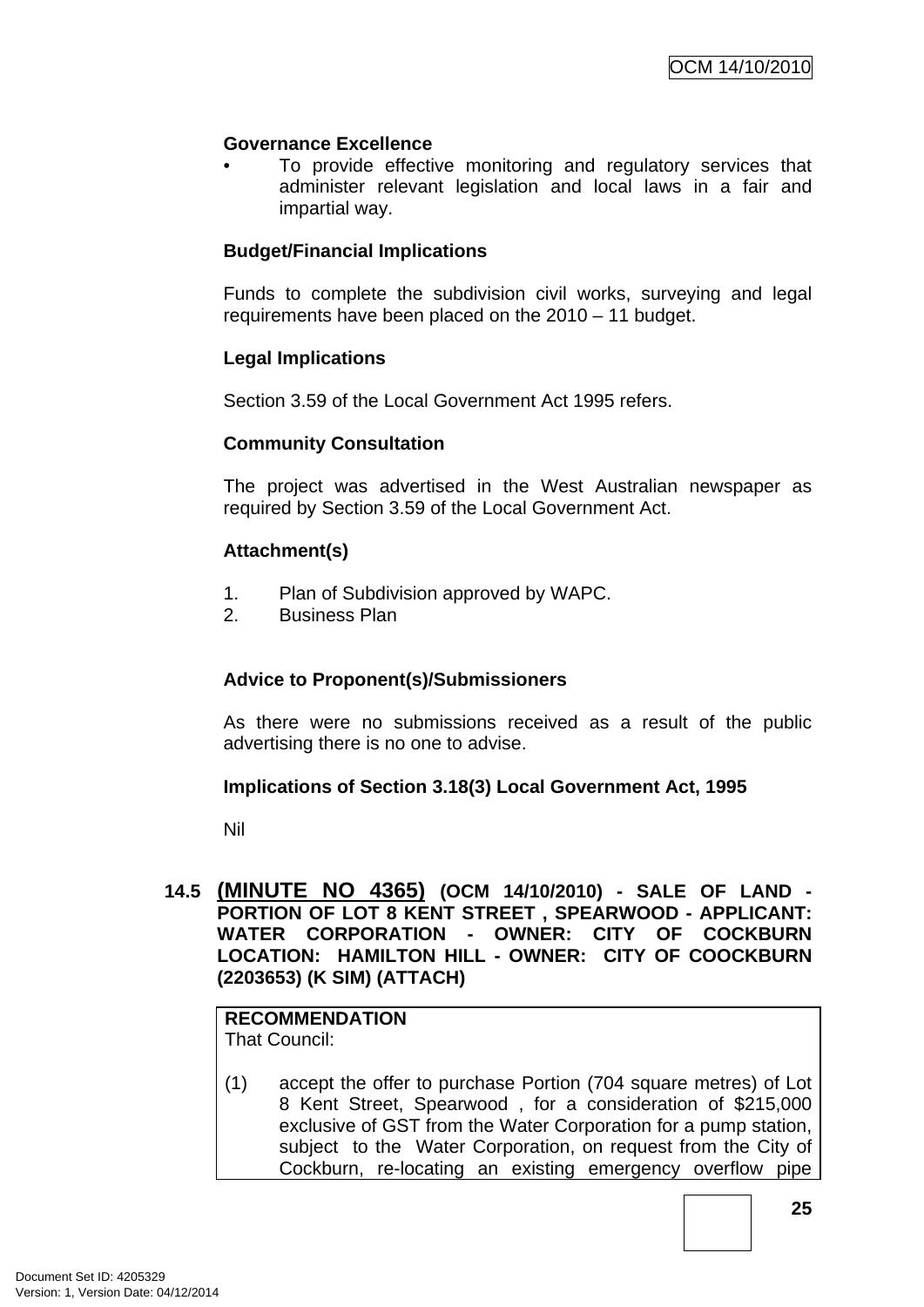within Lot 8 Kent Street to an alignment within the Kent Street road reserve;

- (2) note that the agreement in (1) above be prepared by the City of Cockburn's solicitor with all costs being borne by Water Corporation;
- (3) note that the disposition of portion of Lot 8 Kent Street Spearwood to the Water Corporation is an exempt disposition pursuant to Section 3.58 (3&4) of the Local Government Act 1995, and;
- (4) allocate proceeds of the sale to the Land Development Reserve Fund and amend the 2010/11 Statutory Budget accordingly.

**TO BE CARRIED BY AN ABSOLUTE MAJORITY OF COUNCIL**

### **COUNCIL DECISION**

MOVED Clr C Reeve-Fowkes SECONDED Clr I Whitfield that the recommendation be adopted.

# **CARRIED BY ABSOLUTE MAJORITY OF COUNCIL 6/0**

# **Background**

Lot 8 has been owned by the City of Cockburn since 1974. Lot 8 Kent Street is a Council freehold lot being one of 6 such lots collectively known as Beale Park. Beale Park is primarily an active recreational facility and includes club rooms and soccer pitches. There is also an area of passive recreation on the corner of Kent and Sussex Street. This section which is approximately 90 metres wide and 45 metres deep contains playground equipment, and a drainage sump.

### **Submission**

The Water Corporation has submitted a written request to acquire a portion of Lot 8 Kent Street, Spearwood. The area is required for a pump station as part of their infill sewerage program and has an area of 704 square metres. The submission includes an offer to purchase consideration of \$215,000 exclusive of GST, with all surveying and legal costs being borne by the Water Corporation.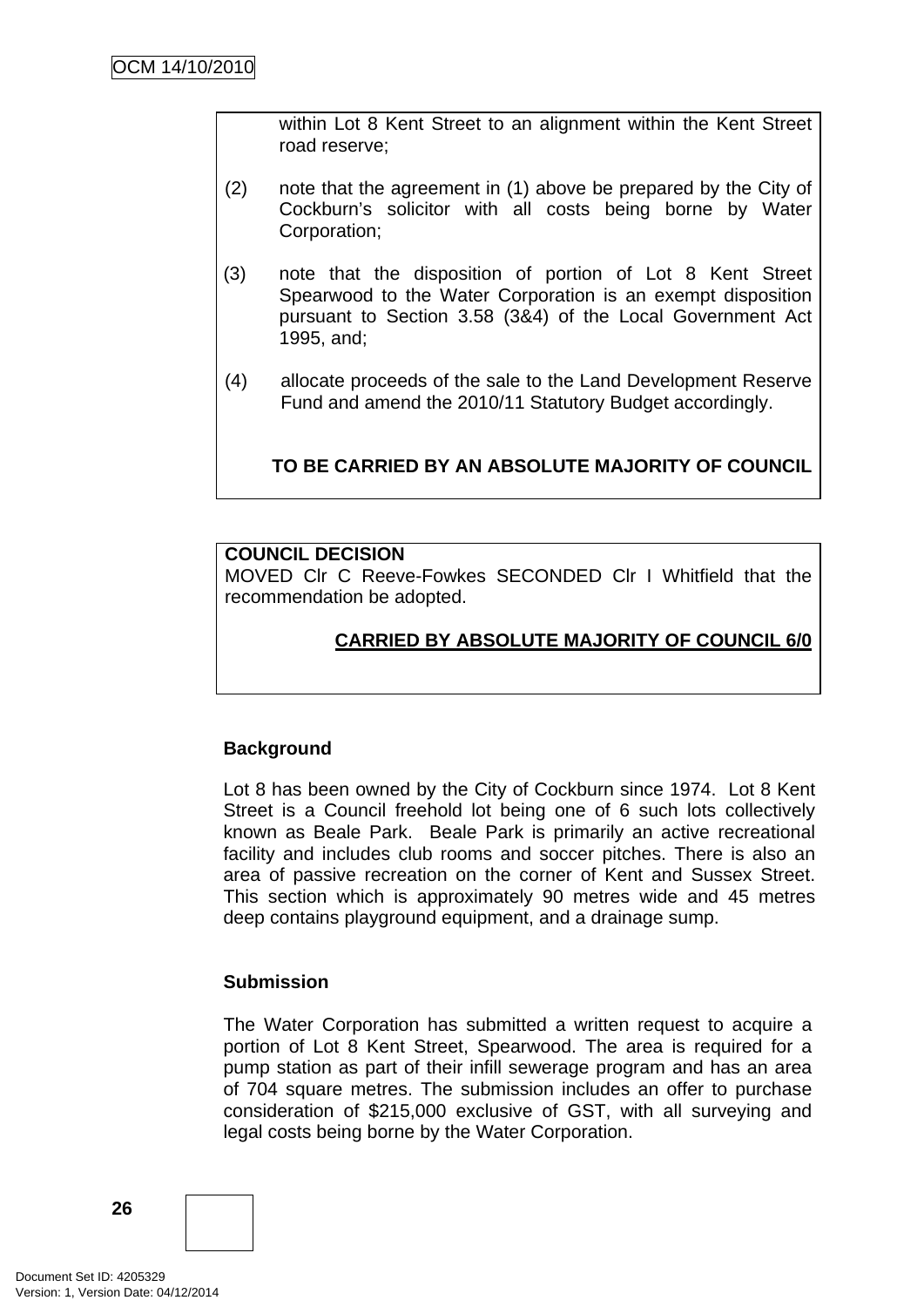### **Report**

The design of the infill sewerage system is such that the system has a gravity feed to the lowest level in the catchment. A pump station is then required to pump the waste water to a main sewer .The low point in this catchment and where there is sufficient room is on the corner of Kent Street and Sussex Street. Water Corporation initially assumed that this land was a crown reserve and only after it was pointed out that the land was council freehold did they initiate negotiations to formalize their occupation of the site.

Their first request was to gain an easement interest in the site. Western Power as the supplier of the power to the pump station would only do so if there was an agreement to exclude any building with 50 metres of the power transformer. This was deemed unacceptable by Council officers. The 50 metre buffer is not required if the pump station is with in its own lot. Water Corporation then amended their proposal to an acquisition of the required land.

The Water Corporation obtained planning approval for the pump station and has substantially completed the works. A closer inspection of the pump station design and on-site inspection reveals that an emergency over-flow pipe has been constructed across Lot 8 to the existing storm water sump west of the pump station. This sump is within Lot 8 and serves the storm water requirements of the surrounding road system. This pipeline being 8 metres in from the front boundary has the possibility to adversely affect any future development on the land, The Water Corporation has agreed to remove the pipe and re-align it with-in the road reserve, if requested to by the City of Cockburn. It is believed that in order to protect the city's interests an agreement be formalized by the City's solicitor's at the cost of Water Corporation.

A copy of the valuation report has been provided by McGees valuer, and is included as a confidential attachment. The offer of \$215,000 by the Water Corporation is considered to be appropriate given that the City of Cockburn has not initiated the sale and that the sale and construction of the pump station has diminished the opportunity for the City to undertake development on this part of Beale Park.

Section 3.58 of the Local Government Act exempts certain dispositions from the provisions of the Act. A disposition to the Water Corporation being a department, agency, or instrumentality of the Crown in right of the State is renders this disposition exempt.

Funds generated by the sale will be initially placed in the Land Development Reserve Fund.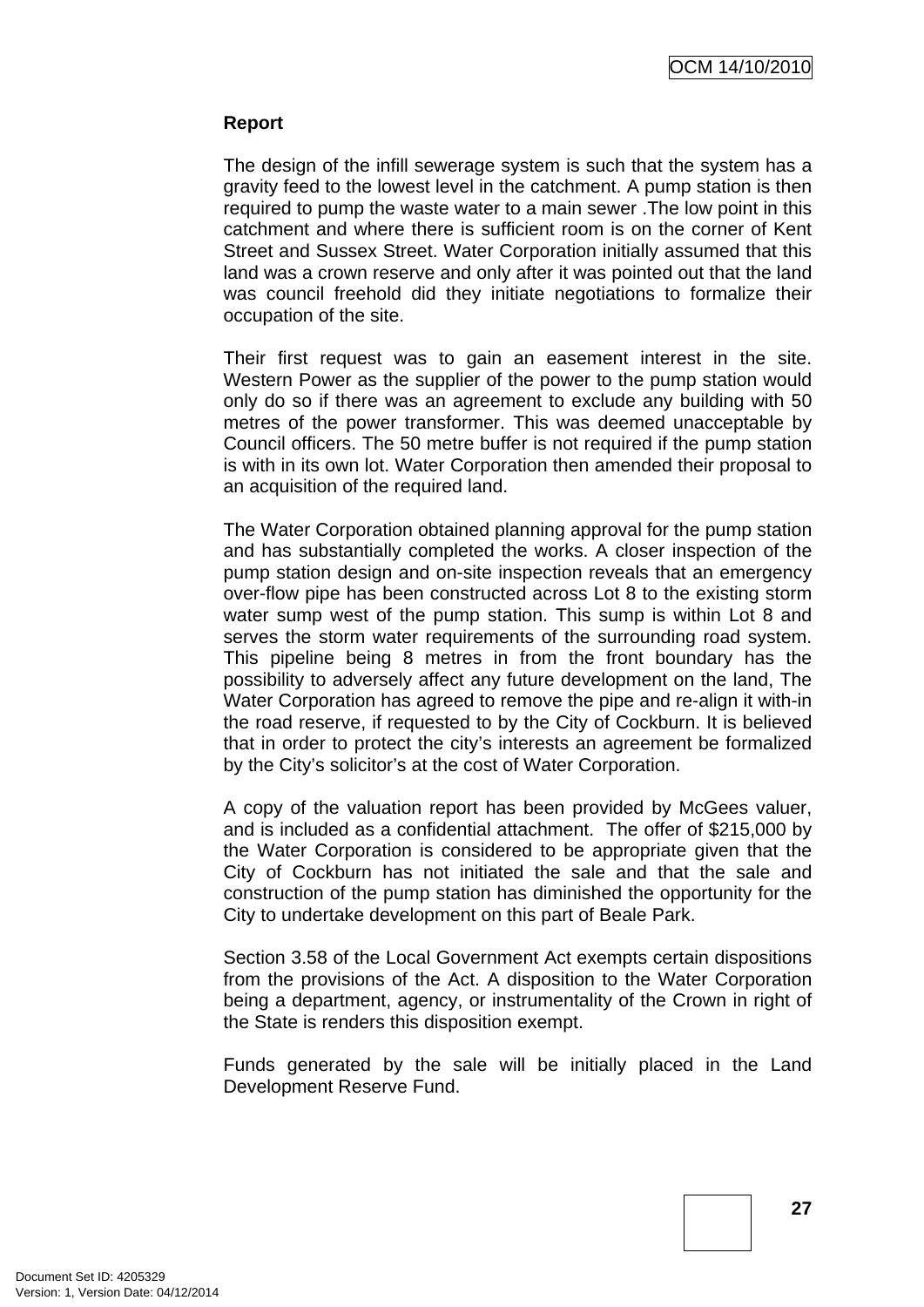## **Strategic Plan/Policy Implications**

### **Demographic Planning**

• To ensure the planning of the City is based on an approach that has the potential to achieve high levels of convenience and prosperity for its citizens.

### **Governance Excellence**

• To conduct Council business in open public forums and to manage Council affairs by employing publicly accountable practices.

## **Budget/Financial Implications**

Proceeds of the sale will be transferred to the Land Development Reserve Fund.

## **Legal Implications**

Provisions of Section 3.58 of the *Local Government Act 1995* apply.

### **Community Consultation**

Details of the sale will be advertised in a newspaper for State wide publication, as required by Section 3.58 of the *Local Government Act 1995*.

# **Attachment(s)**

- 1. Offer to purchase.
- 2. Map Showing subject lot.
- 3. Valuer's Report confidential attachment.

### **Advice to Proponent(s)/Submissioners**

The Proponent(s) and those who lodged a submission on the proposal have been advised that this matter is to be considered at the 14 October 2010 Council Meeting.

# **Implications of Section 3.18(3) Local Government Act, 1995**

Nil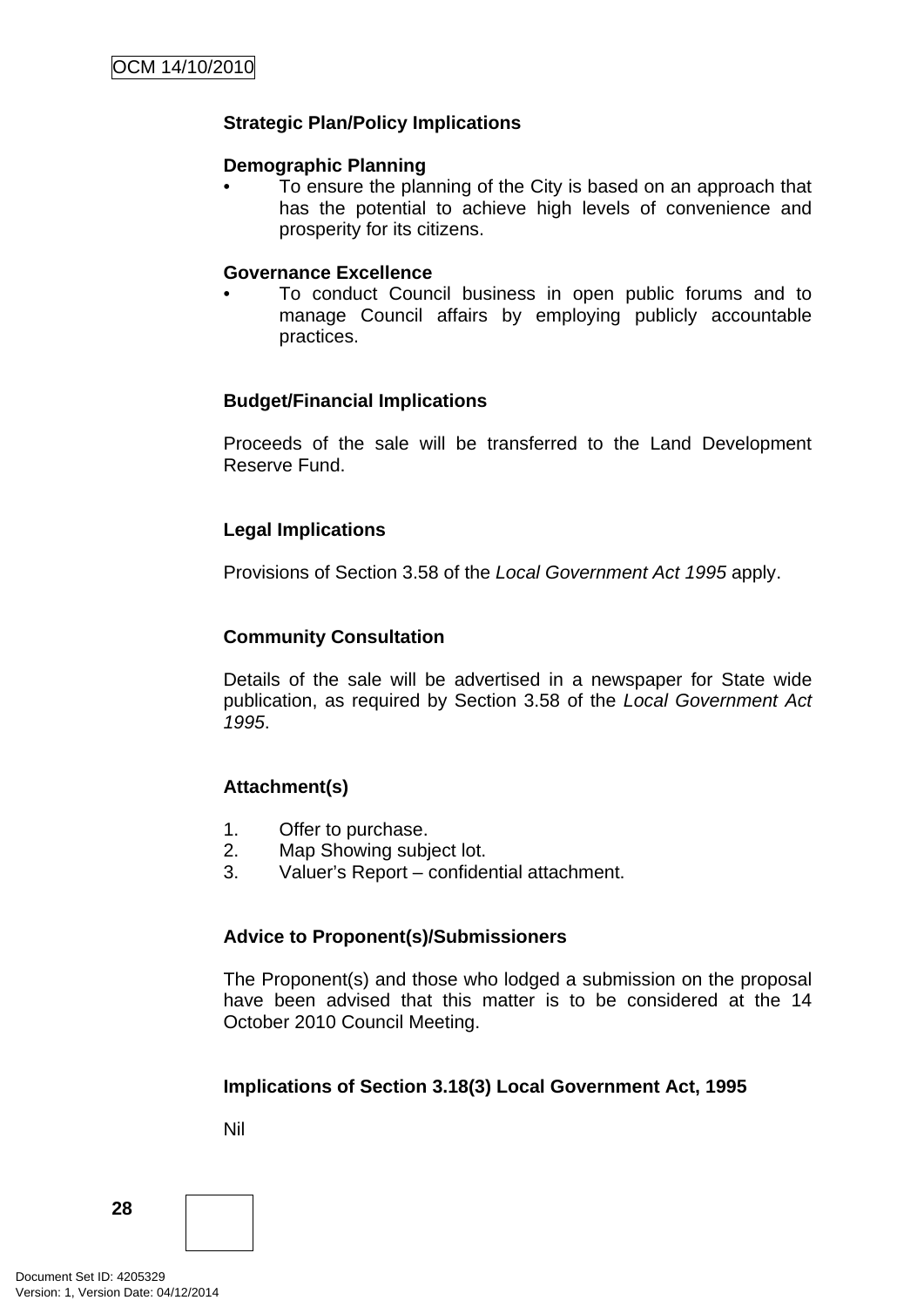## <span id="page-32-0"></span>**14.6 (MINUTE NO 4366) (OCM 14/10/2010) - SALE OF LAND - LOTS 183, 156 AND 157 SOUTHWELL CRESCENT, HAMILTON HILL - APPLICANT: HAMILTON HILL DEVELOPMENT ALLIANCE PTY LTD - OWNER: CITY OF COCKBURN (2200583) (K SIM) (ATTACH)**

# **RECOMMENDATION**

That Council:

- (1) receive the offer to purchase Lots 183, 156 and 157 Southwell Crescent, Hamilton Hill for a consideration of \$1,170,000 (excluding GST) from Hamilton Hill Development Alliance Pty Ltd;
- (2) agree that Hamilton Hill Development Alliance Pty Ltd be given access to Lot 183 Southwell Crescent to undertake due diligence;
- (2) request that a Business Plan that recommends acceptance of the offer in (1) above be prepared and advertised in accordance with Section 3.59 of the *Local Government Act 1995*;
- (3) seek a further report at the conclusion of the statutory six week advertising period as required by section 3.59 of the *Local Government Act 1995* to consider any submissions received during the advertising period; and
- (4) the 2010/11 adopted budget be amended accordingly to reflect the allocation of \$746,658 to Capital – Southwell Improvement and \$423,342 to the Land Development Reserve.

# **COUNCIL DECISION**

MOVED Clr S Limbert SECONDED Clr C Reeve-Fowkes that the recommendation be adopted.

# **CARRIED BY ABSOLUTE MAJORITY OF COUNCIL 6/0**

# **Background**

Lot 183 on Diagram 57129 is a freehold lot owned by the City of Cockburn ("City"). Lots 156 and 157 on Diagram 57129 are former Pedestrian Access Ways that has been offered to the City by the state government (Department of Lands) for amalgamation with Lot 183. Lot 183 has been owned by the City since 1979.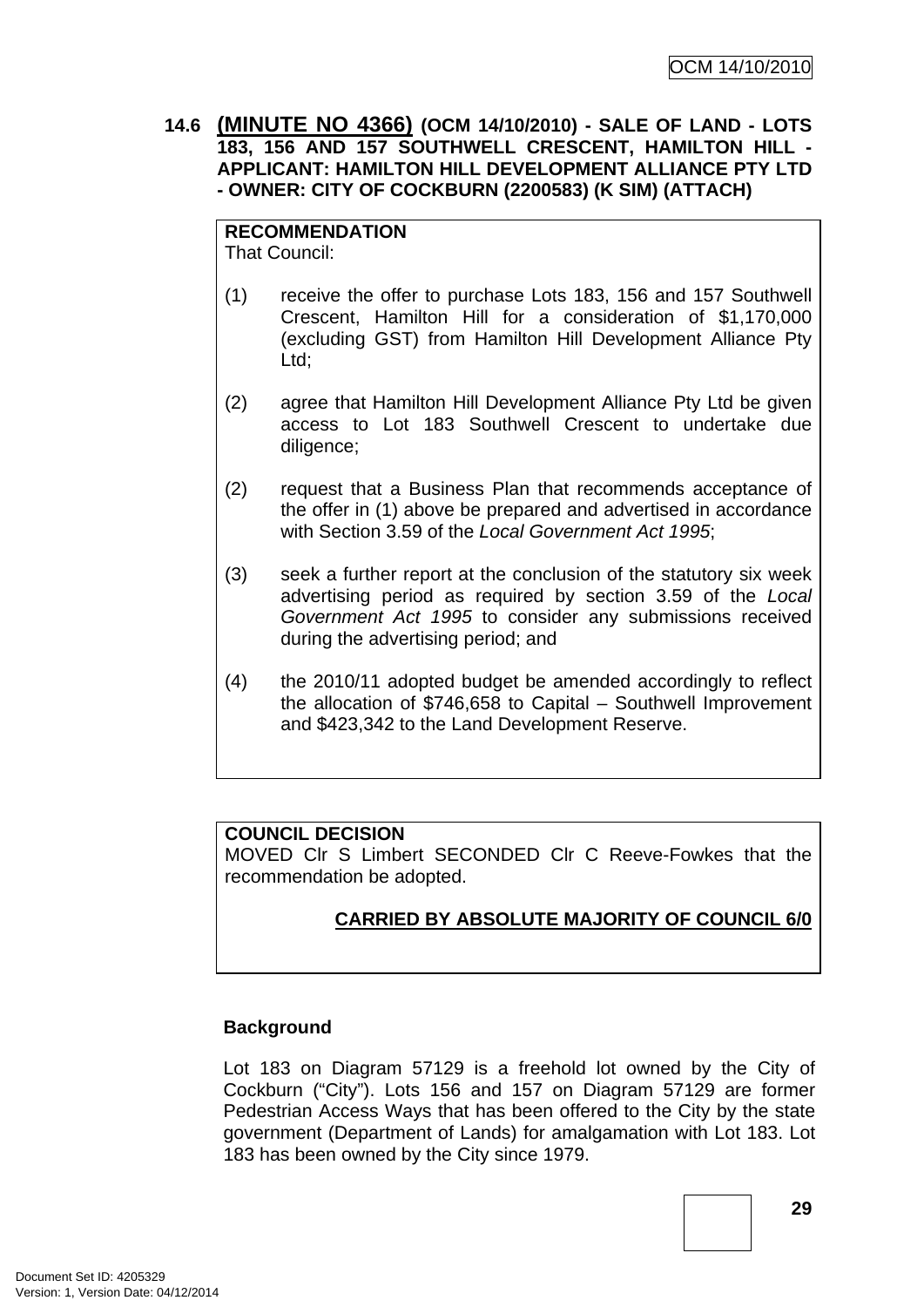The combined area of the land is 3865  $m^2$  and the zoning under City of Cockburn Town Planning Scheme No. 3 ("Scheme") is 'Residential R40'.

### **Submission**

The offer to purchase from Hamilton Hill Development Alliance Pty Ltd is not as a response of any marketing by the City or any real estate agent of the City. The offer is a cash offer with settlement within 150 days of the completion of the 30 day due diligence period.

### **Report**

The land parcel, being Lots 156, 157 and 183 Southwell Crescent, was indentified in the Phoenix Rise Master Plan as being suitable for medium density residential development. An amendment to the Scheme rezoned the land to 'Residential R40' in order to facilitate this. Although the land area indicates that the site could yield 17 units, the irregular shape of the lot coupled with impacts from sewerage easements means that a yield of 13 units is possible.

Lots 156 and 157 will require transfer and amalgamation with Lot 183 to create a new integrated parcel. The consideration to be paid to the state government for Lots 156 and 157 will be determined by the Valuer General's Office. This valuation has been sought some months ago but is still outstanding. A valuation of these two small parcels has been supplied by Valuer McGees acting for the City (refer confidential attachments). The valuation from the Valuer General is expected to be close to the McGees valuation.

A market value of the land as a complete parcel is greater than \$1,000,000 and therefore considered to be a major land transaction. A Business Plan pursuant to Section 3.59 of the *Local Government Act 1995* is therefore required.

The process that will follow a resolution to accept the recommendation will be that Hamilton Hill Development Alliance Pty Ltd will be able to undertake their due diligence of the land parcel. The due diligence period is 30 days. Officers will complete the requirements to amalgamate the parcels in liaison with the State Government's Department of Lands. The Business Plan will have been prepared and an advertisement placed in the West Australian. The period for the receipt of submissions on the Business Plan is six weeks.

The offer can only be accepted once Council has been able to consider the Business Plan and any submissions received during the advertising period. Hamilton Hill Development Alliance Pty Ltd are aware of the requirements of the *Local Government Act 1995* is this respect.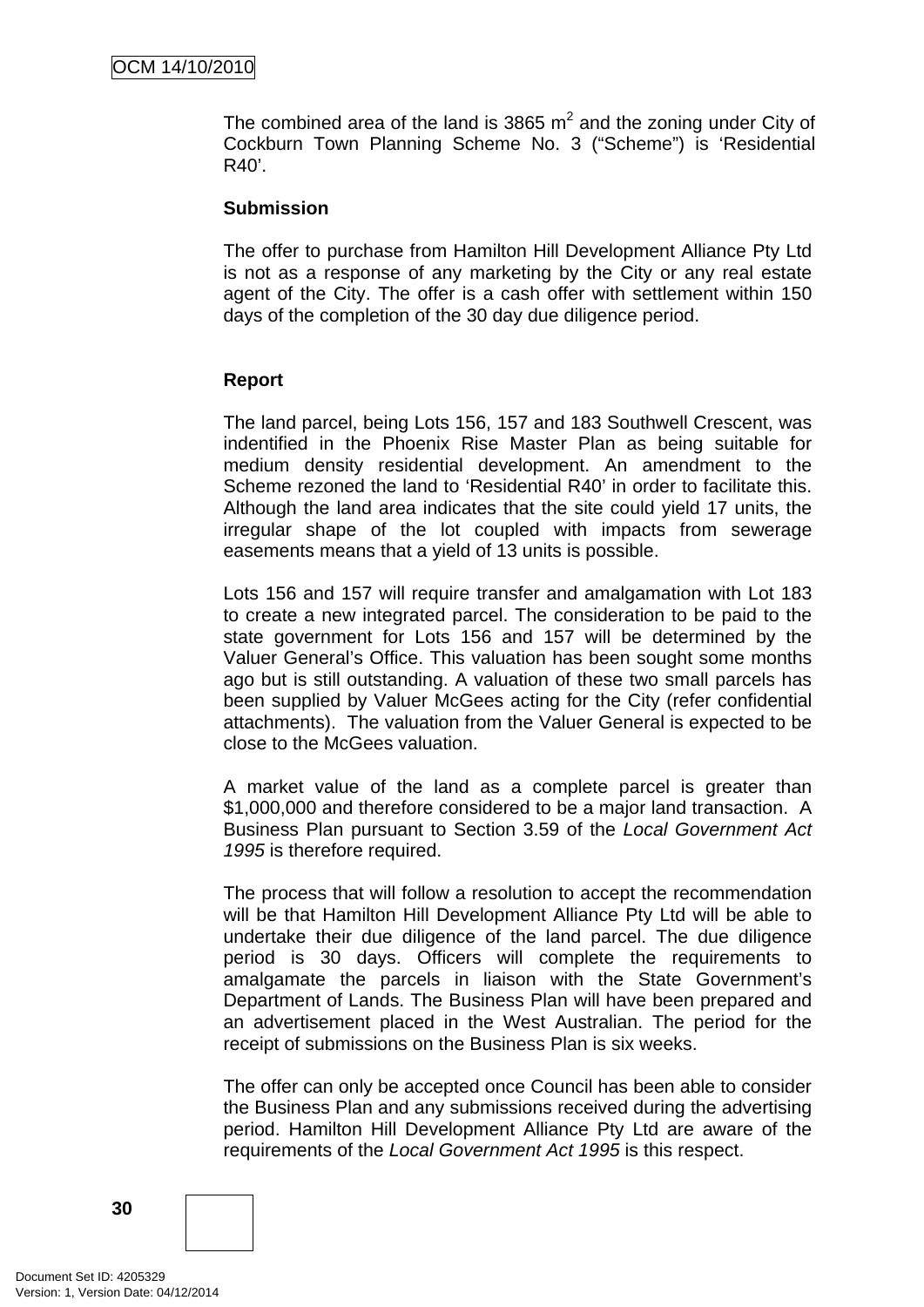## **Strategic Plan/Policy Implications**

### **Demographic Planning**

• To ensure the planning of the City is based on an approach that has the potential to achieve high levels of convenience and prosperity for its citizens.

### **Governance Excellence**

• To conduct Council business in open public forums and to manage Council affairs by employing publicly accountable practices.

### **Budget/Financial Implications**

Proceeds of the sale will be utilised to complete outstanding road and landscaping upgrades throughout the Southwell area. Of the proceeds to be received, \$746,658 will be allocated to the Southwell project. The 2010/11 budget currently has \$253,342 allocated to fund the proposed works. The balance of the proceeds totalling \$423,342 will be transferred to the Land Development reserve. This expenditure is consistent with the endorsed Master Plan and associated implementation plan which place joint responsibility on both the City and the Dept of Housing to coordinate.

## **Legal Implications**

Provisions of Section 3.58 and 3.59 of the *Local Government Act 1995* apply.

### **Community Consultation**

Details of the sale will be advertised in a newspaper for State wide publication, as required by Section 3.58 of the *Local Government Act 1995*.

### **Attachment(s)**

- 1. Location Plan.
- 2. Title Diagram.
- 3. Valuer's Report confidential attachment.

### **Advice to Proponent(s)/Submissioners**

The proponents have been advised that this matter is to be considered at the 14 October 2010 Council Meeting.

### **Implications of Section 3.18(3) Local Government Act, 1995**

Nil.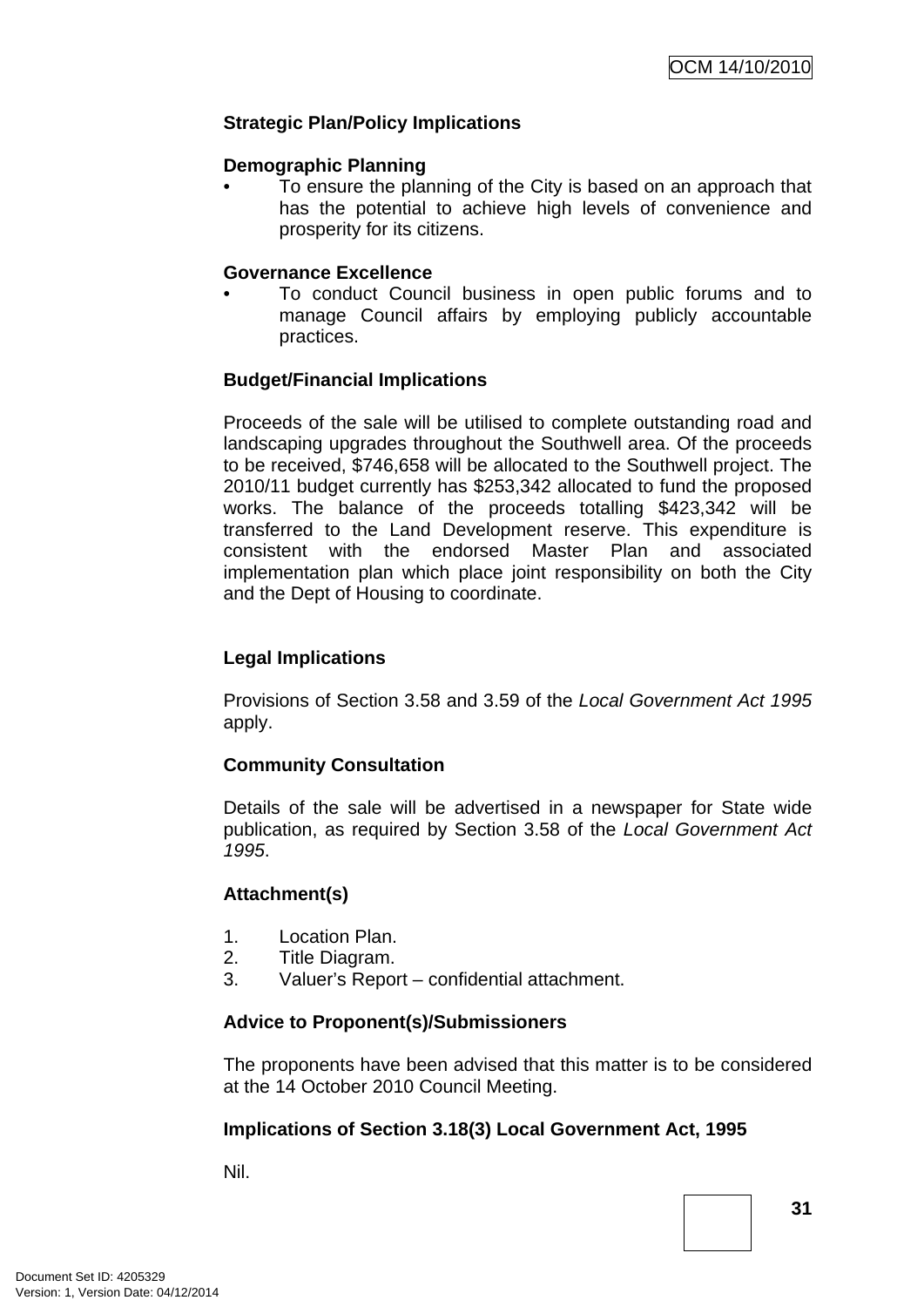## <span id="page-35-0"></span>**14.7 (MINUTE NO 4367) (OCM 14/10/2010) - OUTBUILDING LOCATION: LOT 53 (NO. 141) TAPPER ROAD BANJUP - OWNER: DARYL AND JOANNE WELLS - APPLICANT: DARYL WELLS (3318499) (P HIRST) (ATTACH)**

# **RECOMMENDATION**

That Council:

- (1) Grant approval for an outbuilding at Lot 53 (No. 141) Tapper Road, Banjup, in accordance with the approved plans and subject to the following conditions:-
	- 1. All stormwater being contained and disposed of on-site to the satisfaction of the Council.
	- 2. No construction related activities causing noise and/or inconvenience to neighbours being undertaken after 7.00pm or before 7.00am, Monday to Saturday, and not at all on Sunday or Public Holidays.
	- 3. The primary use of the outbuilding hereby approved being to store a single commercial vehicle on the property.
	- 4. Prior to the construction of the outbuilding hereby approved, the existing outbuilding structures sited within the subject lot boundary (as highlighted on the attached approved plan) must be removed from the site and the land reinstated to its former condition.
- (2) advise the applicant of Council's decision accordingly.

# **COUNCIL DECISION**

MOVED Clr I Whitfield SECONDED Clr S Limbert that Council adopt the recommendation with the addition of sub-recommendation 5 to Item (1) as follows:

- $(1)$  1 4 as recommended:
	- 5. The submission of a landscaping plan detailing suitable plantings around the shed to the City's satisfaction prior to the release of the Building Licence; and

### Footnote:

The City recommends that additional landscaping be also provided across the remainder of the lot, particularly where the existing outbuildings are to be removed as required by Condition 4.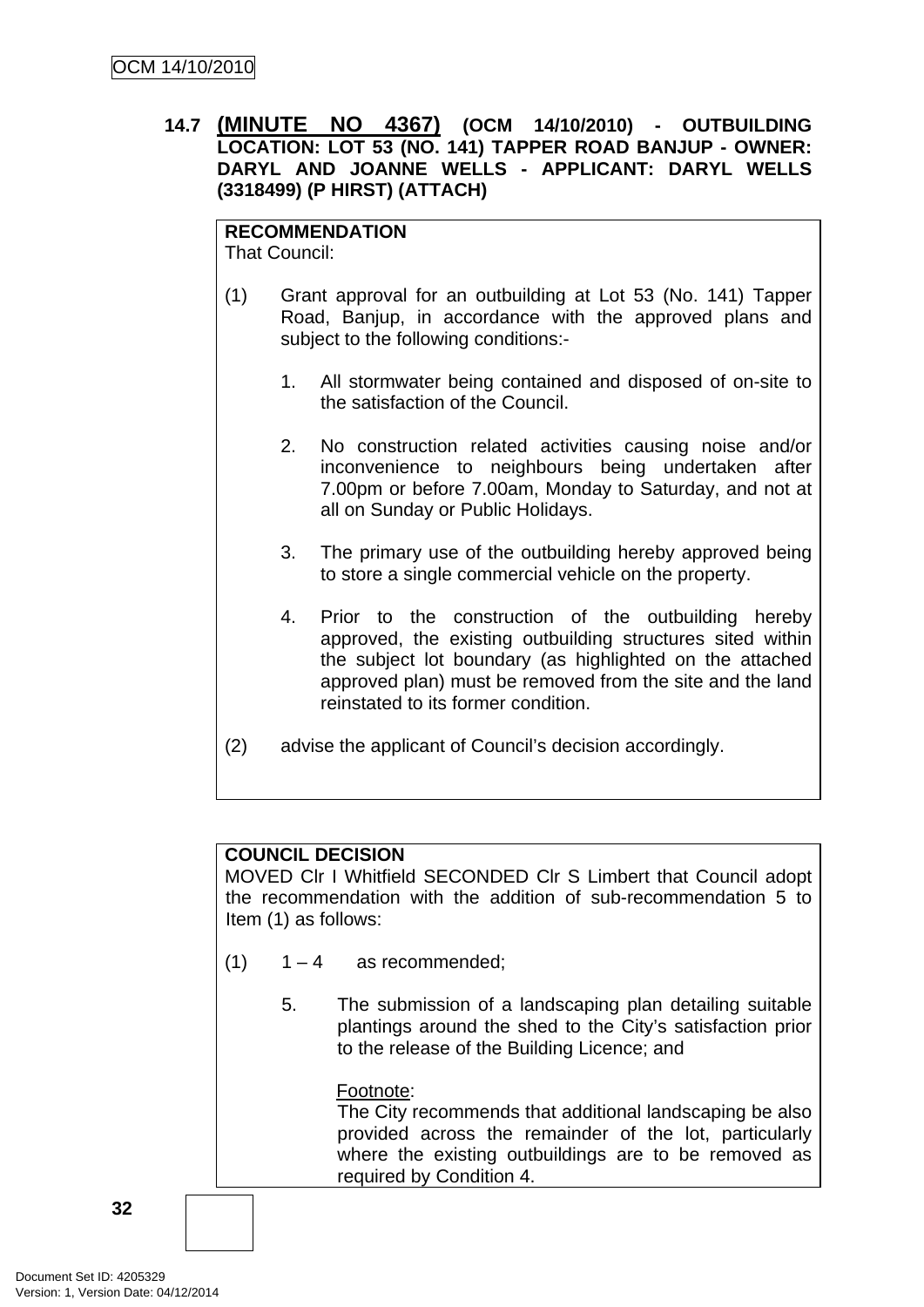(2) as recommended.

**CARRIED 6/0**

# **Reason for Decision**

This property has lost much of its natural vegetation and the owners should be encouraged to revegetate the property in keeping with the semi rural nature of the land. Screening for the outbuilding and property in general will improve the visual amenity of the area and encourage native animals to return to the area.

# **Background**

| Zoning:    | <b>MRS: Rural - Water Protection</b> |
|------------|--------------------------------------|
|            | TPS3: Resource                       |
| Land use:  | Single House                         |
| Lot size:  | 2.0038ha                             |
| Use class: | D                                    |

The subject site contains an existing single house, garage and outbuilding, all of which are currently used by the occupants of the property. A number of disused other outbuildings, including stables and sheds are also located on the property, many outside the approved building envelope. The applicant has confirmed it is intended to remove all of these structures before the commencement of construction.

The proposal incorporates an over height wall which at 5.0m in height, conflicts with the provisions of Council Policy APD18 'Outbuildings'. As such the determination of this application cannot be taken under delegated authority.

#### **Submission**

The applicant seeks approval to construct an outbuilding with a wall height of 5 metres (in lieu of the 4 metres permitted as per Council policy), a ridge height of 5.8 metres, and a floor area of 162  $m^2$ . The construction of this outbuilding will result in the aggregate floor space of outbuildings on the subject site exceeding the  $200 \text{ m}^2$  permitted as per Council policy (total of  $264.4$  m<sup>2</sup> proposed).

The applicant has provided justification for this departure from Council Policy, (see attachment) which is summarised as being required "to provide for the secure storage and screening of a single truck, which forms an essential part of the applicant's occupation".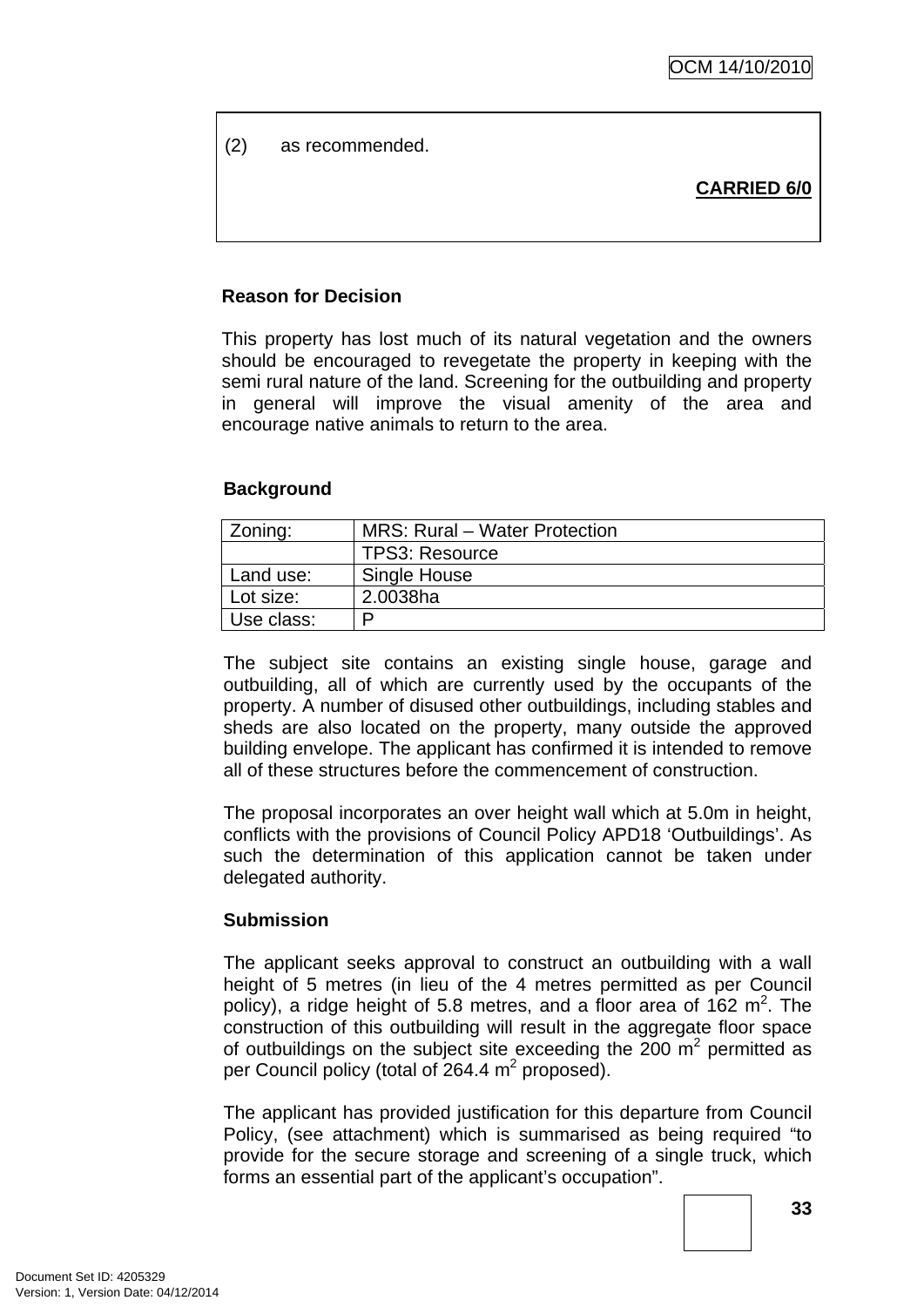# **Report**

#### Policy Framework

The subject land is zoned 'Resource' under the provisions of the City of Cockburn Town Planning Scheme No 3 (TPS No. 3). In accordance with the requirements of TPS No. 3, the Council has the discretion to either approve (with or without conditions) or to refuse the application.

The proposed development has been assessed against the standards and provisions of:

- $\bullet$  TPS No. 3
- Council Policy APD18 'Outbuildings'
- Statement of Planning Policy No 2.1 Peel-Harvey Coastal Plain Catchment Policy
- Statement of Planning Policy No. 2.3 Jandakot Groundwater Protection Policy
- Statement of Planning Policy No. 2.4 Basic Raw Materials.

The subject development proposes the following variations to the acceptable development provisions of Council's Policy APD18 'Outbuildings'.

- The aggregate floor area of outbuildings on the subject site is 264.4  $\overline{m}^2$  in lieu of the 200  $m^2$  considered acceptable, and
- An outbuilding wall height of 5m in lieu of the 4m considered acceptable under the policy provisions.

While the proposed development is not consistent with Council's Policy APD18 'Outbuildings', it is considered to be consistent in principle, with the objectives of TPS No. 3, particularly in respect of the parking of a commercial vehicle within the Resource Zone.

In respect of this, Clause 5.10.8 of the scheme permits a single commercial vehicle to be parked on the subject site without approval from local government provided several conditions are met. These include the following:

- the protection of the amenity of surrounding land, and
- any repairs undertaken on the lot being carried out in an area which is fully screened from the street and adjoining properties.

There are no specific provisions within the Statements of Planning Policy 2.1, 2.3 or 2.4 that provide guidance in relation to this development.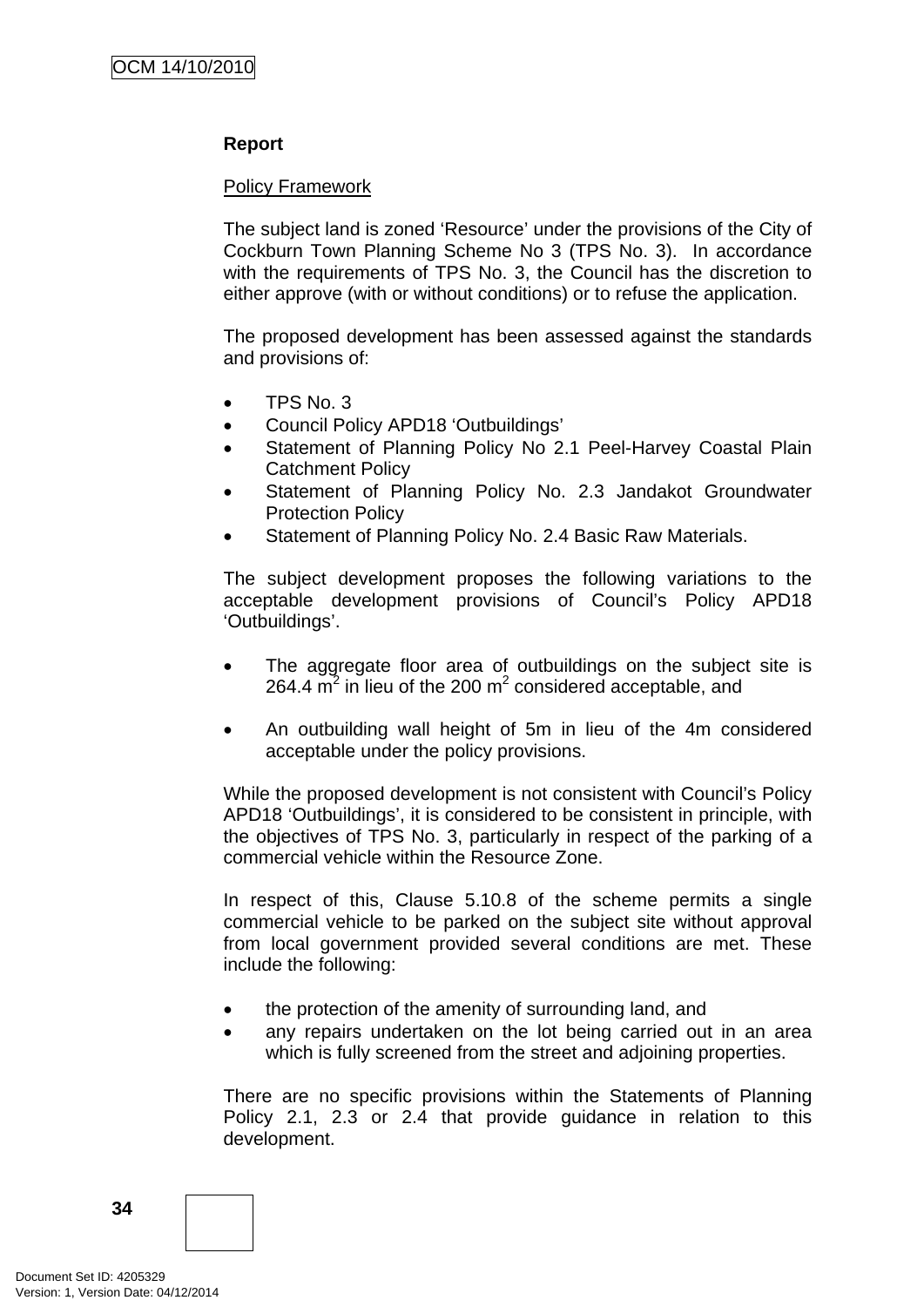# **Comment**

While the proposed wall height and floor area represent a variation to Council Policy APD18, it is considered that these variations can be supported as the proposed structure will not have a significant impact on the amenity of the locality or adjoining property owners, and it is consistent with the objectives of the resource zone in terms of commercial vehicle parking. These conclusions are reached as:

- The proposed outbuilding is to be located behind the existing dwelling and setback approximately 83 metres from the primary street, 70 metres from the closest neighbouring house and a minimum of 30 metres from any common property boundary. These distances are sufficient to ensure that any adverse impact that may normally result from an outbuilding of the size and height proposed are removed.
- The proposed outbuilding is located within the approved building envelope for the subject lot.
- The proposed development will result in the removal from the lot, of a number of disused and unsightly structures. The removal of these structures will result in an improvement to the level of visual amenity within the locality.
- The removal of existing vegetation is not required in order to construct the proposed shed.
- The variations to the proposed outbuilding are necessary to accommodate the truck currently stored on the property and associated with the owner's occupation.

In this case the proposed outbuilding is to be used on for the storage of a single commercial vehicle associated with the owner's occupation, a use which is permitted on site without the approval of local government. The proposed development will not have a negative impact on the amenity of adjoining property owners, the locality, the natural landscape or the streetscape; as such it is considered to be consistent with the intent of Policy APD18 and TPS No. 3, and conditional approval is therefore recommended.

# **Strategic Plan/Policy Implications**

APD18 'Outbuildings'

Statement of Planning Policy No. 2.1 "Peel-Harvey Coastal Plain Catchment"

Statement of Planning Policy No. 2.3 "Jandakot Groundwater Protection Policy"

Statement of Planning Policy No. 2.4 "Basic Raw Materials"

# **Demographic Planning**

• To ensure the planning of the City is based on an approach that has the potential to achieve high levels of convenience and prosperity for its citizens.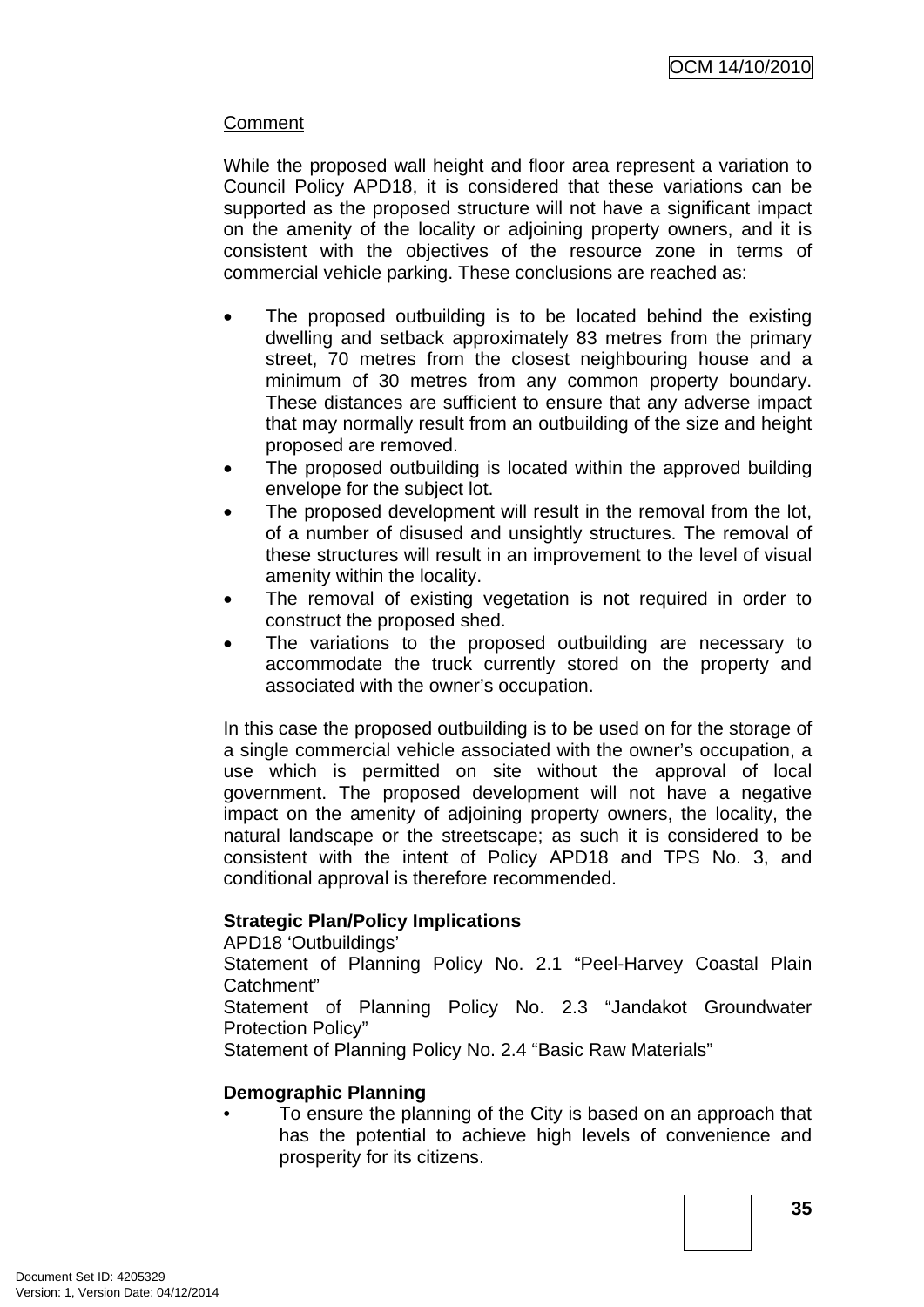To ensure development will enhance the levels of amenity currently enjoyed by the community.

# **Employment and Economic Development**

• To plan and promote economic development that encourages business opportunities within the City.

### **Budget/Financial Implications**

N/A

# **Legal Implications**

N/A

# **Community Consultation**

No adjoining landowners were consulted with in respect of this proposal.

# **Attachment(s)**

- 1. Site Plan
- 2. Floor Plan
- 3. Front and rear elevations
- 4. Side elevations
- 5. Justification provided by applicant

#### **Advice to Proponent(s)/Submissioners**

The applicant has been advised that this matter is to be considered at the 14 October 2010 Council Meeting.

#### **Implications of Section 3.18(3) Local Government Act, 1995**

Nil.

**14.8 (MINUTE NO 4368) (OCM 14/10/2010) - PROPOSED MODIFICATION TO SOUTH BEACH VILLAGE STRUCTURE PLAN -**  LOCATION: LOTS 366 AND 394 BREAKSEA DRIVE, NORTH **COOGEE - OWNER: HUNTLEY CUSTODIANS LTD - APPLICANT: CODA ARCHITECTURE (SM/M/013) (R COLALILLO) (ATTACH)** 

|     | <b>RECOMMENDATION</b><br><b>That Council:</b> |  |  |  |  |  |  |                                                        |  |  |  |  |  |
|-----|-----------------------------------------------|--|--|--|--|--|--|--------------------------------------------------------|--|--|--|--|--|
| (1) | adopts the Schedule of Submissions;           |  |  |  |  |  |  |                                                        |  |  |  |  |  |
| (2) |                                               |  |  |  |  |  |  | adopts the modified South Beach Village Structure Plan |  |  |  |  |  |
|     |                                               |  |  |  |  |  |  |                                                        |  |  |  |  |  |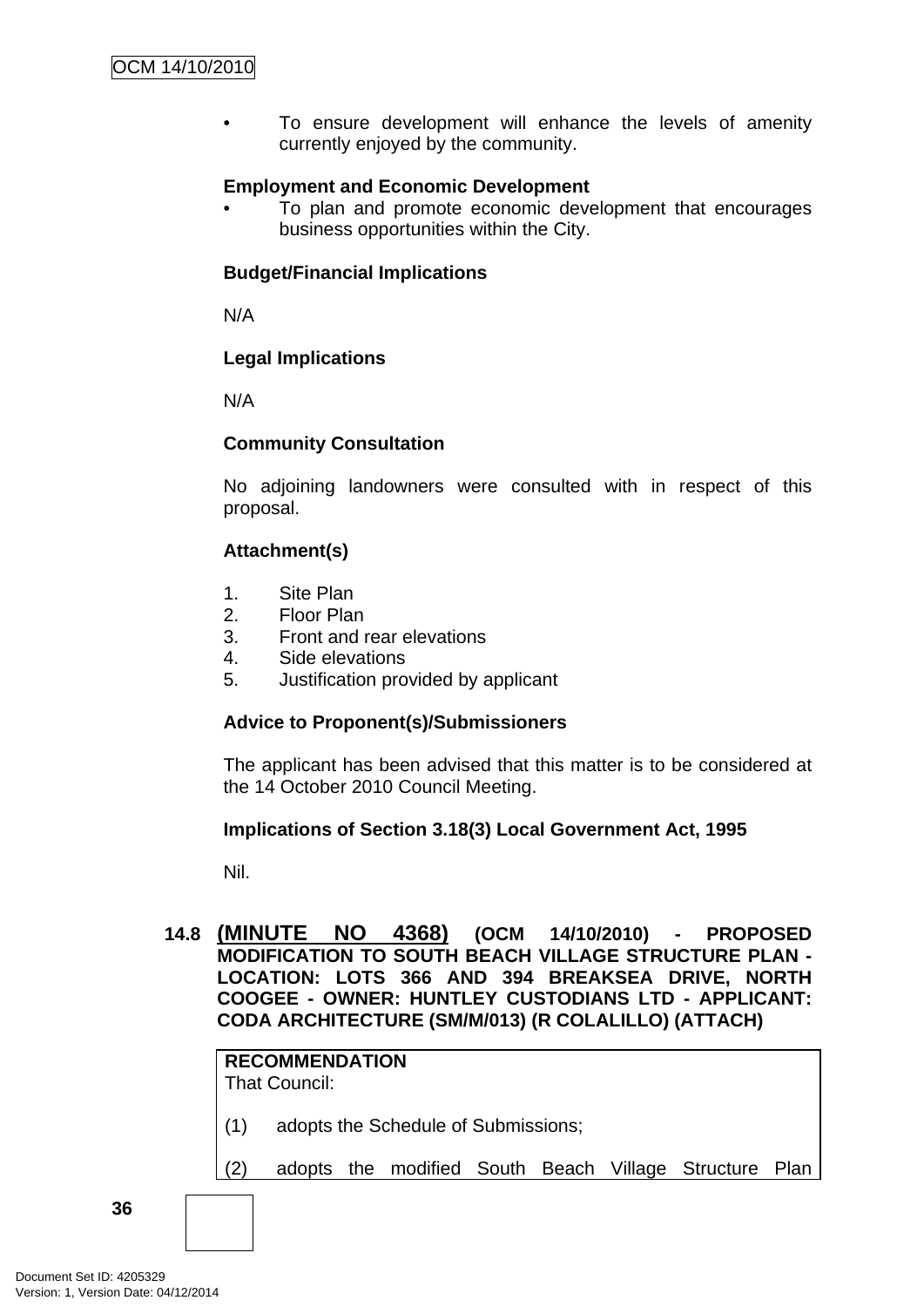("Structure Plan") prepared by CODA Architecture as shown within Attachment 4, subject to the addition of a notation specific to Lots 366 and 394 as follows:

*"Any future development of Lots 366 and 394 Breaksea Drive, North Coogee is to ensure that a suitable notification is placed on the Certificate of Title regarding the nearby proximity of the Bennett Avenue waste water pumping station. This notification is to be prepared under Section 165 of the Planning and Development Act 2005, and is to advise of the existence of the waste water treatment plant and that this may affect the use and enjoyment of the land by way of odour impacts.";* 

- (3) advise the Western Australian Planning Commission, the proponent and submissioners of Council's decision accordingly;
- (4) advise the proponent that adoption of the modified Structure Plan affects a density change only, and that future development of the land will be subject to planning approval based upon the requirements of the modified Structure Plan, City of Cockburn Town Planning Scheme No. 3 and associated Detailed Area Plan;
- (5) advise the Water Corporation that City officers request the opportunity to be involved with future planning of the Bennett Avenue wastewater pumping station and associated odour buffer to ensure the amenity and expectations of existing and future residents is represented; and
- (6) advise the proponent of the modified Structure Plan that Council is currently in the process of progressing an amendment to City of Cockburn Town Planning Scheme No.3, which seeks to introduce new developer contribution arrangements across the district towards community infrastructure. Landowners subdividing to create residential allotments will be required to make contributions in accordance with the new developer contribution arrangements once the Scheme Amendment becomes operational.

#### **COUNCIL DECISION**

MOVED Clr T Romano SECONDED Clr S Limbert that the recommendation be adopted.

# **CARRIED 6/0**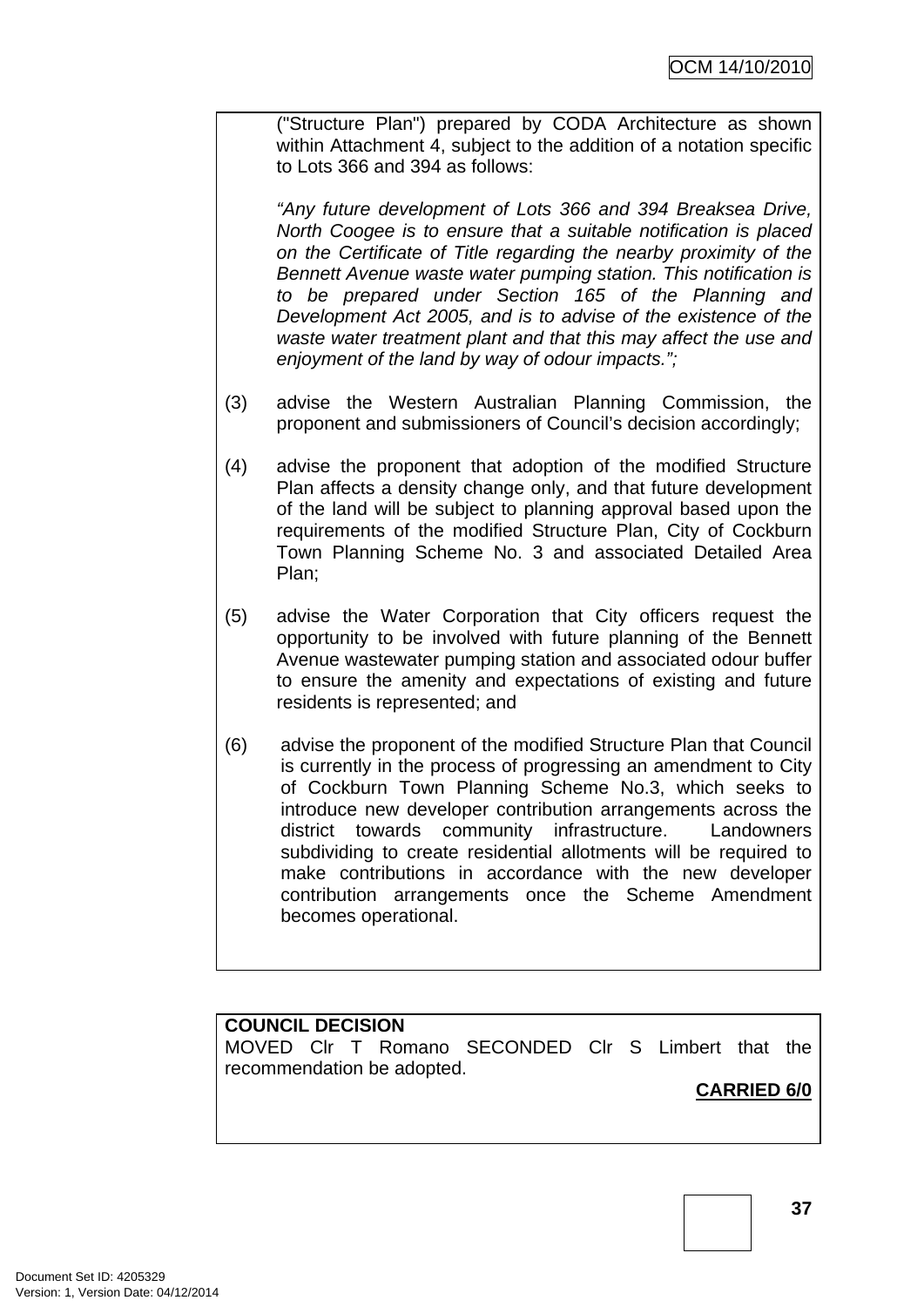# **Background**

The original South Beach Village Structure Plan ("Structure Plan") was approved by Council in July 2002 and endorsed by the Western Australian Planning Commission ("WAPC") in April 2003. Since then, the Structure Plan has been subject to minor modifications, which were dealt with in accordance with the statutory requirements of City of Cockburn Town Planning Scheme No. 3 ("Scheme"). The current version of the Structure Plan is dated February 2009, a copy of which is contained in Attachment 2 to this report.

CODA Architecture (on behalf of the landowner) has submitted a proposal to modify the Structure Plan pertinent to Lots 366 and 394 Breaksea Drive, North Coogee ("subject land"). This is in order to affect a density change for the subject land, taking it from the current density of R100 to R125. Consideration of this proposed modification to the structure plan forms the basis of this report.

#### **Submission**

Nil.

#### **Report**

CODA Architecture has submitted a proposal to modify the South Beach Village Structure Plan specifically relating to Lots 366 and 394 Breaksea Drive, North Coogee. The subject land has an existing development approval in place for 81 multiple dwellings, which was granted by the City of Cockburn ("City") in November 2009. The approval included a mix of one, two and three bedroom apartments with associated car parking, store rooms, waste storage/removal facility and landscaped area.

Since receiving this approval, the landowner has been undertaking further analysis of the subject land's potential, specifically to ensure that the final built form outcome is the best possible considering the size and strategic location of the subject land. In this regard, the landowner engaged CODA Architecture to review the existing approval and structure plan, with a view at looking for opportunities to improve the built form outcome for the subject land.

The key area which was identified as an opportunity to improve was the varied response of proposed development to Rollinson Road, and in particular the 'vacant' south east corner of the subject land. In order to cater for an improved design and to 'complete' the Rollinson Road elevation, additional dwellings have been proposed to be accommodated within the south east corner of the subject land (as shown in Attachment 3).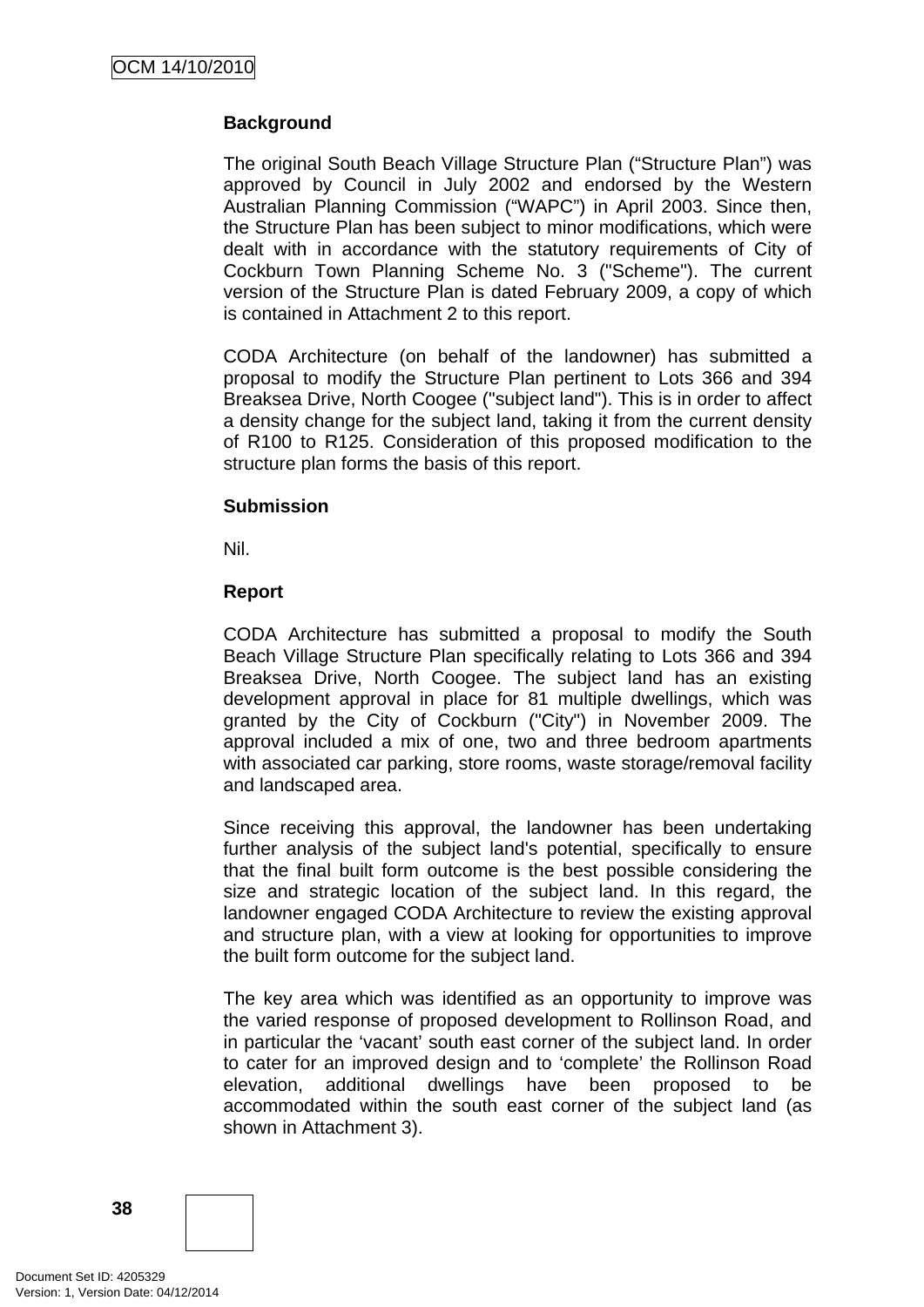In order to achieve the above, the current structure plan would require a density code change from Residential R60 – R100 to Residential R125 for the subject land (shown in Attachment 4). The proponent has identified the following main supporting arguments for the modification to the structure plan:

- Optimising the use of the land in such a prime/important location.
- Furthering the diversity offered by this development site in terms of dwelling mix to the South Beach location.
- Maximising the built response to Rollinson Road which is an important interface to the future Cockburn Coast area.
- The additional dwellings will be accommodated on the Rollinson Road side of the land, away from existing residences.

Consideration of this justification, together with the officer's assessment of the proposed structure plan, is contained following.

#### Current South Beach Village Structure Plan

The subject land currently has a density coding of Residential R60 – R100 within the existing structure plan and is one of 16 medium to high density lots across the estate. These grouped and multiple dwelling sites were included within the structure plan to frame views and mark key focal points within the development. They were also provided in order to ensure South Beach fulfils its objective to deliver an urban village-style development within a coastal environment. The flexible coding afforded to these sites was seen as an important opportunity to provide opportunities for different dwelling types and yields. The flexibility was also aimed at encouraging suitable diversity in terms of its affordability and population demographics within the overall estate.

The proposed modification to the structure plan, which seeks to increase the density coding of Lots 366 and 394 to R125, is considered to be consistent with the objectives of the current structure plan. The modification provides added scope for a greater dwelling mix to what has been provided by existing developments within the estate.

#### Directions 2031

Directions 2031 is the latest strategic document and framework for the future growth and development of the Perth Metropolitan Area and Peel Region. In recognising Perth's existing built environment and anticipated population growth, the Strategy reinforces the need for Perth to be more compact and ensure more efficient use of land and infrastructure. One of the key methods of achieving these objectives is providing for higher densities and innovative dwelling designs to cater for a variety of housing types and improved affordability.

It is noted that the ultimate purpose of the structure plan modification is to provide a higher density of residential development for the subject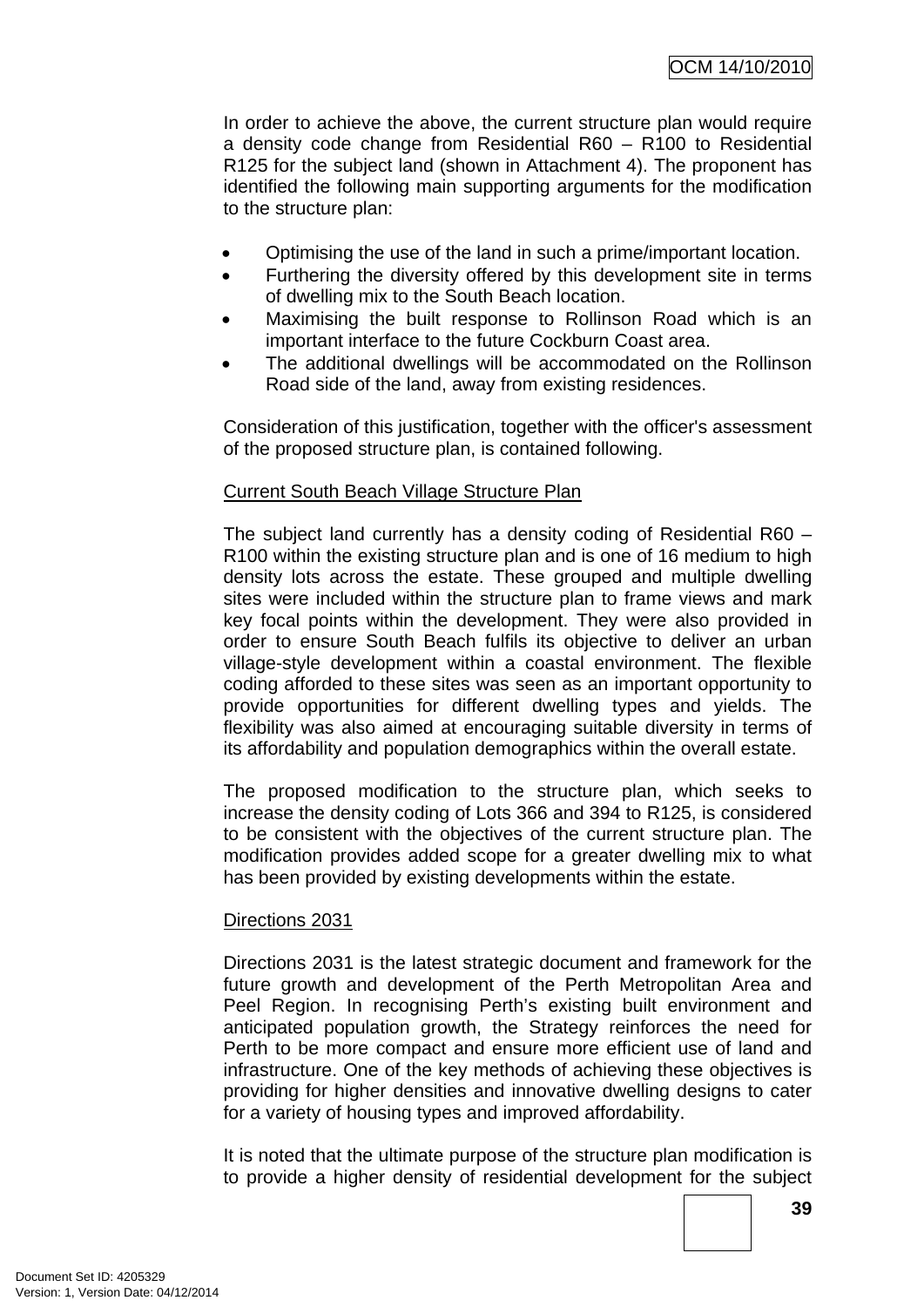land. Though of significant importance, such will also achieve a greater mix of dwelling types as well as providing a greater design response (compared with the existing approved development) to the surrounding context. In this regard, the proposed structure plan modification is considered to meet the strategic themes and requirements of Directions 2031.

### Liveable Neighbourhoods

The current edition of Liveable Neighbourhoods reinforces the requirement for structure plan and subdivision design to provide for site-responsive design, enhanced local identity, development of frontages to streets, open spaces and a wider choice of housing, together with increased residential density.

In considering the proposed structure plan modification in respect of the above, it is noted that the subject land is within an area of high amenity value and can thus support higher densities of residential accommodation. Through the development assessment process it can also be ensured that street frontage activation is maximised by creating active residential street frontages across the entire site. The proposed minor increase in density also proposes to accommodate a wider range of housing options within the subject site. As such, the modified structure plan proposal conforms to the key elements of Liveable Neighbourhoods.

# Cockburn Coast District Structure Plan

The Cockburn Coast District Structure Plan ("CCDSP") is a significant urban regeneration project located to the south of South Beach estate. The Plan has been developed in order to provide for a vibrant, landmark destination that is connected, integrated and diverse. Consistent with this, the CCDSP nominates a variety of uses including Residential, Mixed Use and Parks and Reserves along Rollinson Road within the vicinity of the subject land.

The proposed modification to the structure plan provides scope for the built form of the subject land to align more appropriately with the northern interface of the CCDSP area along Rollinson Road. This is through the provision of a more contiguous or 'complete' elevation across the south of the subject land.

#### Statutory Planning Considerations

Officers reviewed the proposed modification to the structure plan and are supportive of the changes subject to a suitably amended development proposal for the subject land. The increase in density provides an opportunity to deliver a stronger 'urban' response to Rollinson Road, and improve upon the existing development approval accordingly. The modification to the structure plan is also considered to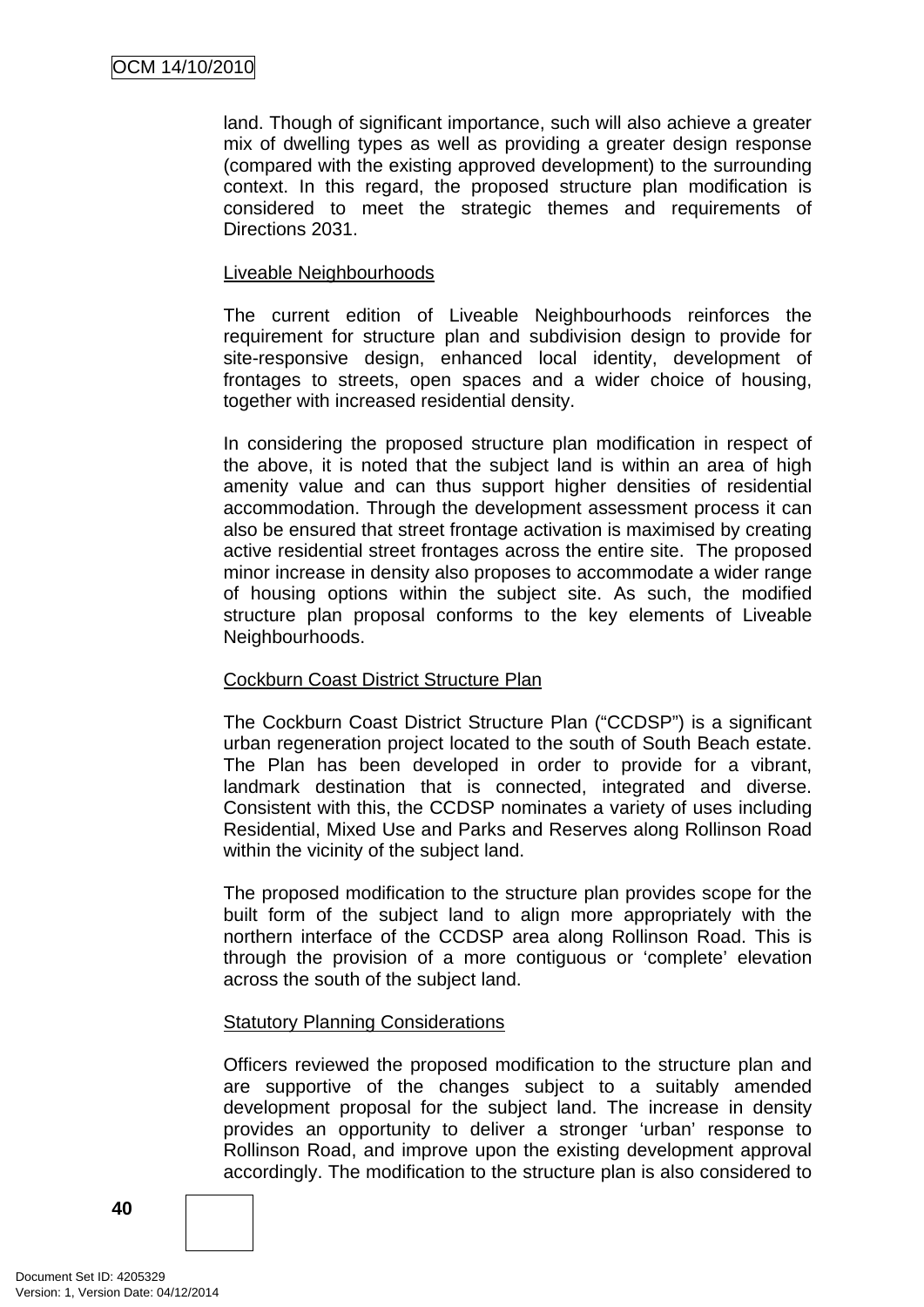enable a stronger diversity of accommodation types within the South Beach Estate. The facilitation of a stronger mix and increase in dwellings within the overall locality is supported given recent indications from developers that flexible code sites are likely to be developed to the lower density code as a result of current market trends.

It should be noted that final revised development plans have not been submitted to the City for its consideration as yet. It is anticipated that these will be lodged pending approval of the required modification to the structure plan. Any future revised development plans will be subject to a rigorous assessment process to ensure the proposal exceeds the high quality of the existing development approval for the subject land.

#### Traffic Management

It is considered that the proposed increase in density of the subject land would not have a detrimental impact on existing and future traffic levels and circulation in the locality, or lead to unwanted parking of vehicles on road verges or adjacent properties. Discussions with the proponent regarding the future revised development have confirmed that additional crossover(s) and parking areas will be provided and utilised to improve access/egress to the subject land and provide for better manoeuvrability within the development. In due course when the development application is received it will be assessed to confirm the required number of bays to cater for residents and visitors for the proposed number of units is being provided.

#### **Consultation**

The modified Structure Plan was not referred to the WAPC for comment in accordance with Clause 6.2.7.2 of the Scheme as it does not propose the subdivision of land. As such, the modified Structure Plan could proceed to public consultation without the approval or comment of the WAPC.

The modified structure plan was advertised for public comment from 7 to 28 September 2010 in accordance with the Scheme requirements. Five submissions were received, one being from the Water Corporation raising concerns with the proposal and four received from separate surrounding landowners stating various objections and/or concerns. The submissions that were received are set out and addressed in detail within the Schedule of Submissions (Attachment 5).

The Water Corporation raised concerns in relation to the proposed intensification of the site due to the subject land's proximity to the existing Bennett Street wastewater pumping station. The station currently has an assumed 50 metre radius odour buffer, which extends partly over the subject land.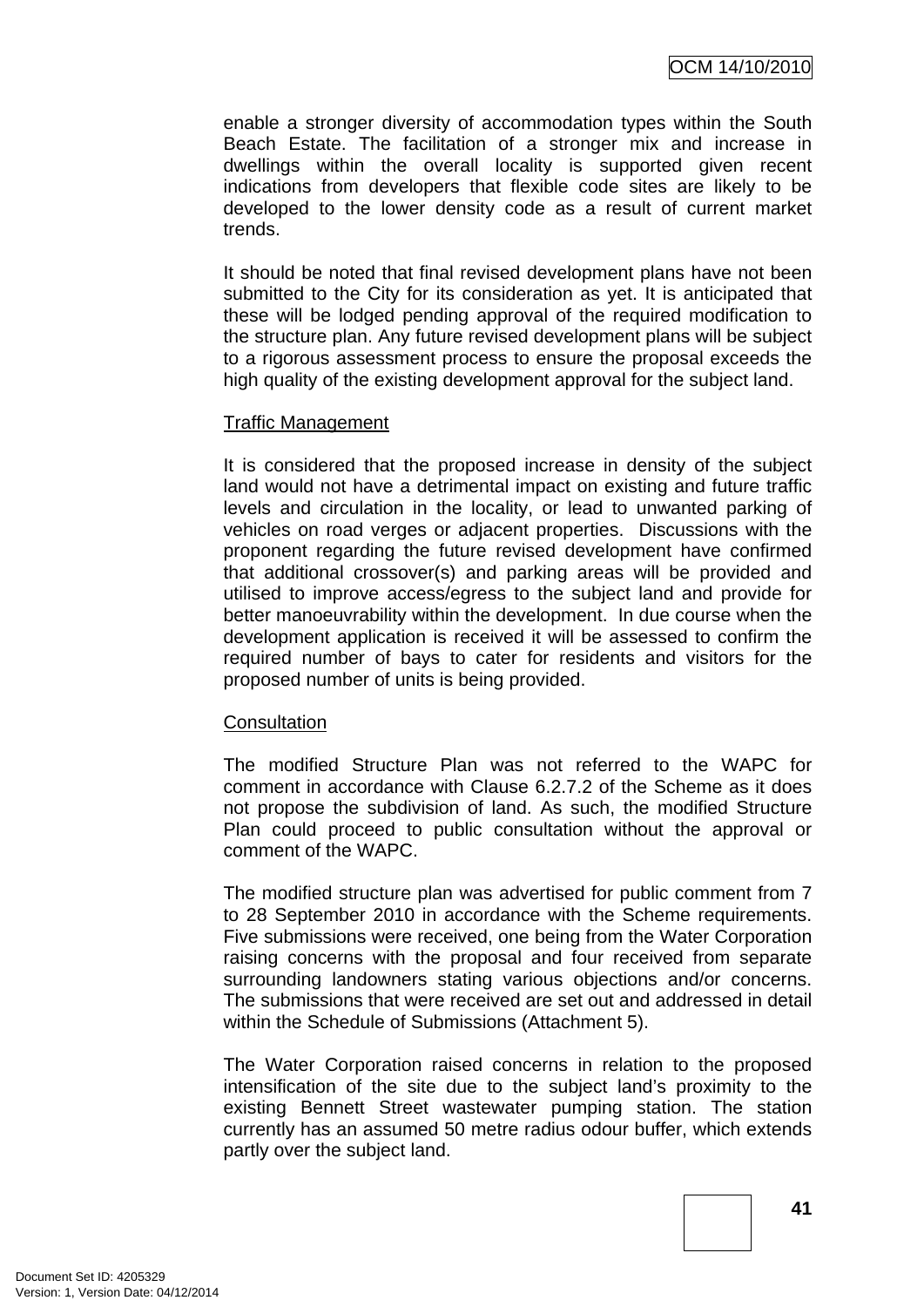The Water Corporation have advised that revised wastewater planning for the locality, taking into account the level of development anticipated by the CCDSP, has determined that the throughput and capacity of the station may need to be increased. As a result, the future odour buffer may shift beyond the current 50 metre notional buffer. As such the Water Corporation does not support the proposal as it has the potential to increase the number of residents within the notional long-term odour buffer. The Water Corporation has indicated a potential buffer up to 150 metres (which is a maximum prescribed by EPA Guidance Statement No. 3).

City officers acknowledge the need for increased capacity within the station, and that this may lead to a potential change to its associated odour buffer. However, the proximity of existing and future residents within South Beach is such that a 150 metre odour buffer (compared with the current 50 metre buffer) would have a major deleterious impact. From an orderly and proper planning view point, this is not supported by officers. A 150 metre buffer would take in existing single houses along Breaksea Drive and Heirisson Way – the impact of this would be severe.

Rather than accept a buffer of this magnitude, officers see the need to be involved with future planning of the pump station, so as to ensure the amenity and expectations of existing residents is represented. The notion of creating a 150 metre exclusion zone is fundamentally opposed on this basis, given it completely disregards the reality which exists within the South Beach estate.

Accordingly, within the constraint of the existing odour buffer and noting the potential changes in the future, it is recommended instead that the proposed structure plan be suitably modified through adding the following notation specific to Lots 366 and 394:

*"Any future development of Lots 366 and 394 Breaksea Drive, North Coogee is to ensure that a suitable notification is placed on the Certificate of Title regarding the nearby proximity of the Bennett Avenue waste water pumping station. This notification is to be prepared under Section 165 of the Planning and Development Act 2005, and is to advise of the existence of the waste water treatment plant and that this may affect the use and enjoyment of the land by way of odour impacts".* 

The above recommended modification to the proposed structure plan is consistent with a condition which was imposed as part of the existing development approval for the subject land (based on advice from the Water Corporation). But importantly, it does not indicate any level of support to a future buffer of 150 metres which would take in existing residential development.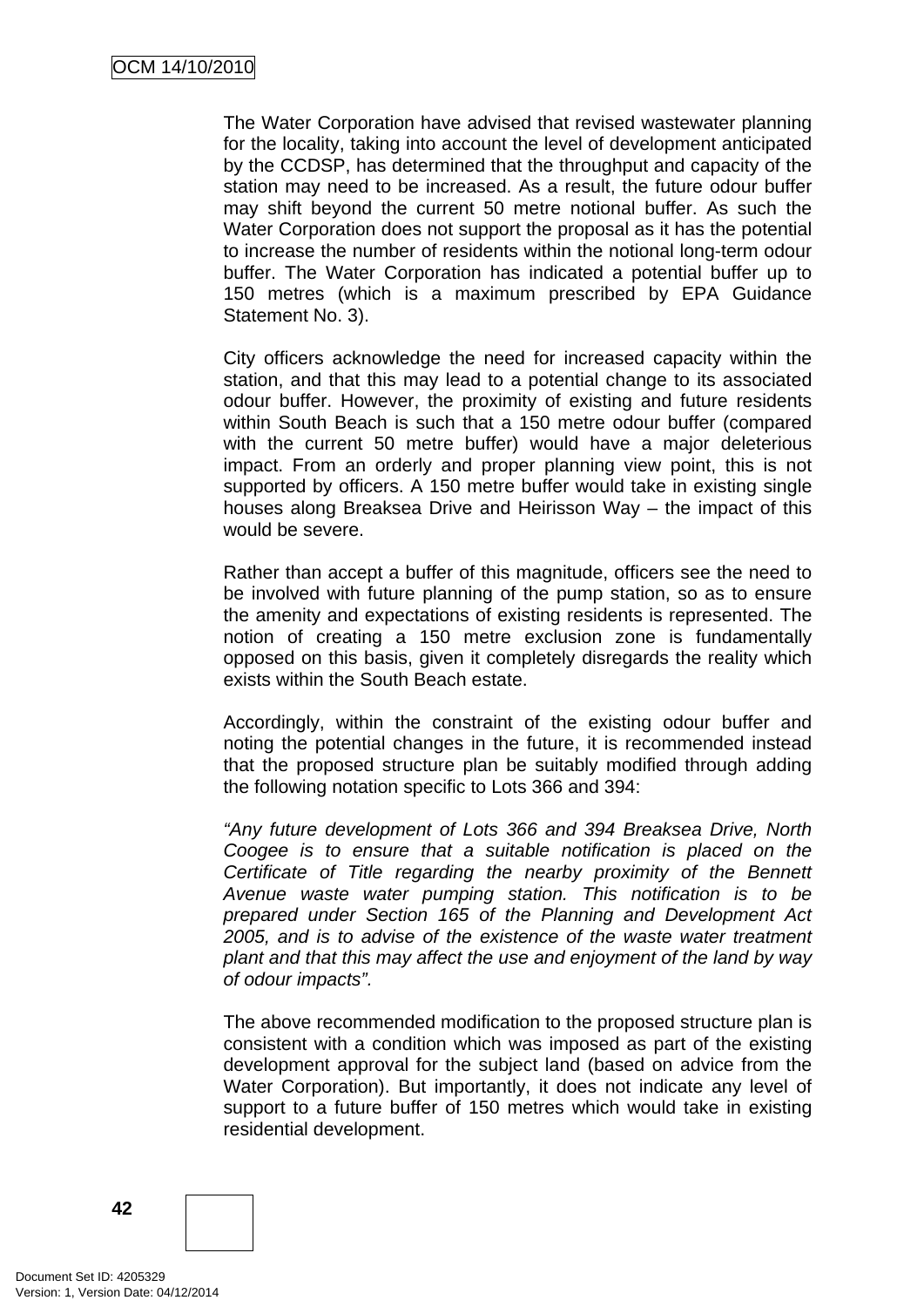Imposing an arbitrary 150 metre buffer to address a still unknown future scenario is considered contrary to proper planning as well as the interests of existing landowners. It does not account for any known realities nor does it encourage approaches to make the buffer as small as possible. This view has also been expressed to the Water Corporation by the Department of Planning in its formulation of the CCDSP.

The bulk of the issues raised in the surrounding landowners objecting submissions have been dismissed as they relate to non-planning related matters such as property values, perceived anti-social behaviour and other similar concerns. As such, no other modifications to the proposed structure plan are recommended.

#### **Conclusion**

It is recommended that Council approve the proposed Structure Plan modification subject to the addition of a suitable notation reflective of the concerns raised by the Water Corporation. Approval is recommended on the basis that it will facilitate a better built form design for the subject land as well as a greater mix and diversity of dwelling types. The modified structure plan is considered to reflect the objectives of the Cockburn Coast District Structure Plan, and the broader Directions 2031 strategic plan and Liveable Neighbourhoods design code.

#### **Strategic Plan/Policy Implications**

The Planning Policy which apply to this item is SPD4 'Liveable Neighbourhoods'.

# **Demographic Planning**

- To ensure the planning of the City is based on an approach that has the potential to achieve high levels of convenience and prosperity for its citizens.
- To ensure development will enhance the levels of amenity currently enjoyed by the community.

# **Budget/Financial Implications**

N/A

#### **Legal Implications**

N/A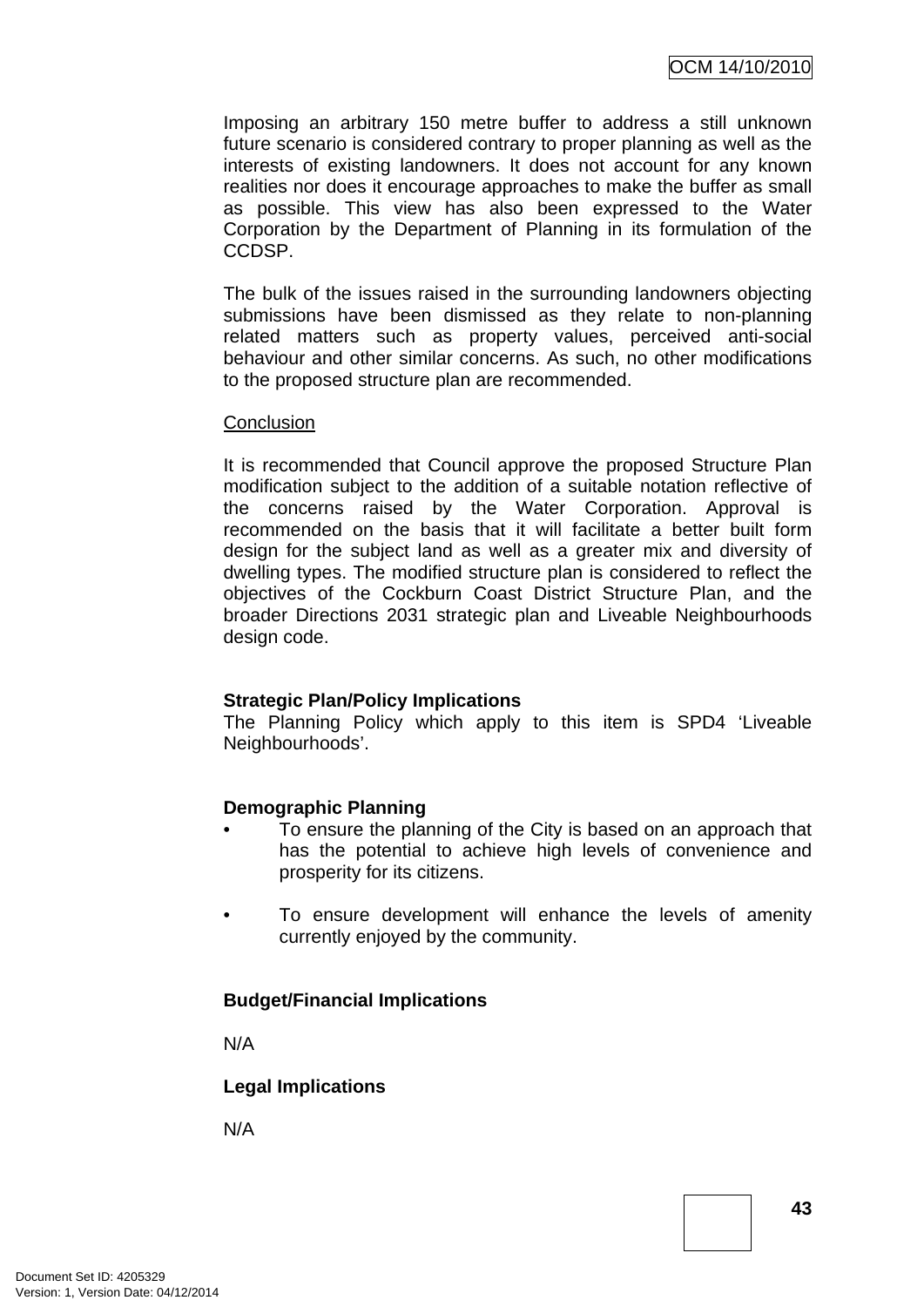# **Community Consultation**

The modified structure plan was advertised in the newspaper, on the City's website and letters were sent to affected landowners and relevant servicing authorities.

# **Attachment(s)**

- 1. Location Plan
- 2. Existing approved South Beach Village Structure Plan
- 3. Existing and Proposed Architectural Mass Models
- 4. Proposed modified South Beach Village Structure Plan
- 5. Schedule of Submissions

# **Advice to Proponent(s)/Submissioners**

The Proponent(s) and those who lodged a submission on the proposal have been advised that this matter is to be considered at the 14 October 2010 Council Meeting.

# **Implications of Section 3.18(3) Local Government Act, 1995**

Nil.

# **14.9 (MINUTE NO 4369) (OCM 14/10/2010) - PROPOSED METROPOLITAN REGION SCHEME AMENDMENT NO. 1193/57 (OMNIBUS AMENDMENT) - LOCATION/OWNER: VARIOUS (9119357) (D DI RENZO) (ATTACH)**

**RECOMMENDATION** That Council:

- (1) receive the Metropolitan Region Scheme Amendment No. 1193/57; and
- (2) make a submission to the Western Australian Planning Commission as follows:
	- 1. Supporting proposal 19 of the Metropolitan Region Scheme Amendment 1193/57.
	- 2. Objecting to proposal 20 of the Metropolitan Region Scheme Amendment 1193/57, for the following reasons:
		- i. The subject land is located approximately 1.3km from the main emission points at Cockburn Cement. Over the past two years the City of Cockburn has received growing numbers of complaints from local residents about dust and (since 2005) odour from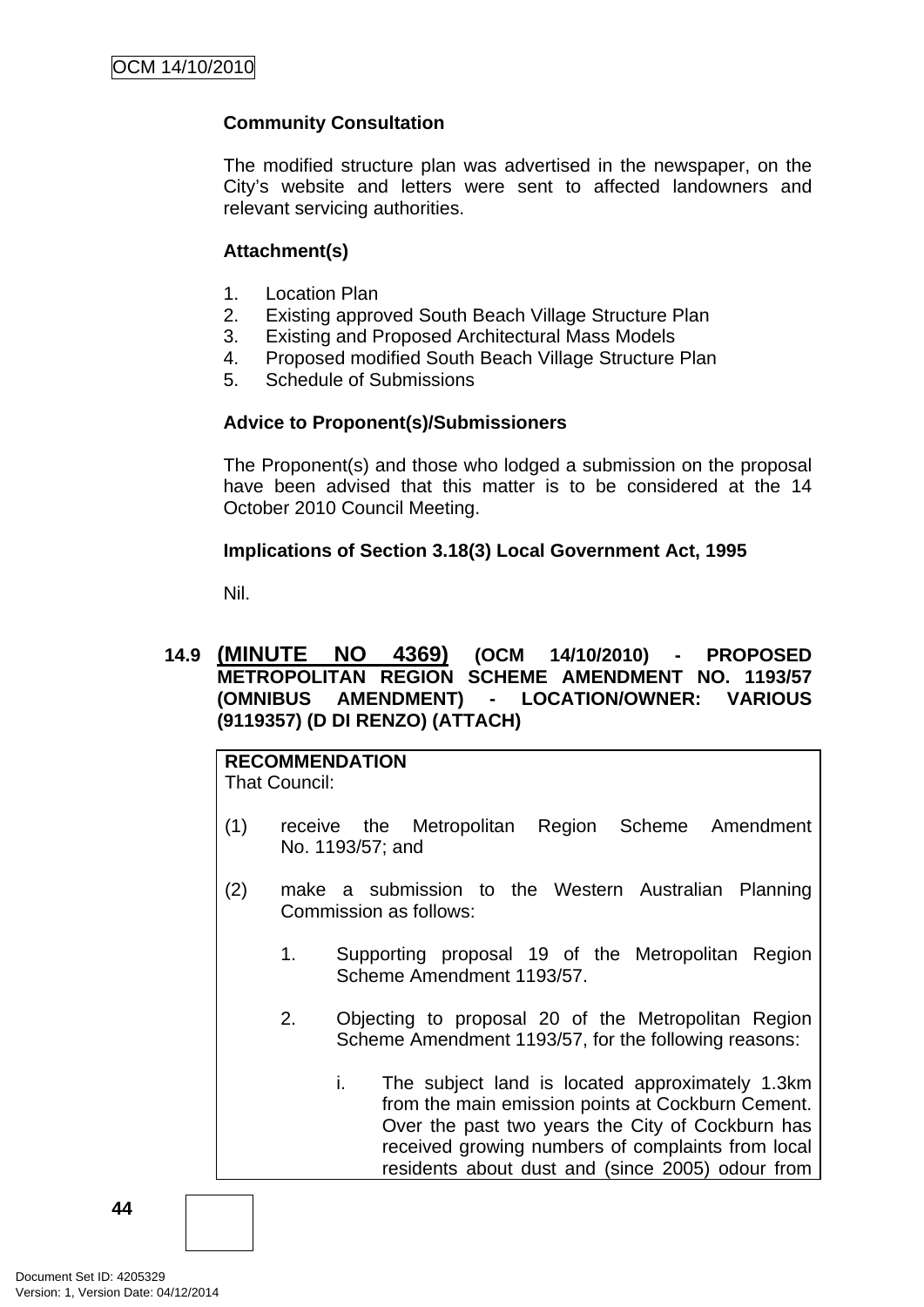Cockburn Cement. While it is believed that the greatest impacts are experienced by residents living within the Kwinana Air Quality Buffer, there have been significant numbers of complaints from residents living outside the buffer. There is evidence to indicate that the impacts from Cockburn Cement are not restricted to land located within the Kwinana Air Quality Buffer. While it is likely that the current emission levels will be reduced as a result of increased regulation by the Department of Environment and Conservation ("DEC"), and upgraded emission control technology by Cockburn Cement, this is not a certainty and may not be achieved within the next 5 years.

- ii. The objectives that are set out in *Directions 2031*  are noted; however, it is not considered that this provides sufficient justification to facilitate urban development on land adjacent to the Kwinana Air Quality Buffer where it is known that there is potential dust and odour impacts.
- iii. It is not agreed that the proposal constitutes a "logical rounding off of the urban zone in this locality", as stated in the MRS Amendment report. It is considered that the logical edge to the urban zone in this area is the existing boundary of East Churchill Avenue. To allow for urban development right up to the buffer in a manner which does not reflect a logical planning approach is not considered to be appropriate.
- iv. The proposed boundary to the urban zone is unusual, which will make it difficult to prepare a structure plan. In particular, it will be difficult to prepare a structure plan that will interface with the 'Rural Living' zone in a manner that is acceptable in the short-term, in addition to facilitating connectivity to this area in the future if Cockburn Cement ceases operations. It is considered that this would compromise orderly and proper planning of this area in the future.
- v. It is noted that some of the lots appear to have as little as a  $60m^2$  proposed to be rezoned to urban. Having dual-zoned lots is highly undesirable, and will make it difficult to manage landowners' expectations. Rezoning a portion of lots is also problematic because this will potentially result in the creation of remnant lots inside the Kwinana Air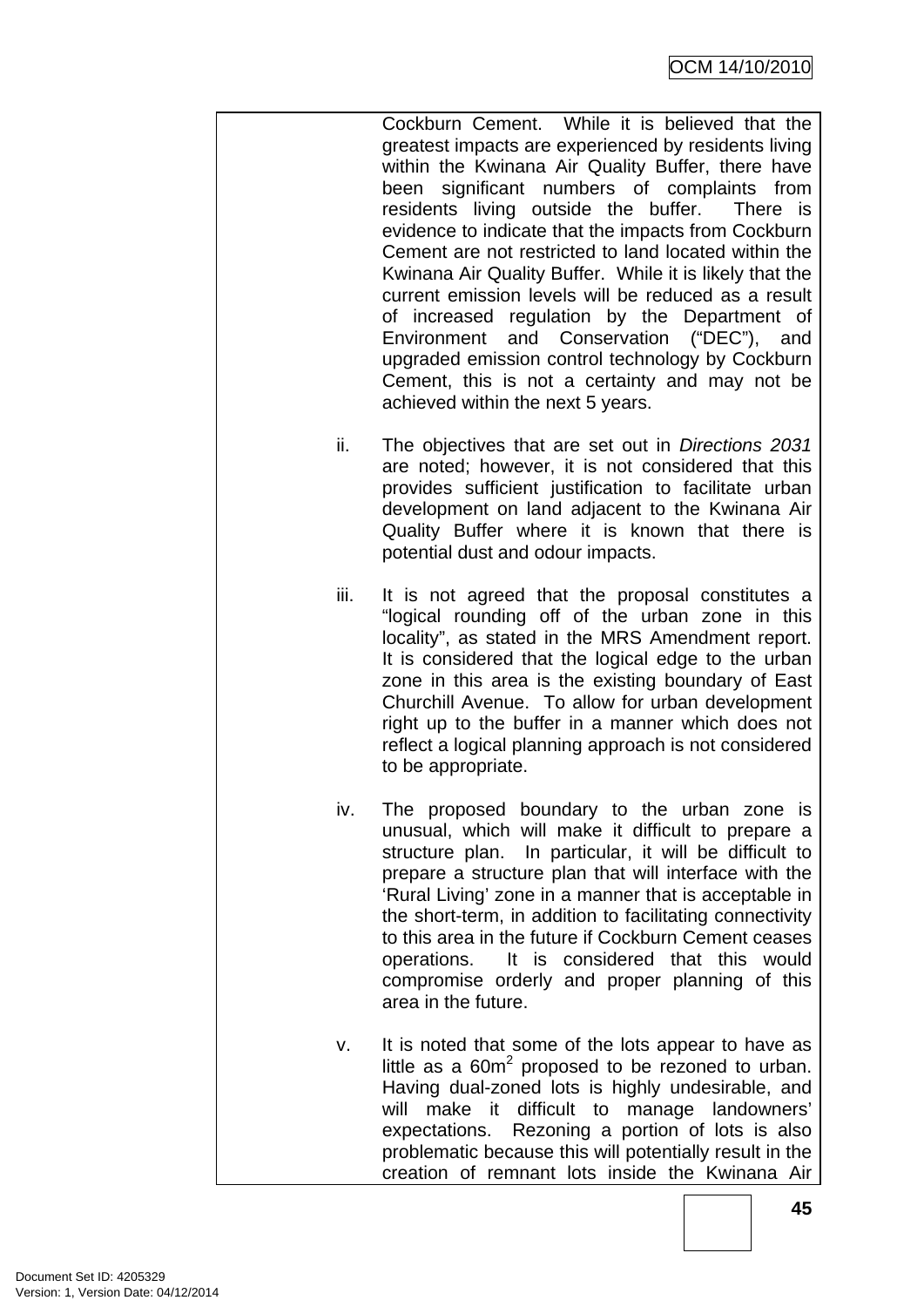Quality Buffer with the potential for future dwellings, therein allowing intensification of sensitive uses within this buffer.

#### **COUNCIL DECISION**

MOVED Clr T Romano SECONDED Clr S Limbert that the recommendation be adopted.

**CARRIED 6/0**

#### **Background**

The Western Australian Planning Commission ("WAPC") has resolved to amend the Metropolitan Region Scheme ("MRS") in accordance with the provisions of the *Planning and Development Act 2005*.

The amendment takes the form of an omnibus amendment for the South East and South West Corridor local governments, and the stated purpose of the amendment is to update various zones and reservations of the Perth Metropolitan Region Scheme ("MRS"). The amendment contains 21 MRS rezoning proposals, and two proposals are specifically relevant to the City of Cockburn.

The WAPC has recently commenced advertising of the proposed MRS amendment. Submissions are due by 22 October 2010, and as a directly affected agency it is necessary that the City of Cockburn make a submission on the amendment.

#### **Submission**

As mentioned above, two proposals are specifically relevant to the City of Cockburn (Proposals 19 and 20). These proposals are outlined and discussed below.

#### Proposal 19

*To rezone Lots 1, 10 & 301 Hope Road, Jandakot from rural zone to public purposes (CG) reservation (Attachment 1).* 

Lots 1, 10 and 301 Hope Road, Jandakot are approximately 59.33ha and are owned by the Commonwealth of Australia, forming part of the Jandakot Airport landholding. This land is zoned rural under the MRS, which is considered to be an anomaly. The subject land is also zoned 'Rural' under the City of Cockburn Town Planning Scheme No. 3 ("TPS3").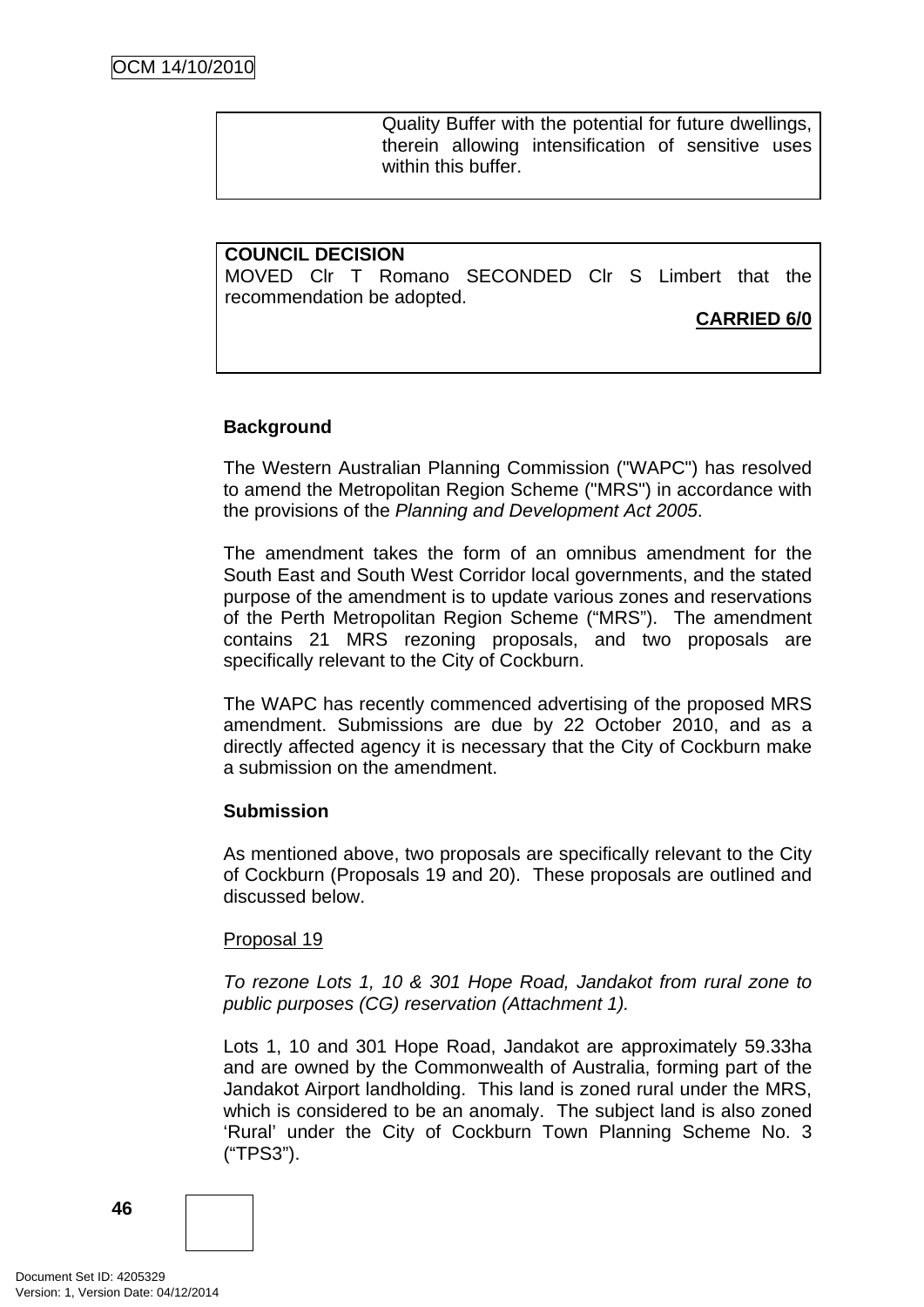The rezoning of the subject land from rural to public purpose under the MRS is considered to be a logical consolidation of Jandakot Airport landholdings, and is a more appropriate designation.

It is therefore recommended that Council supports Proposal 19, with no further comments.

#### Proposal 20

*To rezone various lots along East Churchill Avenue, Wells Road, Jervois Street and Britannia Avenue, Beeliar from rural zone to urban zone (Attachment 2).* 

The subject land is approximately 4.37 ha, and is comprised of 25 lots in private ownership. Six lots are wholly proposed to be rezoned from rural to urban, and 19 lots are partially proposed to be rezoned to urban, with the remaining portions of the lots to remain rural.

The subject land comprises of properties that are either vacant or contain existing dwellings and outbuildings. A number of properties contain scrub, although there are no significant areas of remnant vegetation.

The subject land is currently zoned 'Rural Living' under TPS3. The area in Beeliar bound by East Churchill Avenue to the north, Fanstone Avenue to the south, the Primary Regional Roads reservation to the west, and the Railway Reserve to the east is zoned 'Rural Living', and all of this area is located within the Kwinana Air Quality Buffer, with the exception of the subject land.

The MRS Amendment report (produced by the WAPC) outlines the following points of justification for the proposal:

- 1 *Directions 2031* provides a framework to guide the detailed planning and delivery of housing, infrastructure and services necessary to accommodate growth in metropolitan areas. It promotes a more consolidated growth strategy to improve the efficiency of existing public infrastructure, reduce the demand for new infrastructure and services, and avoid the spread of development that is not contiguous with the existing urban front.
- 2 In June 2008 the WAPC endorsed the joint release of the *Kwinana Air Quality Buffer Position Paper*. The position paper proposes a revised Kwinana Air Quality Buffer to provide more certainty of land use outcomes until it is reviewed again in 2008/09 when additional information is due to become available. The subject land is located outside the proposed Kwinana Air Quality Buffer and/or the 'area of investigation'.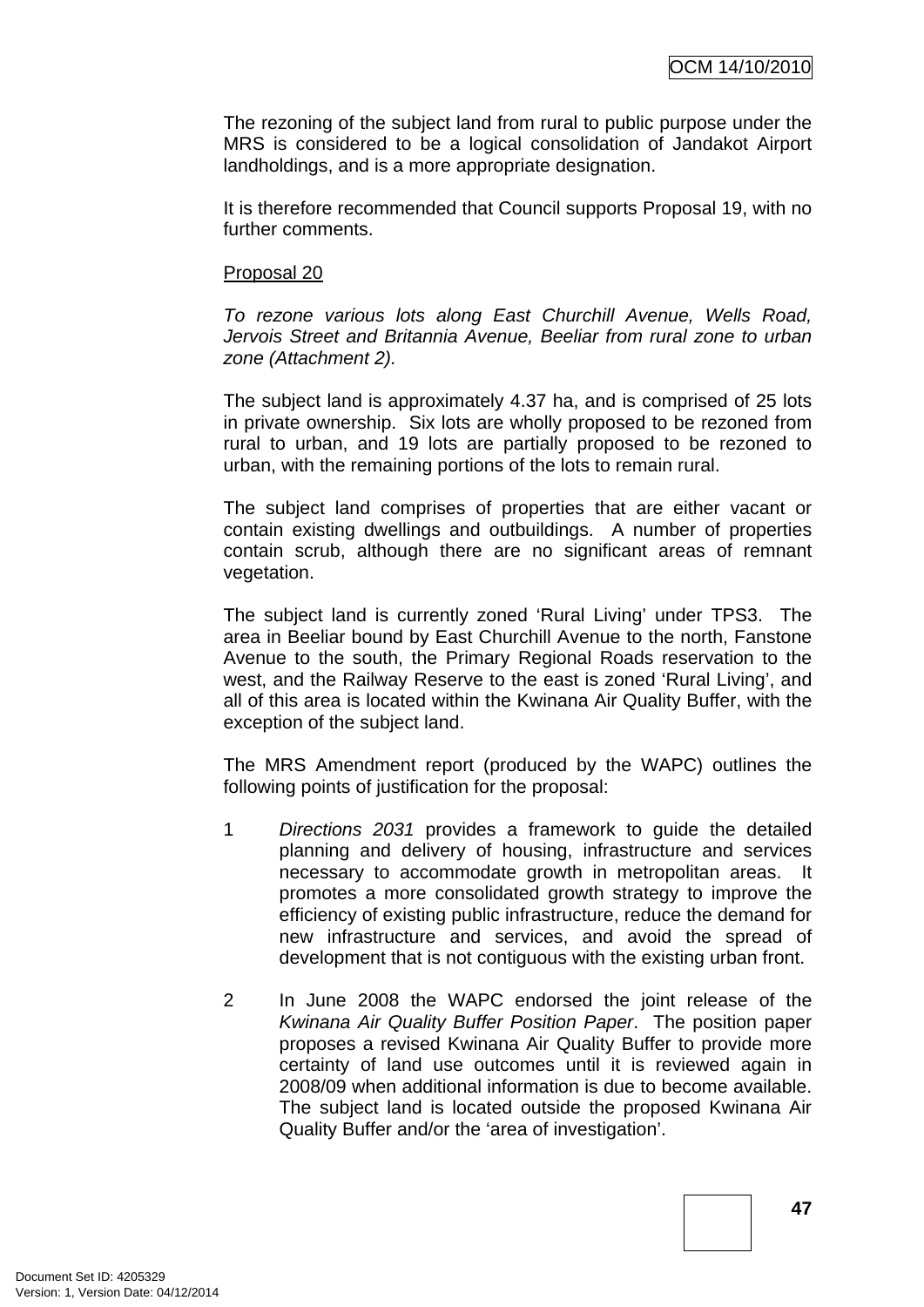- 3 The land to the north and west is zoned urban in the MRS, and subdivision and development approval has been issued for land to the west and east and development is proceeding.
- 4 A subdivision guide plan will be developed in the subsequent planning stages.
- 5 The proposal is considered a logical rounding-off of the urban zone in this locality.
- 6 Preliminary investigation indicates that there are a range of urban services in the locality which are available and/or can be extended as required.

#### *City of Cockburn's Environmental Health Comments*

Over the past two years the City has received growing numbers of complaints from local residents about dust and (since 2005) odour from Cockburn Cement. While it is believed that the greatest impacts are experienced by residents living within the Kwinana Air Quality Buffer, there have been significant numbers of complaints from residents living outside the buffer.

Between 2009 and 2010 the Department of Environment and Conservation ("DEC") received approximately 200 complaints about dust and/or odour from local residents, many of whom live outside the buffer. There have been complaints made to the Minister for Health about health effects and the WA Department of Health have been instructed to carry out dust monitoring to assess the validity of these claims.

In March 2010 the DEC released a new draft licence for Cockburn Cement for public comment. A total of 56 submissions were lodged, which indicates the significant level of public interest in emissions from Cockburn Cement. There have been at least three local rallies in 2010 to protest against Cockburn Cement, and the most recent rally was in August 2010 at Parliament House. This resulted in an admission from the Premier that there are acknowledged concerns about emissions from Cockburn Cement.

The DEC are currently considering legal action against Cockburn Cement for a discharge of dust in April 2010 that caused acute health effects for several residents.

The new DEC licence effectively increases regulatory pressure on Cockburn Cement in an environment where residents are demanding that DEC force Cockburn Cement to reduce their emissions. In response to this pressure, in August 2010 Cockburn Cement committed to capital expenditure of more than \$23 million to replace electrostatic precipitators on kiln 6 with more dependable bag-house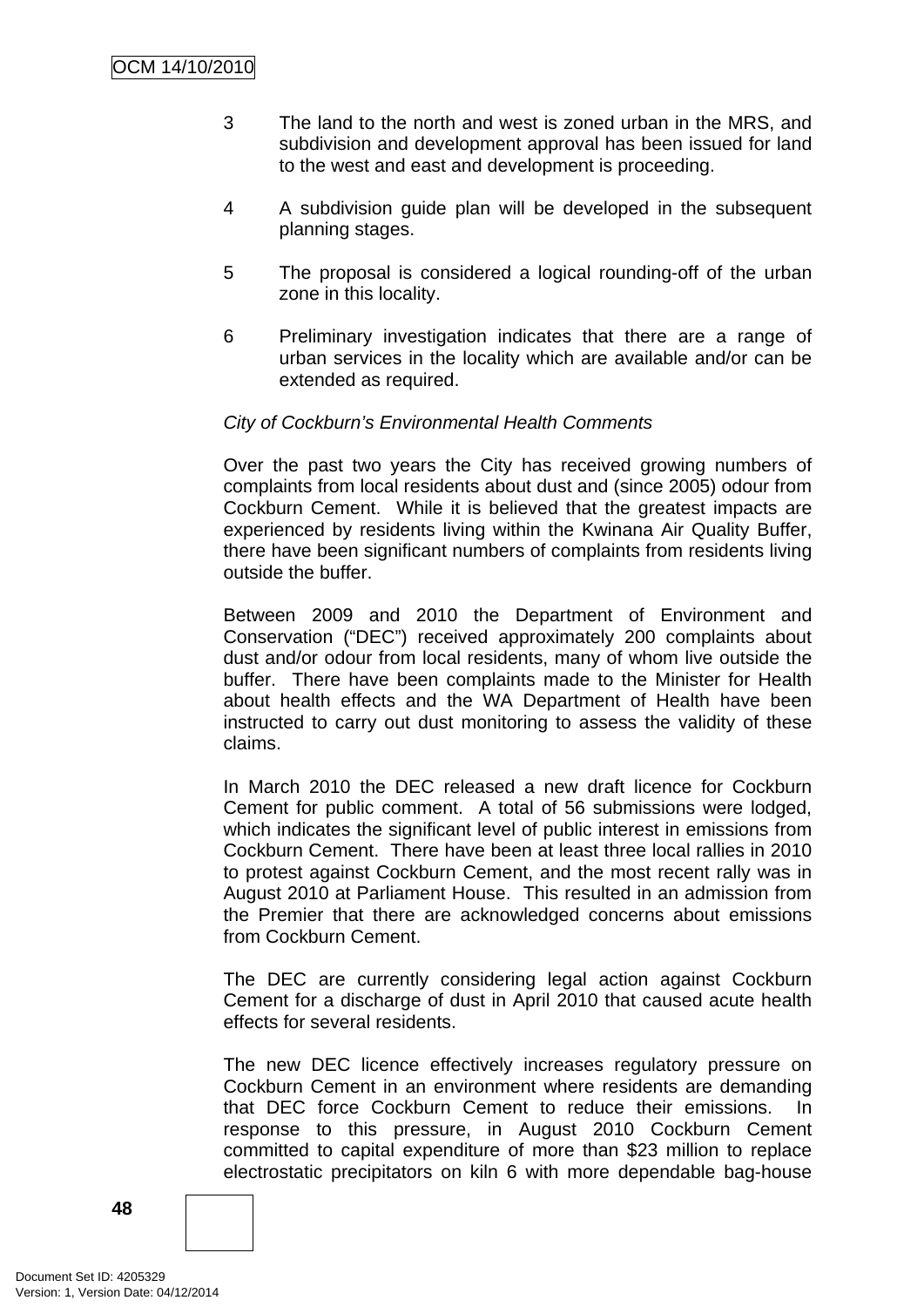filters, to reduce the lime dust emissions. This upgrade is likely to take until early in 2012 and if successful they hope to continue to install similar technology on the other lime kiln 5 in 2013/15.

As outlined above, there is significant evidence to indicate that the impacts from Cockburn Cement are not restricted to land located within the Kwinana Air Quality Buffer. While it is likely that the current emission levels will be reduced as a result of increased regulation by DEC and upgraded emission control technology by Cockburn Cement, this is not a certainty and may not be achieved within the next 5 years.

The subject land is located approximately 1.3km from the main emission points at Cockburn Cement. It is therefore recommended that the City does not support rezoning of land.

#### *City of Cockburn's Planning Comments*

The objectives of *Directions 2031* to deliver the necessary housing, infrastructure and services to accommodate growth in metropolitan areas are noted. However, it is not considered that this provides sufficient justification to facilitate urban development on land adjacent to a buffer where it is known that there is potential dust nuisance.

It is not considered that the proposal constitutes a "logical rounding off of the urban zone in this locality", as stated in the MRS Amendment report. The logical edge to the urban zone is the existing boundary of East Churchill Avenue.

To allow for urban development right up to the buffer in a manner which does not reflect a logical planning approach is not considered to be appropriate. The proposed boundary to the urban zone is curved and unusual, which will make it difficult to prepare a structure plan. In particular it will be difficult to prepare a structure plan that will interface with the 'Rural Living' zone in a manner that is acceptable in the shortterm, in addition to facilitating connectivity to this area in the future if Cockburn Cement ceases operations. It is considered that this would compromise orderly and proper planning of this area in the future if Cockburn Cement ceases operations.

It is noted that some of the lots appear to have as little as a  $60m^2$ proposed to be rezoned to urban (see Attachment 3). Having dualzoned lots is highly undesirable, and make it difficult to manage landowner expectations in relation to the requirements for subdivision, development and land use. This is also problematic because it will potentially result in the creation of remnant lots inside the Kwinana Air Quality Buffer with the potential for future dwellings, therein allowing intensification of sensitive uses within this buffer.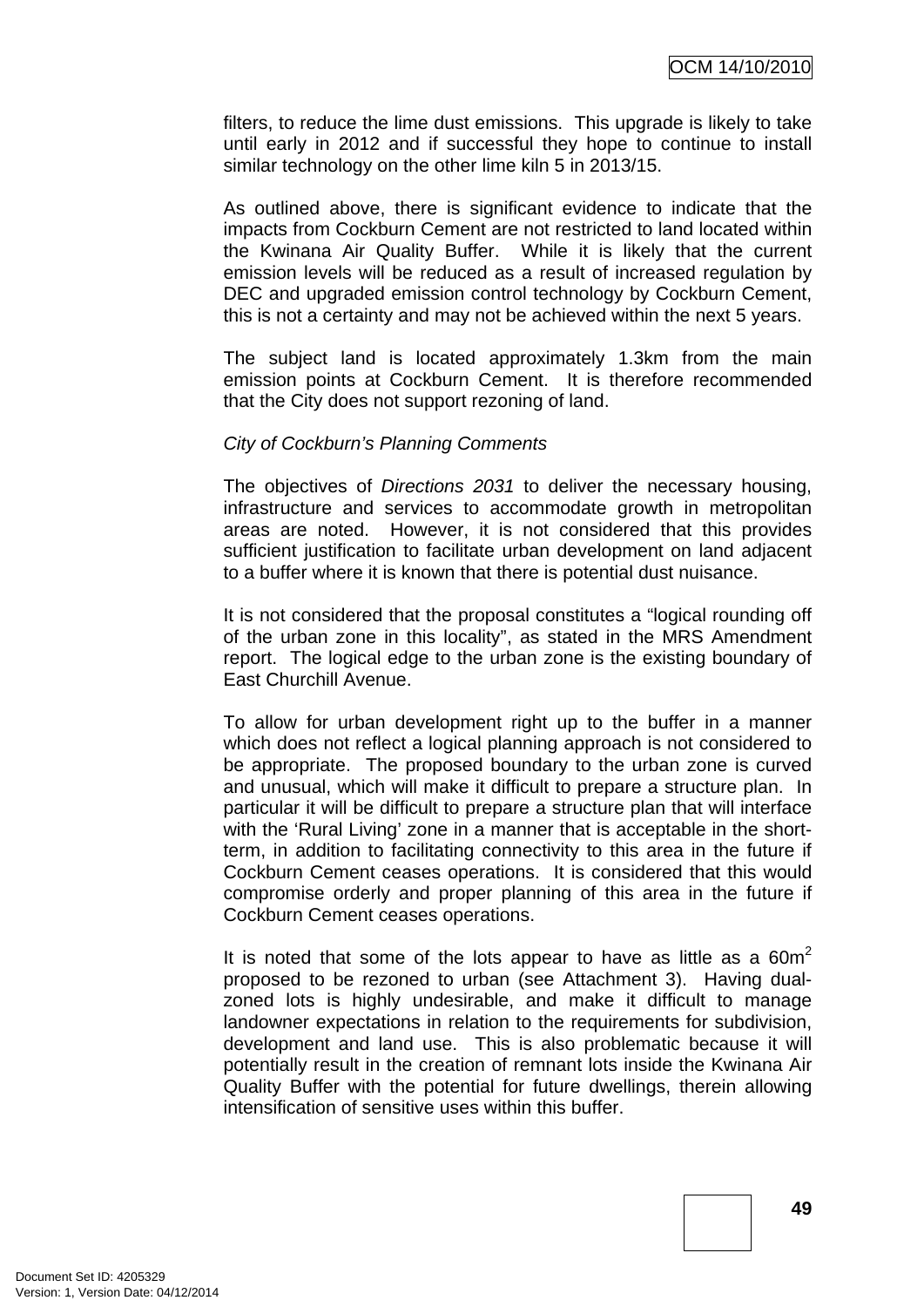For these reasons, it is recommended that Council do not support Proposal 20, and advise the WAPC accordingly, as outlined in the staff recommendation.

### *Town Planning Scheme Implications*

In terms of implications on TPS3, the MRS Amendment will require amendments to be undertaken to ensure consistency between the MRS and the TPS3. Pursuant to section 124(3) of the *Planning and Development Act 2005* Council must resolve to prepare an amendment to the local planning scheme which renders the local planning scheme consistent with the region planning scheme. This is to occur no later than 90 days after the day on which the amendment to the region planning scheme has effect.

Where land is rezoned to urban under the MRS there is the opportunity, pursuant to section 126(3) of the *Planning and Development Act 2005*, for Council to request that the WAPC concurrently amend TPS3 so that it is consistent with the new MRS zoning. However, since it is not recommended that Proposal 20 be supported, it is not recommended that Council request the WAPC to concurrently amend TPS3.

If the WAPC proceed with Proposal 20 and this area is rezoned to 'Urban' under the MRS, it is considered that the most appropriate zoning under TPS3 would be 'Development', and inclusion within a 'Development Area', and a 'Developer Contribution Area'. This would require the preparation of a structure plan prior to subdivision. The 'Development Area' provisions for the area would underpin the 'Development' zoning, setting out more detailed guidance on the development of a local structure plan so that matters of orderly and proper planning are required to be addressed (within Schedule 11 of TPS3).

#### **Strategic Plan/Policy Implications**

#### **Demographic Planning**

- To ensure the planning of the City is based on an approach that has the potential to achieve high levels of convenience and prosperity for its citizens.
- To ensure development will enhance the levels of amenity currently enjoyed by the community.

#### **Lifestyle and Aspiration Achievement**

• To deliver our services and to manage resources in a way that is cost effective without compromising quality.

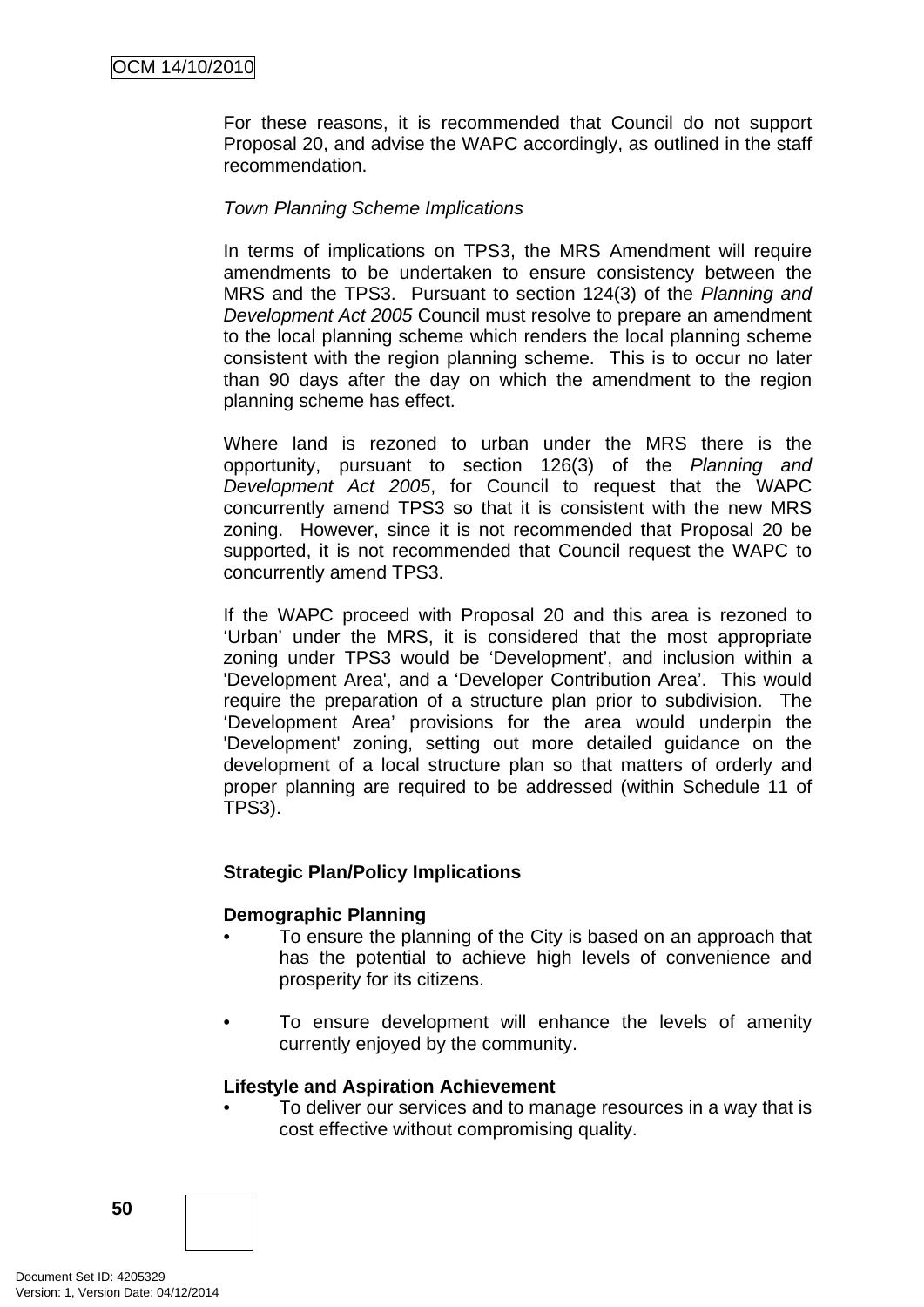# **Budget/Financial Implications**

If the MRS is amended TPS3 would require amending to bring it into consistency with the MRS, and preparation, advertising and progression of these amendments would be covered by the strategic planning budget.

### **Legal Implications**

N/A

# **Community Consultation**

Submissions on the MRS Omnibus Amendment are due to the WAPC by 22 October 2010.

No consultation on the MRS Amendment is required by the City of Cockburn, however affected landowners have been advised by the WAPC, and copies of the MRS Amendment have been made available at the City of Cockburn administration building.

The City of Cockburn will undertake community consultation on all future amendments to the Scheme in accordance with the *Town Planning Regulations 1967.*

#### **Attachment(s)**

- 1. Proposed MRS Amendment 1193/57 Proposal 19
- 2. Proposed MRS Amendment 1193/57 Proposal 20
- 3. Subject land for Proposal 20 (with Kwinana Air Quality Buffer shown).

#### **Advice to Proponent(s)/Submissioners**

N/A

# **Implications of Section 3.18(3) Local Government Act, 1995**

Nil.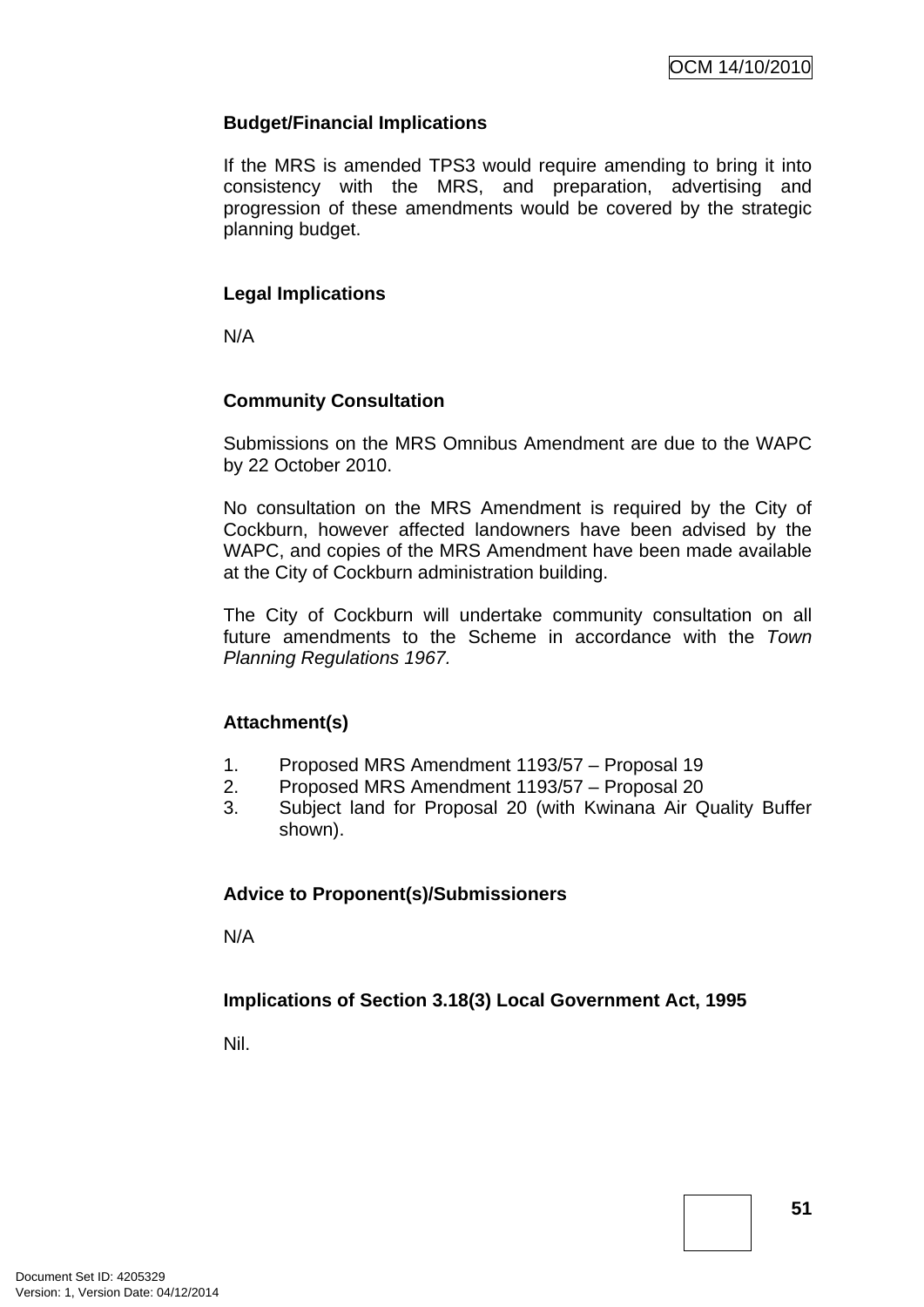# **14.10 (MINUTE NO 4370) (OCM 14/10/2010) - DETAILED AREA PLANS FOR PORT COOGEE (STAGE 2B LANEWAY LOTS, LOT 331 MEDINA PARADE AND LOT 785 ORSINO BOULEVARD) - PREPARED BY: TAYLOR BURRELL BARNETT - PROPONENT: AUSTRALAND (PS/A/001) (T WATSON) (ATTACH)**

**RECOMMENDATION** That Council:

- (1) approve the Detailed Area Plans presented for Stage 2B Laneway Lots, Lot 331 Medina Parade and Lot 785 Orsino Boulevard, Port Coogee, North Coogee, prepared by Taylor Burrell Barnett for Australand, pursuant to the provisions contained under Clauses 6.2.15.5 and 6.2.15.8 of the City of Cockburn Town Planning Scheme No. 3; and
- (2) advise the applicant accordingly.

# **COUNCIL DECISION**

MOVED Clr T Romano SECONDED Clr S Limbert that the recommendation be adopted.

**CARRIED 6/0**

# **Background**

This report deals with three Detailed Area Plans (DAP's) for Port Coogee – two already approved by Council (to be amended) and one new one.

The DAPs to be amended are:

- Stage 2B Laneway Lots DAP. This DAP was conditionally approved by Council at its 13 March 2008 meeting, and officially approved following amendment in accordance with the conditions on 21 May 2008.
- Lot 331 DAP. This DAP was conditionally approved by Council at its 14 May 2009 meeting, and officially approved following amendment in accordance with the conditions on 3 June 2009.

The third DAP is for the development of small lots on what is currently Lot 785. This lot was initially intended to be developed with a multiple dwelling development. The lot is now proposed to be subdivided into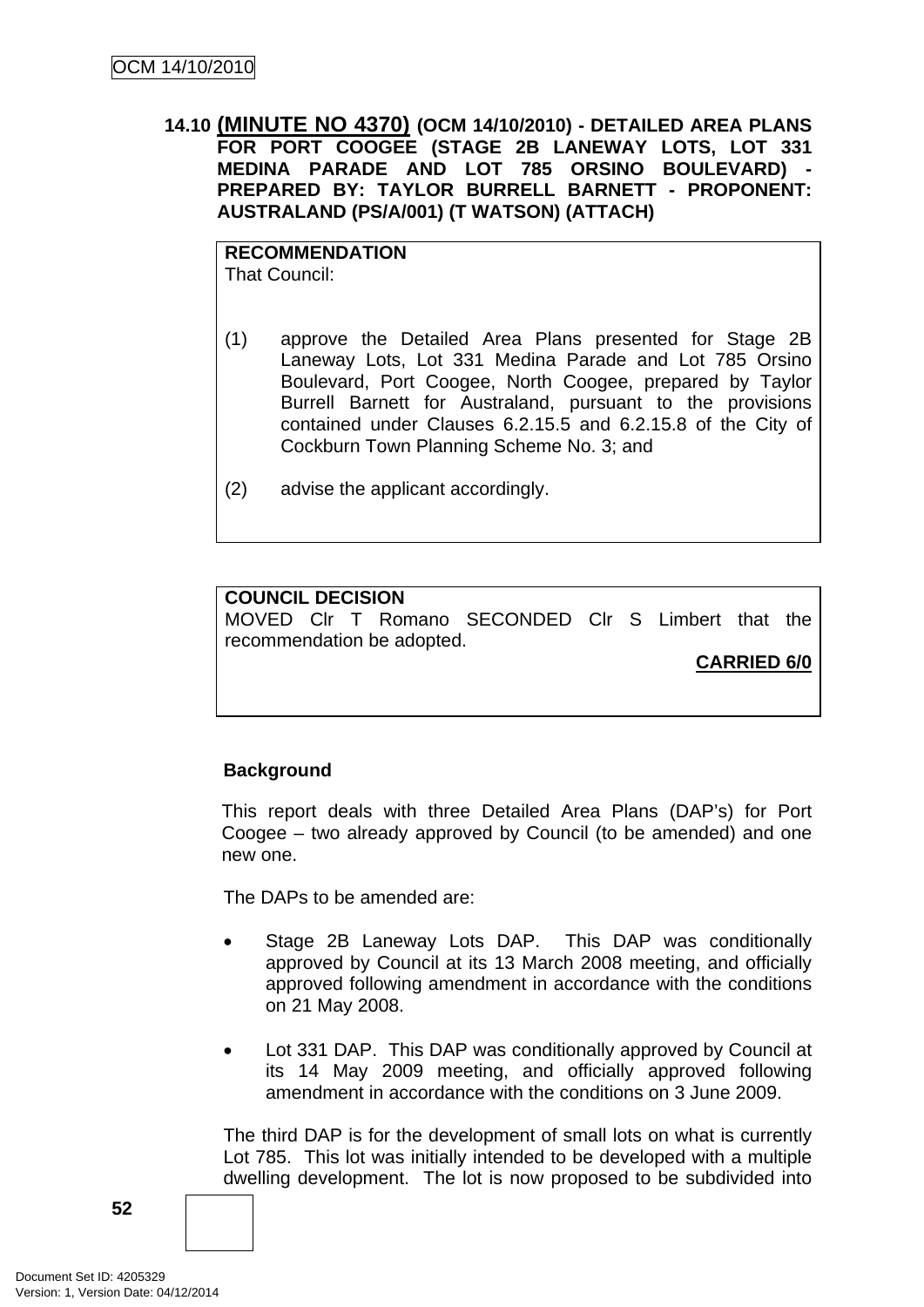16 smaller single residential lots in accordance with the residential density code applicable to the land under the Revised Local Structure Plan (R80).

# **Submission**

# *Stage 2B Laneway Lots DAP*

The following changes are proposed to the subject DAP:

- Extension of the building envelope for Lot 955 on the corner of Pantheon Avenue and Arabella Loop in an easterly direction.
- The relocation and increase in size of the 'Bin Pad' currently shown and approved for Lot 955 to a more appropriate location for waste collection (and catering for Lots 953 and 954 as well as Lot 955).

# *Lot 331 DAP*

The following changes are proposed to the subject DAP:

- Removal of reference to building height in storeys noting the deletion of reference to such in the Revised Local Structure Plan.
- Modification of the text regarding balconies and their exclusion from plot ratio calculations.
- Consolidation and modification of the text regarding the manner in which development is to interface the surrounding public domain. In this regard, specific reference to the requirement for the interface to include *at least one balcony or courtyard accessible from a living room facing the public domain* is made.

#### *Lot 785 DAP*

The DAP for Lot 785 is similar to other DAP's for small lot development in the 'Dry Land Residential' area within Port Coogee. The DAP addresses amongst matters:

- Key elements to be considered in the design of dwellings
- Dwelling setback requirements, including the extent to which parapet walls can be erected on side boundaries
- Dwelling height
- Access and garage requirements.

Where the DAP does not refer to an alternate standard, the applicable standard is that prescribed in the Residential Design Codes (R-Codes) or the City's Town Planning Scheme No.3 and/or Policies.

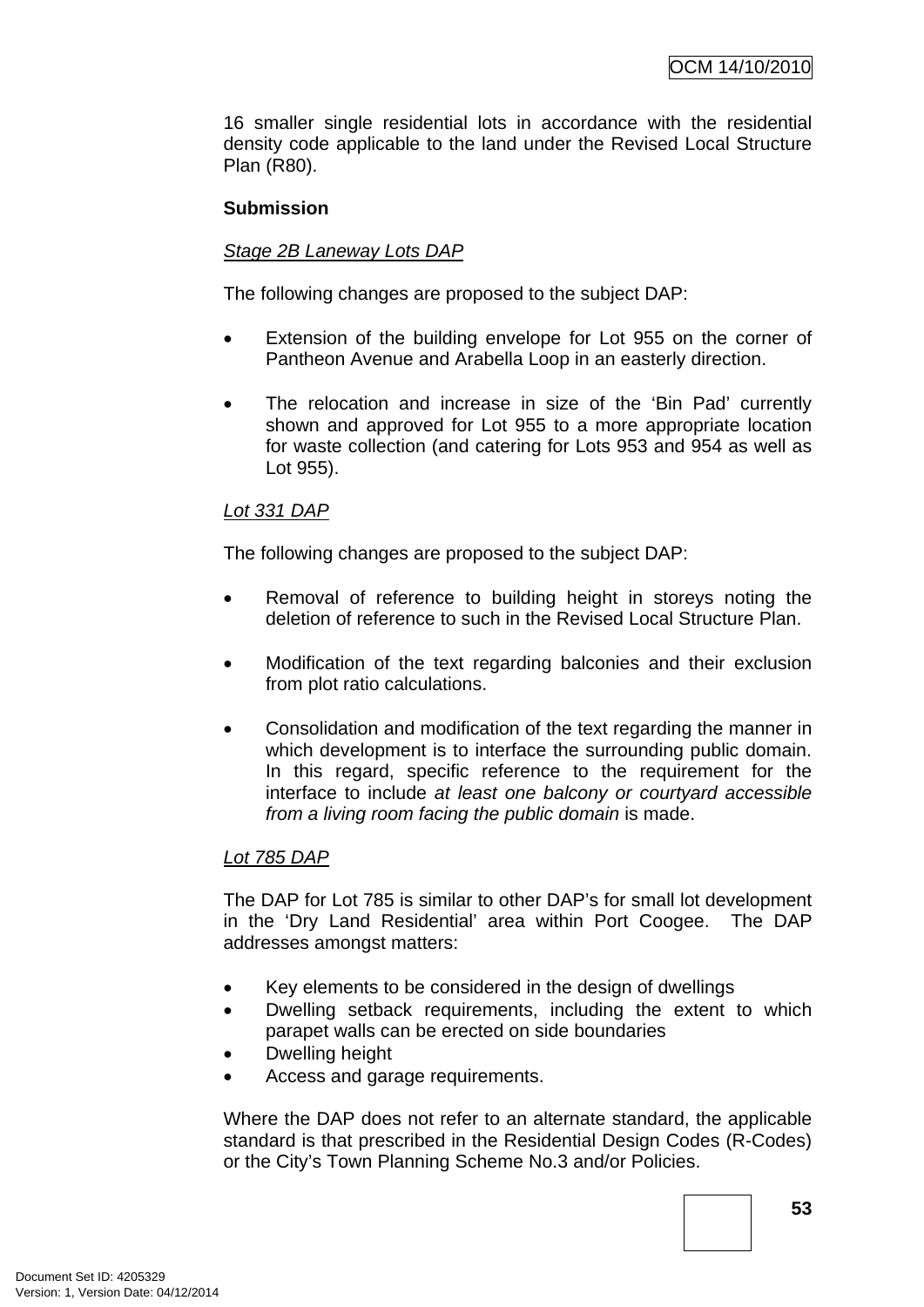# **Report**

### *Stage 2B Laneway Lots and Lot 331 DAP's*

The changes to the DAP's for Stage 2B Laneway Lots and Lot 331 are minor and should amount to better development outcomes on the land covered by these planning controls. It should be noted that following receipt and review of the DAP's, the applicant was asked to make several changes. These included:

- The revised bin pad locations for Lots 953, 954 and 955. It was seen as opportune to make this change following discussion with the City's Waste Manager; and
- The requirement for engagement with the public domain to occur via an internal living room as opposed to the option of a living room or bedroom as is currently the case for Lot 331.

With respect to the second point above, the applicant agreed with the City's expectation that connections between the public and private domain should be via a living room, precluding bedrooms as a sole option in this regard.

#### *Lot 785*

This DAP provides a site-specific layer of planning information, to be considered in the design and development of the lots covered by the document. The information is to be considered within the framework of the Revised Local Structure Plan as well as the R-Codes and the City's Planning Scheme and/or Policies.

#### **Consultation**

Where a DAP may affect landowners other than the owner of the land subject of the Plan, the City may undertake consultation. In the case of the subject DAP's, consultation has not occurred taking into account the following:

- Stage 2B Laneway Lots. The two lots adjoining Lot 955 are currently owned by Australand, that is, they are yet to be sold;
- Lot 331 is surrounded by undeveloped land owned by Australand; and
- Lot 785. The builtform that will arise from the approved subdivision and development of this land with 'small-lot' dwellings will be no greater in scale and presentation to adjacent dwellings than the previous multiple dwelling development approved for the lot. Furthermore, the form of development will be similar to be developed adjacent to the southern side of the land.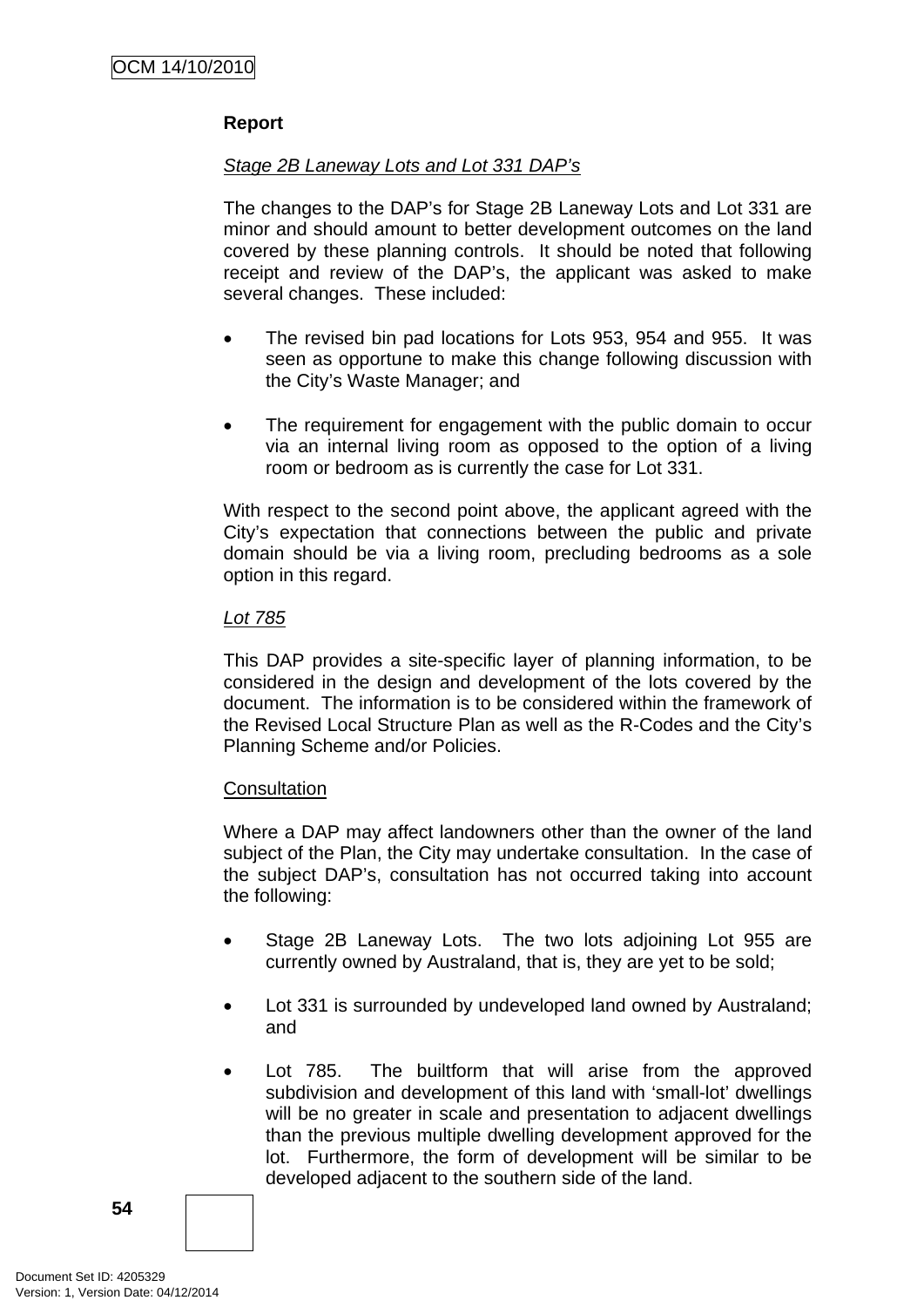It should be noted that the proposed DAPs do not seek to modify the building height restrictions, specified in the approved Local Structure Plan.

#### **Conclusion**

The DAP's covered in this report provide detailed controls for the development of individual lots within Port Coogee. The content of the DAP's, including required changes, is considered acceptable and it is recommended they be approved by Council. The approval of the DAP's is in accordance with the provisions of 6.2.15.5 of the Scheme in the case of Lot 785, and 6.2.15.8 in the case of the two amended DAP's.

#### **Strategic Plan/Policy Implications**

APD 31 'Detailed Area Plans'

#### **Demographic Planning**

- To ensure the planning of the City is based on an approach that has the potential to achieve high levels of convenience and prosperity for its citizens.
- To ensure development will enhance the levels of amenity currently enjoyed by the community.

#### **Lifestyle and Aspiration Achievement**

To foster a sense of community spirit within the district generally and neighbourhoods in particular.

#### **Governance Excellence**

• To conduct Council business in open public forums and to manage Council affairs by employing publicly accountable practices.

#### **Budget/Financial Implications**

N/A

#### **Legal Implications**

Town Planning Scheme No. 3 Planning and Development Act 2005

#### **Community Consultation**

The DAP's have not been the subject of consultation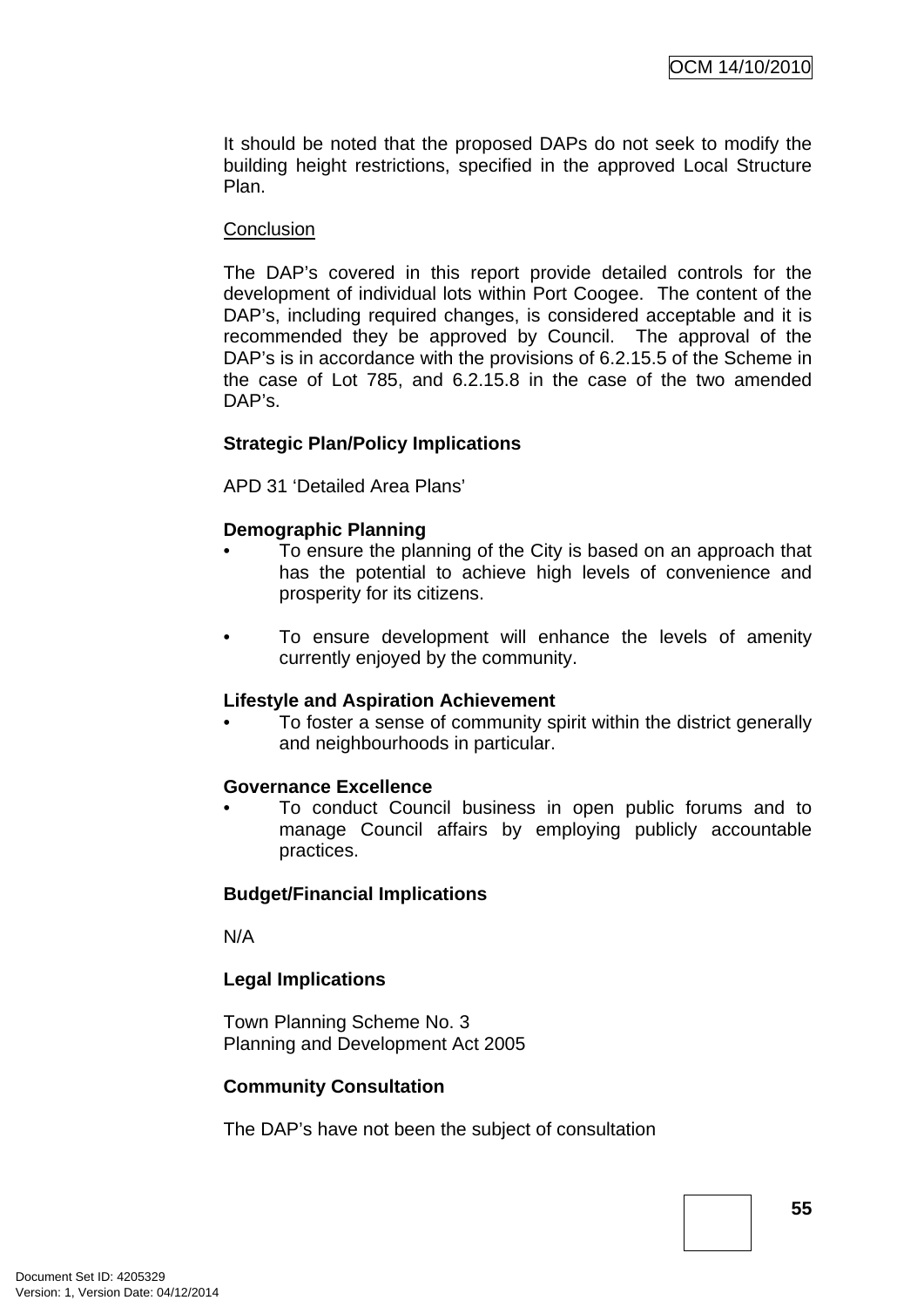# **Attachment(s)**

- 1. Location/Revised Local Structure Plan
- 2. Detailed Area Plan Stage 2B Laneway Lots
- 3. Detailed Area Plan Lot 331
- 4. Detailed Area Plan Lot 785

# **Advice to Proponent(s)/Submissioners**

The proponent has been advised that this matter is to be considered at the 14 October 2010 Council Meeting.

# **Implications of Section 3.18(3) Local Government Act, 1995**

Nil.

### **14.11 (MINUTE NO 4371) (OCM 14/10/2010) - DEDICATION OF LAND AS ROAD RESERVE PURSUANT TO SECTION 56 OF THE LAND ADMINISTRATION ACT 1997 - PORTION OF LOT 2121 PLAN 22417 (RESERVE 45959) ROLINSON ROAD, NORTH COOGEE (2213450,450664) (K SIM) (ATTTACH)**

# **RECOMMENDATION**

That Council:

- (1) request the Minister for Lands to dedicate portion of Lot 2121 on Plan 22417 (Reserve 45959) Rollinson Road North Coogee as road reserve pursuant to Section 56 of the Land Administration Act 1997;and
- (2) indemnify the Minister for Lands against reasonable costs incurred in considering and granting this request.

# **COUNCIL DECISION**

MOVED Clr T Romano SECONDED Clr S Limbert that the recommendation be adopted.

**CARRIED 6/0**

# **Background**

The land to be dedicated is a section on the corner of Rollinson Road and Bennett Avenue measuring 7.5 metres by 4.8 metres and being portion of Reserve 45959 on Lot 2121 on Plan 22417. Reserve 45959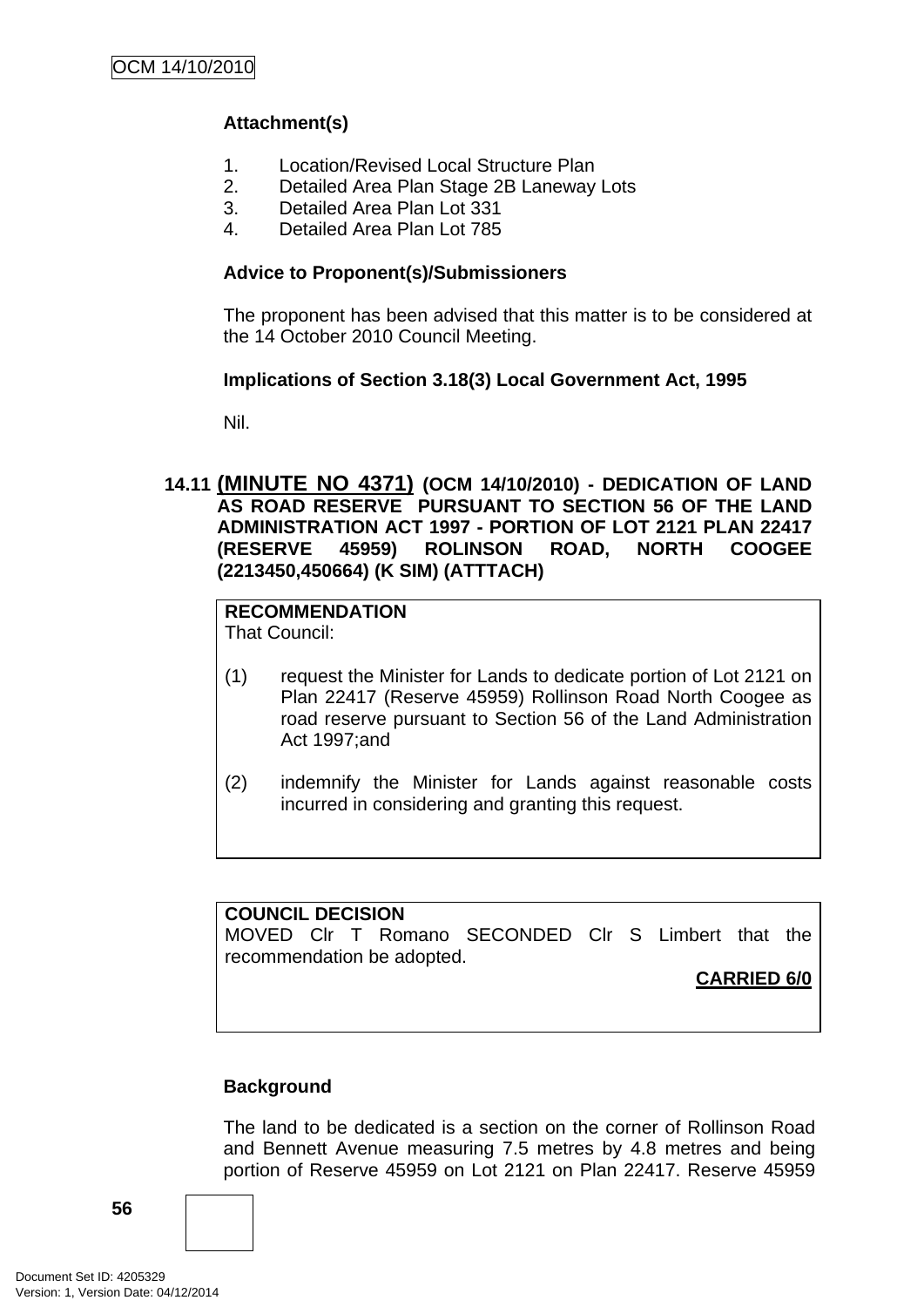is a crown reserve managed by the City of Cockburn for the purpose of drainage.

# **Submission**

McMullen Nolan consulting surveyors for the South Beach Development (Stockland) on the north side of Rollinson Road have written to Council with the road widening request. They have provided a plan of the proposed widening on advice from subdivision consulting engineers Wood and Grieve.

# **Report**

A condition of the subdivision on the north side of Rollinson Road requires the subdivider Stockland to upgrade the four way intersection at Rollinson Road and Bennett Avenue by the construction of a round about. The design of the proposed round-about by consulting engineers Wood and Grieve has high-lighted a requirement for a minor excision from Lot 2121. The excision will result in a verge width of 3 metres sufficient for the re alignment of services. The minor excision has no impact on the function of the drainage sump with-in Reserve 45959. The existing fencing will be re placed on the new boundary as part of the road works contract.

As the request will enable the construction of the roundabout which in turn will improve road safety at this 4 way intersection, it is recommended that Council facilitate the road widening by requesting the Minister for Lands to dedicate the required portion of land as road reserve.

The procedure for dedication is set out in Section 56 of the *Land Administration Act 1997*, with Section 56(4) specifically requiring the local government to indemnify the Minister in respect to all costs and expenses reasonably incurred by the Minister in considering and granting the request. This forms the essence of the officer recommendation.

# **Strategic Plan/Policy Implications**

#### **Demographic Planning**

• To ensure the planning of the City is based on an approach that has the potential to achieve high levels of convenience and prosperity for its citizens.

#### **Governance Excellence**

• To conduct Council business in open public forums and to manage Council affairs by employing publicly accountable practices.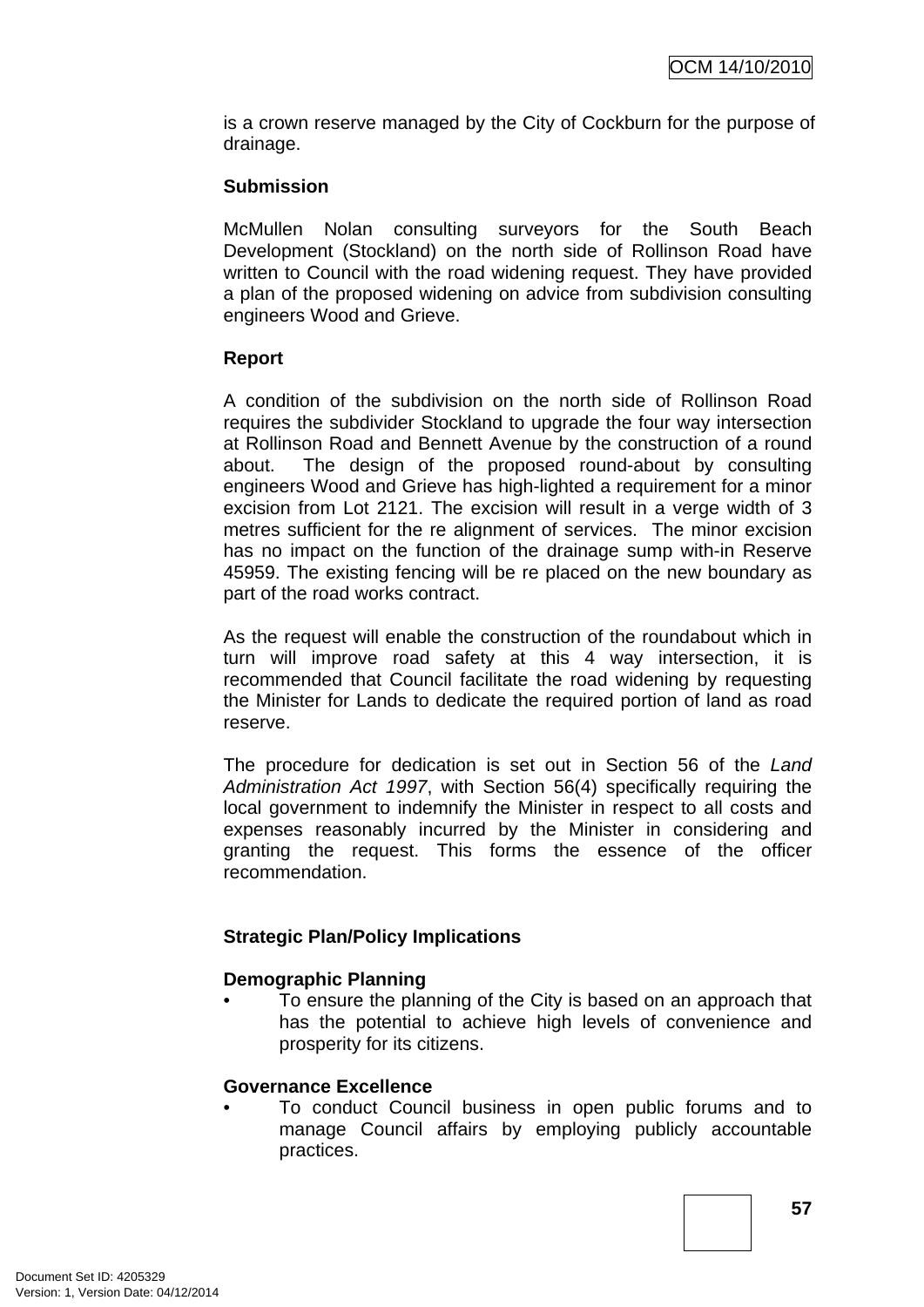# **Budget/Financial Implications**

The dedication is pursuant to Section 56 of the *Land Administration Act 1997*, which requires the City to indemnify the minister in respect to all costs and expenses, incurred considering and granting the request. These cannot be quantified at this time, but are expected to be minor.

All costs associated with surveying and fencing will be borne by the subdivider of the subdivision Stockland.

#### **Legal Implications**

Provisions of Section 56 of the Land Administration Act 1997 apply.

#### **Community Consultation**

N/A

#### **Attachment(s)**

Plan of Proposal

# **Advice to Proponent(s)/Submissioners**

The proponents have been advised that this matter is to be considered at the 14 October 2010 Council Meeting.

#### **Implications of Section 3.18(3) Local Government Act, 1995**

Nil.

#### **15. FINANCE AND CORPORATE SERVICES DIVISION ISSUES**

# **15.1 (MINUTE NO 4372) (OCM 14/10/2010) - LIST OF CREDITORS PAID - AUGUST 2010 (FS/L/001) (N MAURICIO) (ATTACH)**

#### **RECOMMENDATION**

That Council receive the List of Creditors Paid for August 2010, as attached to the Agenda.

#### **COUNCIL DECISION**

MOVED Clr T Romano SECONDED Clr S Limbert that the recommendation be adopted.

**CARRIED 6/0**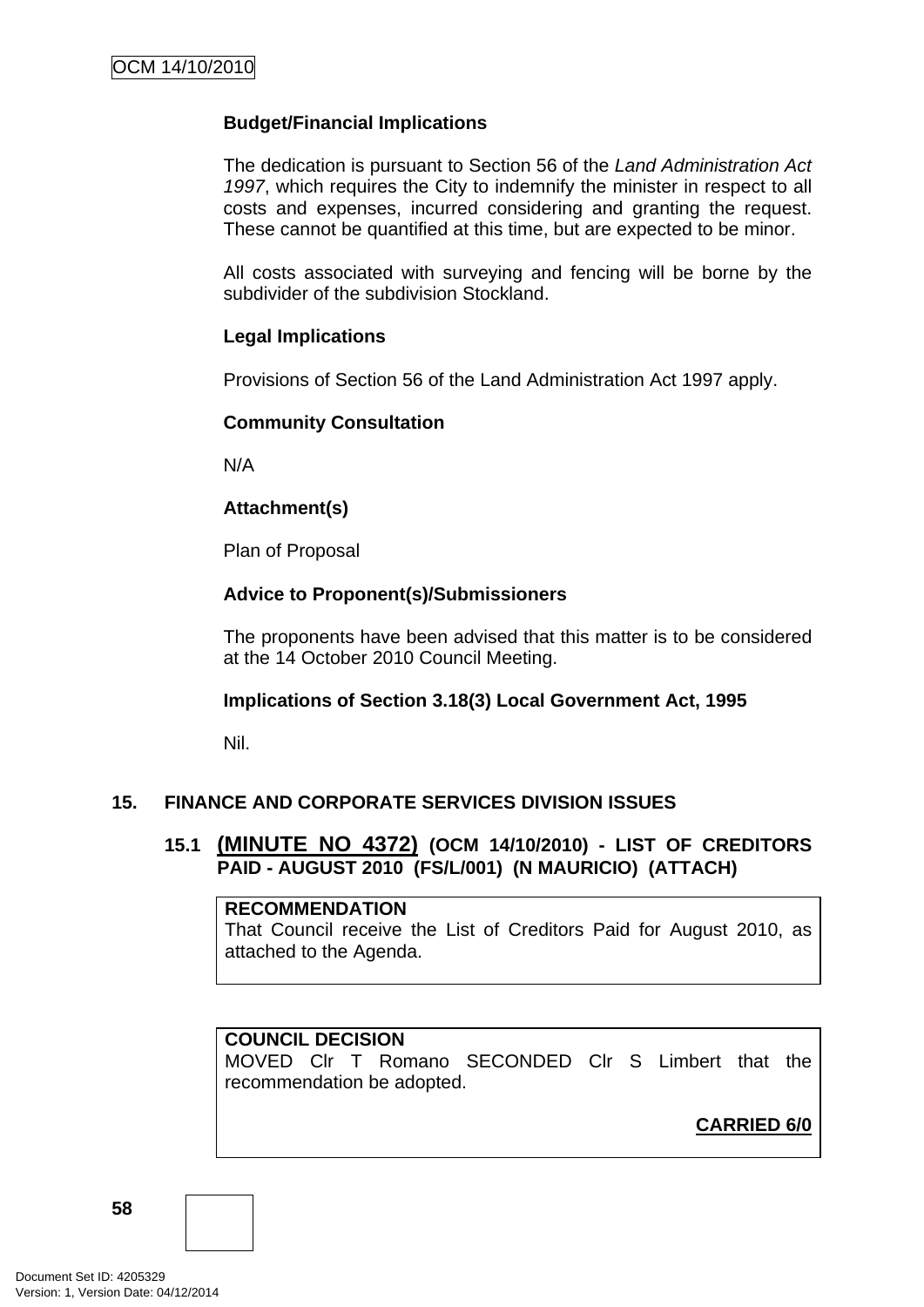# **Background**

It is a requirement of the Local Government (Financial Management) Regulations 1996, that a List of Creditors be compiled each month and provided to Council.

#### **Submission**

N/A

# **Report**

The list of accounts for August 2010 is attached to the Agenda for consideration. The list contains details of payments made by the City in relation to goods and services received by the City.

# **Strategic Plan/Policy Implications**

#### **Governance Excellence**

• To conduct Council business in open public forums and to manage Council affairs by employing publicly accountable practices.

# **Budget/Financial Implications**

N/A

**Legal Implications** 

N/A

# **Community Consultation**

N/A

# **Attachment(s)**

List of Creditors Paid – August 2010.

# **Advice to Proponent(s)/Submissioners**

N/A

# **Implications of Section 3.18(3) Local Government Act, 1995**

Nil.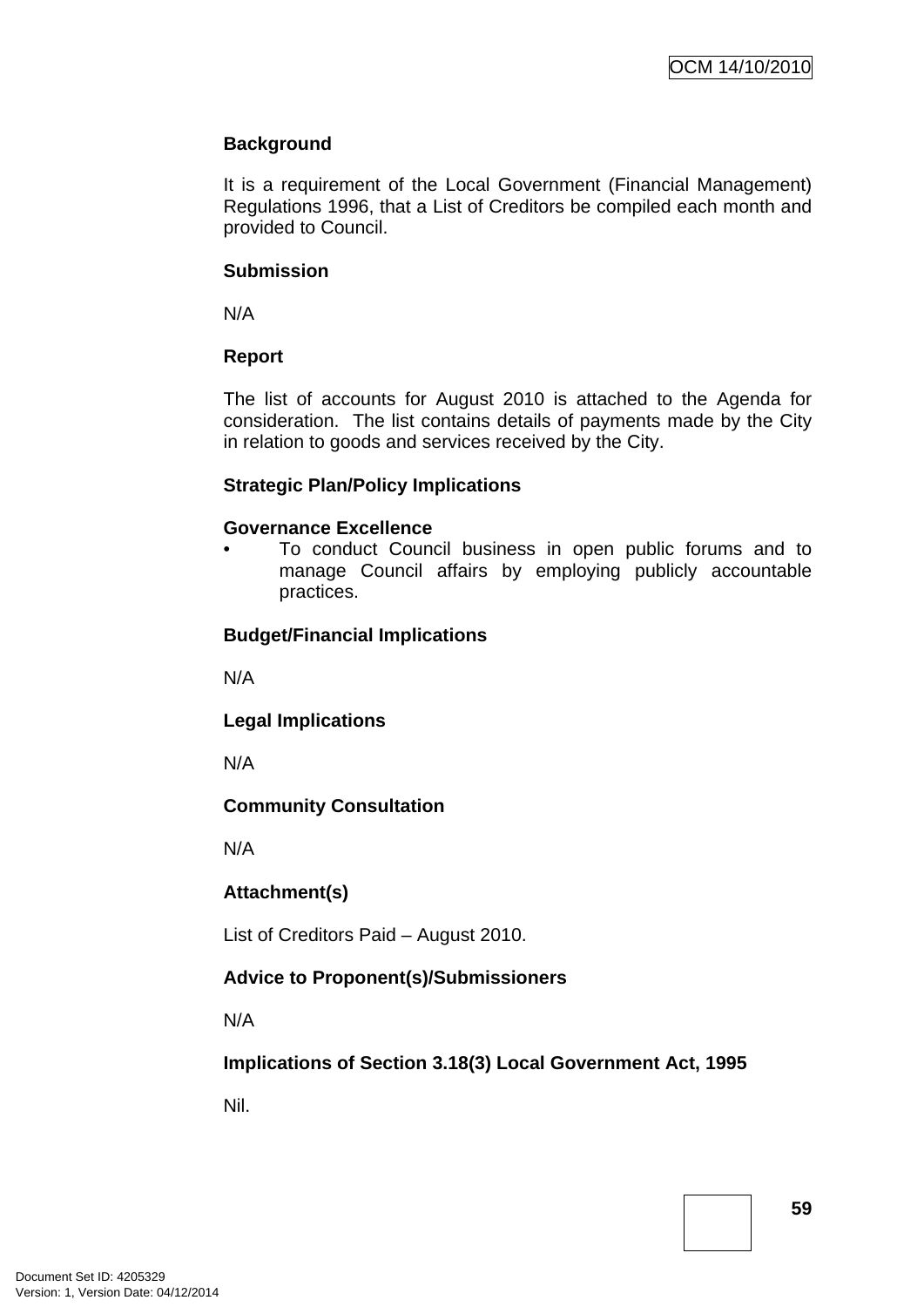# **15.2 (MINUTE NO 4373) (OCM 14/10/2010) - STATEMENT OF FINANCIAL ACTIVITY AND ASSOCIATED REPORTS - AUGUST 2010 (FS/S/001) (N MAURICIO) (ATTACH)**

#### **RECOMMENDATION**

That Council receive the Statement of Financial Activity and associated reports for August 2010, as attached to the Agenda.

#### **COUNCIL DECISION**

MOVED Clr T Romano SECONDED Clr S Limbert that the recommendation be adopted.

**CARRIED 6/0**

#### **Background**

Regulations 1996 prescribes that a local government is to prepare each month a Statement of Financial Activity.

Regulation 34(2) requires the Statement of Financial Activity to be accompanied by documents containing:–

- (a) details of the composition of the closing net current assets (less restricted and committed assets);
- (b) explanations for each material variance identified between YTD budgets and actuals; and
- (c) any other supporting information considered relevant by the local government.

Regulation 34(4)(a) prescribes that the Statement of Financial Activity and accompanying documents be presented to Council within 2 months after the end of the month to which the statement relates.

The regulations require the information reported in the statement to be shown either by nature and type, statutory program or business unit. The City has chosen to report the information according to its organisational business structure, as well as by nature and type.

Financial Management Regulation 34(5) requires Council to annually set a materiality threshold for the purpose of disclosing budget variance details. To this end, Council has adopted a materiality threshold variance of \$100,000 for the 2010/11 financial year.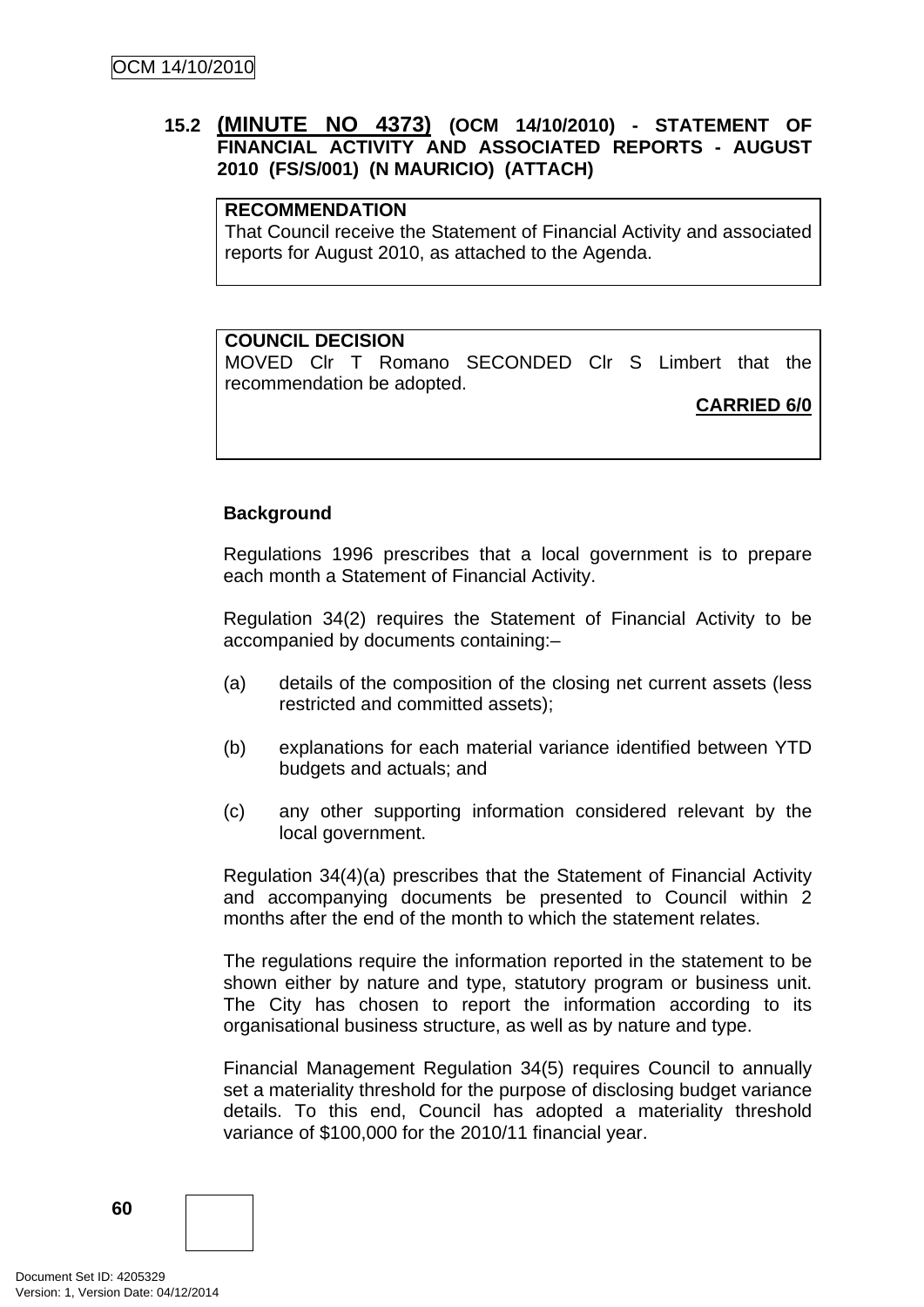# **Submission**

N/A

#### **Report**

The City's closing position of \$63.9M was \$3.2M greater than the YTD budget. This was mainly due to operating revenue being ahead of the YTD budget by \$1.4M and the operating expenditure YTD budget being underspent by \$2.2M.

On the revenue side, the major contributors are the waste services levy (\$0.4M), Henderson Recovery Park income (\$0.3M) and rates (\$0.5M). An unfavourable variance is currently showing for FAGS general purpose grant funding (\$0.5M), however this is only a timing issue.

Most business units of the City are currently showing underspends in their operating expenditure with the more significant ones being Community Services (\$0.45M), Waste Services (\$0.41M) and Parks and Environmental Services (\$0.44M). However, these are expected to diminish somewhat as the year progresses. Specific details of the material variances within each Business Unit are shown in the Variance Analysis section of the financial report.

The capital expenditure program is showing an over spend of \$0.22M as at the end of August. This has reduced from the \$0.98M figure reported in July and has been artificially caused by the incorrect cash flowing of whole budgets for many capital projects against the month of June 2011. These will be recalibrated in due course.

Council's cash and current/non-current investment holdings of \$94.25M has increased significantly from the \$60.5M at the end of July. This represents a substantial collection of the property rates levied in 2010/11 and that were due for payment (in whole or in an instalment) by August 20. The ratio of payments received is similar to that of the past few years. The elimination of the discount for payment in full (in its second year) continues to have little effect on the City's rate of recovery.

Of this total cash and investment holding, \$41.8M represents the City's cash reserves, with another \$5.5M being restricted purpose funds. With a total holding closing in on \$100M, the City is well placed to benefit from the abnormally high term deposit rates currently on offer. The City currently holds \$77M of its portfolio in term deposit products.

#### Description of Graphs and Charts

There is a bar graph tracking Business Unit operating expenditure against budget. This provides a very quick view of how the different units are tracking and the comparative size of their budgets.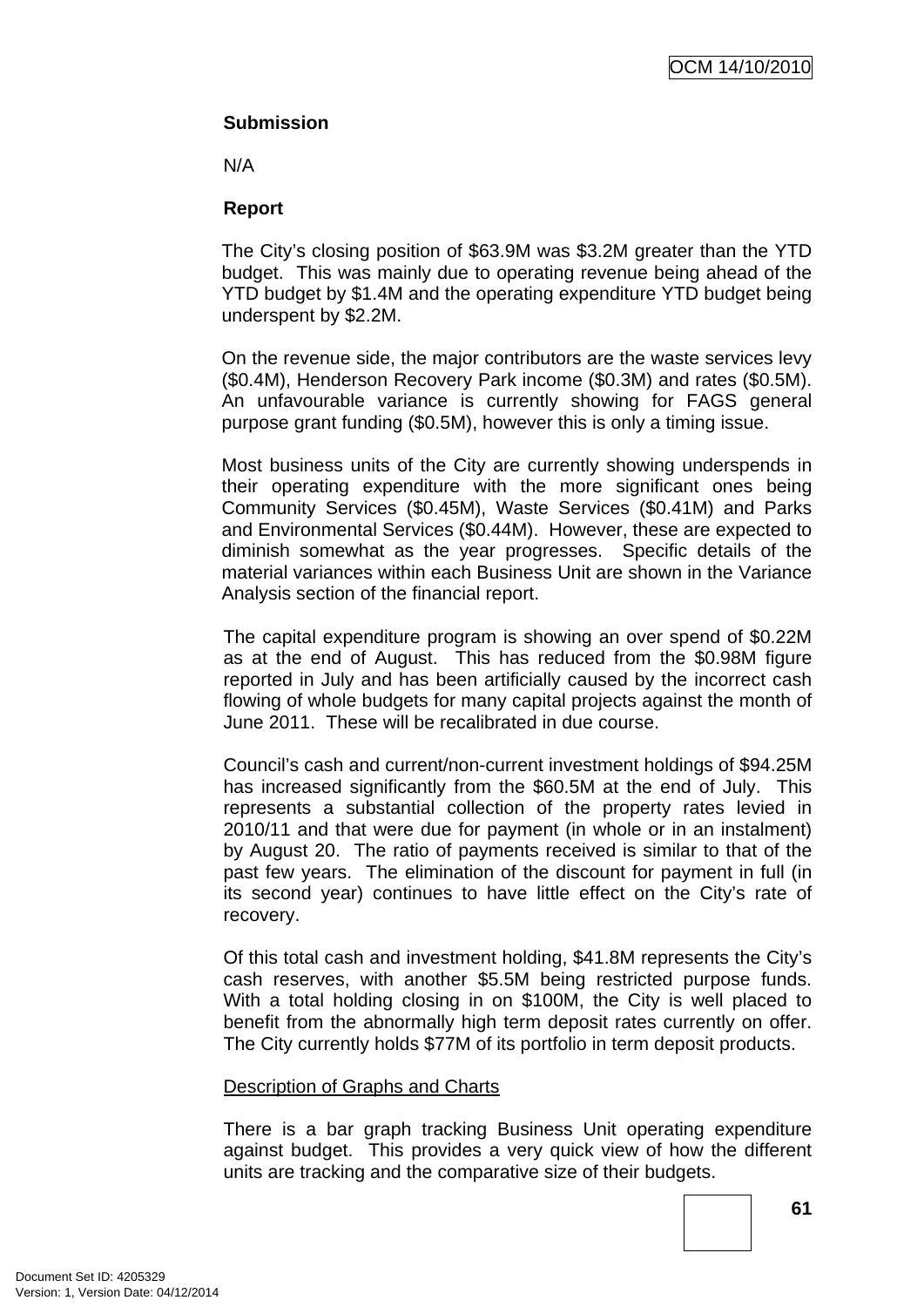The Capital Expenditure graph tracks the ytd capital spend against the budget. It also includes an additional trend line for the total of ytd actual expenditure and committed orders. This gives a better indication of how the capital budget is being exhausted, rather than just purely actual cost alone.

A liquidity graph shows the level of Council's net current position (adjusted for restricted assets) and trends against previous years. This gives a good indication of Council's capacity to meet its financial commitments over the course of the year.

Council's overall cash and investments position is provided in a line graph with a comparison against the ytd budget and the previous year's position at the same time.

Pie charts included show the break-up of actual operating income and expenditure by nature and type and the make-up of Council's current assets and liabilities (comprising the net current position).

# **Strategic Plan/Policy Implications**

#### **Governance Excellence**

• To conduct Council business in open public forums and to manage Council affairs by employing publicly accountable practices.

#### **Budget/Financial Implications**

Material variances identified of a permanent nature (ie. not due to timing issues) may impact on Council's final budget position (depending upon the nature of the item). These will be assessed and considered for inclusion in the mid-year budget review.

#### **Legal Implications**

N/A

#### **Community Consultation**

N/A

# **Attachment(s)**

Statements of Financial Activity and associated Reports - August 2010.

# **Advice to Proponent(s)/Submissioners**

N/A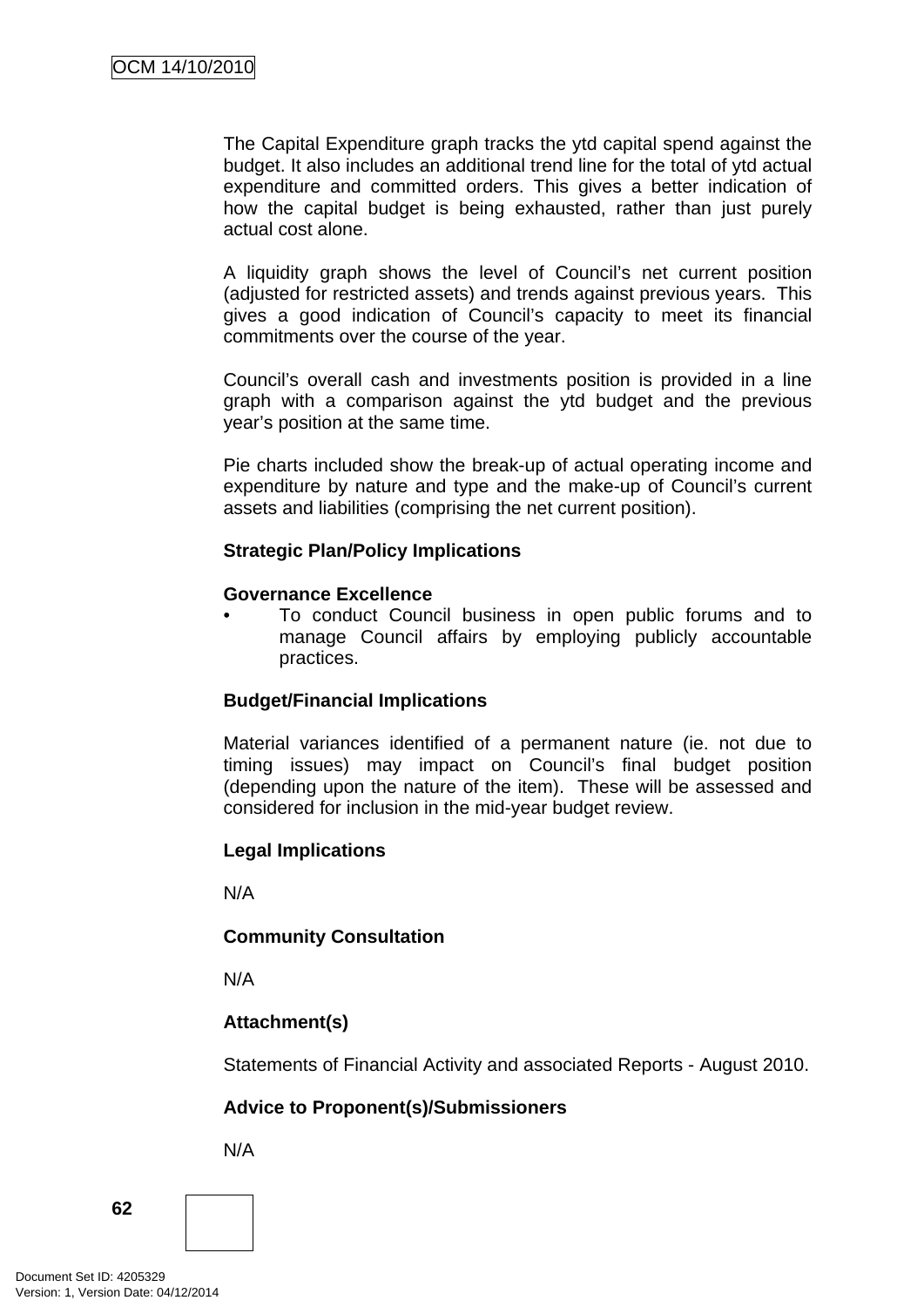# **Implications of Section 3.18(3) Local Government Act, 1995**

Nil.

# **15.3 (MINUTE NO 4374) (OCM 14/10/2010) - 2010/11 BUDGET AMENDMENTS - CARRIED FORWARD WORKS AND PROJECTS & 2009/10 BUDGET SURPLUS (FS/B/001) (N MAURICIO) (ATTACH)**

**RECOMMENDATION**

That Council amend the 2010/11 Municipal Budget as follows:

- (1) the figures for Carried Forward Works and Projects be amended, as set out in the schedule attached to the Agenda, totalling adjustments of \$2,436,833 to both expenditure items and their designated funding sources;
- (2) increase the opening funds in the 2010/11 Budget from \$4,217,709 to \$5,368,555 in order to reflect the closing position for 2009/10 and maintain a balanced budget position; and
- (3) receive the final copy of the June 2010 Monthly Financial Activity Statement.

**TO BE CARRIED BY AN ABSOLUTE MAJORITY OF COUNCIL**

# **COUNCIL DECISION**

MOVED Clr S Limbert SECONDED Clr H Attrill that the recommendation be adopted.

# **CARRIED BY ABSOLUTE MAJORITY OF COUNCIL 6/0**

#### **Background**

When Council adopted its Budget for the 2010/11 financial year, estimates were used for the carried forward works and projects. This was necessary due to the adoption of the budget before the finalisation of the previous year's accounts. The accounts have now been finalised (subject to audit) and the final carried forward balances determined, as well as the closing funds (budget surplus).

#### **Submission**

N/A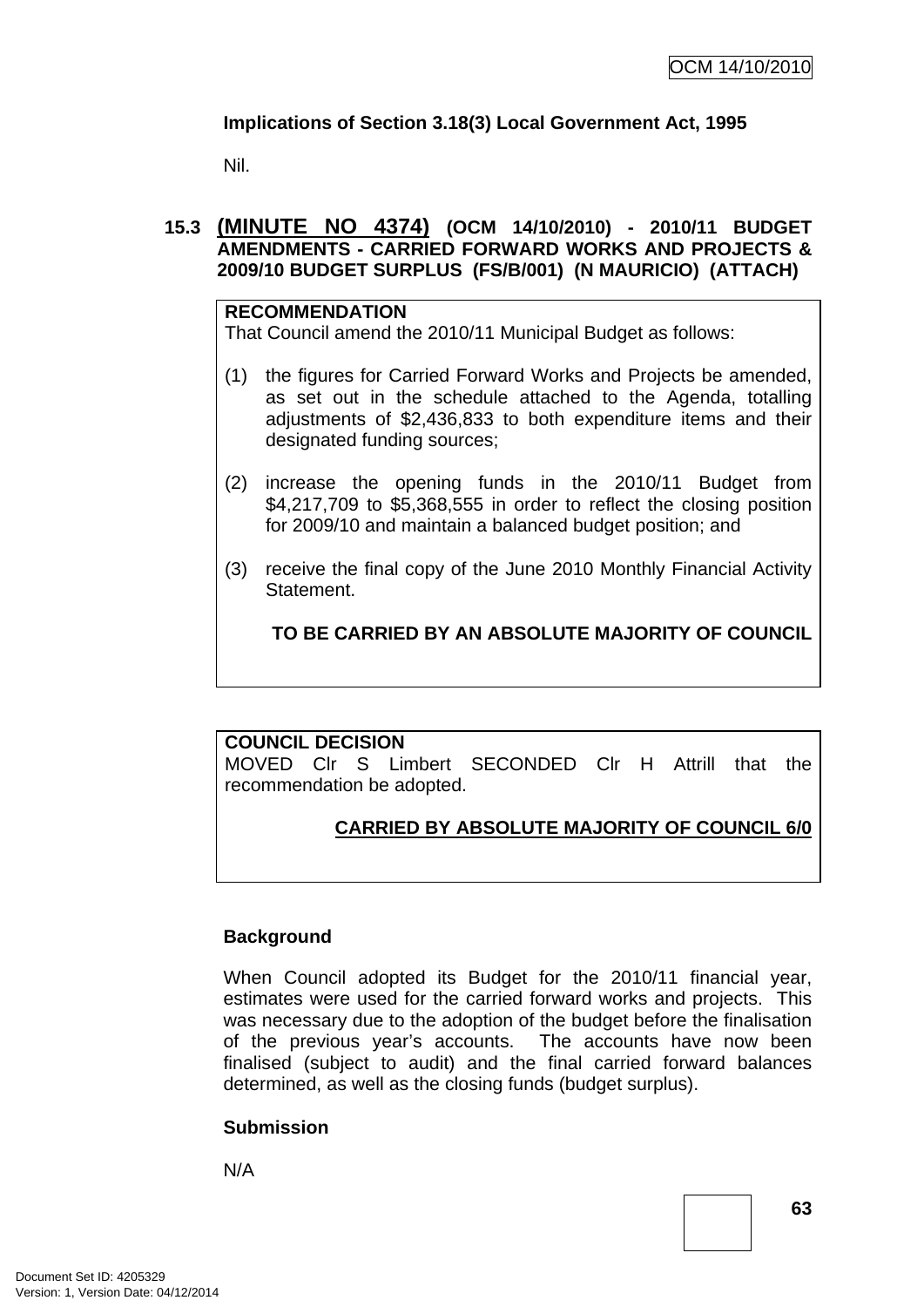### **Report**

As the final figures have now been calculated for the carried forward works and projects, the 2010/11 Budget needs to be amended to reflect the true amounts, rather than the estimates used at the time of adopting the budget. Also, required to be included, are several projects (since identified) that were initially missed from the adopted carried forwards list.

A schedule of the proposed amendments to the carried forwards is attached to the agenda, showing a net overall impact of an increased municipal funding requirement totalling \$1,150,846. Of this amount, \$1,025,680 relates to missed carried forwards with the balance being for adjustments to those carried forwards already included in the adopted budget.

The budget surplus (closing funds) for 2009/10 has been calculated at \$5,368,555 (subject to audit) versus the forecast included in the adopted budget of \$4,217,709. Whilst on the surface this represents an increase in surplus of \$1,150,846, the initial calculation for extra municipal funding necessary to cover adjusted and missed carried forwards, was well in excess of this amount.

In order to maintain a balanced budget for the 2010/11 financial year, the budgets for several missed carried forward projects have been reduced. This measure has ensured that the increased surplus funds identified matches the extra municipal funding required to cover increased carried forward costs (as per the attached schedule), thus keeping the budget in balance.

In determining which project budgets should be trimmed, a management review of those missed carried forward projects funded by municipal was undertaken. This process identified three projects that were unlikely to expend (in full) their unexpired 2009/10 budget during the remainder of the current year, these being:

- 1. Catherine Point Groyne Extension \$173,765 (reduced to \$20,000).
- 2. Bibra Lake MP Implementation \$344,138 (reduced to \$228,178).
- 3. North Coogee Foreshore MP Implementation \$383,790 (reduced to \$200,000).

Whilst funding for these projects has been necessarily trimmed back in 2010/11 as detailed above, it should be acknowledged that more than likely, some reinstatement will be required in the following year in order to meet established plans and Council commitments.

The major item impacting the increase in surplus amount of \$1,150,846 was an advance payment of the 2010/11 Financial Assistance Grants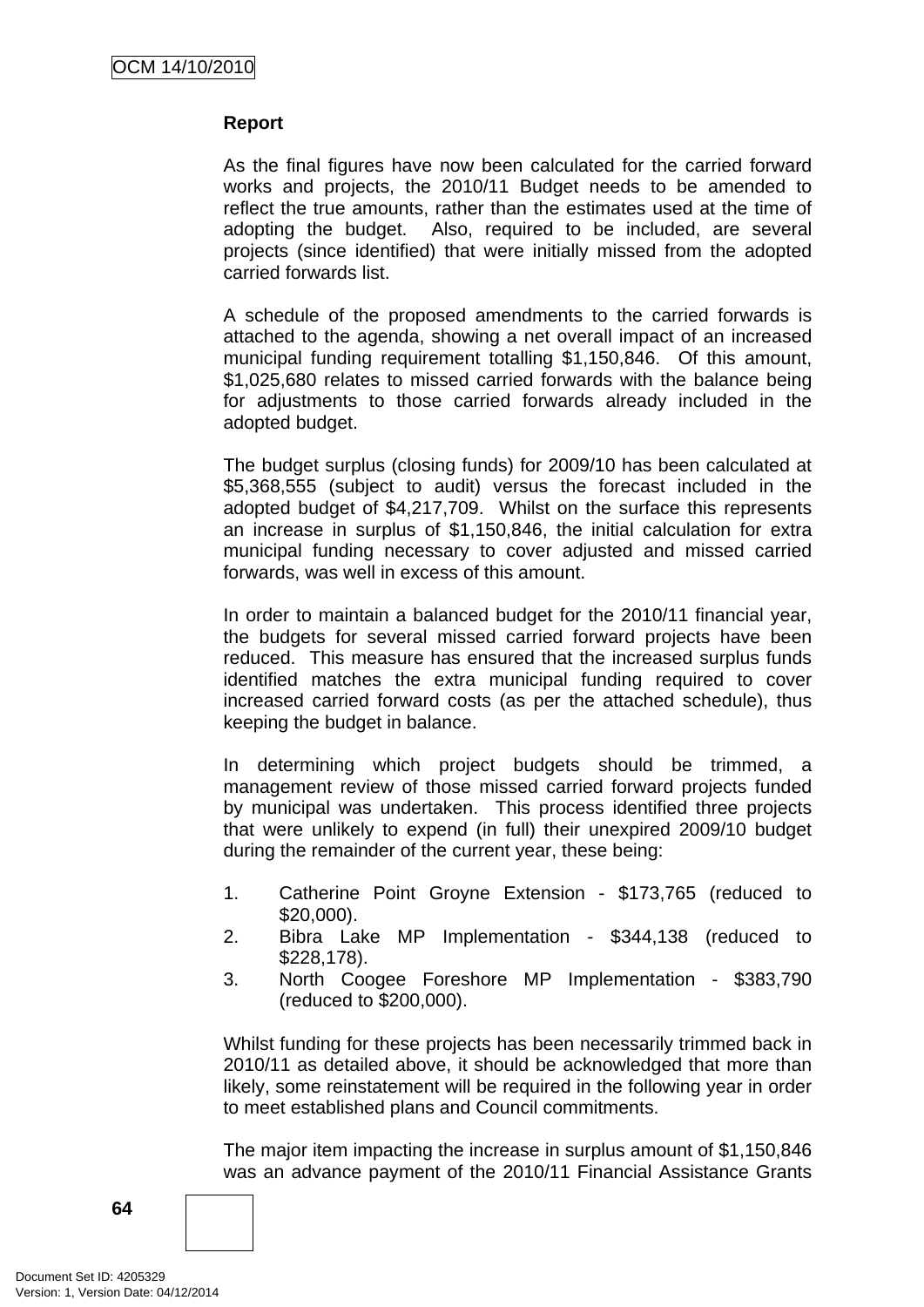(FAGS) for \$743,129 (received by the City in June). Consequently, the City will be receiving reduced compensating quarterly payments during this year, although this will not impact on the 2010/11 budget due to it already being factored in.

A final copy of the June monthly Financial Activity Statement has been submitted to Council, as the previous one was interim in nature and subject to end of year processing. This provides the closing funds position for the 2009/10 financial year of \$5,368,555 as previously referred to.

# **Strategic Plan/Policy Implications**

# **Governance Excellence**

- To conduct Council business in open public forums and to manage Council affairs by employing publicly accountable practices.
- To develop and maintain a financially sustainable City.

# **Budget/Financial Implications**

The Budget will be amended by \$2,436, 833 to reflect the final and true value for carried forward works and projects and to include missed carried forward projects. The budget for opening funds will be adjusted to \$5,368,555 to match the closing position for the 2009/10 financial year.

#### **Legal Implications**

N/A

# **Community Consultation**

N/A

# **Attachment(s)**

- 1. Schedule containing a reconciliation of the carried forwards included in the 2010/11 adopted Budget.
- 2. June monthly Statement of Financial Activity.

# **Advice to Proponent(s)/Submissioners**

N/A

# **Implications of Section 3.18(3) Local Government Act, 1995**

Nil.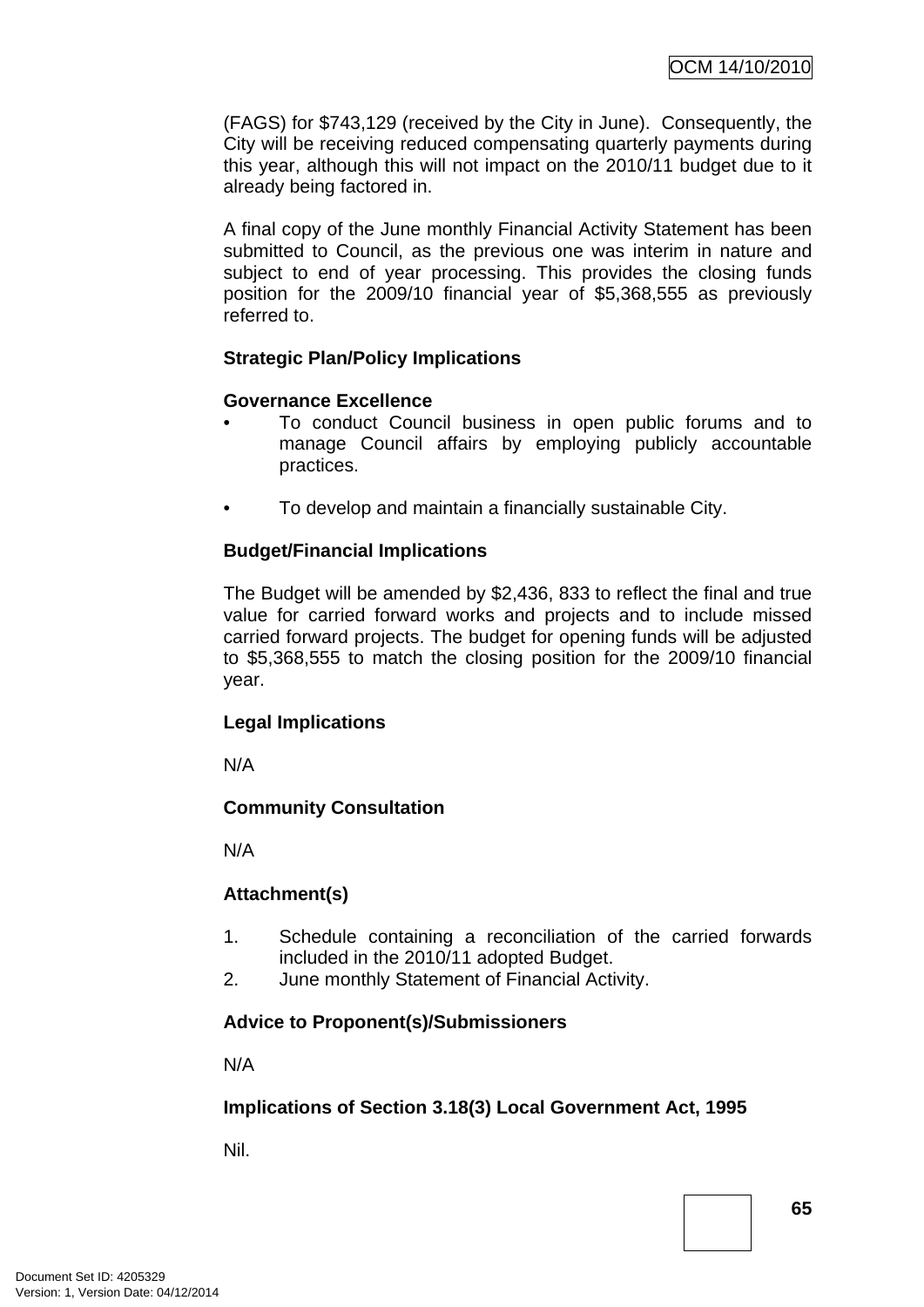# **16. ENGINEERING AND WORKS DIVISION ISSUES**

### **16.1 (MINUTE NO 4375) (OCM 14/10/2010) - TEMPORARY CLOSURE OF COOGEE ROAD, ALBION AVE, FROBISHER AVE AND HOBSON AVE IN LAKE COOGEE STAGE 2 SUBDIVISION TO THE PASSAGE OF VEHICLES APPLICANT: CITY OF COCKBURN (4201Z) (S HUSSAIN) (ATTACH)**

### **RECOMMENDATION**

That Council in accordance with Section 3.50 of the Local Government Act 1995, institutes a temporary closure of a section of Coogee Road, Albion Ave, Frobisher Ave and Hobson Ave for a period of up to 24 weeks commencing 28 October 2010 during the construction of the development on Lake Coogee Stage 2 subject to:-

- 1. There being no substantial objection received as a result of advertising in a local newspaper.
- 2. There being no substantial objection from service authorities, emergency services or adjoining owners.
- 3. The developer to engage a traffic management contractor to submit a certified traffic management plan to monitor and control traffic movements due to the closure.
- 4. All works on existing City infrastructure (roads, footpaths, drainage, parks or verges) are to be completed and reinstated in accordance with the "*Public Utilities Code of Practice 2000*", "*Restoration and Reinstatement Specification for Local Government 2002*" and the City of Cockburn "*Excavation Reinstatement Standards 2002*" as a minimum. The proponent is fully responsible for public liability and damages arising from the works.

### **COUNCIL DECISION**

MOVED Clr T Romano SECONDED Clr S Limbert that the recommendation be adopted.

#### **CARRIED 6/0**

# **Background**

Lake Coogee subdivision has been approved by Western Australian Planning Commission, as part of the approval the developer has to reconstruct a section of Coogee Road, Albion Ave, Frobisher Ave and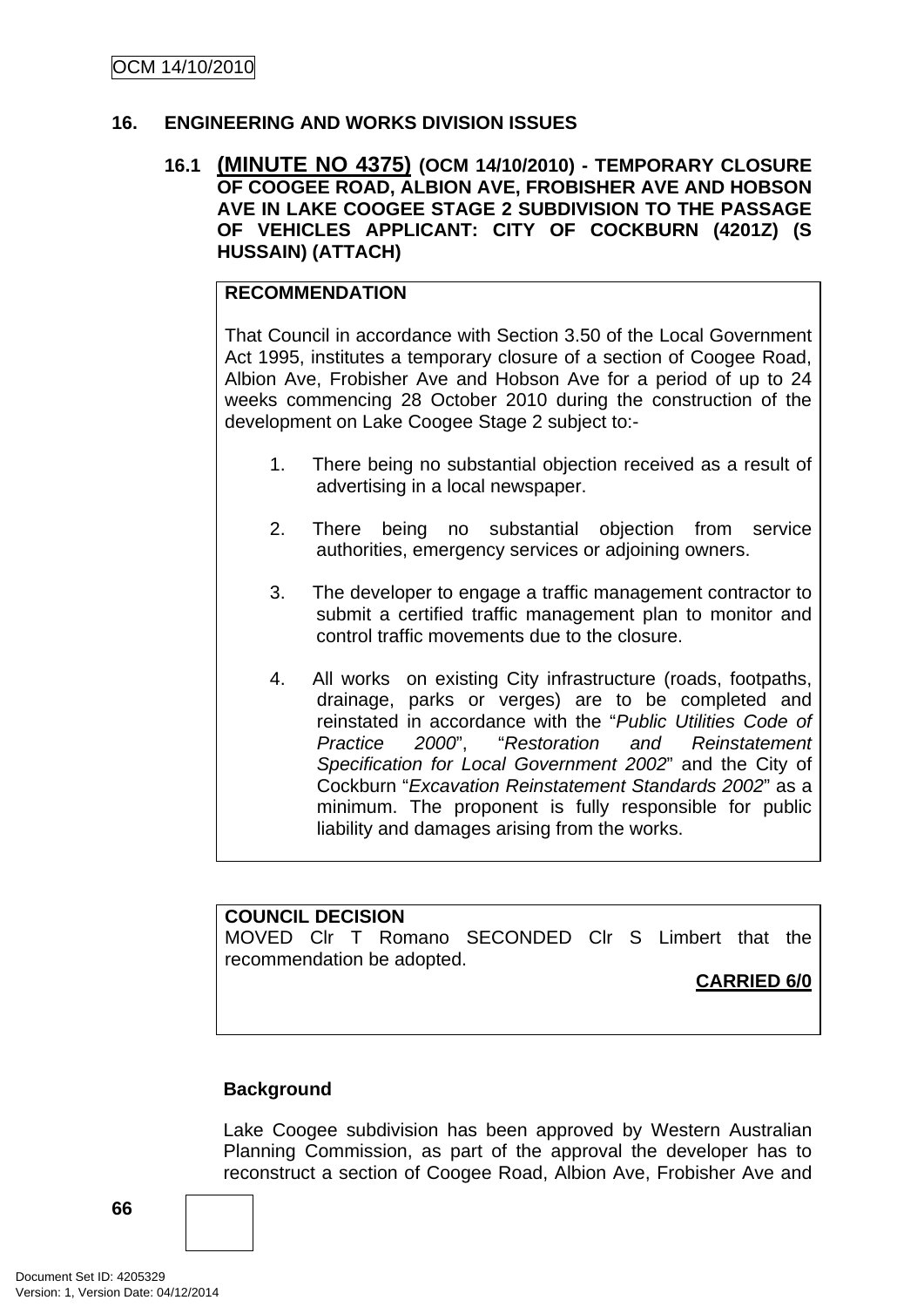Hobson Ave. Stage 1 works of the subdivision have already been completed and Stage 2 works are currently underway.

### **Submission**

DM Civil, the developer's appointed contractor to carry out the construction works on Lake Coogee subdivision, has requested Council to implement procedures to close a section of Coogee Road, Albion Ave, Frobisher Ave and Hobson Ave for a period of 24 weeks during the construction of the development of Stage 2 of the subdivision.

# **Report**

During the construction activities of Lake Coogee Stage 2 subdivision works the road closures will be required for the following reasons:

- 1. As per the planning approval of the subdivision, the developer is required to upgrade a section of Coogee Road, Albion Ave, Frobisher Ave and Hobson Ave. The upgrading works involve total reconstruction of these sections of the roads and also drainage and sewer works. Road closure is therefore required to carry out the works in a safe manner.
- 2. All these roads carry very low volume of traffic and the closure will not have any impact on the traffic flow surrounding the area. Detour signs are to be in place prior to the closure. All detour pavements are in good condition and also the short detour lengths will not cause any lengthy delay.
- 3. Access to the local traffic will not be affected by this closure; access to the existing houses within the development will always be maintained.
- 4. DM Civil has appointed a certified traffic management contractor (ATM) to monitor the impact of the road closure on the area. ATM has already submitted a traffic management plan which is in line with Australian Standards and Main Roads field guidelines. City has no issue with the traffic management plan and the closure will not create any undue congestion. Advance warning signs have also been installed and an advice of the proposed closure is placed in both the local newspaper and West Australian newspaper.

# **Strategic Plan/Policy Implications**

# **Demographic Planning**

To ensure development will enhance the levels of amenity currently enjoyed by the community.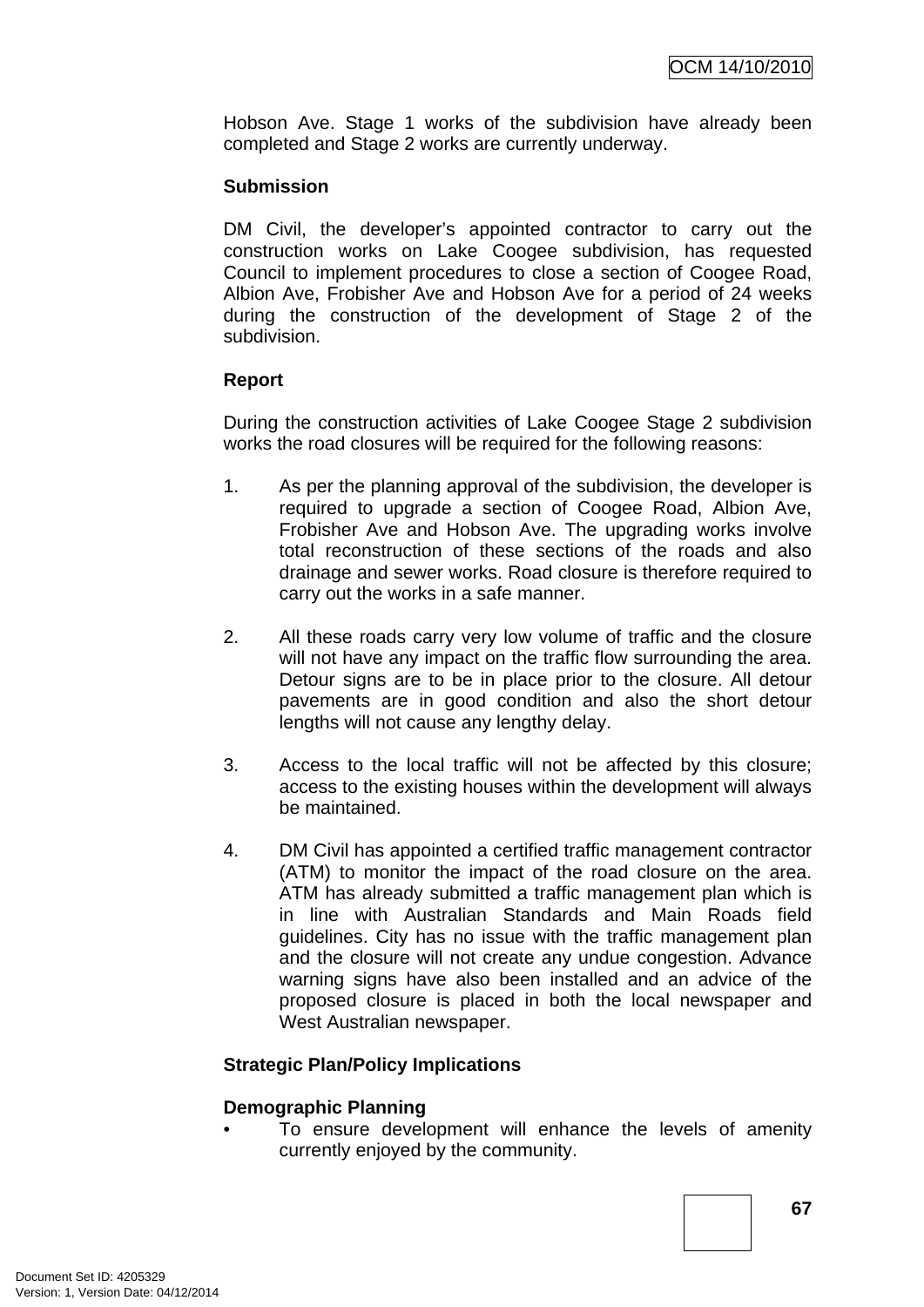# **Transport Optimisation**

• To construct and maintain roads which are convenient and safe for vehicles, cyclists and pedestrians.

### **Budget/Financial Implications**

All costs to the closure will be covered by the Developer.

### **Legal Implications**

Section 3.50 of the Local Government Act.

#### **Community Consultation**

To be advertised in a local newspaper and letters to be sent to service authorities, emergency services and adjoining owners advised.

# **Attachment(s)**

Plan of the closure

# **Advice to Proponent(s)/Submissioners**

N/A

**Implications of Section 3.18(3) Local Government Act, 1995**

Nil.

# **17. COMMUNITY SERVICES DIVISION ISSUES**

# **17.1 (MINUTE NO 4376) (OCM 14/10/2010) - COOGEE BEACH SURF LIFE SAVING CLUB - BUILDING DESIGN (CR/M/106) (R AVARD) (ATTACH)**

# **RECOMMENDATION**

That Council:

- (1) approve the building design for the Coogee Beach Surf Life Saving Club (Inc.) facilities and public amenities development as attached to the Agenda; and
- (2) consider any allocation of funding toward the development of the club rooms and the public amenities for the Coogee Beach Surf Life Saving Club (Inc.) following receipt of advice from the Club on the preferred tender, scheduled for February 2011, in accordance with the proposed development schedule.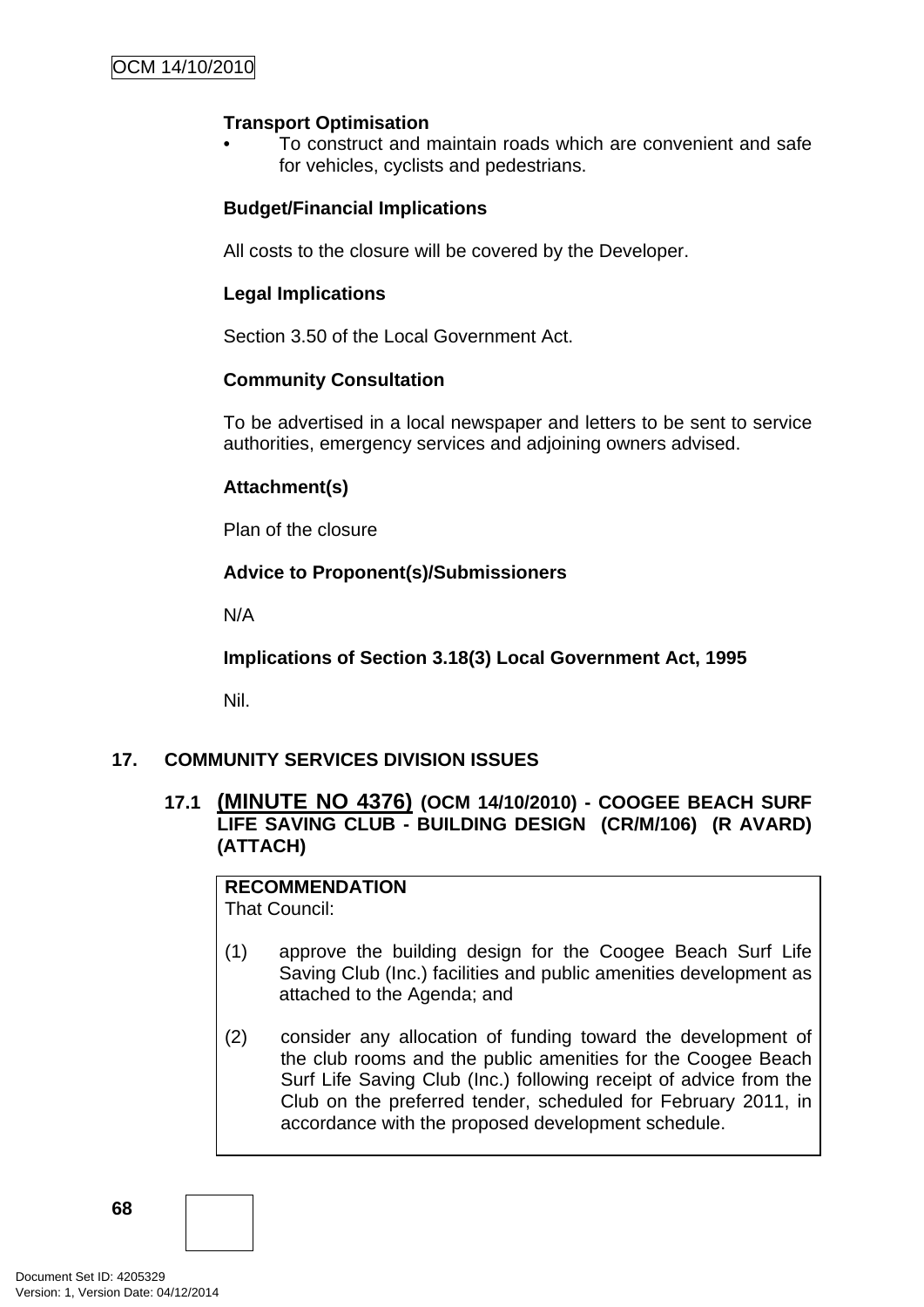#### **COUNCIL DECISION**

MOVED Clr T Romano SECONDED Clr S Limbert that the recommendation be adopted.

## **CARRIED 6/0**

## **Background**

A Memorandum of Understanding (MOU) between the City of Cockburn and the Surf Club was approved by Council at its meeting of 12 July 2007.

The salient points within the MOU are as follows:

- *All aspects of the building works contract will be the responsibility of the Club.*
- *The project architect shall be approved by the Department of Housing and Works for a project of this nature.*
- *The Council is required to approve the building design and specifications prior to the building contract being let by the Club.*
- *Other than the current commitment by Council of \$1,000,000 all other project funds are to be sourced by the Club.*
- *On completion of the project all day-to-day management, service and maintenance costs will be the responsibility of the Club.*
- *There will be a lease established between the City and the Club that will be at least 15years in duration.*
- *A lease fee will be struck which recognises the benevolent and community service nature of the Club as tenant.*

*At this meeting Council also approved a budget allocation of \$360,000 for architectural and consultancy services for the project.*

At its meeting of 13 March 2008 Council resolved as follows:

- *(1) approve the Development Master plan and Building design for the Regional Surf Life Saving Club and Multi- Purpose Community facility and new Regional Beach Access Node at Poore Grove, Coogee.*
- *(2) consider any further allocation of funds to the new Regional Beach Access Node at Poore Grove, Coogee in the context of the Plan for the Future of the District.*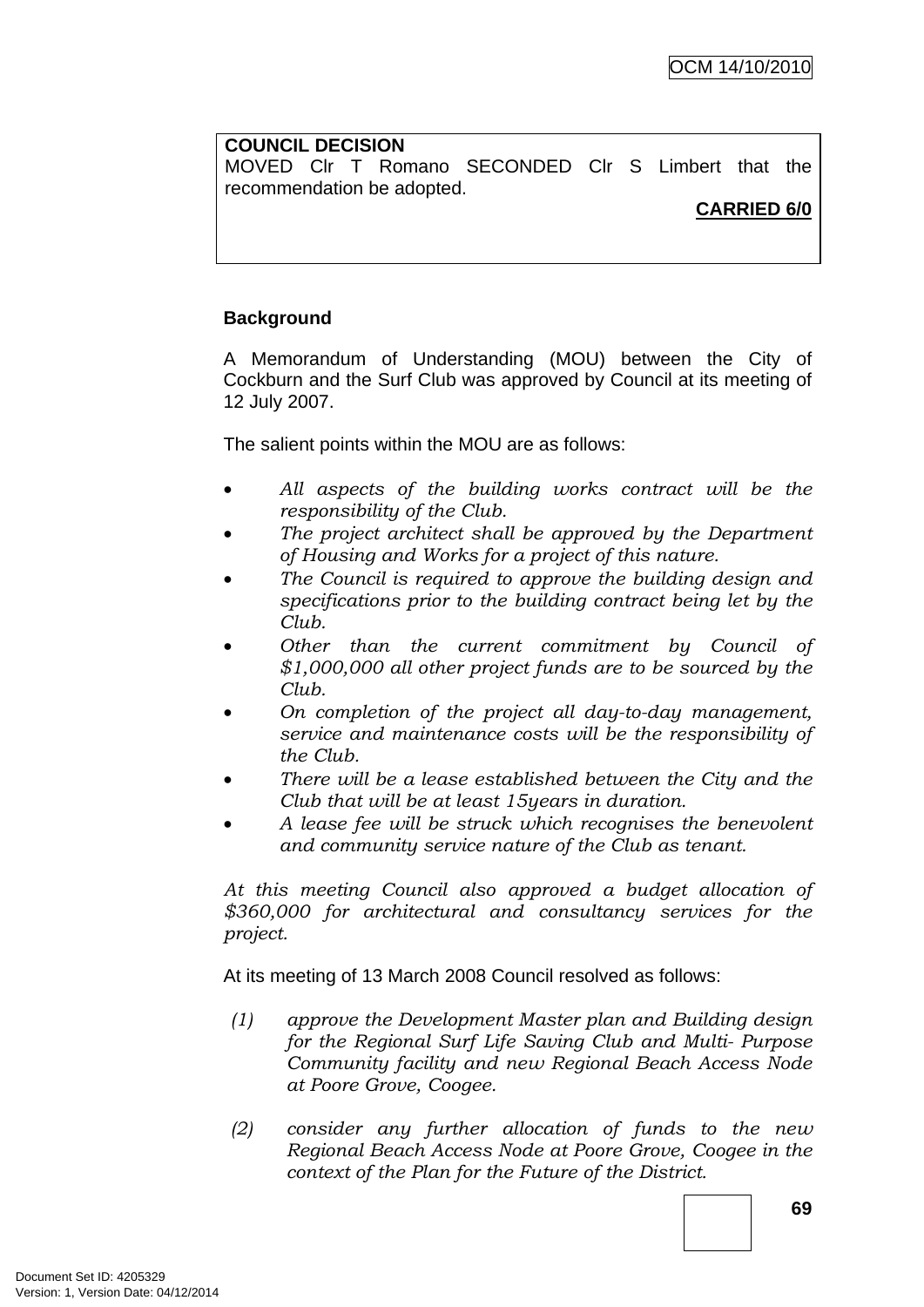The City received a grant from the Commonwealth Government of \$2,000,000 to go towards the development of the Poore Grove beach access node and infrastructure works to accommodate the development of club facilities and community amenities. The Commonwealth funds were utilised to develop the first stage of the project which was for parking, lighting, picnic areas, services connection, preparation works and revegetation and there remains an obligation to the Commonwealth to complete the clubrooms and public amenities by the end of 2012.

The Club had been notified in March 2010 of grants from the State Government through the Community Sporting Recreation Fund (CSRFF) of \$750,000 and from Lotterywest for \$500,000. The Club has also received a number of smaller grants for revegetation projects associated with the site and for sustainability initiatives.

#### **Submission**

N/A

#### **Report**

The construction of the parking area and associated facilities at the Poore Grove access node has been contracted out with the project managed by the City and is due for completion in December 2010.

The Coogee Beach Surf Life Saving Club in accordance with the MOU has appointed Bateman Grundmann Architects to carry out design, documentation and contract management for the construction of the building to accommodate the Surf Club and some public amenities. The tender documentation is completed and the works are ready to go to tender. The tender documentation has been prepared to allow for basic occupation of the building to the minimum standard required by the City's Health and Building Departments. The more advanced fit out will be done by the Club over time using donated funds, revenue generated from the Club and contributions of materials and labour.

As a means to reduce the project cost the Surf Life Saving Club has sought sponsorship and donations towards the project. A detailed bill of quantities has been prepared for tender and a list of preferred suppliers identified who have indicated an interest in providing discounted prices to builders.

The indicative tender price provided by Davis Langdon Quantity Surveyors is \$7,492,000 based on the assumption of a market based fixed price tender. Davis Langdon has indicated that due to the depressed building sector in the State, the actual tender price could be between 15% and 30% below the estimate. There could be a further reduction in the tendered prices with the factoring in of reduced prices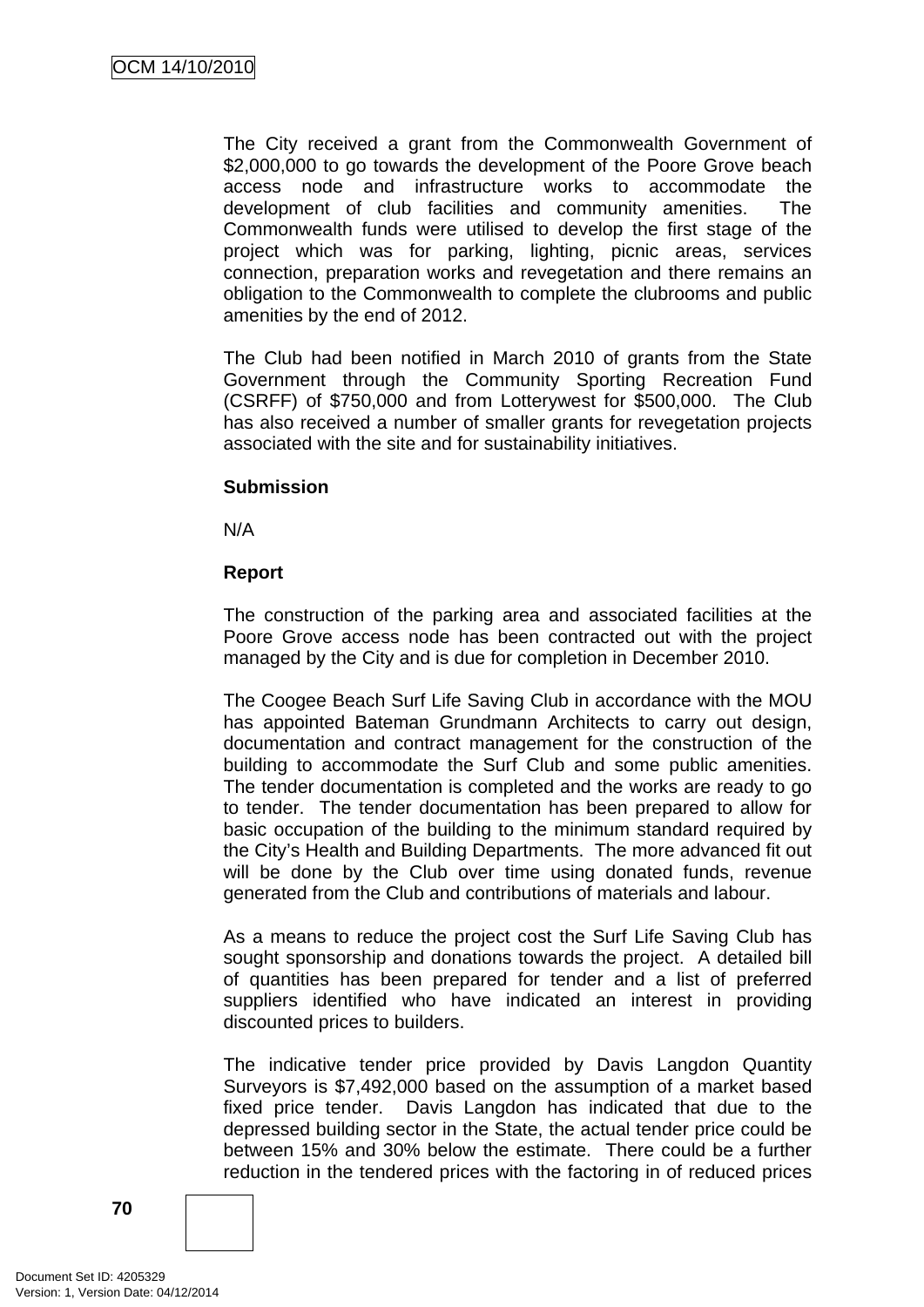for building elements provided by the preferred suppliers. Given the uncertain nature of the building industry at this time and the donations/reduced cost opportunities identified it is difficult to determine with any degree of certainty the tender price for this project.

A project development schedule is attached to the Agenda with the critical matters identified as follows:

- Preparation of agreement to lease between the City of Cockburn and the Coogee Beach Surf Life Saving Club (Inc.) for presentation to Council in November 2010.
- Building works tender closes December 2010.
- Council consideration of building works tender February 2011.
- Construction to begin, subject to Council agreement to funding in accordance with the tender price, in April 2011.
- Construction anticipated to be completed in 2012.

The Coogee Beach Surf Life Saving Club (Inc.) will tender the works through the appointed architect. The Club's Board has diversified skilled members and has established a building management committee with a membership that has strong project management and building experience which will complement the skills of the Architect's consulting team. An employee of the City will be available to attend all meetings associated with the building.

Should Council agree to contribute funds toward the project it is proposed that payments to the Club for building works will be required to be certified by the project Architect prior to the City approving payments.

#### **Strategic Plan/Policy Implications**

#### **Infrastructure Development**

- To construct and maintain community facilities that meet community needs.
- To provide an appropriate range of recreation areas that meets the needs of all age groups within the community.

#### **Lifestyle and Aspiration Achievement**

• To identify community needs, aspirations, expectations and priorities for services that are required to meet the changing demographics of the district.

#### **Governance Excellence**

• To conduct Council business in open public forums and to manage Council affairs by employing publicly accountable practices.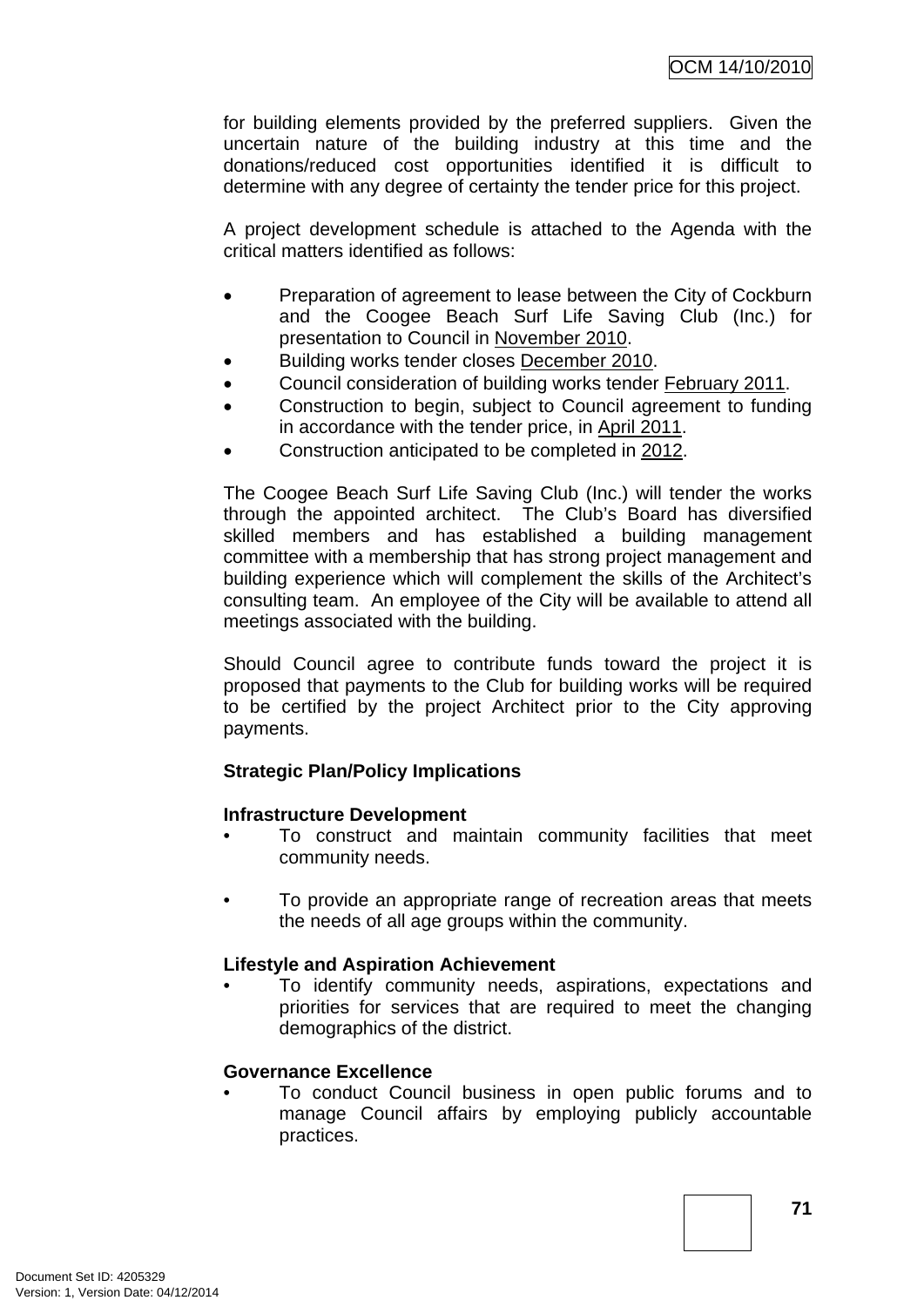## **Budget/Financial Implications**

Davis Langdon Quantity Surveyors has provided a revised cost estimate for the project based on very conservative estimates and on the assumption that the works would go to tender without preferred providers giving discounts/donations. Davis Langdon's price is summarised as follows.

| \$6,992,000 |
|-------------|
| \$350,000   |
| \$150,000   |
| \$7,492,000 |
|             |

*Note: all figures exclude GST.* 

Council has placed funds on its Municipal Budget as its contribution towards the cost of construction of facilities for the Coogee Beach Surf Life Saving Club as follows:

| $\bullet$ \$300,000   | 2010/11                   |
|-----------------------|---------------------------|
| $\bullet$ \$1,000,000 | $2011/12*$                |
| $\bullet$ \$1,000,000 | 2012/13*                  |
| $\bullet$ \$200,000   | Balance left over stage 1 |

In addition there is \$1,250,000 available to the Club from the State Government through CSRFF and Lotterywest funding. The total funds currently available are \$3,750,000.

*\*Please note that the Plan for the District shows a developer contribution of \$2,610,000 toward the Coogee Beach Surf Life Saving Club (Inc.) project. Council resolved at its meeting of June 2010 to underwrite the project for \$2,000,000 should the developer contribution framework not proceed for this project.*

#### **Legal Implications**

An agreement to lease and formal documentation will be required between the City and the Club and will also need to specify the responsibilities of the respective parties in relation to the development of the facility. This document will be presented to Council for consideration in November, 2010.

The City is exempted in this case from the requirements of Section 3.58 of the Local Government Act, 1995, by way of the Clause under the Local Government (Functions and General regulations) 1996 Section 30 (b) (i) that the Coogee Beach Surf Life Saving Club (Inc.) is deemed to be an organisation, the objects of which are of a charitable, benevolent, religious, cultural, educational, recreational, sporting or other like nature.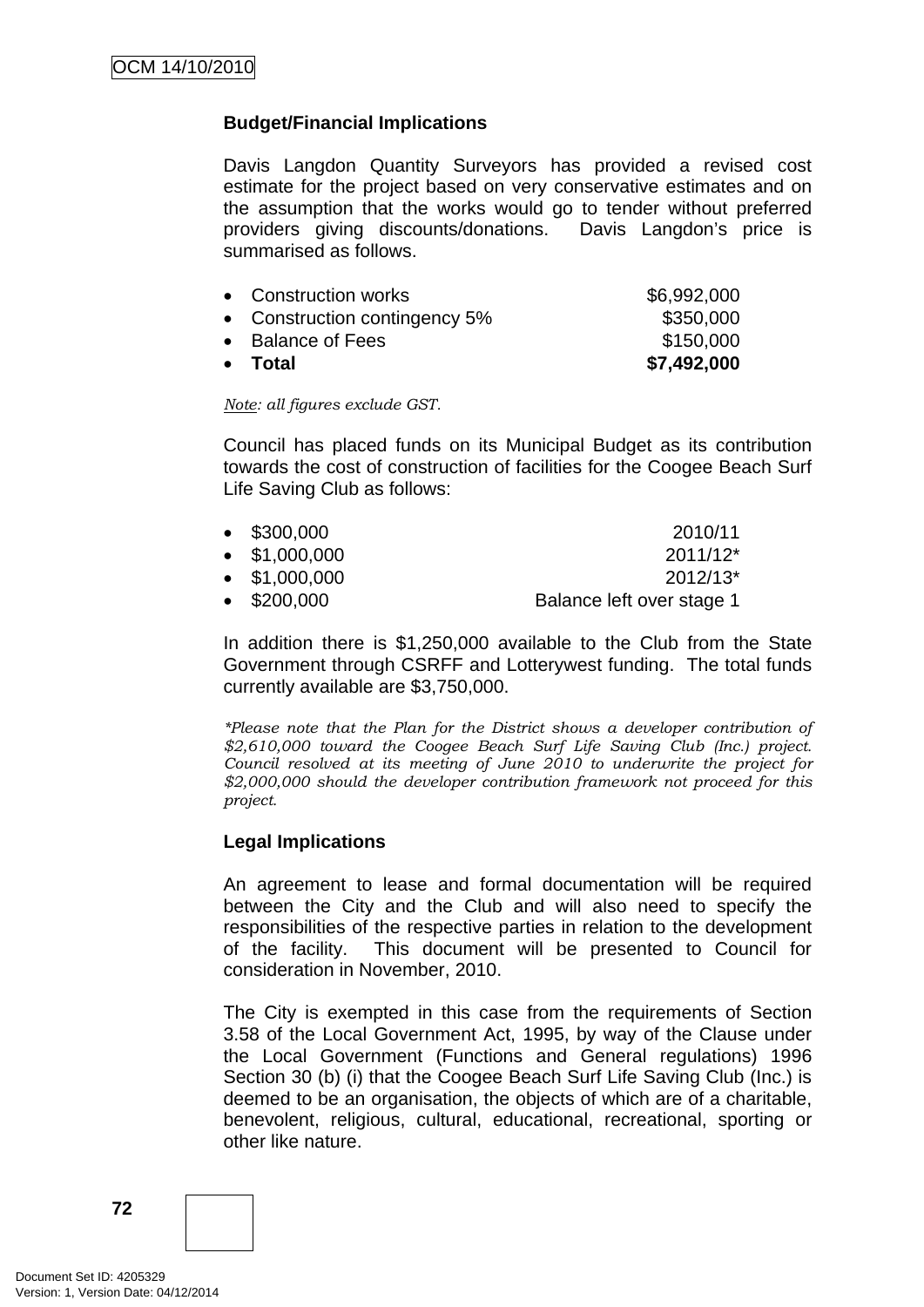## **Community Consultation**

The location of the Coogee Beach Surf Life Saving Club (Inc.) on Poore Grove was included in the Coogee Beach Structure Plan that was advertised for public comment in mid-2004 and was adopted by Council at its meeting of 19 October 2004.

A development application was submitted to the Department of Planning and Infrastructure, the processing of which required submissions on the application from the Coastal Planning Branch of DPI; Department of Environment and Conservation (previously CALM); and the Department of the Environment. The proposal was also discussed with the Woodman Point Advisory Committee and an on site meeting held with the WA Conservation Council.

The consultation process followed met the requirements of the WAPC, which approved the development application in March 2007 and placed a number of conditions on the development.

#### **Attachment(s)**

- 1. Project development schedule.
- 2. Coogee Beach Surf Life Saving Clubrooms and public amenities building design and floor plan specifications.

## **Advice to Proponent(s)/Submissioners**

The Proponent(s) and Government Agencies which lodged a submission have been advised that this matter is to be considered at the October 2010 Council Meeting

## **Implications of Section 3.18(3) Local Government Act, 1995**

The provision of recreational and public facilities for beach areas are within the role of Local Government.

**17.2 (MINUTE NO 4377) (OCM 14/10/2010) - COCKBURN BOWLING AND RECREATION CLUB - OPERATIONAL REVIEW AND BUSINESS PLAN FOR THE DEVELOPMENT OF FACILITIES AND PROPOSED RELOCATION TO VISKO PARK - LOCATION: RESERVE NO. 47278 BAYVIEW TERRACE, YANGEBUP; OWNER: STATE OF WESTERN AUSTRALIA (2211869) (A LACQUIERE) (ATTACH)** 

#### **RECOMMENDATION** That Council:

(1) receive the report prepared by Con O'Brien Management Consultant, outlining a review and proposed Business Plan for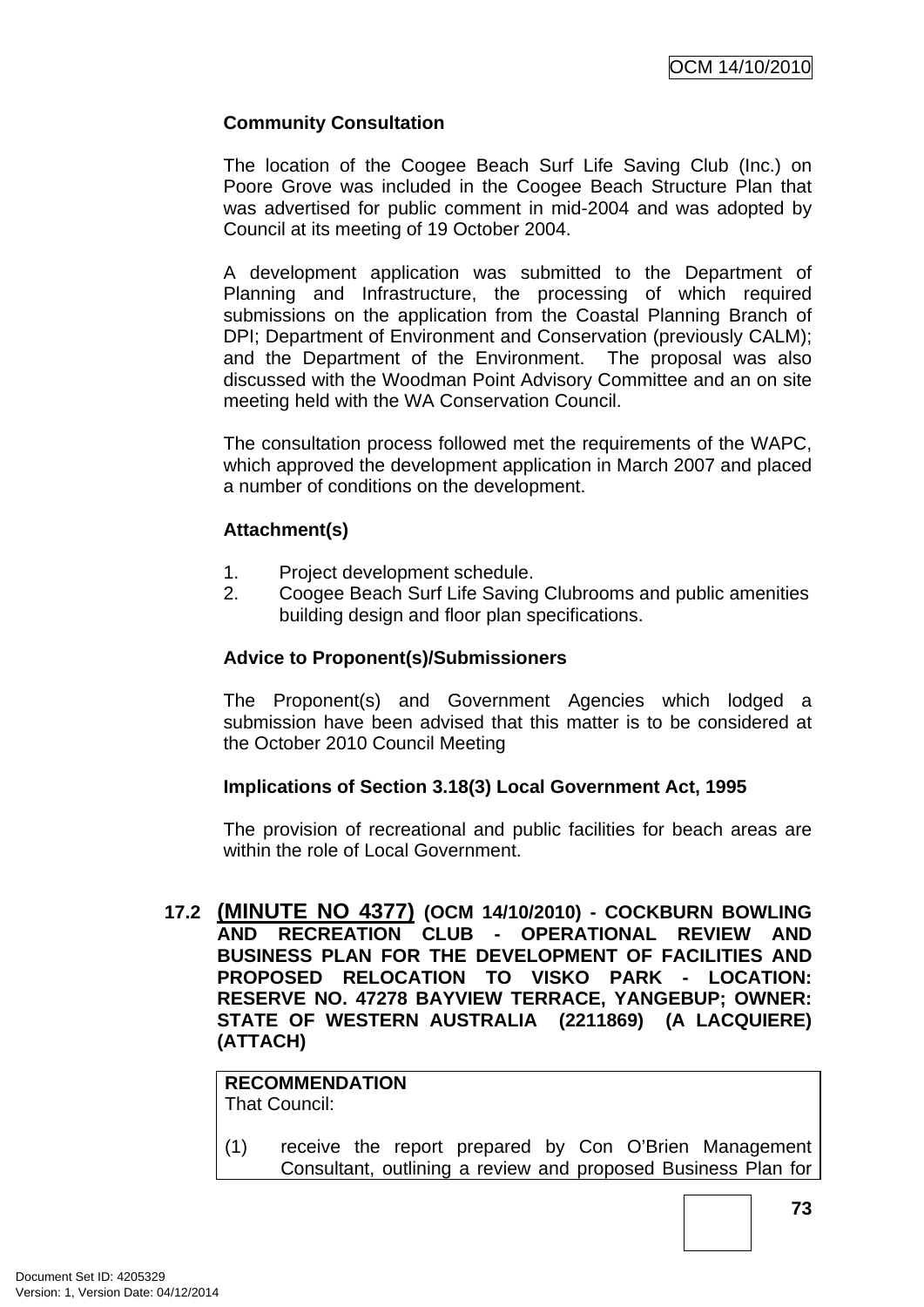the Cockburn Bowling and Recreation Club;

- (2) enter into dialogue with the current office bearers of the Club on:
	- 1. The potential for the Club to meet the expectations of managing a new facility in accordance with the principles mentioned in the review, particularly in regard to adopting changes to its management structure and membership voting rights.
	- 2. The capacity of the Club to be financially self-sustainable in the future, given the funding issues raised in the review, proposed Business Plan and this report; and
- (3) consider the future re-location of the Club to new facilities at Visko Park, Yangebup, following the outcomes of (2) above, by no later than April 2011, in a report to be presented to Council.

#### **COUNCIL DECISION**

MOVED Clr C Reeve-Fowkes SECONDED Clr I Whitfield that Council adopt the recommendation with the following amendment to subrecommendation (3):

- (1) as recommended;
- (2) as recommended; and
- (3) consider the future re-location of the Club to new facilities at Visko Park, Yangebup, following the outcomes of (2) above, by February 2011 or no later than April 2011, in a report to be presented to Council.

**CARRIED 6/0**

#### **Reason for Decision**

The current executive of the Club are keen to progress this matter and have expressed a commitment to work in conjunction with Council staff to achieve an agreed position by February 2011.

## **Background**

Visko Park comprises two lots with a total combined area of approximately 3.9711 hectares and is located on the corner of Beeliar Drive and Birchley Road, Yangebup (refer Attachment 1). The park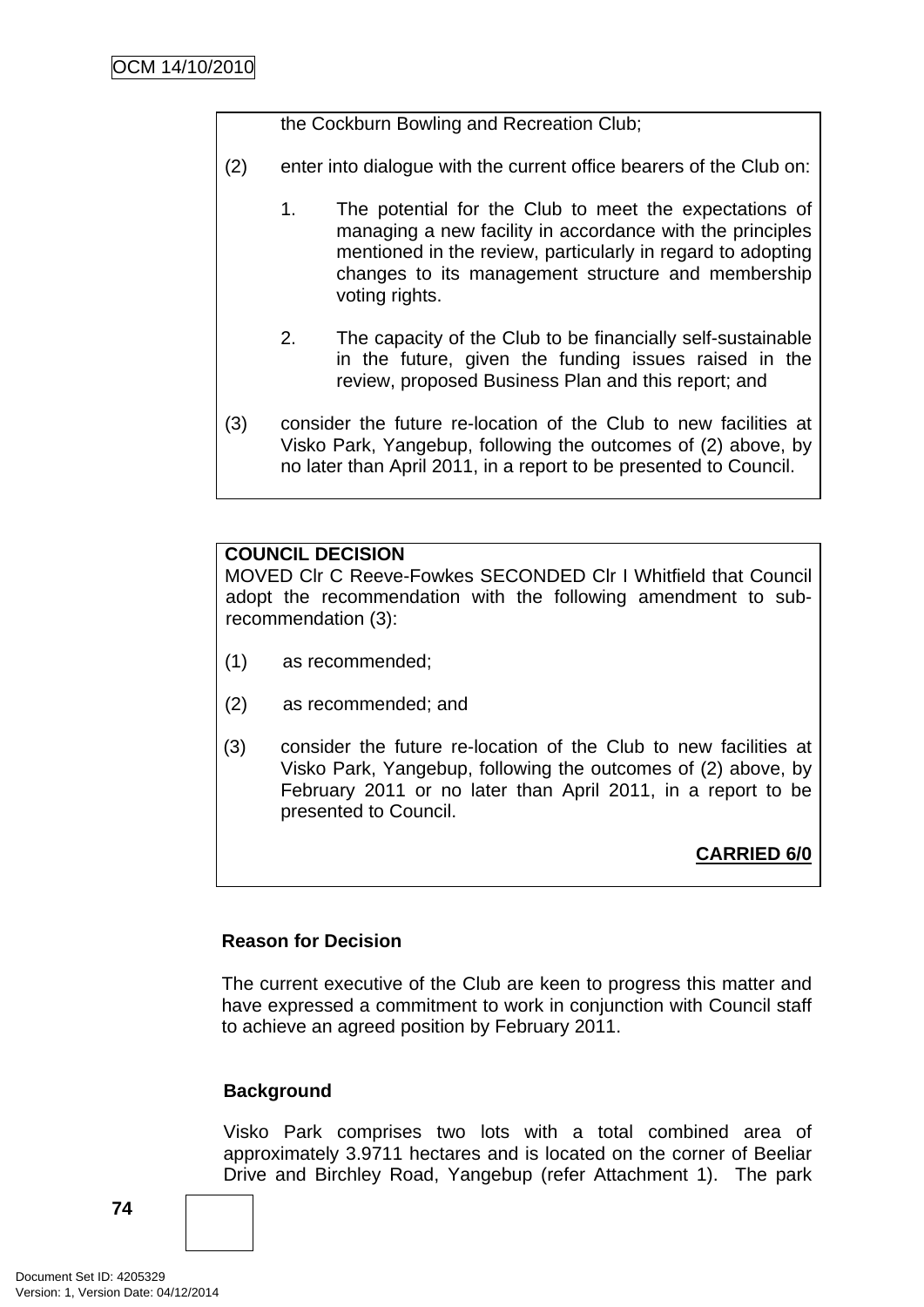falls within the area of the Structure Plan for Cell 9, Yangebup, which was adopted by Council on 19 June, 2001 and subsequently endorsed by the Western Australian Planning Commission (WAPC) on 29 October, 2004.

DPI has now formally approved the excision of a portion of the reserve for the potential to relocate the Cockburn Bowling and Recreation Club to Visko Park.

With the approval granted from DPI, the City advertised for a consultant to carry out a review of the existing Club operations and prepare a Business Plan for the possible relocation of the Club. In September, 2009, requests for quotation were called and as a result Mr. Con O'Brien, Management Consultant, was agreed between the City and the Club to carry out the review. A number of meetings were held between representatives of the Club and the City with the consultant. The Cockburn Bowling and Recreation Club report and Business Plan was developed and agreed to as a reasonable assessment by all parties in May, 2010 (refer Attachment 2), prior to being available for comment by the Club's membership base.

## **Submission**

N/A

## **Report**

The proposed Bowling Club on Visko Park will see the Cockburn Bowling and Recreation Club relocate from its existing facilities and take up a lease at the new facility at Visko Park. The new facility represents a significant investment for Council and the ability for an organisation to properly manage the newly built asset, ensure that it is maintained to a high standard and offer a quality service, is of critical importance. A Concept Plan for the location of the Club on the site has been prepared by Peter Hunt Architects and used as the basis for discussion with the Club and for the consultation process (refer Attachment 3).

The objectives of the review was to analyse and address the following critical matters:

- 1. The current operations and structure of the Club, including:
	- **EXECUTE:** current business operations
	- **EXECUTED ENSIDES** current business model
	- **structure, management and membership**
	- limitations of current operations and structure
	- current financial position
- 2. The requirements for successful operations of the proposed new facility, including: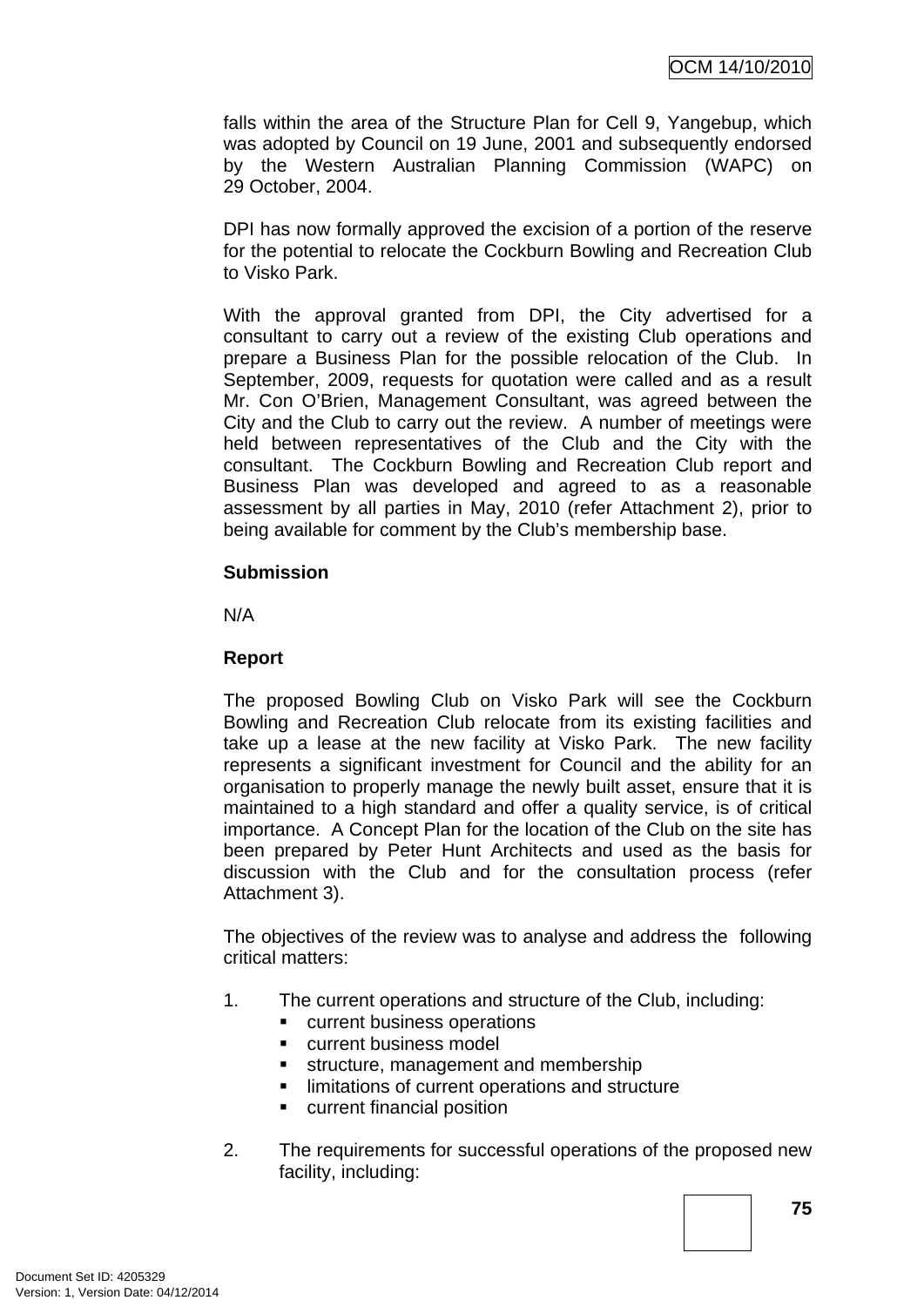- appropriate business model (or models) and structure for the proposed facility
- **initial income and expense estimates for a new facility**
- **business plan for first three years of operations**
- 3. The requirements for the Club to effectively manage the new facility, including:
	- **Preferred business model**
	- **•** recommendations for structural and/or operational changes, if appropriate
	- **•** recommendations for milestones/objectives for the Club in developing the leasing process with the City
	- **Requirements for the Club to successfully operate at the** proposed new facility
	- **Requirements for the Club to effectively manage the new** facility

Some of the related key findings in the report included:

- Bar sales are by far the most significant (and critical) source of revenue and the Club's operating activities (including bowling operations and facilities management) are effectively funded through bar trading profits.
- Membership data indicates that most social members live in relatively close proximity to the existing facility. There is very likely to be a loss of existing social members and/or their patronage after relocation.
- The Club needs to ensure that there is an on-site facility offering good quality and reasonably-priced food and refreshments if it is to attract residents to the site. It will need to adopt an operating model which is seen to be 'family friendly'.
- The most financially feasible option for providing food and refreshments is a restaurant/café operation owned and managed by an appropriate experienced person who would lease the relevant space from the Club ('contracting out model').
- **The Club should consider formalising its governance structure,** potentially replacing the current management committee with a board of directors elected from ordinary and social members.

In summary, the report outlines that the Club and the City face a number of serious challenges for a proposed relocation. However, if the Club can take advantage of the new and expanding demographics in the area surrounding Visko Park, there is considerable potential for it to develop a strong and active membership and become a very successful community facility.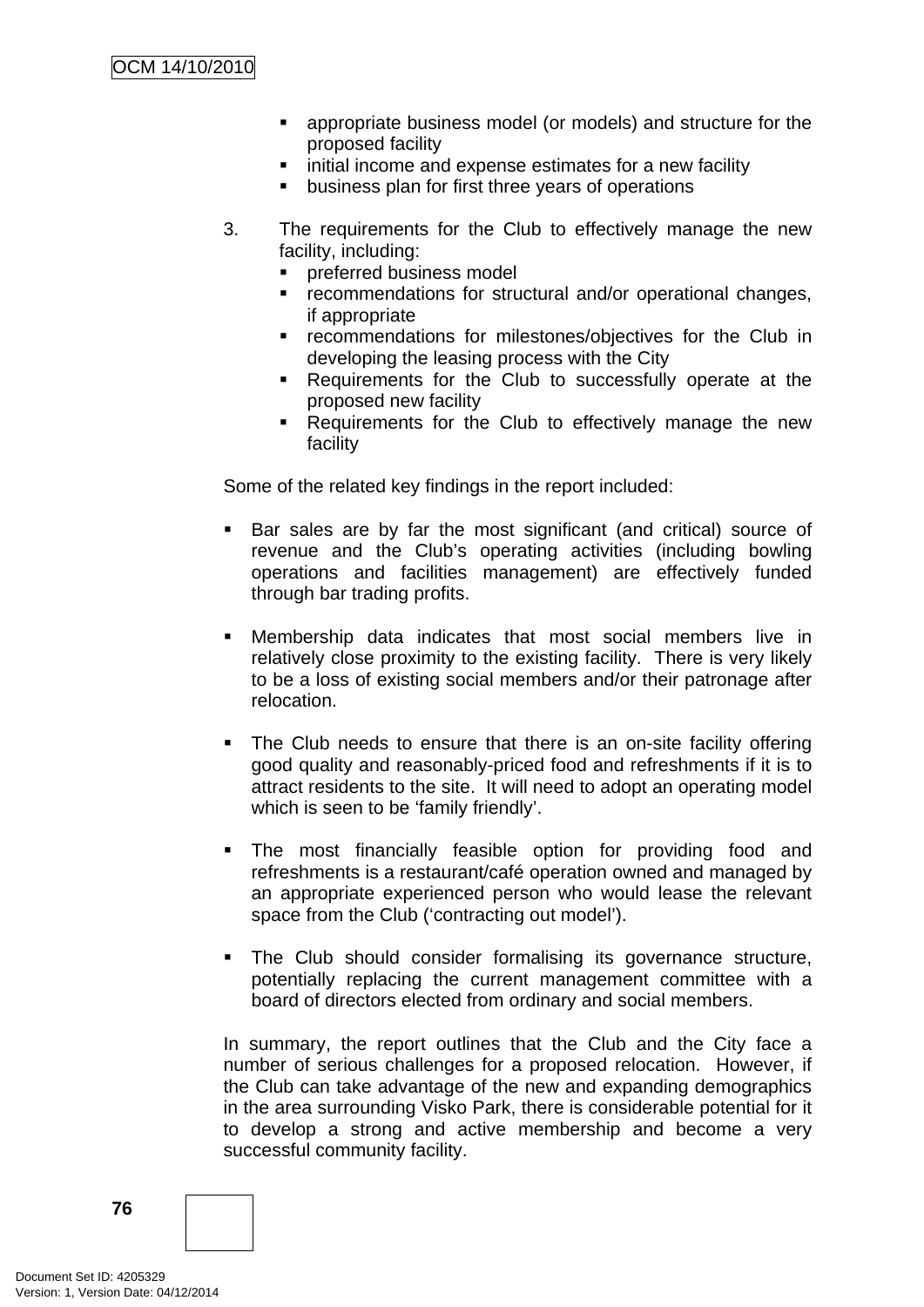It is questionable whether the Club under its current regime could manage a new facility at Visko Park and therefore it is critical that the City ensures the management structure of a new facility reflects a model that will have good business practice in a community club setting. Formalising a new management structure and business plan will be required prior to the new facility opening.

Currently the Club owes in excess of \$22,000 to the City, made up of utility charges and annual rent owed since 2007. In a letter dated 15 September 2010, the Club challenged the amount outstanding and in addition have sought a contribution of \$10,000 towards the replacement of an airconditioner. These matters are yet to be formally resolved, however, City Staff believe the amount owed is reflective of the Club's obligations under the current leasing arrangements.

There is also conjecture that some existing members have concerns in relocating the Club to Visko Park or out of the Spearwood area, as noted in the submissions received (refer Attachment 4). This may result in some current membership losses should the move occur, however, this is expected in relocations of this nature. It is likely that a good marketing campaign would increase membership numbers given the new opportunities of moving to a growth area of the City.

## **Strategic Plan/Policy Implications**

#### **Infrastructure Development**

- To construct and maintain community facilities that meet community needs.
- To provide an appropriate range of recreation areas that meets the needs of all age groups within the community.

#### **Lifestyle and Aspiration Achievement**

- To foster a sense of community spirit within the district generally and neighbourhoods in particular.
- To identify community needs, aspirations, expectations and priorities for services that are required to meet the changing demographics of the district.

## **Budget/Financial Implications**

Council`s Plan for the District,  $2010 - 2020$ , adopted in June, 2010, identifies a total project cost for this proposal of \$6.9 million and provides for the facility to be completed by June, 2014.

The proposed funding sources are identified as \$3.84 million to be funded by the City of Cockburn (of which \$1.86 million is to be provided through the Developer Contributions Framework) and \$3.06 million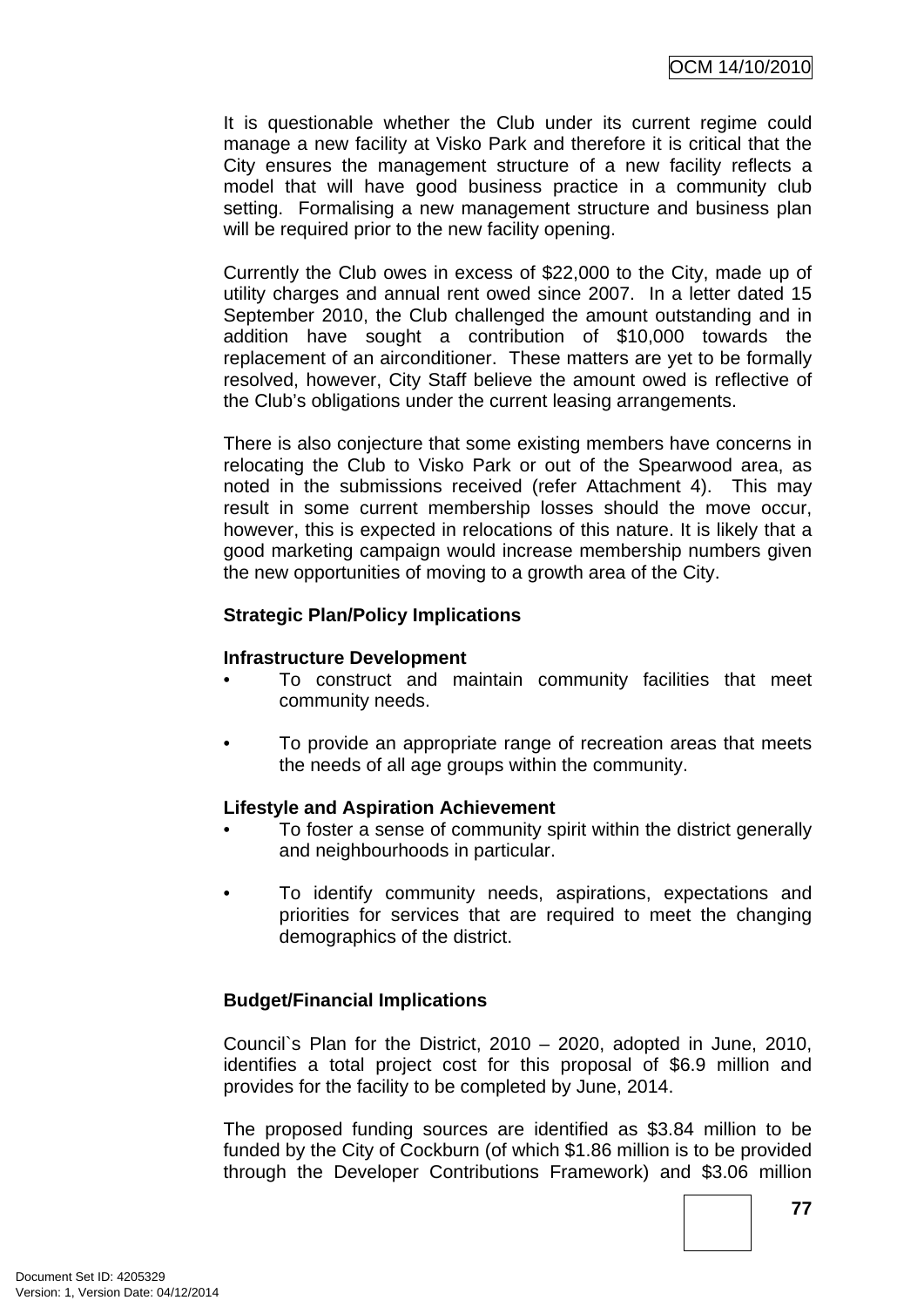sourced through external funds. While it is possible for some funding to be applied for through the State Government Community Sporting and Recreation Facilities Fund, there is no guarantee that this will be successful. Hence, given the apparent limited financial capacity of the Club to fund any shortfall, this is a matter to which Council must give serious consideration prior to committing further.

Conceptually, the City has envisaged that the municipal portion of the committed funding (ie \$1.98 million) would be contributed from the eventual sale of the land upon which the current Club is located, as part of the development of the Civic Centre site in the context of the Phoenix Revitalisation Plan. However, this process has not formally commenced and is likely to take some years to come to fruition, if accepted by Council as a preferred development option.

In addition, Council would be required to comply with the disposal of land provisions of the Local Government Act,1995, if necessary, as the result of any commercial decisions made in relation to the current Club site.

## **Legal Implications**

Land tenure issues require formalising before either the current Club can relocate to Visko Park or a relocated Club can occupy new premises there. It would be expected that the Club would relinquish its current Lease Agreement (which expires in 2016), upon all parties reaching consensus on the terms and conditions of any relocation in the future.

## **Community Consultation**

In May, 2010, the City invited all members of the Club to provide comments on the report in a letter dated 20 May, 2010, with responses to be provided by 30 June, 2010. There were no comments received by the due date although a number of members sourced copies of the report. Following a meeting with several members of the Club held on 8 July, 2010 with the Mayor and the City's Manager of Community Services, it was agreed the comment period would be extended to 30 July, 2010.

Approximately 55 proforma responses have been received, many of which did not actually respond to the report but advised, for various reasons, that they were against moving from the current site or out of Spearwood (91%). Of the few comments that did relate to the report, those members reflected that the objectives and financial viability outlined in the report were either factually questionable, unrealistic or unachievable.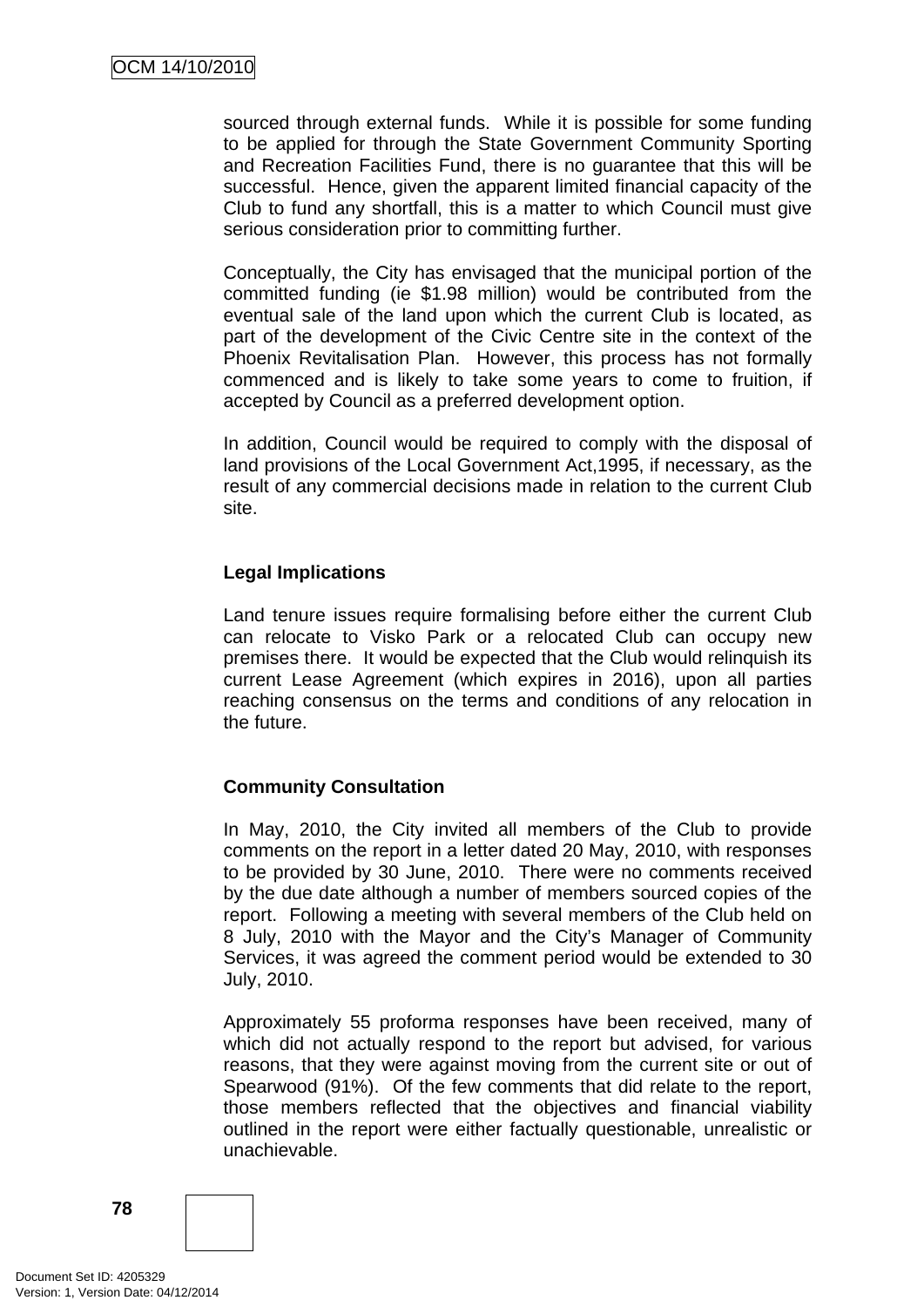## **Attachment(s)**

- 1. Aerial Image Visko Park.
- 2. Cockburn Bowling and Recreation Club Review and Business Plan for the development of a proposed facility at Visko Park, Yangebup. (prepared by Con O'Brien Management Consultant).
- 3. Concept Plan of proposed new facility at Visko Park.
- 4. Responses to independent survey by current Bowling Club Members.

## **Advice to Proponent(s)/Submissioners**

The Cockburn Bowling Club and those who lodged a submission have been advised that the matter is to be presented to the Council Meeting on 14 October, 2010.

#### **Implications of Section 3.18(3) Local Government Act, 1995**

Local government authorities have traditionally been responsible for the development of (lawn) bowling facilities in this State.

## **17.3 (MINUTE NO 4378) (OCM 14/10/2010) - LEASE - RESERVE NO. 27691 REDMOND ROAD, HAMILTON HILL - MS SOCIETY (2200881) (G BOWMAN) (ATTACH)**

#### **RECOMMENDATION**

That Council enter an agreement with the MS Society of WA (Inc) to lease Reserve 27691 Redmond Road, Hamilton Hill as attached to the Agenda, subject to the following conditions:

- (1) a lease period of 21 years;
- (2) for a peppercorn rental annually and the payment of all outgoings and charges is the responsibility of the MS Society;
- (3) the MS Society to construct a building on the site at their cost, suitable for a Respite Care Centre, within a period of five years;
- (4) to ensure that the Respite Care Centre is constructed in accordance with the Building Code of Australia;
- (5) the capacity to sub-let the premises or portions of the premises subject to the agreement of the City;
- (6) insurance of the building, contents and public liability to be the responsibility of the MS Society;
- (7) to provide priority access to the Respite Care Centre to eligible City of Cockburn residents where feasible;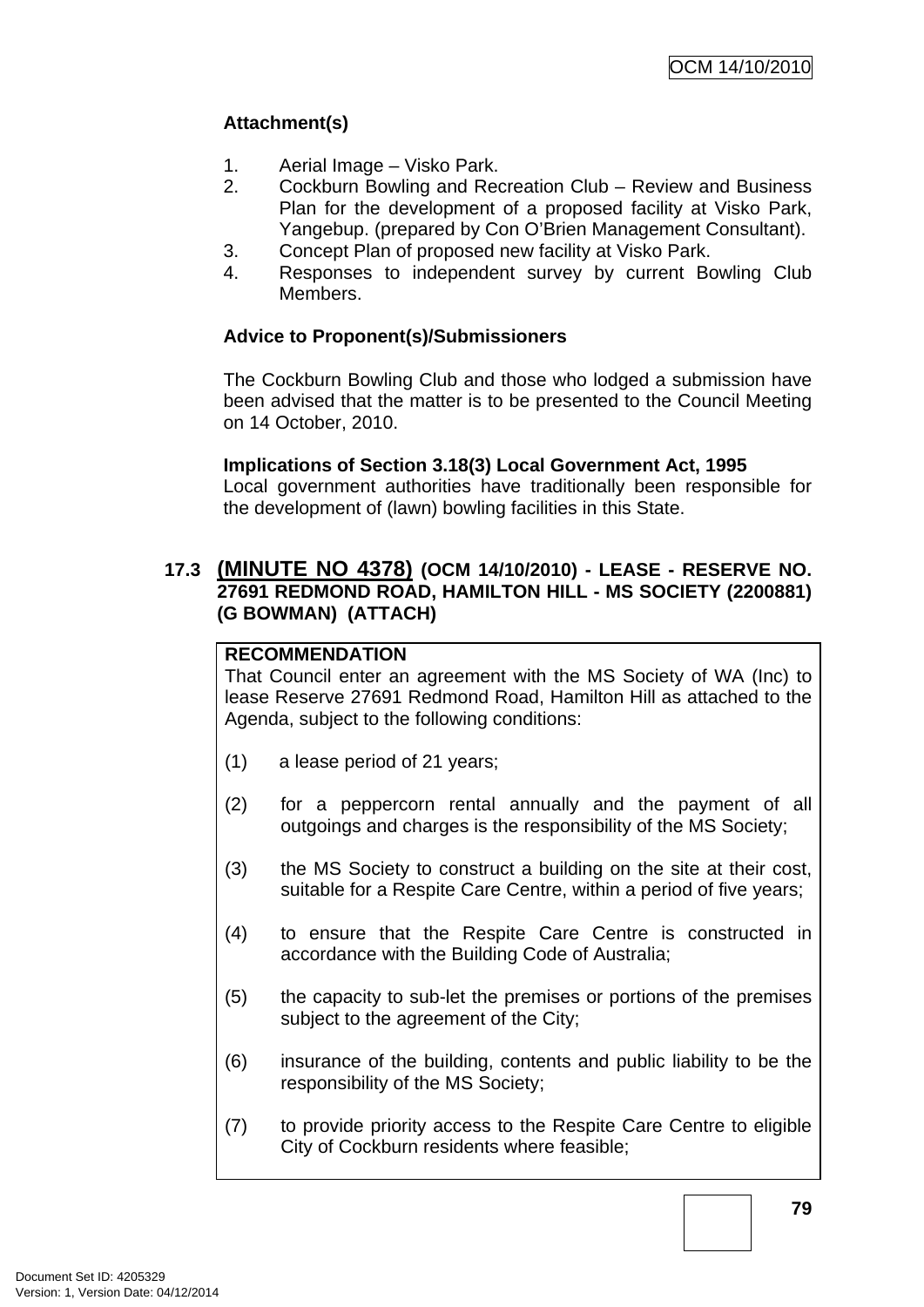- (8) the Lessees or Assignees to maintain, repair and keep the premises in good and substantial repair (fair wear and tear accepted); and
- (9) other terms and conditions which may be required to protect the interests of the City.

#### **COUNCIL DECISION**

MOVED Clr T Romano SECONDED Clr S Limbert that the recommendation be adopted.

**CARRIED 6/0**

## **Background**

On 13 May 2010 Council resolved that it provides in-principle support to the MS Society of WA (Inc) ("MS Society") for the development of a respite home on Reserve 27691 Redmond Road, Hamilton Hill. This Reserve constitutes  $807m^2$  of land with no identified function for current or future public open space and is surplus to the recreational needs of the surrounding area.

#### **Submission**

The Minister for Lands has agreed to amend the Management Order by changing the purpose to 'Respite Care' with the power to lease to enable the MS Society Respite House development to proceed. The MS Society is now requesting a long term lease of Reserve 27691 for the purpose of a Respite Care facility for people with Multiple Sclerosis and similar Neurological disease.

#### **Report**

The City received correspondence from the Western Australian Planning Commission advising that there is no objection to the proposal to change the reserve status of Reserve 27691 from 'Park and Recreation' to 'Respite Care'.

The Minister for Lands has not granted the MS Society conditional tenure for Reserve 27691 Redmond Road, Hamilton Hill, pursuant to Section 75 of the *Land Administration Act 1997.*

However, in order to support the development of the Respite Care Centre State Land Services has amended the Management Order for Reserve 27691 for the designated purpose of 'Respite Care' with the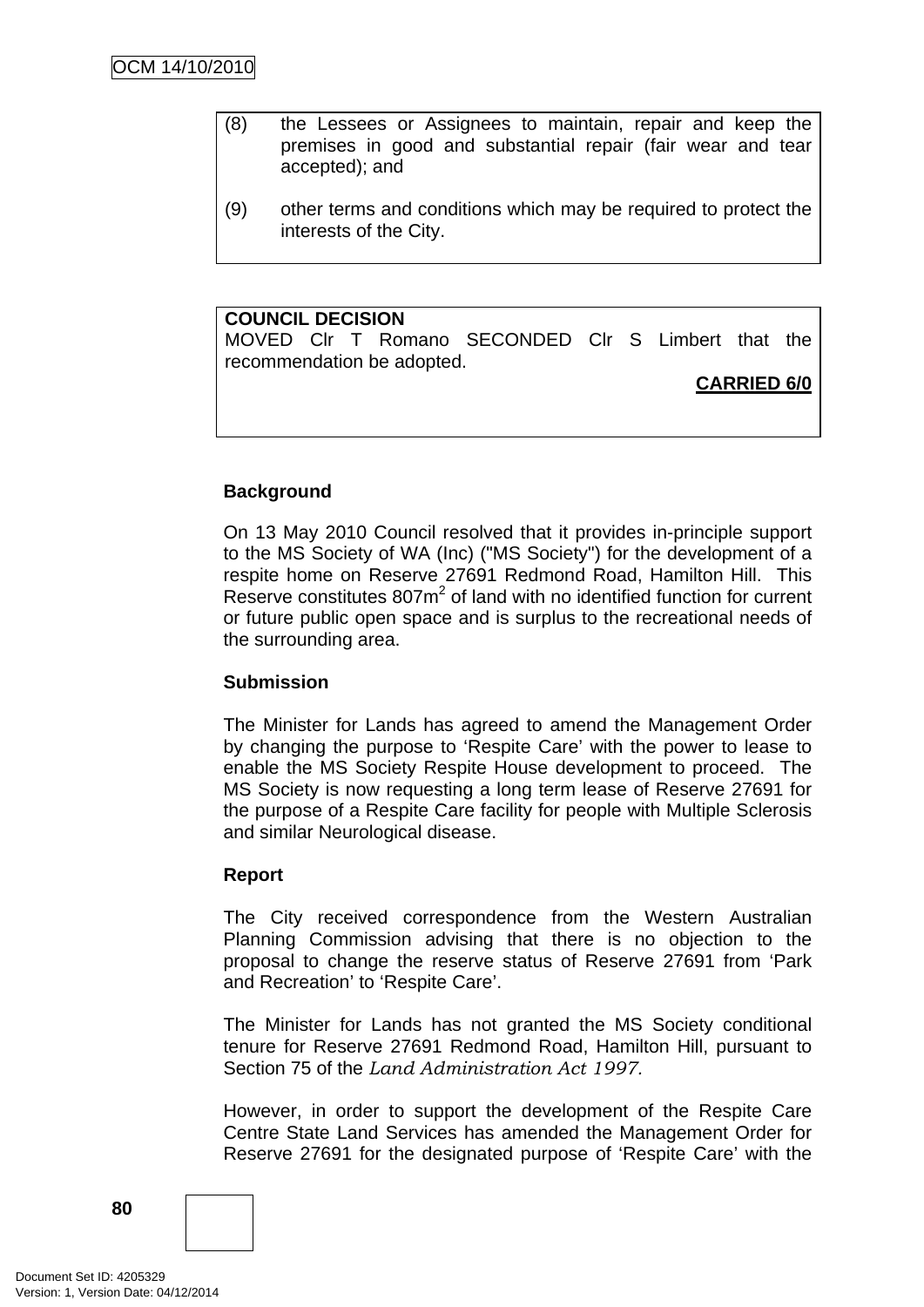power to lease (or sub-lease or licence) for up to 21 years, pursuant to provisions of the Land Administration Act 1997.

The City of Cockburn is therefore in a position to enter into a Lease agreement with the MS Society for a peppercorn rent. The purpose and intent of the land use will remain unchanged.

The proposed maximum 21 year lease will provide stability for the MS Society due to the significant economic investment that the Disability Services Commission and the MS Society will make towards the construction and operation of the Respite Care facility.

Crown land is exempt from the requirements of the Building Code of Australia, so it is proposed that the Lease include a clause to ensure that the Building Code of Australia standards apply to the development.

Due to the City's support of the Disability Housing and Respite Care Project the MS Society has agreed to provide eligible Cockburn Residents priority access to the respite facility where possible.

#### **Strategic Plan/Policy Implications**

#### **Infrastructure Development**

• To construct and maintain community facilities that meet community needs.

#### **Budget/Financial Implications**

The lease arrangement will not result in any increase in costs for the City of Cockburn.

The costs for the preparation of the lease agreement will be borne by the MS Society.

#### **Legal Implications**

The Local Government is exempted from the requirements of Section 3.58 of the Local Government Act by way of the Clause under the Local Government (Functions and General regulations) 1996 Section 30 (b) (i) that the MS Society is deemed to be an organisation that has the *objects of which are of a charitable, benevolent, religious, cultural, educational, recreational, sporting or other like nature*.

## **Community Consultation**

Consultation has been undertaken with surrounding residents who have not raised any objection to the proposal.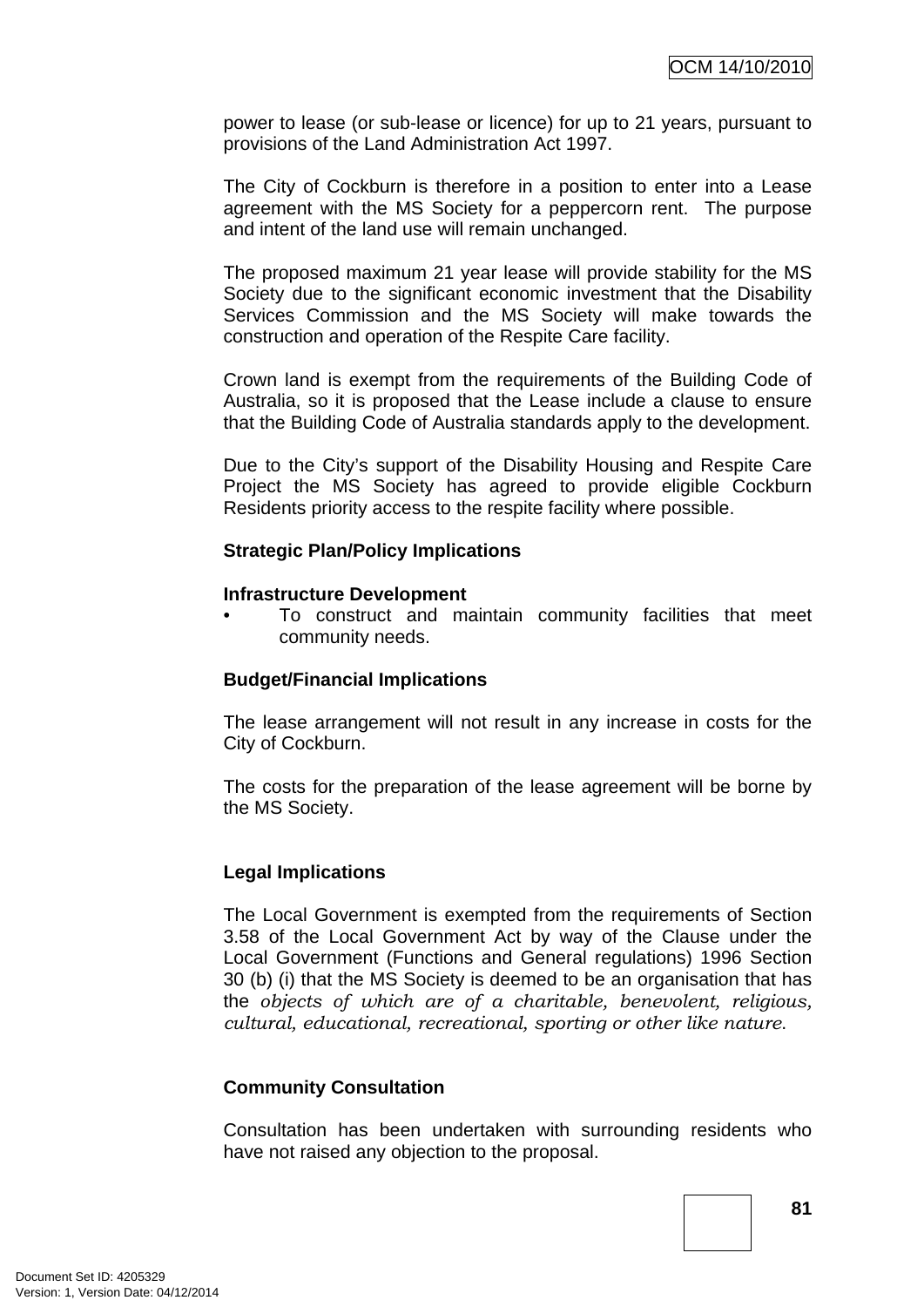# **Attachment(s)**

- 1. Site Plan
- 2. Council report dated 13 May 2010

## **Advice to Proponent(s)/Submissioners**

The Proponent(s) have been advised that this matter is to be considered at the 14 October 2010 Council Meeting.

## **Implications of Section 3.18(3) Local Government Act, 1995**

Nil.

## **18. EXECUTIVE DIVISION ISSUES**

Nil

## **19. MOTIONS OF WHICH PREVIOUS NOTICE HAS BEEN GIVEN**

Nil

#### **20. NOTICES OF MOTION GIVEN AT THE MEETING FOR CONSIDERATION AT NEXT MEETING**

Nil

- **21. NEW BUSINESS OF AN URGENT NATURE INTRODUCED BY COUNCILLORS OR OFFICERS** 
	- **21.1 (MINUTE NO 4379) (OCM 14/10/2010) PARLIAMENTARY INQUIRY - COCKBURN CEMENT LIMITED - LOCATION: LOT 242 RUSSELL ROAD, MUNSTER - OWNER: COCKBURN CEMENT LIMITED - APPLICANT: N/A (3411123) (N JONES / D ARNDT) (ATTACH)**

# **RECOMMENDATION**

That Council:

- (1) lodge a submission on the Environment and Public Affairs Committee's Inquiry into Cockburn Cement Limited based on the issues raised in the Officer's report; and
- (2) advise the Environment and Public Affairs Committee that it wishes to make an appearance at any hearing conducted by the Committee.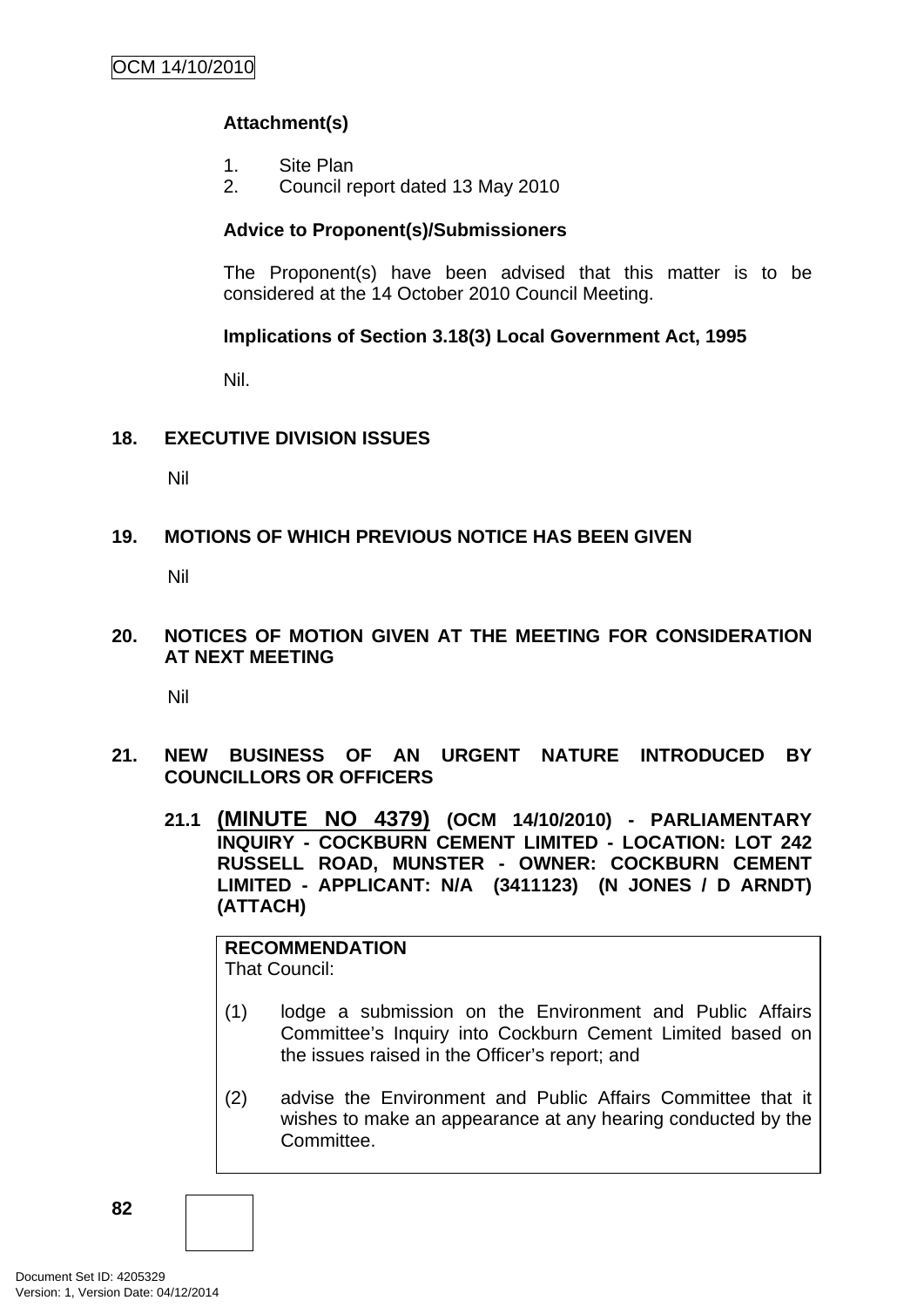## **COUNCIL DECISION**

MOVED Mayor L Howlett SECONDED Clr C Reeve-Fowkes that Council:

- (1) lodge a submission on the Environment and Public Affairs Committee's Inquiry into Cockburn Cement Limited based on the issues raised in the Officer's report and that the City supports the request of the Cockburn Sound Management Council that the Inquiry be extended to an investigation of the operations of the wash plant and the impacts on Cockburn Sound and Owen Anchorage; and
- (2) as recommended.

**CARRIED 6/0**

#### **Reason for Decision**

The City has recently been made aware of concerns raised by the Cockburn Sound Management Council (CSMC) in relation to the impacts of the warm turbid water on seagrass health, recreational swimming, boating and visual amenity around northern Woodman Point. As stated in the report on this matter the City is the not the regulator of Cockburn Cement Limited (CCL) and is not privy to the monitoring information relating to the operations either at the cement plant or at the wash plant where the shell sand is transferred to the pipeline. The City assumes that the Department of Environmental Conservation (DEC) ensures that CCL are complying with their licence conditions. An assessment of aerial photos of the wash plant area show that there are significant plumes of turbidity extending in all directions away from the wash plant on regular occasions. The City therefore considers it appropriate that the Inquiry be extended to include an investigation of the operations of the wash plant and its impact on Cockburn Sound and that a 'Best Available Technology' assessment be carried out by CCL and DEC to ensure that impacts from the wash plant are being minimised appropriately.

#### **Background**

Cockburn Cement is the major producer of cement and lime in Western Australia. Construction of the Munster plant commenced in 1953 and manufacturing started in August 1955 and since then, the plant has grown steadily for more than 50 years to meet the State's growing demand for its products. The demand for building products has been created by the Perth's growth into a major population centre, which has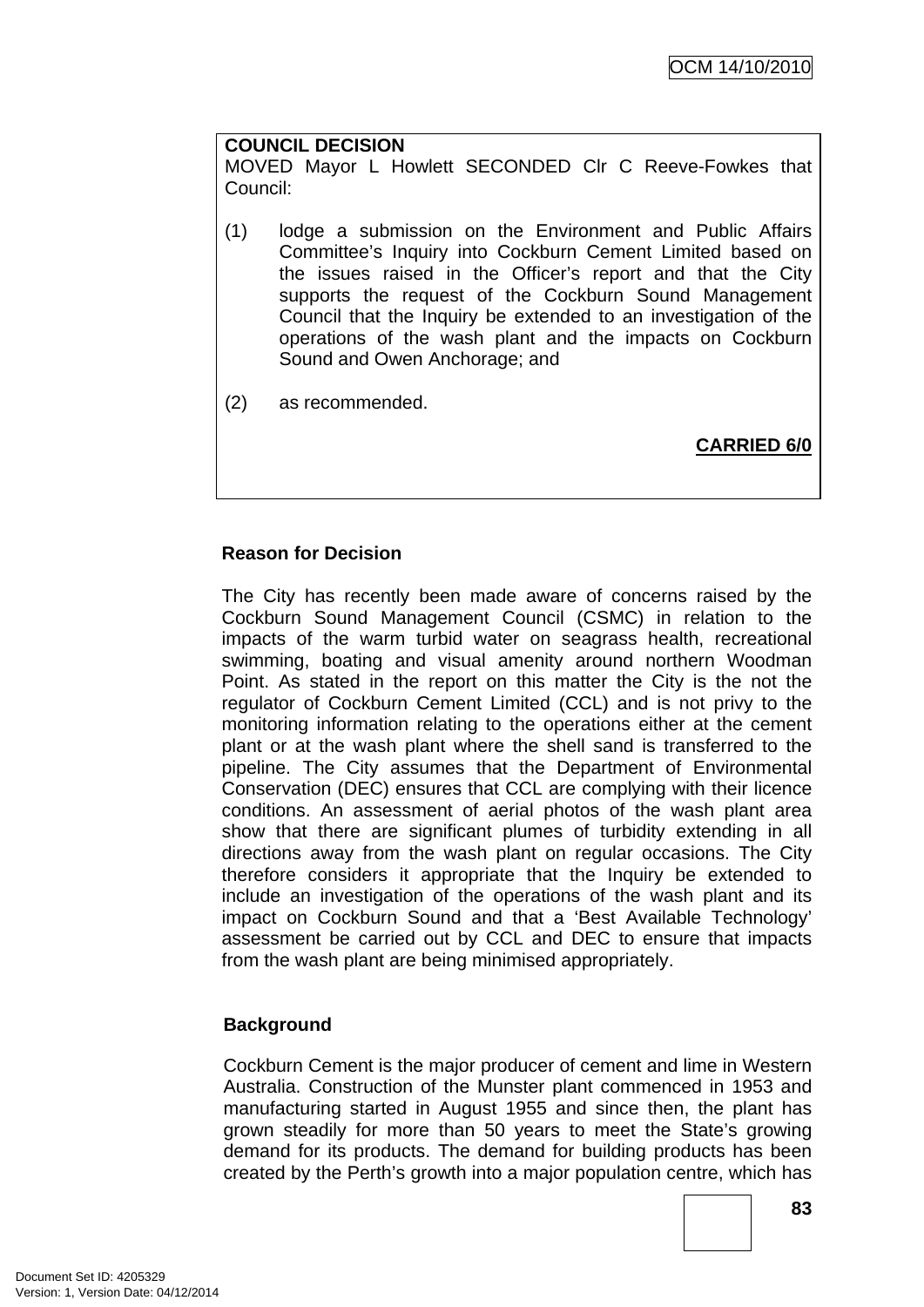required cement for housing and buildings, along with the development of major infrastructure such as roads, railways and bridges to service an expanding city.

The plant has operated successfully from a commercial point of view for the last 50 years and currently employs about 350 personnel over its various sites in WA. Cockburn Cement however has not operated without ongoing concerns from the local community and environmental groups. Complaints about odour, dust and ash fallout affecting residents, local farmers and market gardeners as well as complaints about noise from the plant have been noted as far back as 30 years ago. Concern about the amount of sand and shell being mined from Woodman Point sand washing operations and its affect on local sea grass has also been recorded.

Cockburn Cement has endeavoured to undertake many changes to reduce its impact on the community and environment and in 2002 established its Environmental Improvement Program. Through this program, many initiatives have been undertaken to improve its environmental impact, and communication with the community.

#### **Submission**

On the 15 September 2010 the State Parliament's Environment and Public Affairs Committee convened an Inquiry into Cockburn Cement Limited. The Committee's terms of reference are as follows:

The Committee is to inquire into and report on:

- 1. Health, environmental, dust, odour, property and other concerns arising out of the operation of the Cockburn Cement Ltd plant, Munster;
- 2. The adequacy of action to address the above concerns;
- 3. The process of issuing and amending licences; and
- 4. Any other relevant matter.

The Committee has written to the City inviting the City to make a written submission on their inquiry into Cockburn Cement. The closing date for submissions is 5 November 2010.

#### **Report**

#### **Parliamentary Inquiry into Cockburn Cement**

In April 2010 the City made a submission (attached) to Department of Environment and Conservation (DEC) on a review of the licence conditions for Cockburn Cement (CCL). In summary, the City believes that for about the past 2 years there have been unreasonable emissions of odour and lime kiln dust (LKD) due to an unacceptable frequency of 'trips', which cause a temporary failure of the Electrostatic Precipitator (ESP) filters on kiln 6. The emissions potentially will be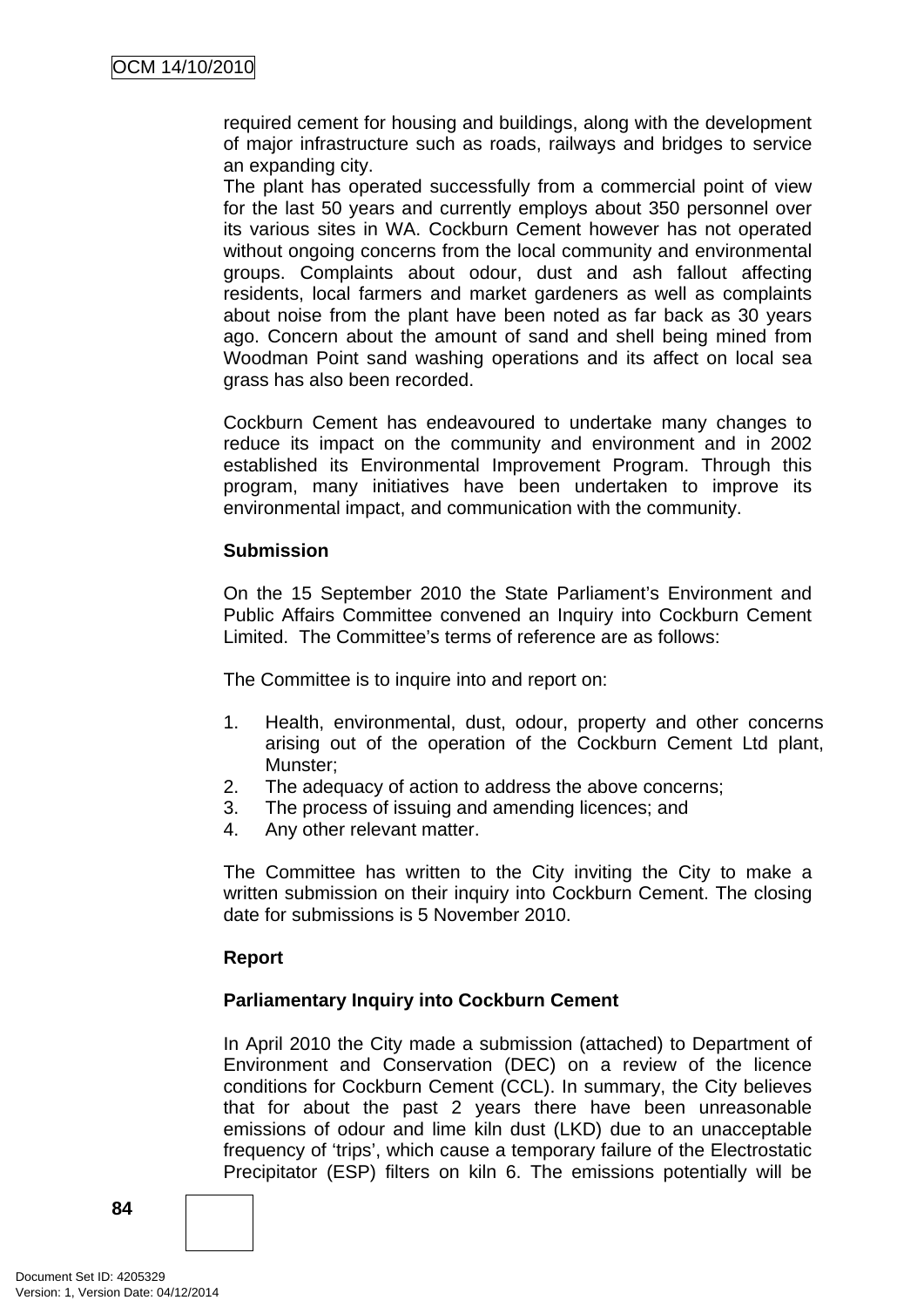reduced to acceptable levels once the proposed bag house filters are installed in early 2012. The City believes that the DEC should thoroughly investigate the cause of the trips and if by 1 January 2011 the frequency cannot be reduced to less than 8 per month then the kiln should be shut down until the bag house is installed.

#### Health, Environmental, Dust, Odour, Property and Other Concerns arising out of the operation of Cockburn Cement Limited.

The 1.5km distance from the main kiln stacks to the Kwinana Air Quality Buffer has been established for more than 20 years. The City has consistently not supported any application for residential subdivisions inside the buffer but it is impossible for the City to refuse a similar application for land situated outside the buffer because there is no evidence to indicate that emissions from CCL exceed acceptable levels at locations outside the buffer. The City is confident that CCL are able to use appropriate technology to retain their emissions within the 1.5km buffer. The City accepts that people living in existing houses within the buffer may be exposed to higher levels of dust and noise due to their proximity to CCL but these levels should not be unhealthy to a person who is not susceptible to exposure to dust such as chronic asthmatics or people with respiratory problems.

The City's information relating to the emissions is based upon advice from CCL and DEC because the City does not have a regulatory role in relation to CCL and is not authorised or expected to request or review any monitoring data. Any complaints from residents received by the City are routinely referred to DEC for action.

Independent investigations of the emissions from CCL carried out in 2003 and 2005 drew the same conclusion as the recent 2010 Katestone Report (attached), in that stack emission data when combined with modelling of ground level concentrations indicate that emissions are predicted to be at safe levels in residential areas. The WA Department of Health (DoH) drew the same conclusion in 2005. The City therefore is reasonably confident that under normal operating conditions there should be no significant concerns about the nature of the emissions from CCL although there is an expectation that CCL will continually strive to reduce their emissions. However the problem relates to the emissions during upset or trip conditions.

The City does not accept the suggestion that the dust and odour emissions have remained stable for 10+ years and that complaints have increased with the population growth in the new suburb of Beeliar. Strong anecdotal evidence from long term residents of the Britannia Avenue Beeliar indicate that the dust and odour emissions commenced once Kiln 6 was commissioned in 1996. The emissions have become more frequent over the past 2 years.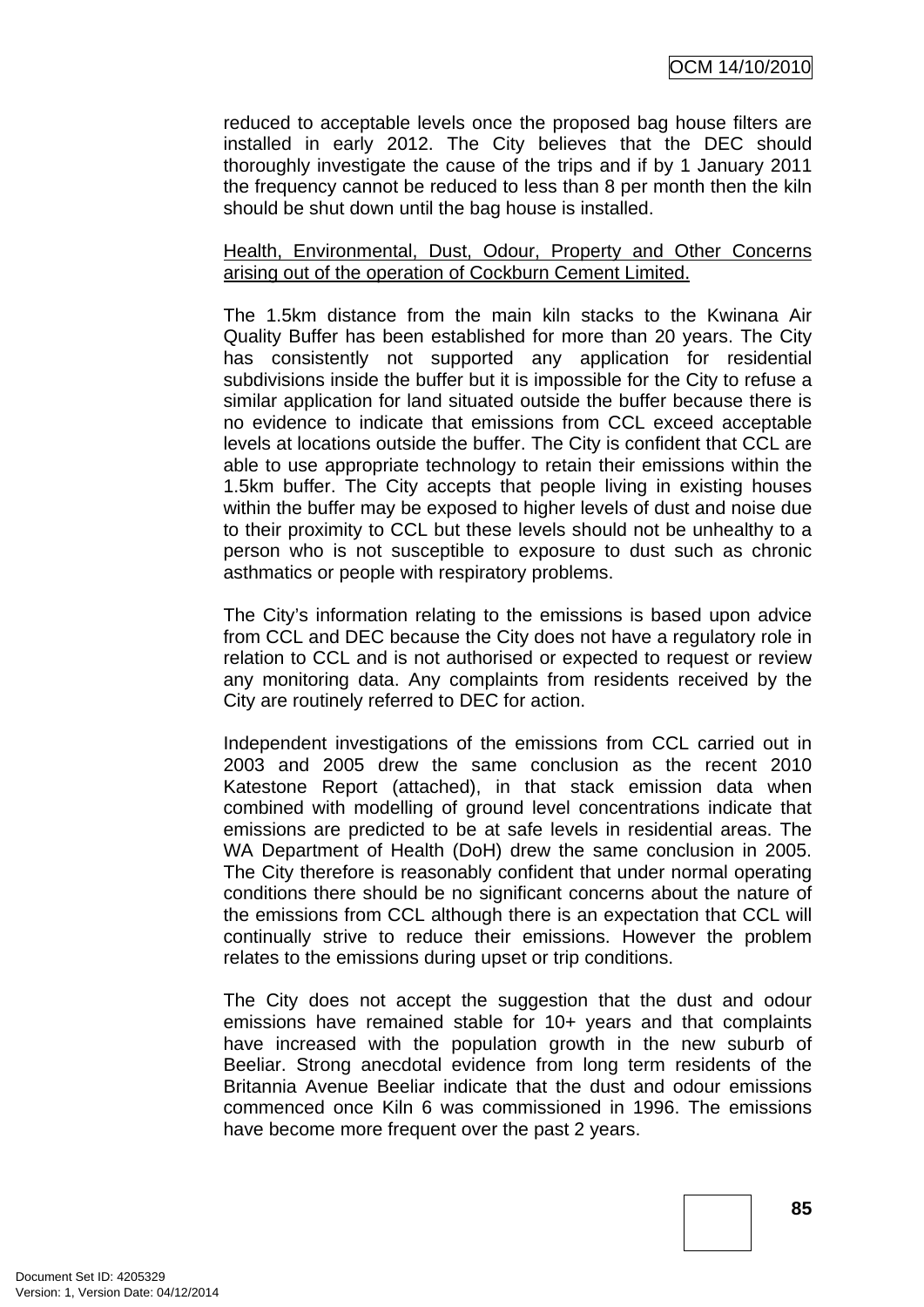The cause of the complaints is the tripping of the ESP on kiln 6 with subsequent LKD uncontrolled discharge from the stack for several minutes at a time. The LKD falls out within about 1-3km of the stack depending upon the wind speed and direction. Cars, houses and properties are covered in a thin layer of light coloured dust that sticks to surfaces and is difficult to remove. The dust causes gutters to corrode and solar panels to cease operating effectively.

Long term residents report that trips to kiln 6 were far less frequent in past years and that CCL were far more willing to clean resident's vehicles and property. In the past 2 years the frequency of trips has increased to 51 events in April 2010 which is more than once per day. The City believes that residents would accept being impacted by dust on rare occasions of say once every 6 months where CCL provided assistance to clean and repair the damage, but the current frequency is simply intolerable.

A very common concern in the community is that "if the LKD is sticking to my car and rotting my gutters then is it damaging my family's lungs?" Complaints have recently been made about blood noses and sore eyes and noses especially in children. In response to these complaints, in July 2010 the Minister for Health Dr Kim Haymes requested the DoH to carry out dust sampling in residential areas and the City is currently assisting in this project. The focus of the sampling is the capture of dust from a trip to determine the volume and chemical constituents of the dust from a health/toxicological perspective.

The City believes that DEC is also focusing additional attention on trips and investigating whether there is a link between trips to Kiln 6 and high dust events at the dust monitoring site in Tindal Avenue near to CCL.

CCL have concluded that there is sufficient justification to replace the ESP in kiln 6 with bag house filters to be installed early in 2012 at a cost of \$24million. This will be the largest investment in infrastructure at the plant since the construction of kiln 6 in 1996. Given the problems with the operational stability of kiln 6 the City is pleased to hear of this upgrade, but considers that it is well overdue.

Odour became a particular problem for residents after kiln 6 was commissioned and the frequency and intensity of the odour increased in the past 5 years most likely with the introduction of water sprayers into the kiln aimed at improving the effectiveness of the ESP. As water injection will not be necessary after the installation of the bag house filters it is likely that odours will be significantly reduced.

There is little doubt that the bag house filters will provide a similar performance to the ESP but significantly there will be no more trips and dust events will cease. Therefore the solution to the current dust and odour problems is the installation of bag house filters to kiln 6 in early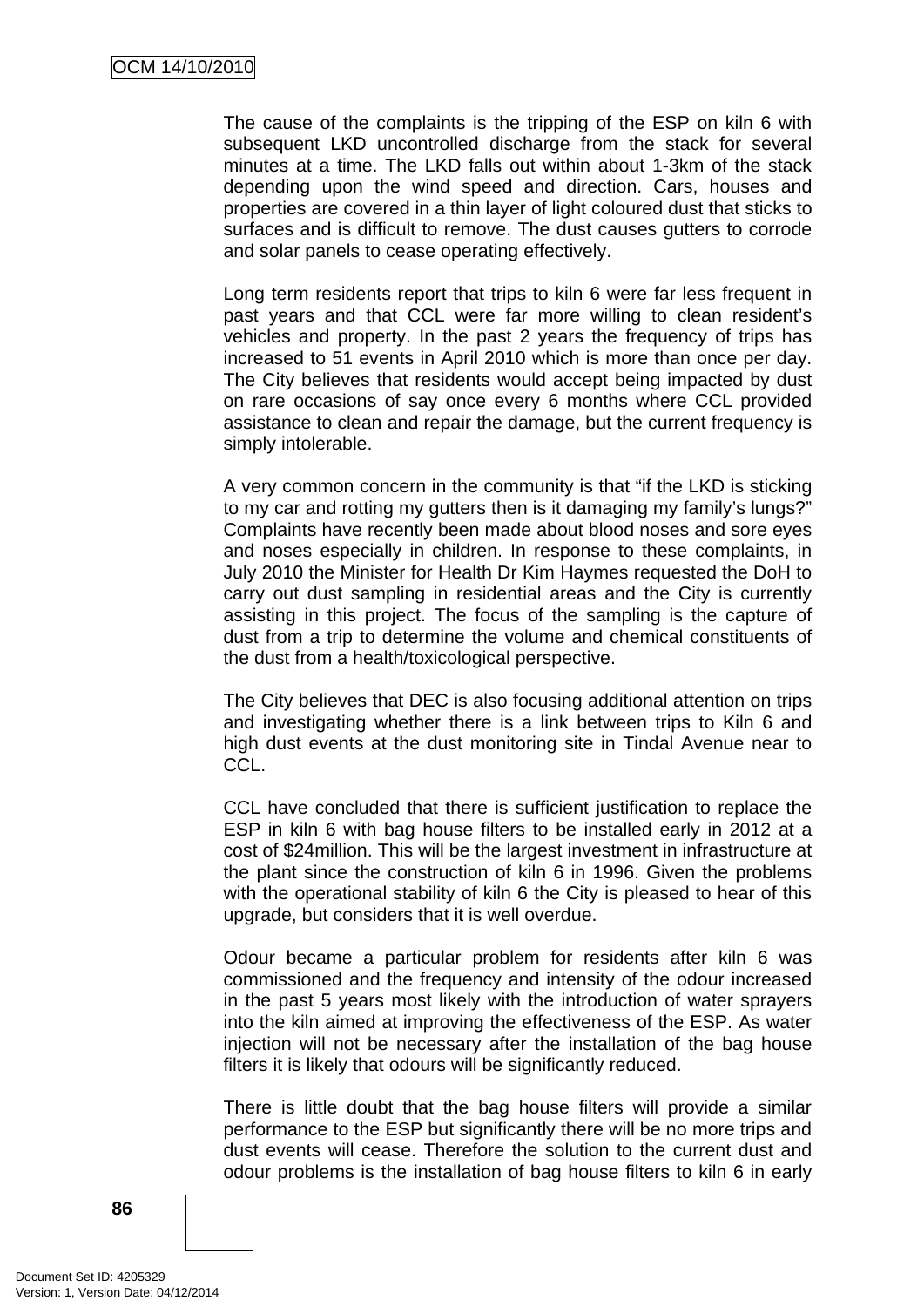2012. The immediate issue however relates to the current unacceptable operation of kiln 6 in the mean time. The City believes that the DEC should thoroughly investigate the cause of the trips and if by 1 January 2011 the frequency cannot be reduced to less than 8 per month then the kiln should be shut down until the bag house filter is installed. The proposed maximum frequency of trips may be increased or decreased depending upon the results of the current project by DoH and the City of sampling dust in residential areas.

#### Adequacy of Actions to Address the Above Concerns.

In it's submission to DEC on the proposed licence the City acknowledged lack of resourcing as a common issue that was recognised in the independent review in 2005. The City requested that at least one full time officer be allocated to monitor CCL until the dust and odour problems are addressed. The DEC has not effectively regulated CCL and there are several issues that warrant further investigation.

Inadequate resources have been allocated to ensure that complaints could be properly investigated, and/or that monitoring data could be properly interrogated, and/or that DEC officers could recognise that trips to kiln 6 have been far too frequent. A common complaint of DEC officers is that the licence must allow the kiln to continue to operate for several minutes after the ESP has shut down due to the risk of explosion of unburnt fuel if the ESP is switched back on. During this period the "chimney sneezes" and dust emissions are uncontrolled. This scenario may be acceptable where trips are rare but is completely unacceptable when it happens up to 51 times a month.

DEC officers also complain that the process of developing licence conditions involves the opinion of far too many senior officers who often have conflicting opinions. Similarly when consideration is given to prosecute a company for breaching licence conditions the legal opinions are almost certain to frustrate and complicate the situation resulting in extremely low number of cases taken. There is either a significant problem with the legislation, the licences, the legal advisers, the willingness of senior DEC officers (or possibly the Minister) to prosecute an offending industry, or all four of these issues.

The position of DoH is that DEC are the regulator and if DEC officers believe there is a health related issue then DEC should refer this to DoH for investigation. General complaints about health effects would only be investigated upon the request of either DEC or the Minister for Health. The City accepts this position because there does not appear to be sufficient evidence of health effects in the local population to justify the major intervention of the DoH.

The City has frequently advised concerned residents if they have a health related complaint they should visit their GP who may contact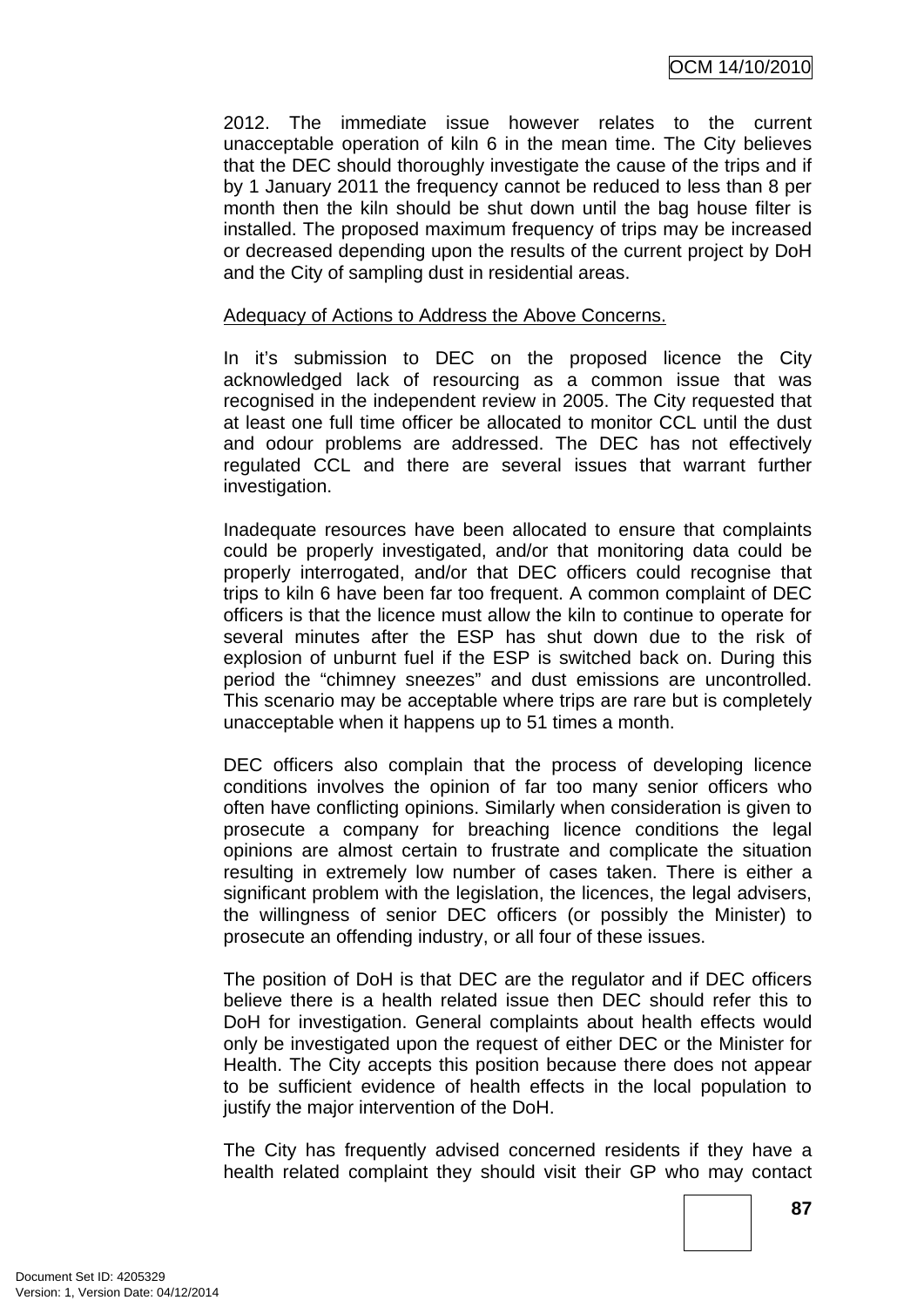specialist doctors and toxicologists in DoH for advice if necessary. To date no GP has contacted DoH otherwise they would have concluded that there are patients with similar symptoms that may be linked to CCL.

#### The Process of Issuing and Amending Licences.

The DEC licensing process has been reviewed several times in the past and it currently appears to be in need of attention. It is difficult to determine whether there is a problem with the licences or with the application of the licence conditions. It is likely that inadequate resources have been allocated by DEC officers to ensure that licence conditions are complied with, and this should be investigated further.

The DEC has been unable to determine whether the dust and odour emissions have been excessive in residential areas because they have not carried out appropriate monitoring. The monitoring station in Tindal Avenue has not provided adequate information to enable DEC to take any action. The DEC is not able to conclude that the emissions are acceptable or not and this is a cause for concern for the community.

It is impossible for the DEC officer to fully understand the complexities of a heavy industrial plant. It is also inappropriate for the DEC to be prescriptive when deciding what technology should be used because this is the decision of the company taking into account a whole range of factors. The proposed new licence appears to address the need for CCL to upgrade emission controls and CCL have responded with the proposed bag house filters in kiln 6. This is a positive outcome and the City hopes that dust and odour levels will be acceptable once the bag house is installed. It is also hoped that the new licence will enable the DEC to monitor the levels of dust and odour after the bag house is installed to determine whether additional upgrades are necessary.

## **Strategic Plan/Policy Implications**

#### **Governance Excellence**

- To conduct Council business in open public forums and to manage Council affairs by employing publicly accountable practices.
- To provide effective monitoring and regulatory services that administer relevant legislation and local laws in a fair and impartial way.

#### **Natural Environmental Management**

• To ensure development of the district is undertaken in such a way that the balance between the natural and human environment is maintained.

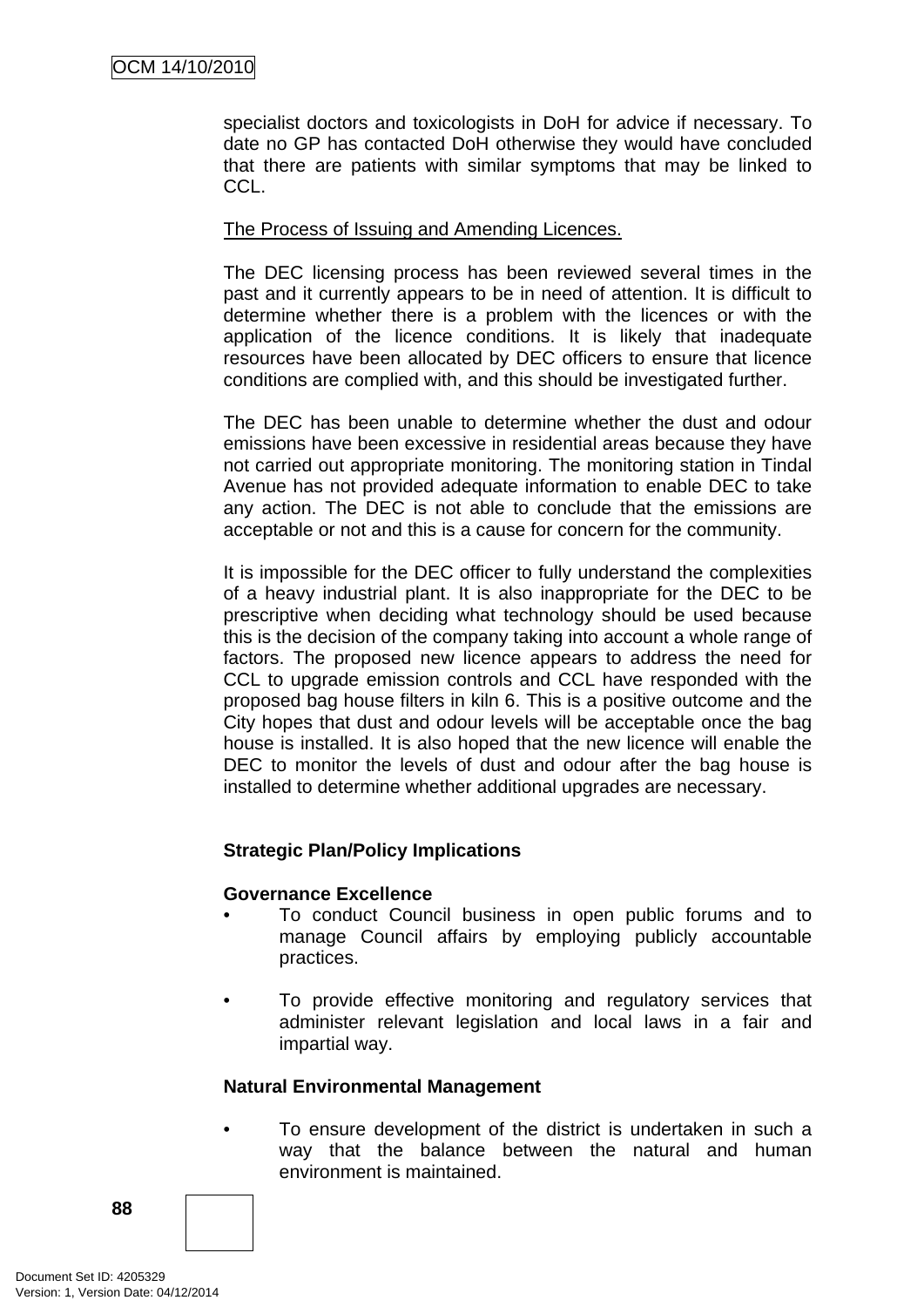## **Budget/Financial Implications**

Nil.

## **Legal Implications**

Nil.

## **Community Consultation**

N/A

## **Attachment(s)**

The following items were tabled as attachments to the item:

- 1. Submission on Cockburn Cement Ltd DEC Licence April 2010
- 2. Cockburn Cement Ltd correspondence Emission Control System review – June 2010
- 3. Cockburn Cement Ltd correspondence Air Quality Impact Assessment – September 2010

## **Advice to Proponent(s)/Submissioners**

N/A

# **Implications of Section 3.18(3) Local Government Act, 1995**

Nil

## **22 (OCM 14/10/2010) - MATTERS TO BE NOTED FOR INVESTIGATION, WITHOUT DEBATE**

22.1 CLR TONY ROMANO requested that a report on the Cockburn Bowling Club relocation to Visko Park be prepared in a summarised version containing costings and a project timetable for completion.

## **23. CONFIDENTIAL BUSINESS**

Nil